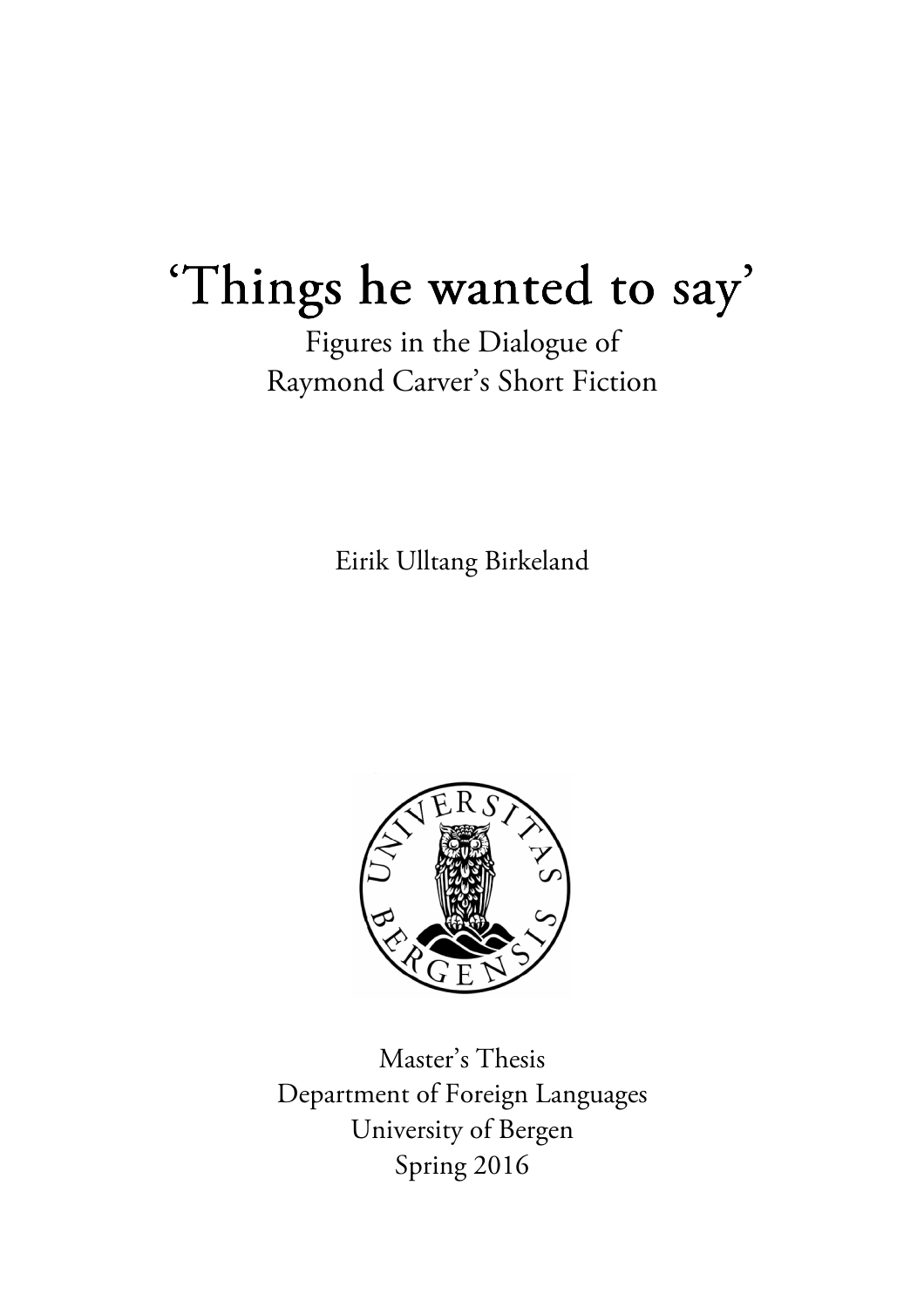Copyright © 2016 by Eirik Ulltang Birkeland Set in Adobe Garamond Published at the University of Bergen, Norway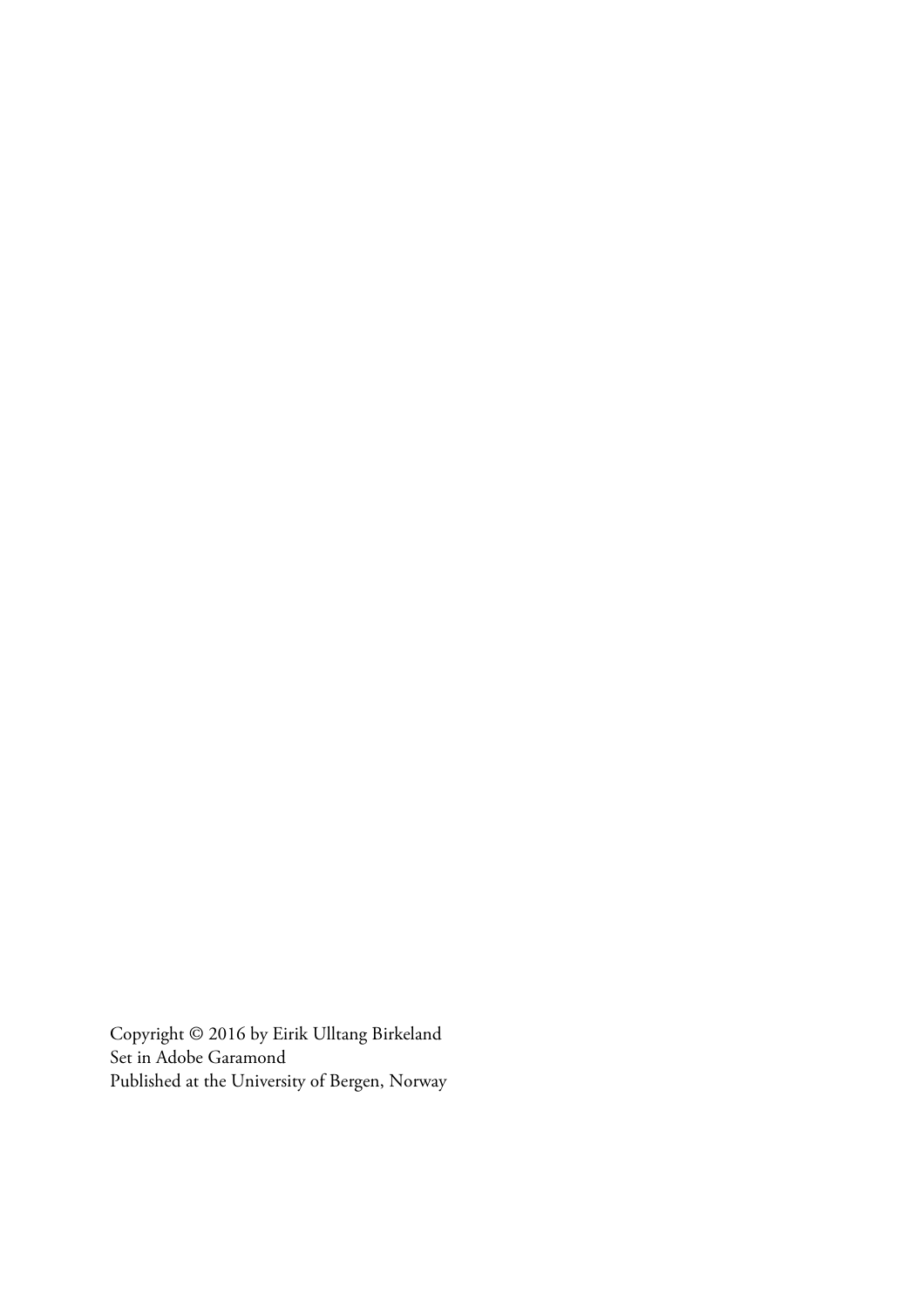## Abstract in Norwegian

#### Samandrag

Raymond Carver (1938–1988) bringa noko nytt til torgs i 1900-talslitteraturen i USA då historiene hans byrja å dukke opp i litteraturtidsskrift frå 1960-åra og utover, og fleire har meint at han var med på å gje den utdøyande amerikanske novellesjangeren nytt liv. Samtidig har han fått ord på seg både for å utvide modernismen og å ha skapt ein slags ny type realisme. Uansett korleis ein vel å kategorisere han, har dialogen ein svært viktig posisjon i novellene hans.

 Føremålet med denne masteroppgåva er å utforske og skildre kva rolle dialogen spelar i novellene til Carver, og meir spesifikt korleis dialogen bidreg til å opplyse og skildre kjærleiksforhold. Forholda i Carver-novellene spenner over alt frå romantiske samband som tilsynelatande fungerer godt, til intrigar som balanserer på kanten mot det katastrofale. Oppgåva vil bruke *språklege figurar* som rammeverk og sjå dialogen som eit resultat av desse. Slike figurar utgjer mønster som ein kan finne att i dialogen i historiene, og dei er med på å skape den forståinga vi får av dialogen og novella som heilskap.

Ved å undersøkje tre sentrale figurar i forfattarskapen til Carver og sjå nærare på korleis dei formar og determinerer dialog, søkjer oppgåva å vise den mangelen på valmoglegheiter dei fleste av personane i novellene står overfor, og sjå på korleis denne håpløysa kjem fram i dialogen deira. Oppgåva vil også vise korleis éi av novellene bryt ut av mønsteret sitt og går inn i ein ny figur.

Figurane som blir tekne opp, er omgåing (*circumvention*), i novellene «Careful» og «A Serious Talk», stille (*silence*), i «Preservation» og «The Pheasant», og uro/angst (*anxiety*), i «After the Denim» og «A Small, Good Thing».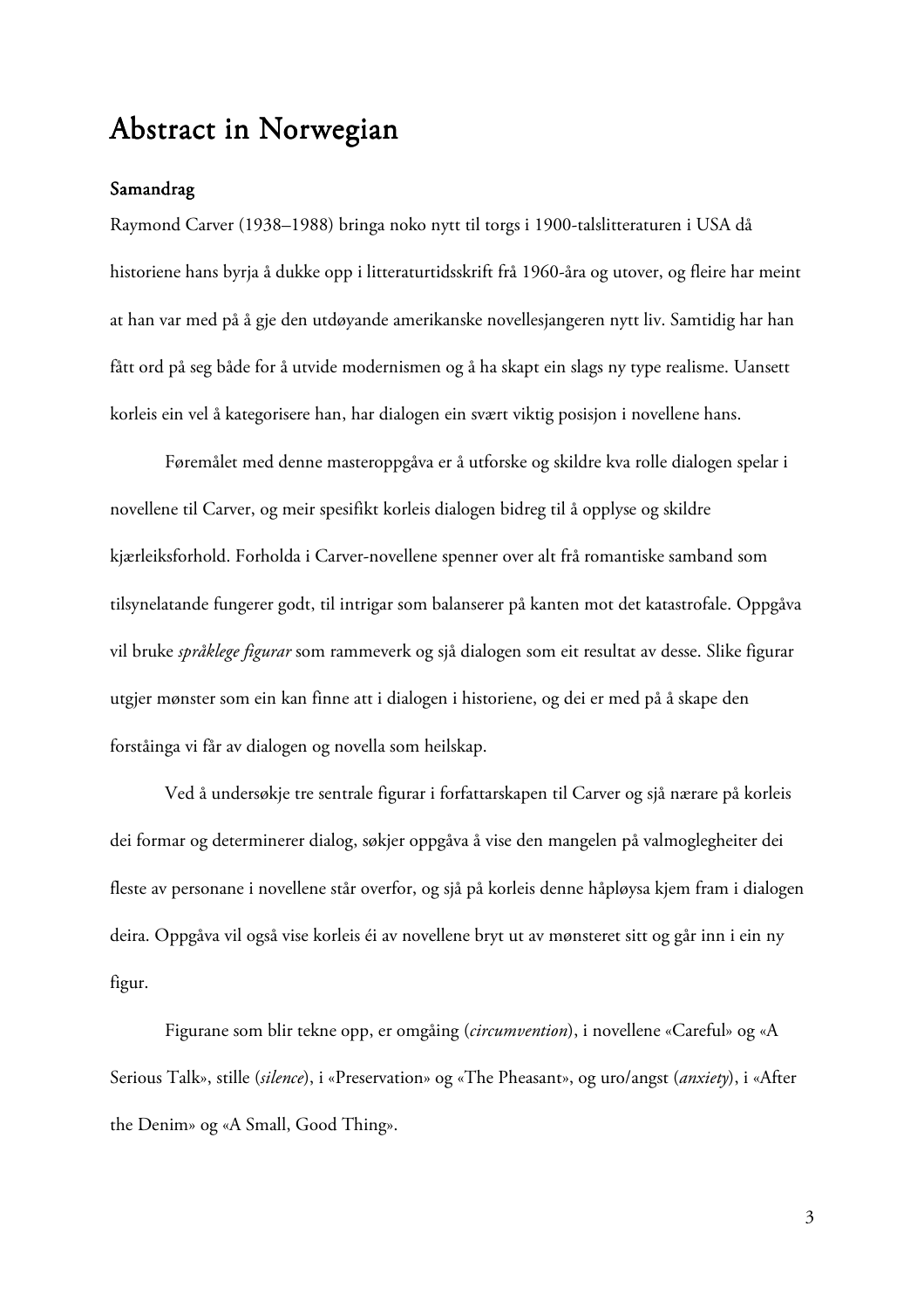# Acknowledgements

Embarking on a project like this has truly been like going on a journey of which the end station is not known when you leave – with all the upsides and all the downsides. I will not deny that at many times I have been struck by the same inarticulateness and apathy that Carver's characters have to go through, and more than once, I have felt that I 'didn't have any words left in [me]'.

Developing the ideas behind this project and turning them into writing has been a lengthy process. The two persons that primarily deserve my thanks for their perseverance with me in this are my supervisors, Associate Professor Øyunn Hestetun and Professor Lene M. Johannessen. Øyunn assisted me in a brilliant manner in the first phase of the project, whereas Lene has been invaluable in guiding me on the long way towards and past the finishing line. It is more than just a phrase when I say that the thesis would not have been the same without you!

At the end of the Master's Programme in Foreign Language Teacher Education, which feels like it started yesterday, I would also like to thank Åsmund Aase Fluge, Håkon Osmundsen and Jon Martin Westereng for being inestimable friends and great partners for academic discussions and co-operation.

Thanks are also due to all my fellow students from the reading hall, for interesting quizzes and non-academic discussions during lunch breaks, and not least to my parents, whose encouragements have never been far away when this thesis has seemed like an intangible and hopeless project.

Finally, a special recognition goes to a person at the Department of Foreign Languages whose academic excellence I have been admiring since the day we met, and who is always there for a chat or some advice. You know who you are!

Thank you, all of you! Eirik Ulltang Birkeland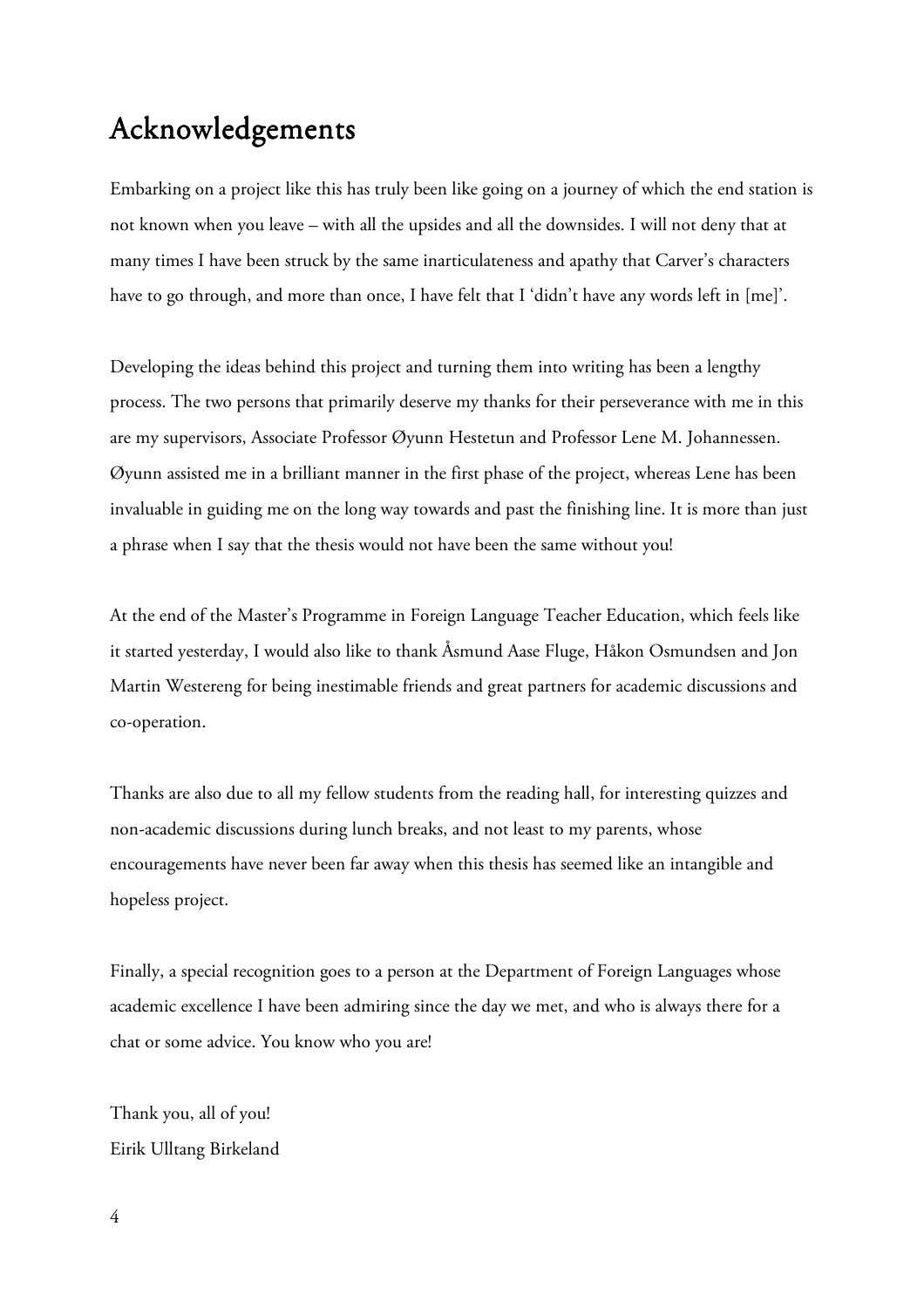# Contents

| Perspectives on Figuration and its Relation to Form and Content 13              |  |
|---------------------------------------------------------------------------------|--|
|                                                                                 |  |
| Chapter 1: 'We have things to talk about': Dialogue of Circumvention 19         |  |
|                                                                                 |  |
| 1.2 'They did a little talking': Circumvention in 'A Serious Talk'  28          |  |
|                                                                                 |  |
| Chapter 2: 'Anything to fill in the long silences': Dialogue of Silence 37      |  |
|                                                                                 |  |
| 2.2 'On the edge of something': Silence in 'The Pheasant'  46                   |  |
|                                                                                 |  |
| Chapter 3: 'Everything is going to be all right': Dialogue on the Threshold. 56 |  |
| 3.1 'Lousy luck': the Uncomfortable Truth in 'After the Denim'  57              |  |
| 3.2 'Something hard': towards Harmony in 'A Small, Good Thing'  65              |  |
|                                                                                 |  |
|                                                                                 |  |
|                                                                                 |  |
|                                                                                 |  |
|                                                                                 |  |
|                                                                                 |  |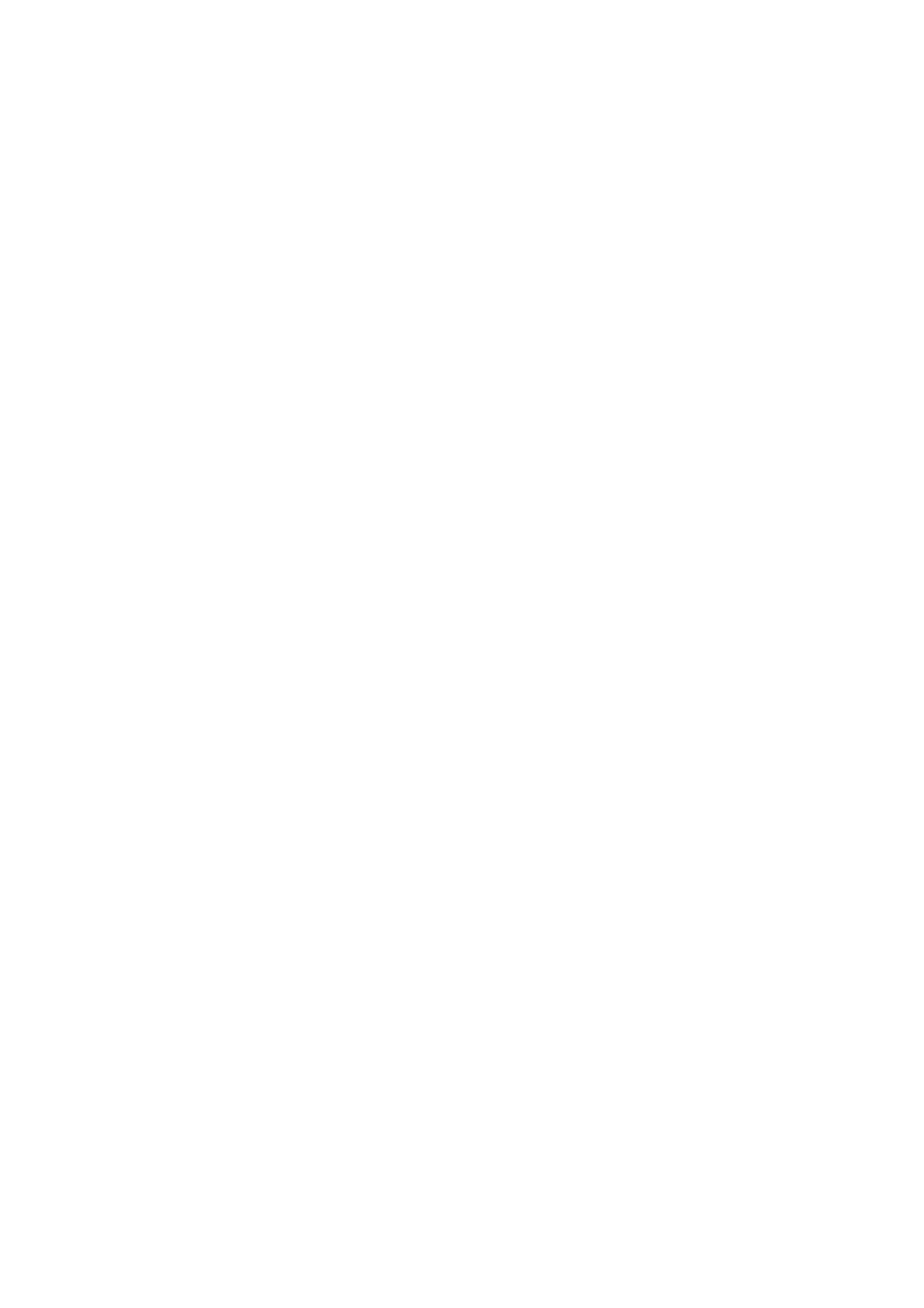### Introduction

Characterised as a 'rejuvenator of the once-dying American short story' (Nesset, blurb), Raymond Carver (1938–1988) represented something novel in the 20<sup>th</sup> century literature of the USA when his stories started to appear in literary magazines the 1960s. At the same time, he has been said to extend the Modernist tradition and to present a type of Realism. From such diverse characteristics, one might deduce that his authorship can be inquired from multiple points of departure, but dialogue is the one that has been chosen for this thesis.

Raymond Carver's poems and short stories were published from the early 1960s to the end of the 1980s and relate tales of the middle class through explorations of such themes as loneliness, infidelity, delusion and grief. The aesthetics of Raymond Carver's short stories is characterised by surface descriptions and spare use of words. On this note, it is almost as if what is not told can be more telling of the characters and their situation than what *is* told, because the tension is built up below the surface, in the space between what is said and what can only be inferred.

Through letting his narrators and characters operate on a very plainspoken level, Carver has an exceptional ability to describe the downfalls of his characters with subtlety and irony. 'Prose is architecture', he said, paraphrasing Hemingway and Flaubert, 'And this isn't the baroque age' (Grimal and del Pozzo). Despite Carver's seemingly technical view of his handicraft, his stories do not seem like artificial constructs, but rather as stories that offer glimpses into real life. Often concerned with the tough and seemingly empty lives of blue-collar workers, Carver has been named the 'Connoisseur of the Commonplace' (Saltzman 1). Still, he avoids becoming a direct spokesperson for this social group, and he leaves his readers to decide whether the characters are victims or villains.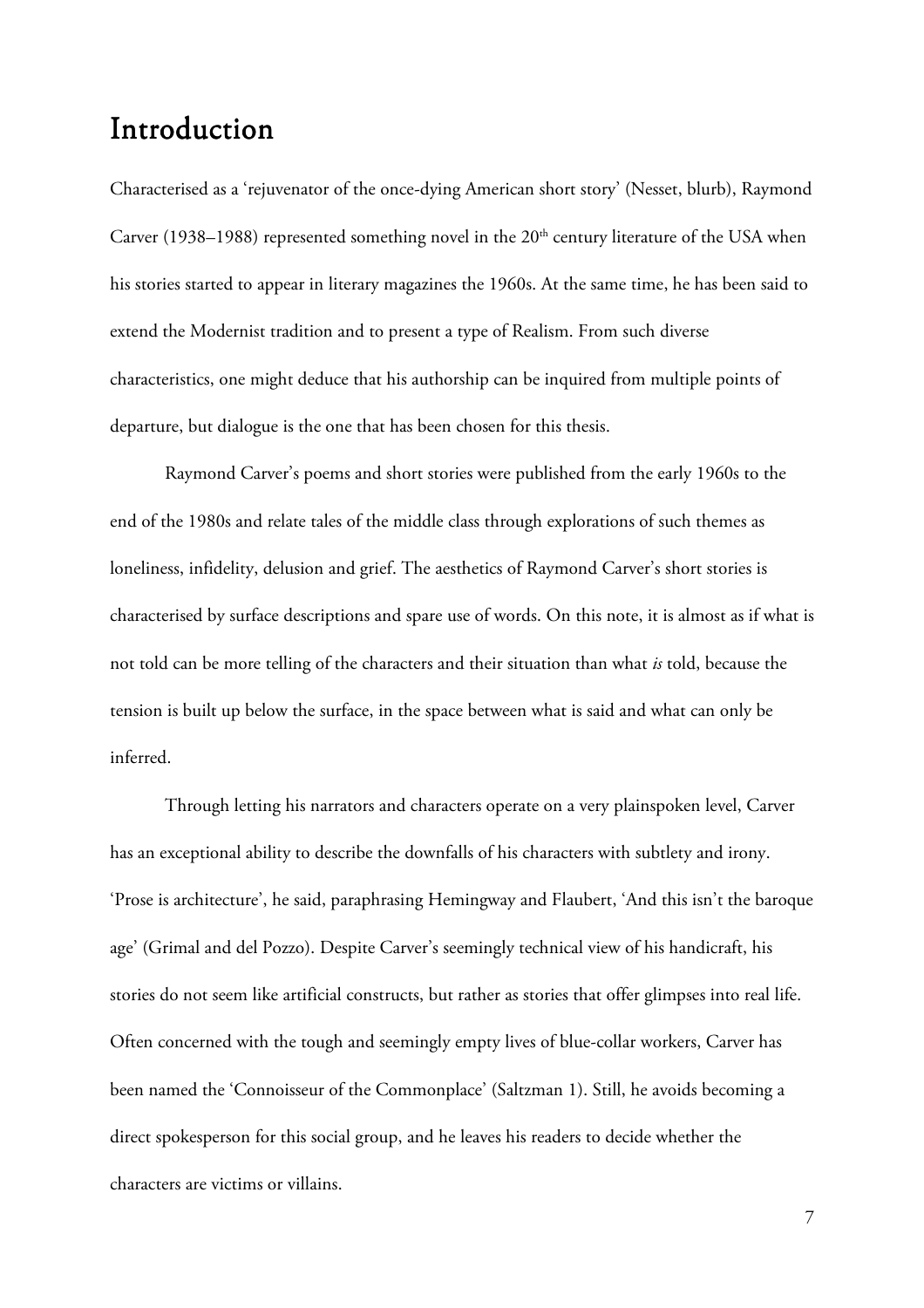Colloquial and conversational dialogue is typically an important part of what drives Carver's stories forward, but just as often, the lack of successful dialogue represents an obstacle for development in the situations of his characters and in how they relate to each other. Inarticulateness, the inability to talk about 'the elephant in the room', often serves as the symptom of a hidden conflict in Carver's short stories and as a revelatory feature of the relationships of his characters. Frequently, the stories end with a set of emotionally pent-up figures who just seem to continue living their highly 'ordinary' lives. Thus, conversation and communication is not only a tool for Carver's short stories to function through, but also a theme in itself.

 The purpose of this thesis is to explore and describe the role of dialogue in a selection of Carver's short stories, and more specifically how the dialogue serves to describe relationships ranging from seemingly well-functioning affiliations to bonds on the brink of catastrophe. This will be done through viewing dialogue as constituted by figures. These are patterns that can be found in blocks of dialogue, and they contribute to our understanding of the entirety of the dialogue and story in question. By examining three central figures in Carver's authorship and looking at how they form and determine dialogue, the thesis will demonstrate the lack of options of most of the characters in the short stories in question and look at how this hopelessness is represented in their dialogue. The framework of figures will be further elaborated below, and we will see that it suits Carver's short stories because these are indeed characterised by patterns and recurring topics of interest.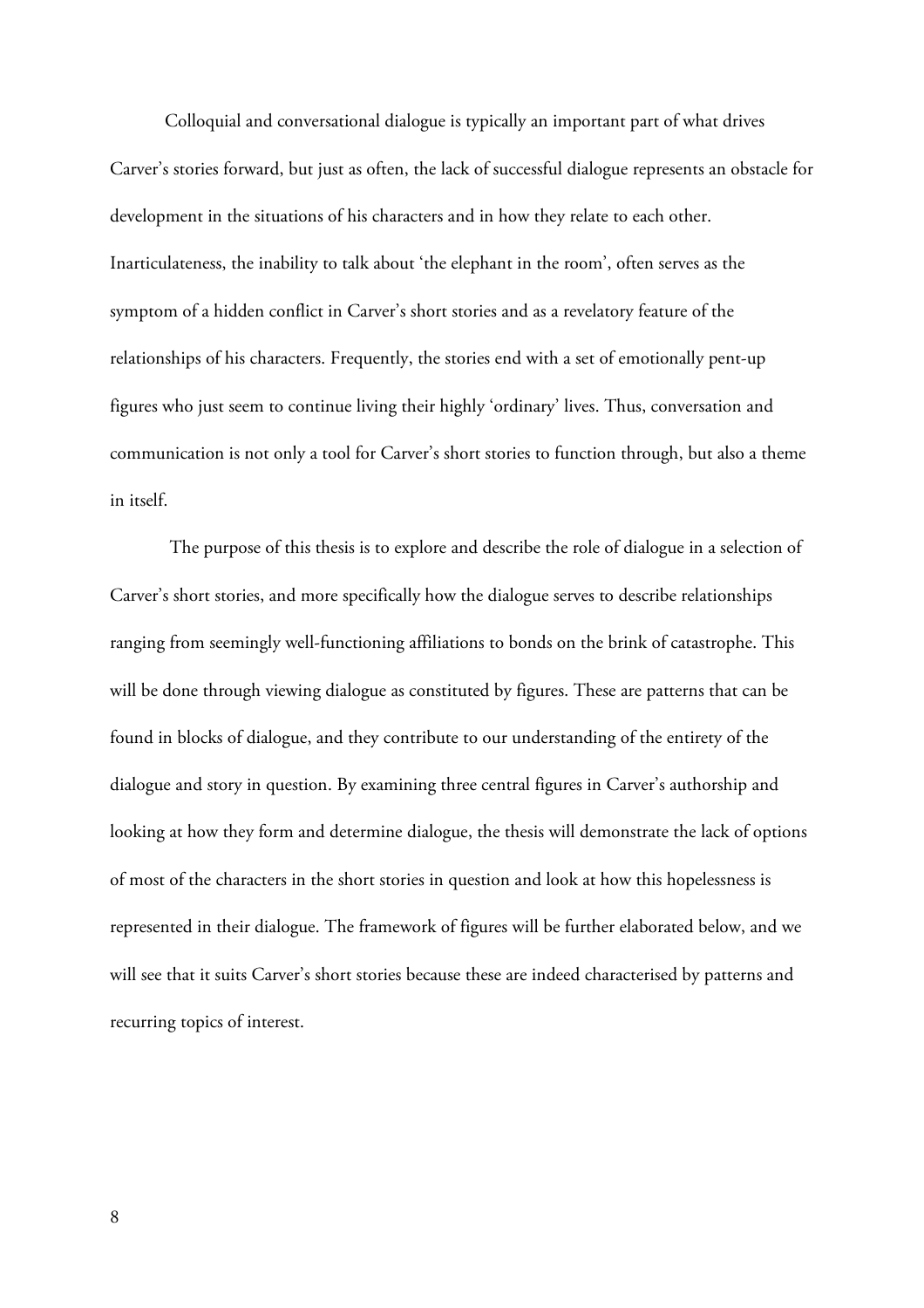#### Some Aspects of Carver's Dialogue

In an interview with Larry McCaffery and Sinda Gregory in 1984, Carver said the following:

I pay a lot of attention to trying to make the people talk the right way. By this I don't mean just *what* they say, but *how* they say it, and *why*. […] Everything is said for a reason and adds, I want to think, to the overall impression of the story. (Gentry and Stull 113) These words were part of an answer to a question from McCaffery about whether there not were 'formal problems in writing about this group of people' (112), i.e. blue-collar workers, and specifically in writing their dialogue. This reflects a common notion among earlier critics who questioned how apt it was that such inarticulate and dishevelled characters should take the centre stage of literature. Bronwen Thomas describes how eloquence and 'the art of conversation' became an ideal from the seventeenth century onwards (36), where the magniloquent dialogue of the educated upper class lent its style to literature and vice versa. Consequently, many writers who have departed from so-called eloquent writing styles have been criticised for it. Even though various Modernist projects attempted a firm break with established expectations of form and subject, readers have continued to look for the elements that they are the most accustomed to. Thus, Carver's dramatization of routine and the seemingly banal and tedious discourse of daily life was something unexpected. In a related discussion, Thomas states, without referring specifically to Carver, that what might *sound* monotonous to the reader 'can also be employed to expose petty displays of power and covert displays of control, or simply to dramatize the tedium and frustrations of the characters' lives' (28).

 Raymond Carver's short stories, and specifically their dialogues, take as their points of departure these quotidian tensions. This inclination towards 'ordinary people' in everyday situations – whatever that may mean – is probably also what has led the term Realism to surface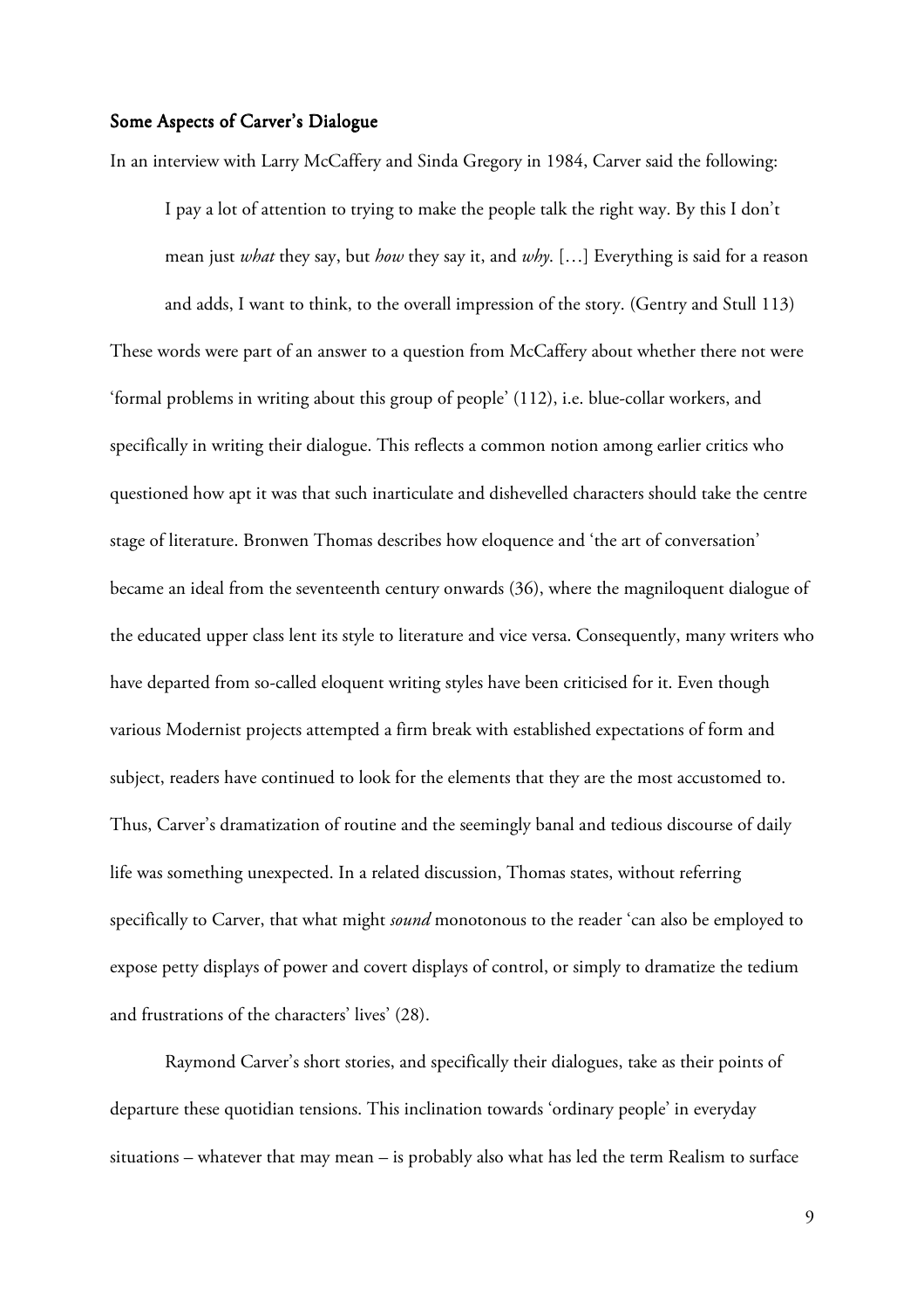again in relation to Carver's works. His ability to combine verisimilitude and identification with artistic accuracy might be part of the explanation behind the stories' popularity among the public and literary scholars alike. This is not to say that the quality or popularity of literature correlates with the readers' recognition of it, but the creation of identifiable and contemporary milieus has been identified as one of Carver's characteristics. If we take this one step further, there is no doubt that the shape of dialogue is a specific feature that 'plays a crucial role in helping to create and populate credible fictional worlds', as Thomas notes in a general discussion of dialogue (15).

The successfulness of dialogue in fictional works is often measured mainly by how natural it sounds (15), or in other words how well it succeeds in emulating real speech. Not only is this a reductive approach to analysis and criticism; it is also probable, according to Norman Page, that it is 'based on an inadequate or inaccurate notion of what spontaneous speech is really like' (4). Carver also acknowledges this in the said interview, saying that real speech would make the readers 'snore away', and that 'I don't think you'll find people [in my stories] talking the way people do in real life' (Gentry and Stull 113). By equating the dialogue of fiction with real life conversations, we forget the spontaneity of everyday speech. Unlike the latter, Thomas notes with reference to Lennard J. Davis, *fictional* dialogue is essentially 'non-negotiable […] and subject to the absolute control of the novelist' (39). To the reader, it may seem as if everything is possible for the characters, whereas in reality, they are strictly controlled by the author and his intentions to take the storyline in a certain direction. As an examination of closeness to real speech is not very rewarding, and as it contributes to simplifying rather than enlightening the complexities of Raymond Carver's short stories, this aspect is outside the interest of this thesis.

 Rather than looking at the verisimilitude of Carver's dialogue, an interesting take from an attitudinal and authorial point of view would be to explore how and where it fits into the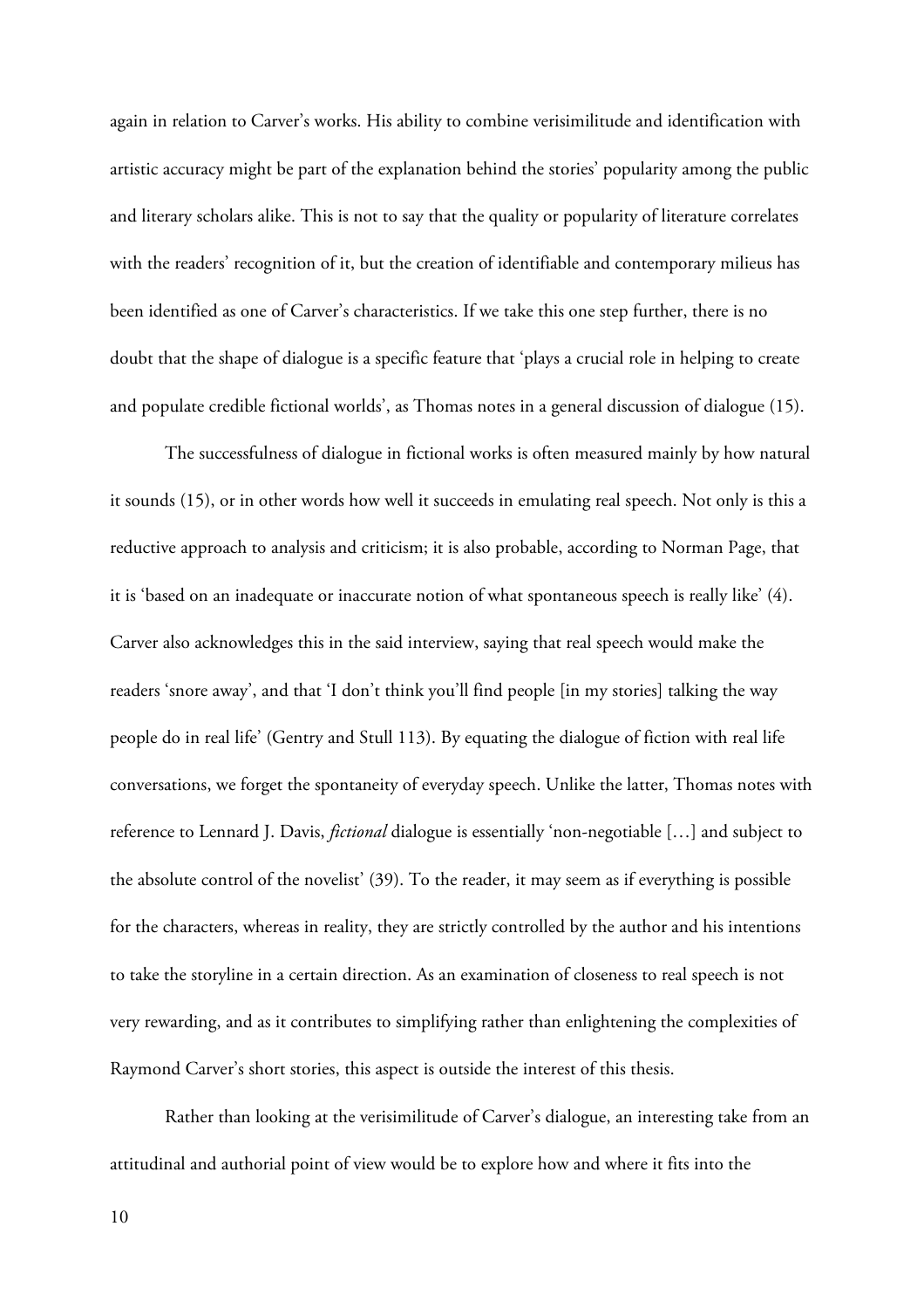surrounding literary landscape. Whereas Modernism and Postmodernism, as observed by Thomas, 'are perceived to distance themselves from the popular or the everyday' (9), it seems safe to say that Carver's short stories represent a return to these spheres. Still, it may be too easy to dismiss them as direct and contrasting reactions to the earlier and more self-conscious literature. Stephen Dobyns says of Carver that 'he had no interest in the various Isms and theories' (Runyon xiii), but Ayala Amir still points out that some of the Modernists were important influences for Carver (xv), and it is natural that such previous and contemporary literary tendencies impacted his writing. It is thus more than tempting to read a heritage from the Modernist view of language inadequacy into the hesitant and awkward nature of Carver's dialogues. Lingering in the background is the idea that the complexity of certain concepts makes their rendering into language difficult or impossible, either because they touch into something too deeply human or for reasons that are grounded in developments in society at large. Alternatively, critics have suggested that the primary problem is that Carver's characters, with Kirk Nesset's words, 'lack both the capacity and impetus necessary for the task of "wondering why"' (3). A tempting conclusion would be that these alternatives are just different sides of the same coin.

 Indubitably, the author takes a great chance when choosing this type of hesitating dialogue for his stories, namely the chance that they get dull and unengaging because the progress seems to be minimal or non-existent. It takes a certain talent to avoid this and instead achieve what Robert Houston in a review calls a 'universe-in-a-grain-of-sand vision' (23). Later in the same review, he states that 'Carver is a hunter of souls, and is wise enough to know that souls are never dull' (24). Consequently, there is not only a banal side to Carver's stories, but also a deeper side that depends more on the participation of the reader. As Thomas notes, analysis of dialogue might 'invite us to speculate as to what [the characters] might be thinking or feeling' (47).

11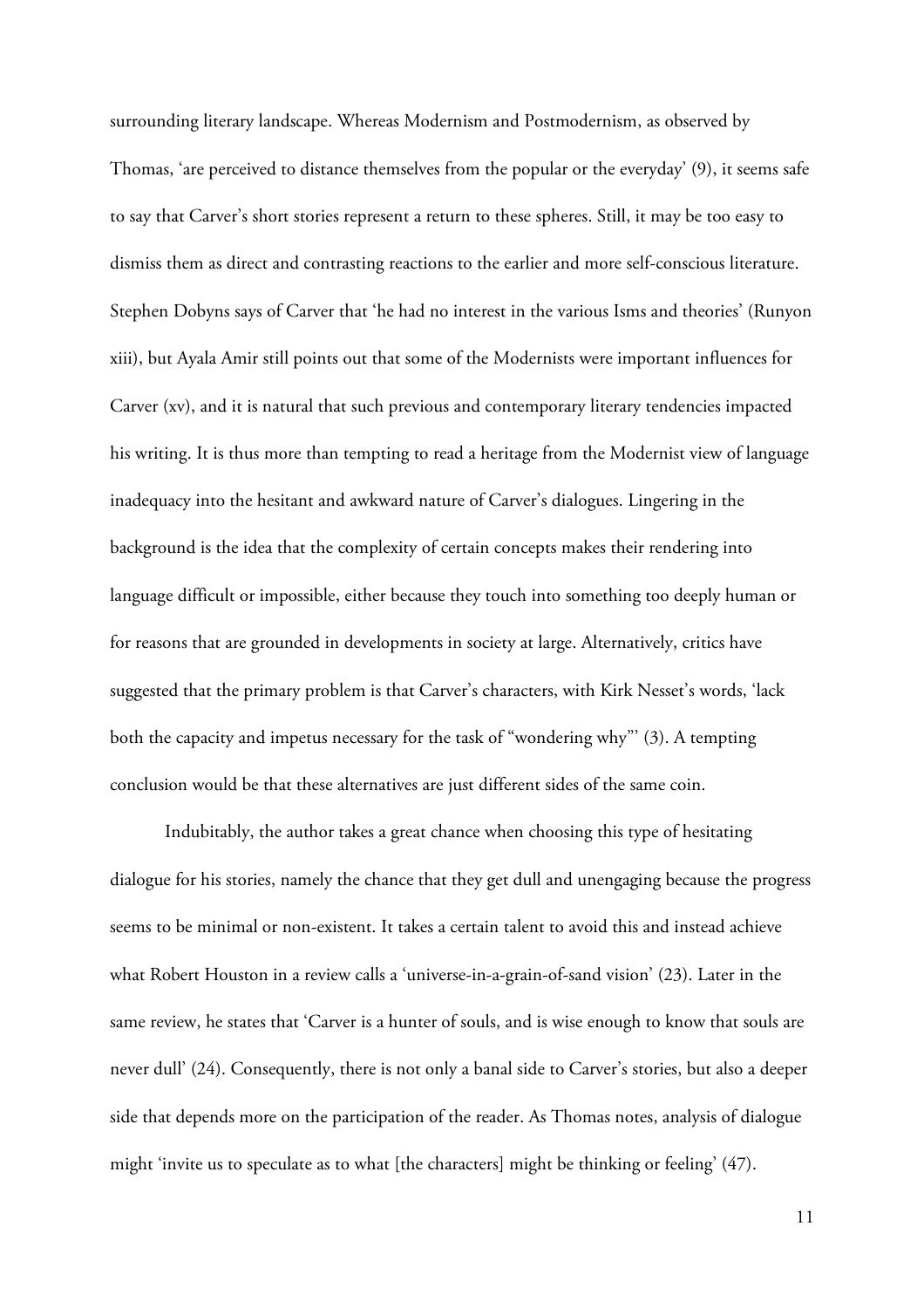Further, there is the notion that readers are apt to fill in 'the "space or vacuum" [that the characters] occupy' (67), so that if the text in question does not give us 'the full picture', we are almost forced into forming our own theories and ideas about what has happened or is happening. Thus, we see that the level of interaction with the reader is likely to be heightened in stories with hidden details compared to stories where everything is laid out in its entirety. Amir puts it well when she writes that 'the blockage of one channel of contact opens up another' (xix). The same effect is achieved by Carver's tendency of not concluding his short stories in a traditional manner, but instead letting them more or less 'fade out'. Once again, there is a clear invitation for the reader to participate in shaping the final impression and the implicit continuation of the story.

 As mentioned before, there are several layers to Raymond Carver's stories, and just like Vivian Mercier's famous description of Samuel Beckett's *Waiting for Godot*, that 'nothing happens, twice' (Mercier 6) is too simplistic, the same goes for similar descriptions of the plots of Carver's short stories. While 'nothing happens' could be a tempting summary for many of the stories, it presupposes that the action is merely to be found in what is evident for everybody to see. Thomas describes how this is often what we expect, namely that the plot contains various elements that, when linked together, lead towards some kind of goal or climax. These elements are also part of what creates the expectations of the reader (75). In more recent literature, however, dialogue in itself has more and more entered the stage as a plot element and not only as a tool, sometimes even as the only plot element. Thus, it becomes necessary to operate with revised definitions of plot and action that also take into account what happens between the characters when they are speaking to each other, in addition to the details of their conversations that can only be inferred or guessed. This gives an extensive potential for creating tensions, so that indeed, 'dialogue may play a vital role in ensuring the forward momentum and cohesion of

12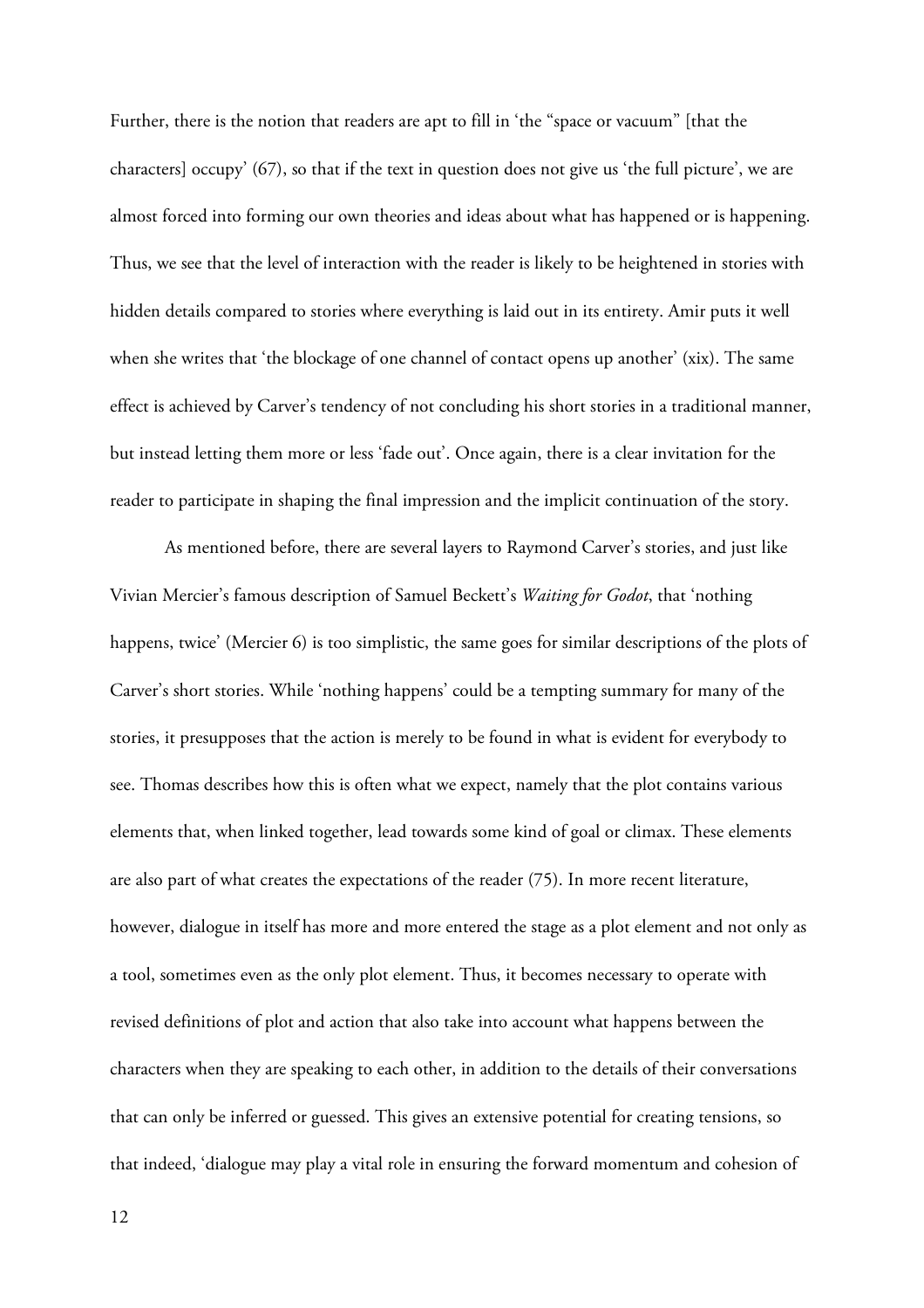plot' (75). At other times, the author may instead wish to produce the exact opposite of forward momentum. Thomas points to the 'idea of using dialogue to deliberately slow down the action or to foreground the seemingly banal and inconsequential' (87). Through the analyses that will follow, it becomes clear that Carver employs dialogue both to drive the action of his stories forward and to slow the action down, sometimes even at the same time.

The observations above will serve as a backdrop when we enter the specific analyses. Thomas's work on dialogue does not discuss Carver specifically, but as we have seen, she presents a number of perspectives on fictional dialogue that are important to have in mind when creating the framework for reading dialogues. The paragraphs above are thus meant as a way to write the reader into the right frame of mind before he or she reads the more specific analyses.

#### Perspectives on Figuration and its Relation to Form and Content

Our understanding of language and communication requires and depends upon linguistic structures, and these may be organised in various frameworks or models. The same goes for dialogue, and one rhetorical framework for analysis of such discourse is to view it as constituted by *figures*. According to Gérard Genette, these have been defined as '*ways of speaking removed from those that are natural and ordinary*' (48). On the other hand, he also says that 'nothing is more common and ordinary than the use of figures' (48). This duality corresponds remarkably well with Carver's short stories, because they have a certain way of being peculiar in the sense that they activate one's curiosity at the same time as they seem very ordinary and quotidian. The creation of such figures, Genette says, takes place 'between the letter and the meaning, between what the poet has *written* and what he *thought*' (47). In other words, there is an implicit communication between the author and his work and not the least the reader and the work. The figure comes into being when it is recognised in the process that happens when a piece of writing goes from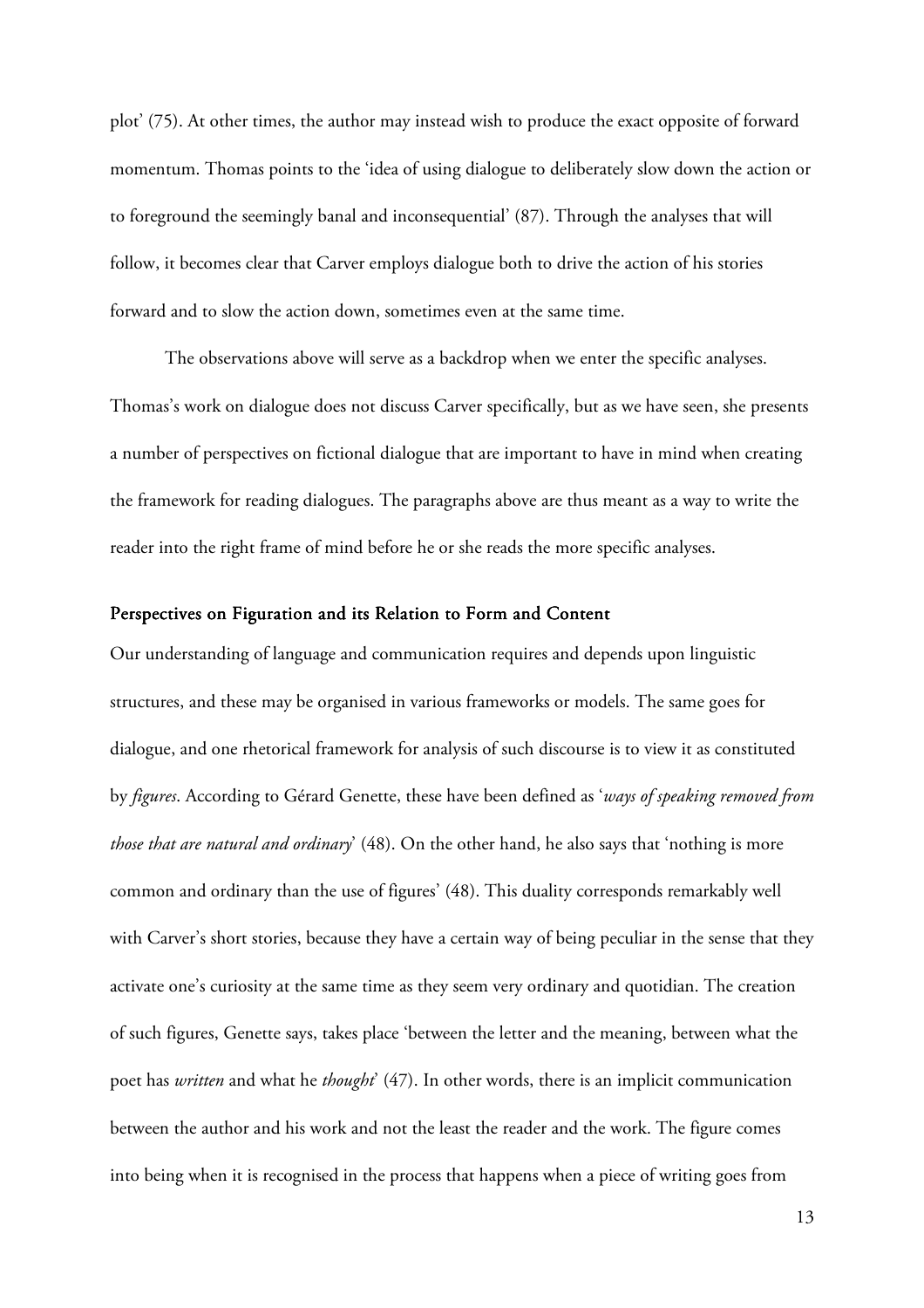being printed letters to becoming meaning in the mind of a reader. For this recognition to happen, the reader must be dealing with known and recurring forms, but simultaneously, these forms must stand out and be recognisable as figures.

The stories that will be brought up in this thesis all deal with relationships in different phases and with different challenges, a factor which naturally influences the dialogue that occurs in them. Roland Barthes treats a number of different love-related figures in his work *A Lover's Discourse*. It is through borrowing and inspiration from this literary monograph that the figures that will be brought up in this thesis have been established. Barthes has not been consulted for any of his other literary theories, but rather for his specific take on figures. The three figures that have been borrowed from Barthes or created for this thesis are *circumvention*, *silence* and *anxiety*. In this, there is no pretence to give an exhaustive presentation of the figures of Raymond Carver's authorship, and even though this thesis discusses one figure at a time, there might be several, partly overlapping figures at play simultaneously.

Regarding the perception of *figures*, Barthes says that '[a] figure is established if at least someone can say: "*That's so true! I recognize that scene of language.*"' (4). Again, recognition is of the essence for the feature of a figure to be successful. A characteristic of figuration, Barthes notes, is that the speaking party in the relationship 'struggles in a kind of lunatic sport, he spends himself, like an athlete; he "phrases," like an orator; he is caught, stuffed into a role, like a statue' (4). This exhausting manner of expression will be evident as we go into the analysis of Carver's short stories, not necessarily through excessive rhetoric, but just as well through extreme feebleness and will that cannot be transformed into action. Thus, we must think of the discreet, yet powerful explosions of Carver's works when Barthes writes that '[e]ach figure explodes, vibrates in and of itself like a sound severed from any tune—or is repeated to satiety, like the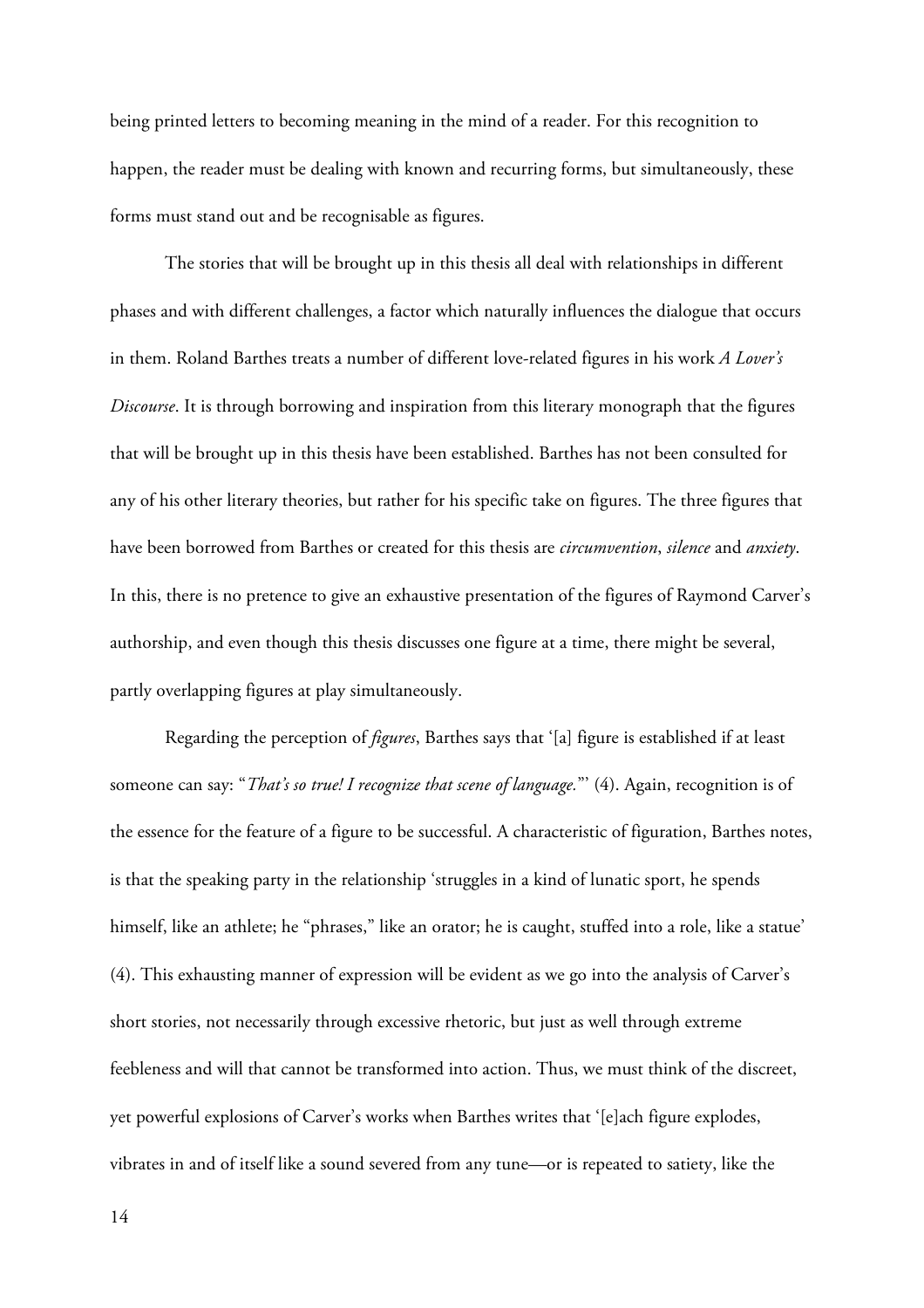motif of a hovering music' (6). This intensity does not have to be loud and clear, because as Genette asserts, '[a]bsolute sobriety of expression is the mark of an extreme elevation in thought' (47).

Because the figures in question are constituted through the sum – or at least through longer passages – of how the couples communicate, a prerequisite for the reader to recognise them is that he is equipped with communication of some length. Thus, more than one utterance is needed for the reader to discover them, which means that no single element can be isolated as a certain figure in itself. This implies that single utterances are not intrinsically part of any specific figure. While dialogue is needed to determine which figures are put to use, the figures that are discovered will also determine the dialogue of the stories, in the sense that they are governing the storylines and how the stories are perceived. In other words, figures are important for bringing up specific feelings and thoughts in the reader, and for achieving a unified effect. What we are witnessing is thus a co-constitutiveness between form and content. This interplay between character/dialogue and the figure is what creates the final product, namely the story. The implications of this dialectics for this thesis specifically is that it will be important to look closely at the mentioned relationships and the characters that constitute them, because the same figure might have different effects on different characters. Such a dialectics also makes it relevant to discuss whether these characters are determined to the fate they are given in the stories instead of having a free will to break out of their situations – insofar as one could speak of 'free will' in relation to a literary work.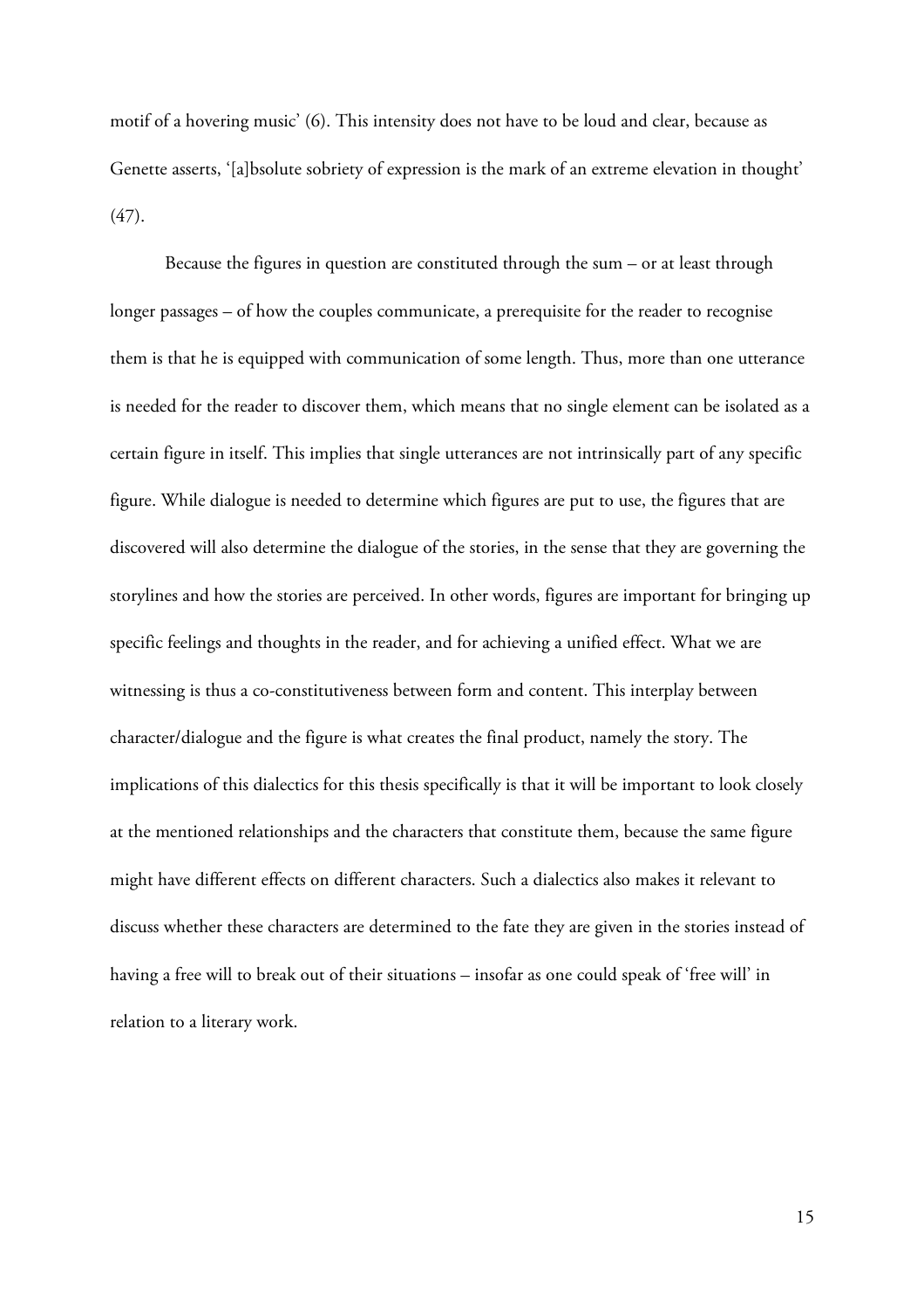#### Previous Carver Studies and the Scope of This Thesis

The literary criticism on Raymond Carver's short stories is relatively comprehensive. It consists of a substantial number of journal articles, but also dedicated critical volumes by scholars such as Arthur M. Saltzman (1988), Ewing Campbell (1992), Randolph Runyon (1992), Adam Meyer (1995), Kirk Nesset (1995), Arthur F. Bethea (2001), G. P. Lainsbury (2004), Sandra Lee Kleppe and Robert Miltner (eds., 2008), Ayala Amir (2010) and James Plath (ed., 2013). The first wave of these, from Saltzman to Nesset, sought to characterise each of his short story collections separately, whereas the latter works have implemented a more thematic approach, being either monographs or critical anthologies. Many of the mentioned works pinpoint communication and dialogue as critical aspects of what constitutes Carver's works and his unique voice, but the author of this thesis has yet to find any studies that delve thoroughly into the different figures and forms that dialogue (or the lack of it) takes, and that analyse the stories through such a lens. The take of this thesis will thus be to show that several different, but related figures can be employed to give a greater understanding of how the dialogue of the stories function as a whole. What this gives us is a level of abstraction that will 'lift' the dialogue from the single words on the page and assign these words a meaning as part of the entirety of the story. Exploring and elaborating on the topic of dialogue through detailed textual analysis will thus be the method of this thesis. This will lead into a discussion of how the different figures and dialogues shape and control the characters and their relationships. The aim is to demonstrate that these elements work together in such a way that the characters are left with no options or alternative futures, with the exception of one important change that happens in the last of the stories that will be analysed.

Chapter one will examine the figure of *circumvention*, or the type of dialogue where the characters are beating about the bush, to use an idiom. When the subject of speech is delicate, the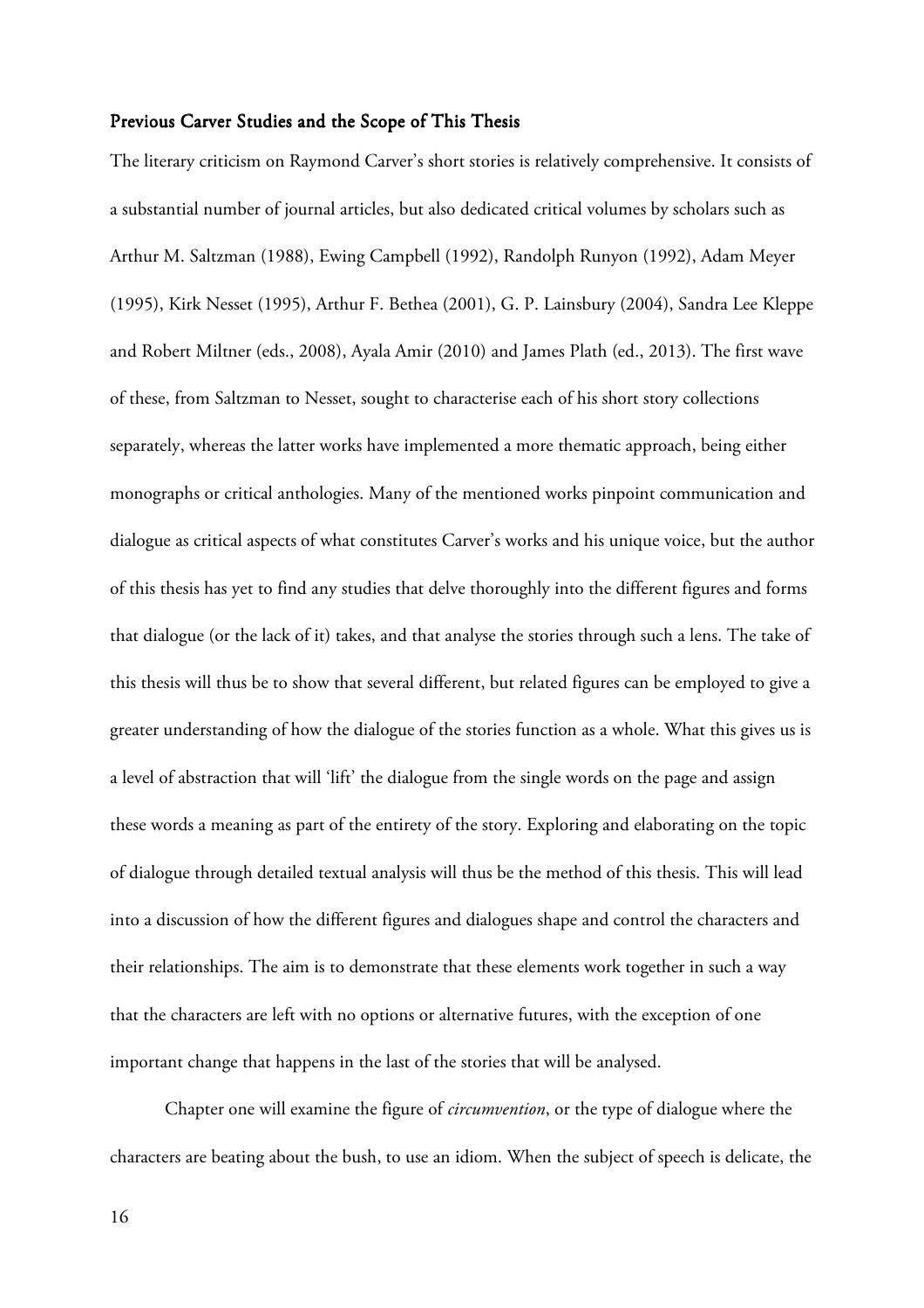result is often a failure to communicate about what is most important. Through analysing the short stories 'Careful' and 'A Serious Talk', we will see how the characters constantly circumvent the obvious topic of conversation and turn to trivialities, and how this determines their dialogues and relationships. These two short stories were chosen because they so clearly present us with circumvention and obfuscation, not only through the characters' dialogue, but also through physical effects, like a clogged ear and vandalism – elements that represent obstruction or destruction rather than construction.

Chapter two will take a closer look at the lack of dialogue. The figure of *silence* is a feature that regularly haunts Carver's characters, and often it seems to be covering or hiding something that can only be inferred. This figure is a prominent part of the short stories 'Preservation' and 'The Pheasant', and it will show us that 'less is invariably more' (Clarke 103). The analyses will ask what the implications of silence are, how it influences the characters and what they might be trying to cover or hide. These two stories are particularly imbued with silence and the awkwardness that comes with it. The figure comes through in settings where there is little or no hope, and this reinforces the fact that there is nothing for the characters to talk about. Additionally, the figure reveals how the foundations of the characters' relationships are crumbling.

Chapter three will consider the dialogue that comes with the figure of *anxiety* and being situated on the threshold between life and death. Such situations tend to create distance between the characters, and the result is often inarticulateness or lack of honesty. Two short stories that expose their characters to such ordeals are 'After the Denim' and 'A Small, Good Thing'. The close readings will look into how crisis forms the dialogue of such situations and how the outcomes for the characters are quite different in these two stories. Among the many works of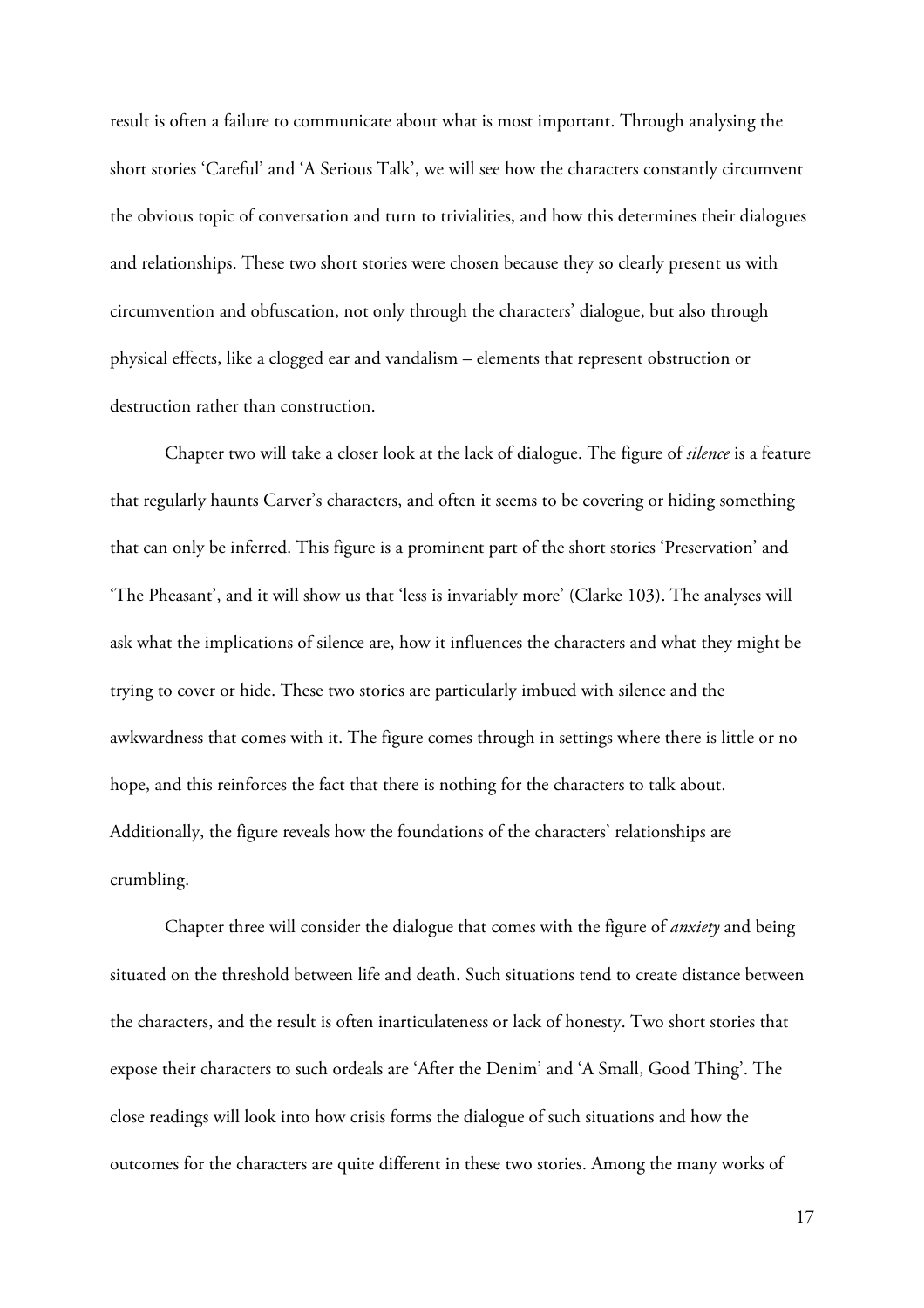Carver they manage particularly well to push anxiety to the extreme in their dealing with fateful moments of life. Their characters are stunned by their situations, and the two stories were especially chosen because of their different takes on handling the terrible consequences of crisis.

The conclusion of the thesis will draw together these figures and their implications for the dialogue. It will look more into the general features of Carver's dialogues, before moving on to the more specific inarticulateness that the characters are experiencing. Further, it will explore the outcomes of using figures as a framework for reading. This inquiry will be used as a premise for the final discussion of whether the characters are determined or not. The thesis will argue that reading the above-mentioned stories through figures bring out a kind of determinism that resides in language and limits the free will of the characters, but the thesis also brings the realisation that one of the short stories break out of its confined pattern and into a new figure.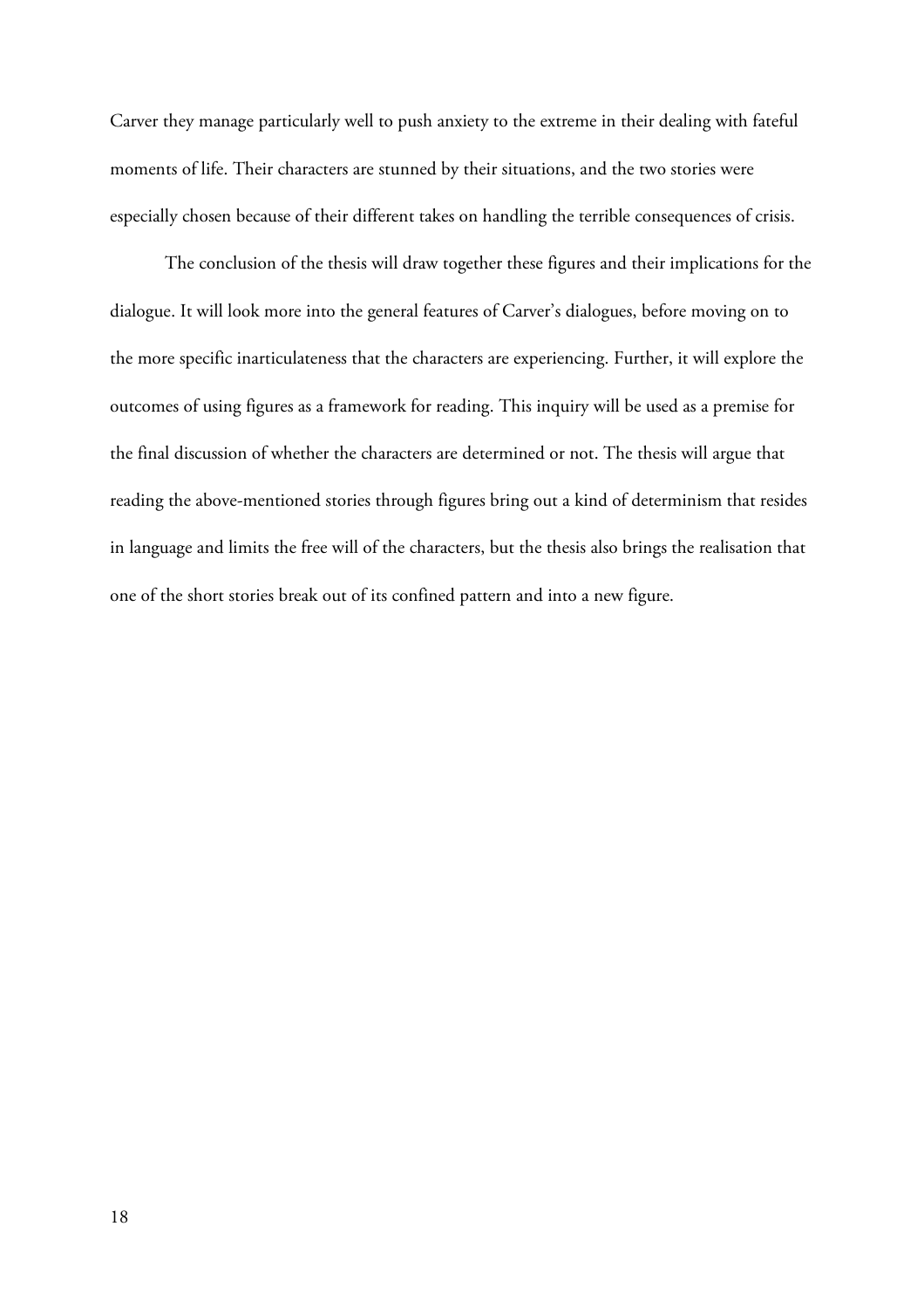# Chapter 1: 'We have things to talk about': Dialogue of Circumvention

[...] the volume and apparent frankness of the characters' talk may be no more than a mask, a device whereby, under the guise of conversing and communicating with one another, they continually dance around the surface of their relationships (Thomas 68)

Dialogue is often considerably vague, whether in real life or in literature. Important topics are often obfuscated in favour of something less controversial or more concrete, tangible or quotidian. Speaking one's mind can be both difficult and uncomfortable. This does not necessarily obstruct dialogue from happening at all, but as Bronwen Thomas notes, the function of dialogue in such situations may only be a mask or a guise. Throughout history, masks have mainly been used as a way of hiding one's identity.<sup>1</sup> This concealment of the self was emphasised by Carl Jung with his notion of *persona*, 'a kind of mask, designed on the one hand to make a definite impression upon others, and, on the other, to conceal the true nature of the individual' (192). Such a concealment does not only imply that a face is hidden, but also that another is presented. A mask is furthermore often constituted in relation to a set of established expectations. The purpose behind fulfilling such expectations may be that a person wants to abide by social norms, with the mask functioning as a filter to be able to achieve this. If so, the mask may also function as an effective hindrance for honesty.

 In his short stories, Raymond Carver often lets his characters wear masks that seem inescapable. Typically, one will find that the characters struggle with describing their feelings or

 $\overline{a}$ 

<sup>&</sup>lt;sup>1</sup> Another important way of using masks has been to frighten enemies, but this is not relevant for our purposes.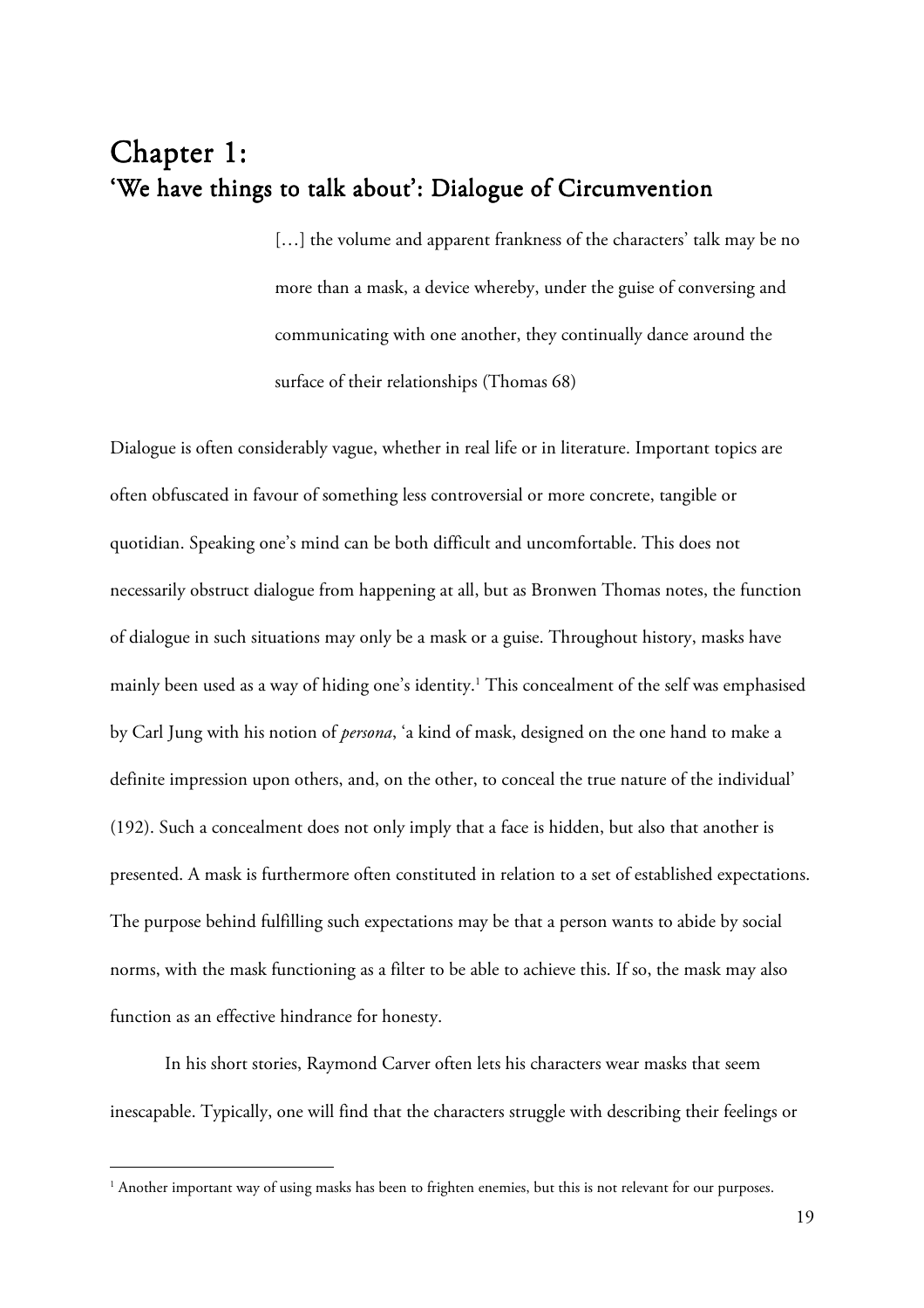the challenges of their relationships and turn to chatting or distractions instead of untangling their personal problems. Thus, their discourse constructs a mask that limits one or both parties in a relationship and changes their personality to a less authentic one. With inspiration from Roland Barthes, the figure of *circumvention* has been created for the purpose of this thesis and the following analyses, and it is defined thus:

The amorous subject deliberately or unknowingly circumvents the uncomfortableness in his or her relationship and instead turns to superficial topics of conversation. With this figure in mind, we will examine how the dialogue of circumvention is constructed – both as a narrative feature and as a theme in itself – and how masks seem to determine the dialogue and its consequences for the relationships in question.

#### 1.1 'I can't hear you': Circumvention in 'Careful'

The short story 'Careful', which was first published in 1983, may be said to be a prime example to illustrate evasive communication. Adam Meyer names it 'a culmination of […] several Carver stories' because it brings up two of Carver's notorious themes: 'the problems of marital communication and the lure of alcoholism' (134). Indeed, it also serves as a suitable starting point for the analyses of this thesis because of its multi-layered approach to the challenges of communication. We will see how especially the motif of the ear connects to hearing what others say, both in a physiological and psychological sense.

The reader is introduced to what seems to be a veritable bachelor's flat, even though Lloyd, the main character, has only lived there for two weeks and is a married man – at least until further notice. He spends most of his time in the sofa, and a pervasive indifference is over him: 'He'd had doughnuts and champagne for breakfast'. 'So what?' is his own careless reaction (442). Further contributing to this, he is reported to have ignored his landlady lying motionless on the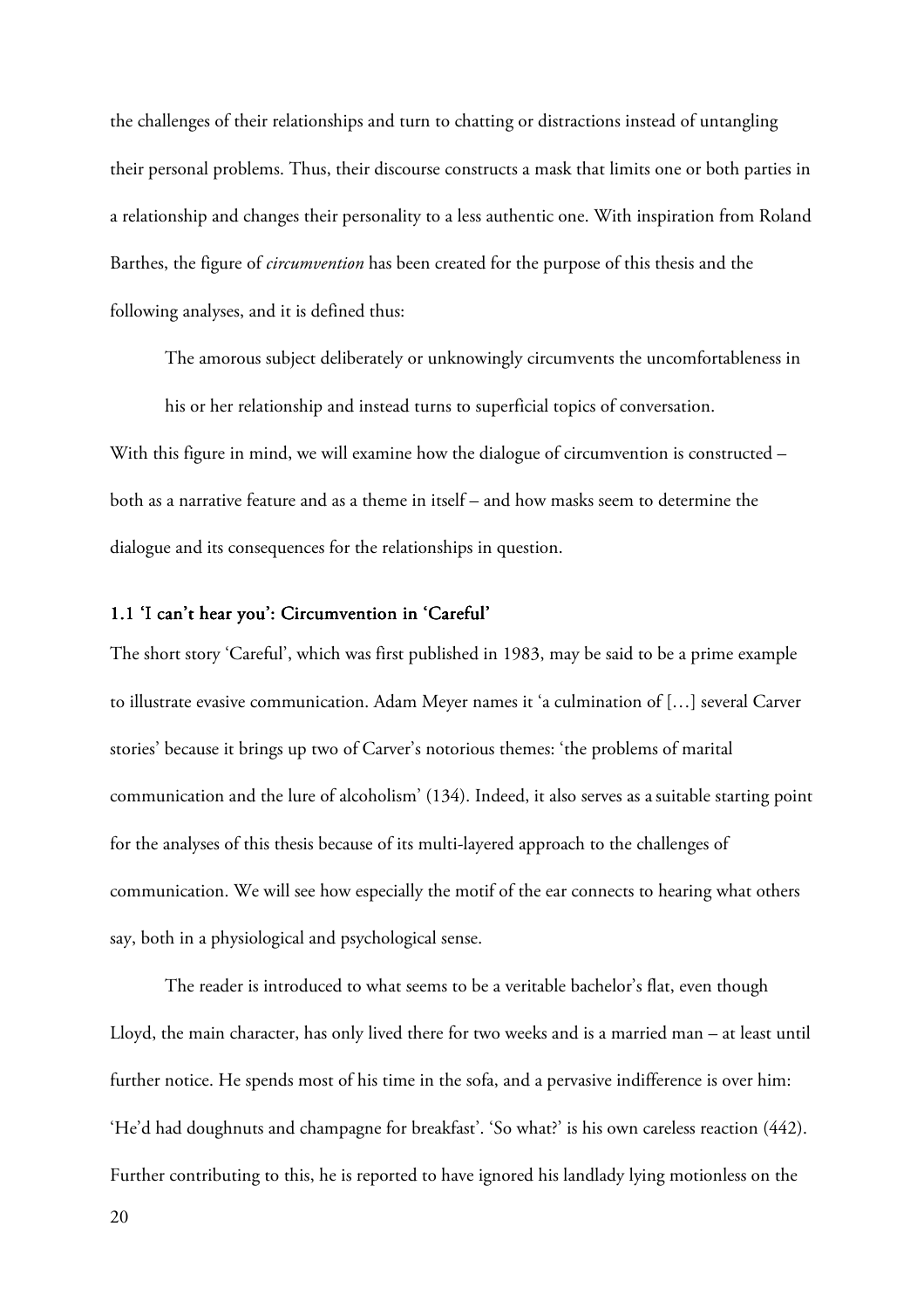carpet in her living room; 'the TV was going, so he chose to think she was asleep' (441). He finds himself in what Arthur M. Saltzman calls a 'womb-like limbo' (136) until a troublesome ear and a visit from his wife take him back to the rest of the world. Inez, his wife, has come because they 'have things to talk about' (Carver 444). Showing up in a new outfit and with a new handbag, their separation seems to have renewed her vitality, a sharp contrast to Lloyd's situation.

The short story is opened with the simple, yet crucial statement that Lloyd moved out after 'a lot of talking—what his wife, Inez, called *assessment*' (441). This presents us with an interesting distinction between the two characters' views of communication. To *assess* something is to estimate and evaluate its quality and value. In such a context, value is often used in a materialistic sense, for instance when assessing taxes or the value of a property. In other words, it sounds like Inez has conducted a systematic evaluation of how suitable Lloyd is for a continued marriage, and reached the conclusion that he is not. On the one hand, this sounds like a very rational approach to sort out one's life, but on the other hand, Inez might be trying to develop an objective rationale for something that in reality is quite subjective. It is questionable whether one of the parties in a relationship could assess this relationship in a neutral way. Further to this, an assessment often implies that the object or person to be evaluated is measured against something; however, we do not get to know what Inez's basis for comparison is.

If we regard all of this in relation to the figure of circumvention, the word *assessment* sounds like a euphemism to avoid the more direct statement that Inez decided that Lloyd had to move out. Thus, we get the impression that she tries to be gentle on Lloyd to take the edge off the implications of what she is saying. This makes her seem like she is controlled by an urge to circumvent the truth. All of this seems to have gone over Lloyd's head, because he only heard 'a lot of talking'. As this phrase signals an indifferent attitude to what is being spoken of, we get a

21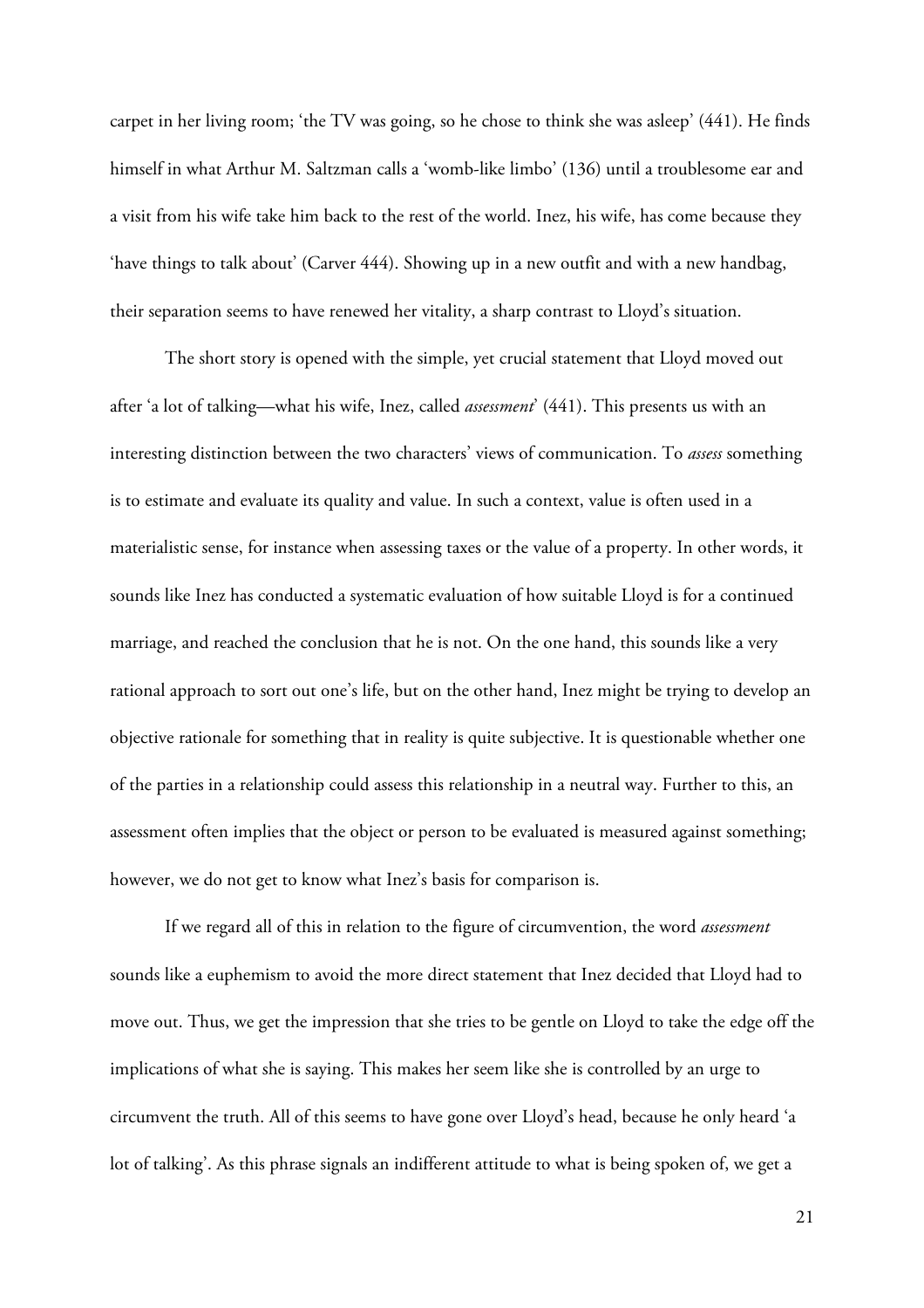clear indication of the communication climate in their relationship already from the first sentence. If 'assessment' represents quality, 'a lot of talking' instead stands for quantity. A reasonable interpretation is that Lloyd heard words without meaning. The choice of phrase signals something in the direction of noise, nagging or incomprehension. If so, the act of not listening to one's partner is established already here, and this sets the scene for the rather ludicrous confrontation – or maybe the lack of confrontation – that is about to unfold.

As Inez enters, there is no angry tone between the two. They rather speak colloquially and frankly to each other, perhaps with a few hints from Inez that Lloyd should pull himself together: 'It's eleven o'clock' (443), she says, and he is still in his pyjamas. The question is if this discourse is merely a construct determined by the characters' masks or guises, like Thomas describes (68), so that there is a boundary and distinction between their inner selves and the versions that they present to each other. Instead of being themselves, they enter a performance, as in a theatre, and simultaneously they are guided by the expectations and boundaries that come as part of this performance. Like all social boundaries, this will have consequences for what they can say and which topics are 'allowed' and not. After a few opening phrases, Lloyd brings up his here-andnow problem: 'my ear's plugged up' (443), which means that he can barely hear her. Thus begins the circumvention of what Inez reportedly came for, and their masked selves are more busy with the ear than with their situation at large. Hence, the dialogue between them that follows is also very subject-specific and focused on the clogged up ear, so that the ear functions as an excuse to keep their masks on and continue the figure of circumvention.

Up until now, 'masks' have been used in plural, implying that both Lloyd and Inez are 'wearing' one, but this could be debated: The visit is an initiative from Inez's side, and in one way, it seems like she was after an honest and outright conversation with Lloyd. He is the one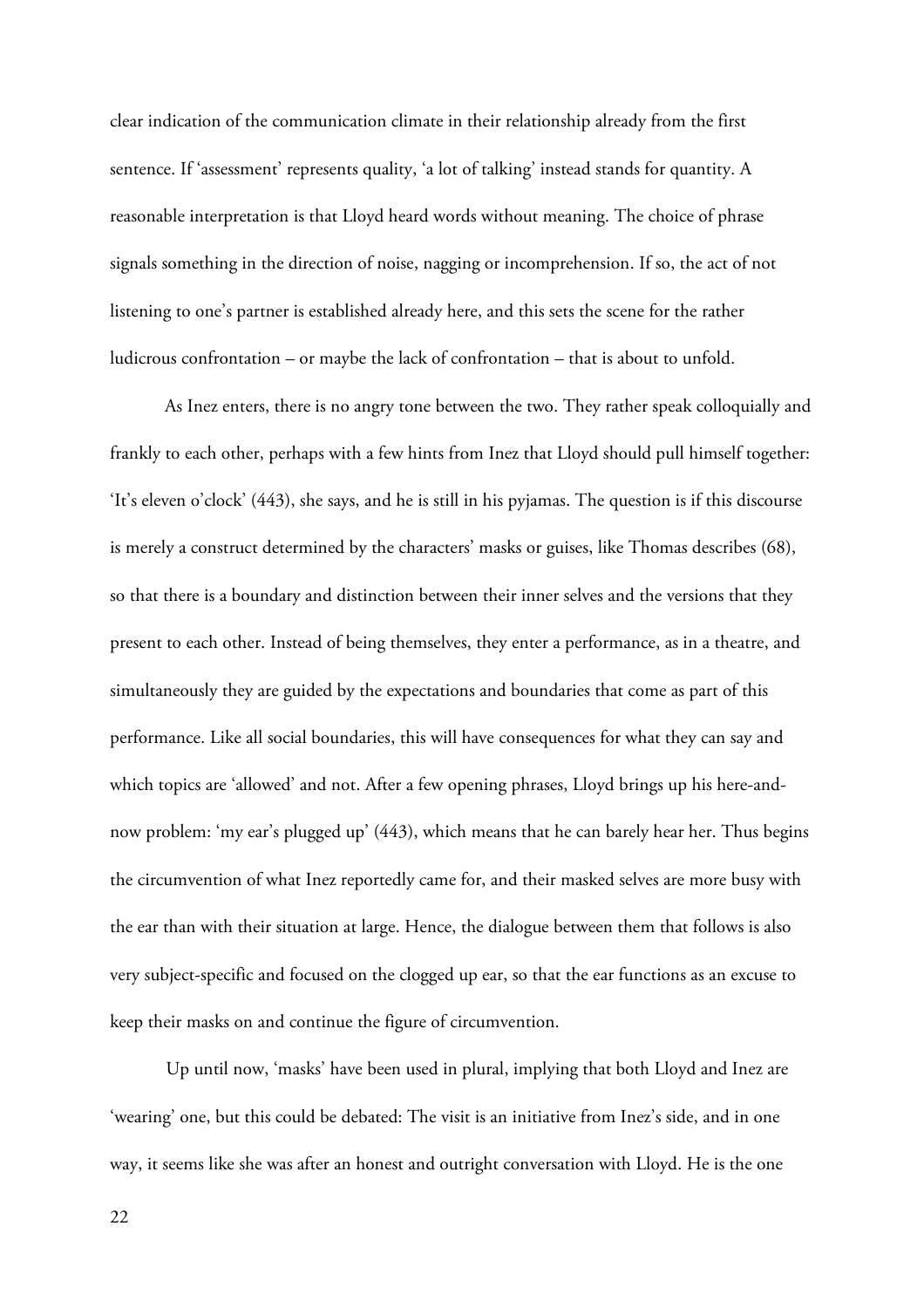who creates the scene with the ear and consequently also the one to blame for the distraction. Therefore, it is timely to ask if it would be more correct to view Lloyd as the only masked one of the two. On the other hand, however, there is no clear resistance to be noted from Inez when Lloyd starts going on about his ear. It is of course a practical problem if Lloyd cannot hear what she is trying to say, but instead of using her time on the ear, she could have insisted that they address their real concerns. Here she seems idler than the Inez whose 'assessment' ruled that Lloyd should move out. Saltzman points out that 'Inez's attentions are of necessity more maternal than wifely' (137). With statements like 'It'll be all right. I'll be careful' (445), she seems like she is playing the role of the mother who is consoling her child before he is going through something that might hurt. Therefore, it is reasonable to maintain the impression that Inez too has put on the mask of circumvention. Viewed from the outside, there was a possibility initially for them to enter into an honest and outright conversation, but their circumstances and the direction that their dialogue takes is making this an impossibility.

The masks created by the figure of circumvention have a firm grip when it comes to managing the direction of the dialogue, but there are also moments in the couple's conversation that let us feel that their masks are slipping, often through statements that make us wonder whether they have more insight into their situation than we first thought. Thus, double meanings and double layers are abundant in this short story – for instance when Inez says 'I guess we'll have to take things one at a time' (444). It is as if she knew that something irrelevant (i.e. the ear) had to come up when she visited Lloyd, but at the same time, it is as if her mask is slipping and she is referring to their relationship for a brief moment. This is followed by the comment that they need to do this ('take things one at a time') so that 'we can have some light on the situation' (444). She seems to go for the systematic approach when it comes to their problem, thus starting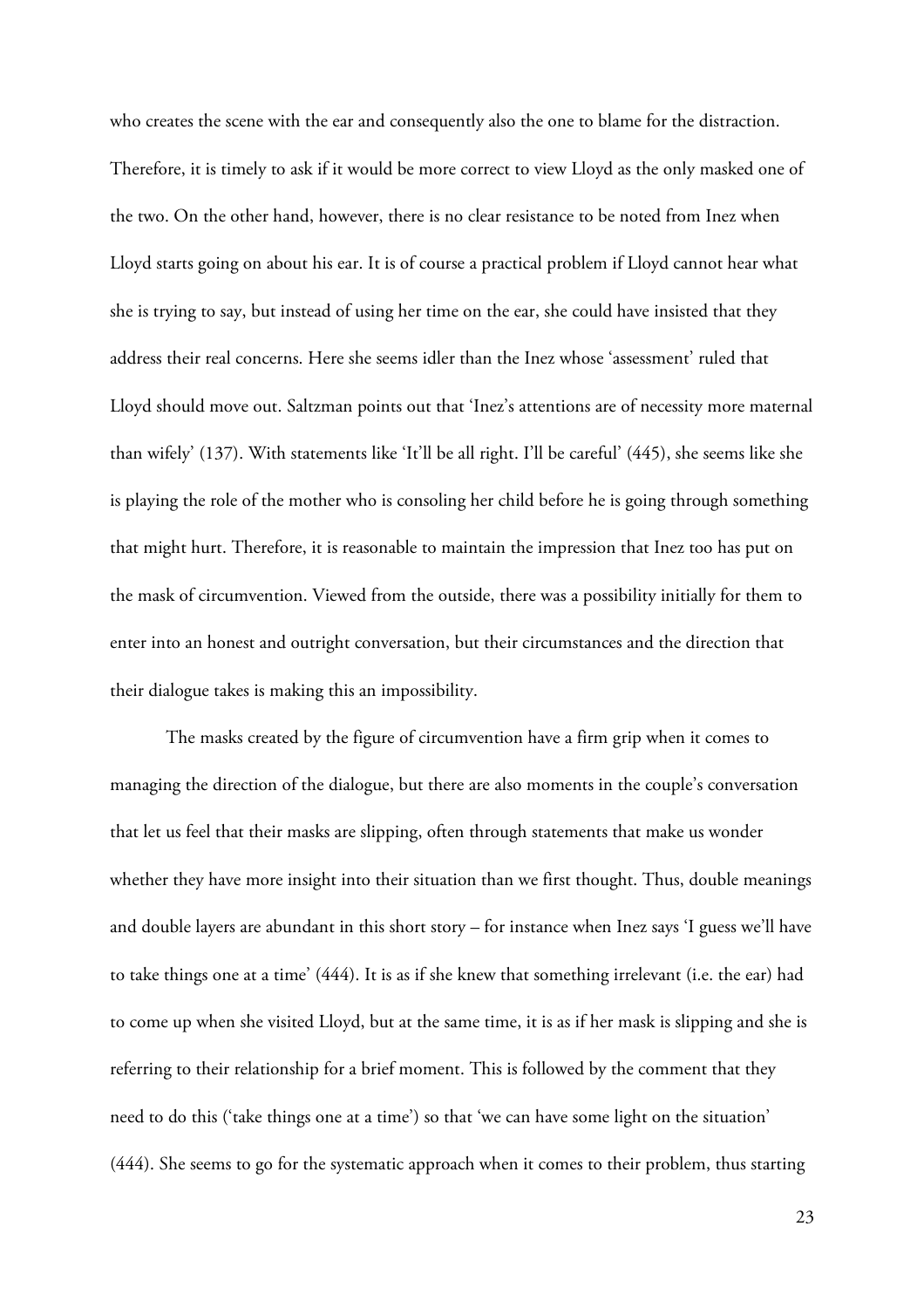with Lloyd's ear. By doing so, however, the brief window of self-examination closes. None of them sees any alternatives to attacking the problem with the ear, and that is what they do. This implies either a lack of will or a lack of perspective. Either way, the result is that there is no alternative way out of their situation, and they are therefore trapped in it. Thus, what could have been a break with the pattern that is constructed by the figure of circumvention is just reinforcing it instead.

There are also several instances where Lloyd's mask could be said to slip through his comments. The consequence of his ear problem is of course that he cannot hear his wife properly, and it is suggested that this is a repetitive problem; Lloyd himself asks: 'You remember that other time it happened?' (443). If we read this as a mask slip, it seems to be a repetitive challenge in their relationship that he does not hear her out or listen properly to her. This question could also be seen as a reference to how Lloyd is still living his life in the past, and how he does not seem to be able to move on without Inez. Another interesting bit of 'mask-slipping' dialogue appears a bit later:

"Well, your nurse was never faced with this exact problem," Inez said. "Anyway, we need to try *something*. We'll try this first. If it doesn't work, we'll try something else. That's life, isn't it?"

"Does that have a hidden meaning or something?" Lloyd said. (445)

Lloyd's question here stands clearly out, and it almost seems out of character for him to actually bring up and refer back to what she just has said, thus underlining why it may be seen as a slip of his mask. The 'hidden meaning' might of course be the possibility to read Inez's words as pertaining to their relationship in general rather than the specific clogged ear she is dealing with. A similar comment is presented to us when Inez refers to what the landlady said when she (Inez)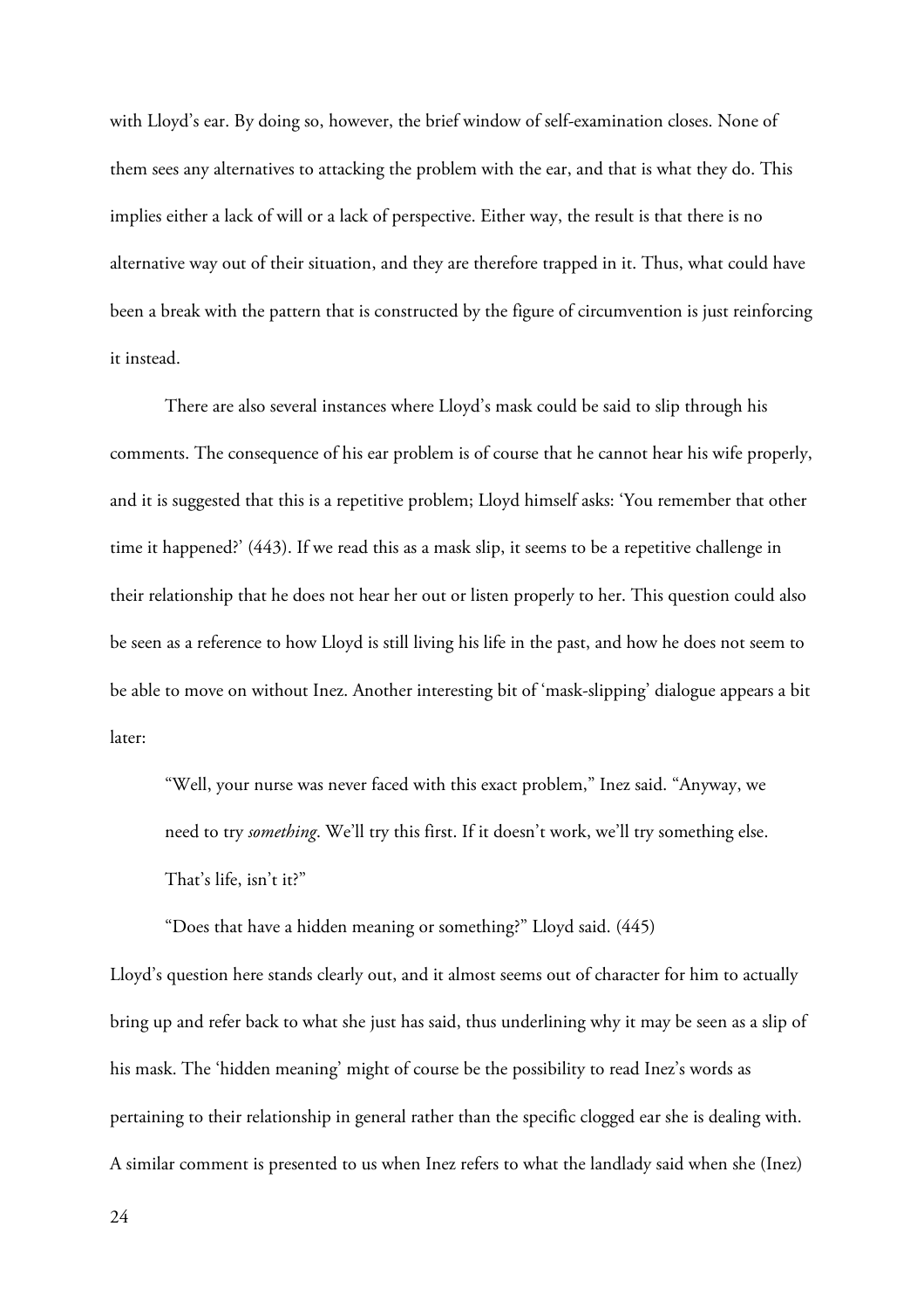went to borrow her baby oil: 'She said it [i.e. clogging of the ear] used to happen to her husband' (448). Once again, 'it' might relate to not listening properly to one's partner, suggesting that this is a common challenge in relationships. Yet, these brief, epiphany-like moments fade away before anybody realises they were there, not least the characters themselves, and they are dominated and over-run by the figure of circumvention that characterises the rest of the dialogue.

We see that the story is bursting with references to verbs such as 'listen' and 'hear', as if wishing to lead the readers' thoughts into the couple's communication and lack of it. This feature of the short story could easily have been excessive, but is rather quite elegant: 'I didn't think you heard me', Inez says to Lloyd, and a few moments later, she 'acted as if she hadn't heard him' (443). Then she remarks that 'I can't hear you either. Maybe this is catching' (445). All of these misunderstandings about who heard, did not hear and did not want to hear what are also starkly contrasted with how we understand the couple used to communicate: 'There'd been a time, long ago when they used to feel they had ESP when it came to what the other one was thinking. They could finish sentences that the other had started' (445). This longing back to better days contributes to the underlining of how far away they have moved from each other, and it follows the comment that 'it was as if [Inez were speaking] from another room' (445).

There is still a certain closeness between the two characters, but Lloyd's psychological resignation finds its physical equivalent when the narrator makes the point that he sits so close to Inez that he could have touched her. He does not do it, however. At one level, he wants to reach out to her, both literally and figuratively, but their connection is broken. Thus, when he says that '[m]y ear's plugged up' (443), this is both a physical manifestation and a circumvention of their larger issue. As mentioned above, the distinction between his hearing 'a lot of talking' and Inez's conducting an '*assessment*' (441) is a clear example of the underlying issue. Instead of taking in

25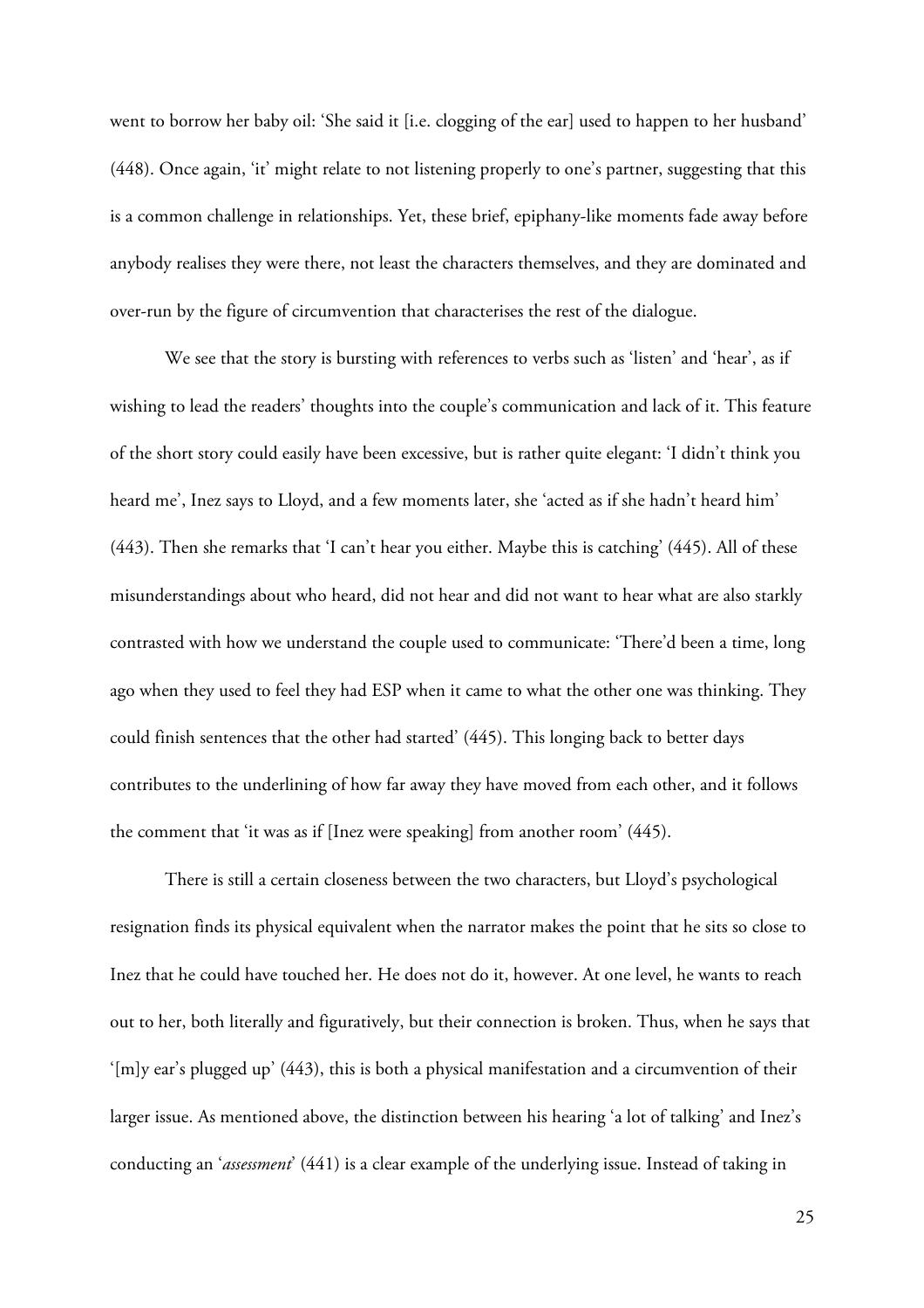impulses from Inez, he has made himself a grotto where he and his mask are 'talking inside a barrel' and where he hears Inez as if she were talking 'through a lead pipe' (444), or what Meyer calls an 'echo chamber' (134). As mentioned, Saltzman calls this a 'womb-like limbo' (136), and if we continue this imagery, it is impossible for him to cut the umbilical cord that connects him to the mother-like Inez.

Lloyd's material conditions also create a physical pressure on him: The apartment he is living in is described as very cramped. He has to duck when he walks around, be careful when he gets in and out of bed and bend over to get things out of the refrigerator (441). Furthermore, there is no phone to get in touch with the outer world. He has clearly isolated himself, his champagne and his doughnuts from the rest of society, but this constriction can also symbolise his narrow-mindedness and lack of understanding of Inez's views. His choice of champagne to quench his thirst comes through as quite ironic. With the connotation of being a party drink, the champagne here seems to be some kind of desperate consolation and a reminder of merrier and bygone times. The contrast between the party connotations of the champagne and Lloyd's pitiful surroundings underlines the dark and gloomy tone that is over him. He states multiple times things such as 'I feel like I want to cut my head off or something' (443). It is easy to read these instances as empty phrases and more extreme ways of saying that the plugged up ear is irritating him, but it is still striking that this is repeated (with variations) several times. In a sense, this implies the desperateness and immovability of Lloyd's character. Towards the end, he starts feeling 'afraid of the night that was coming' (449), paralleling his 'movement towards death or death-in-life', as Arthur F. Bethea notes (142). In the final sentences of the short story, hope and perdition seem to compete alongside each other: Lloyd 'peer[s] out the window', but he also notices 'the shadows that had entered the room' (451).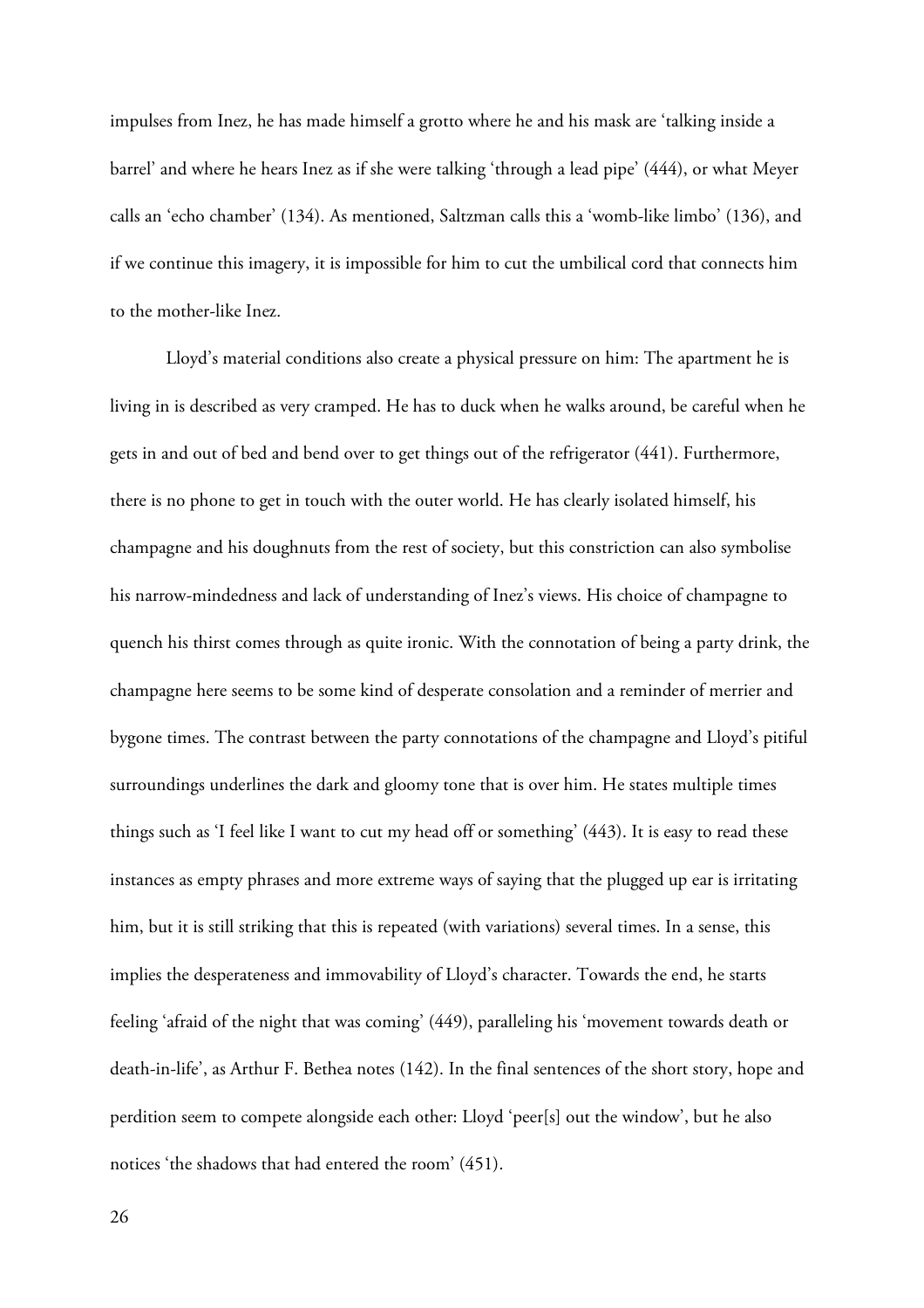Behind Inez and Lloyd's meeting lies the assumption that having a proper talk about their relationship and its challenges would help them reach a truth or enlightenment of some kind. Their problem is however that they are constrained by their masks and constant distractions. There seems to be a will for successful dialogue, but it cannot be fulfilled: At one point, when Inez leaves the room, Lloyd starts pondering what to say to her, maybe wanting to articulate something substantial about their relation to each other, only to conclude that 'he couldn't say anything' (446). We see that in every such instance, the figure of circumvention is controlling him. Towards the end of the story, however, this *willingness* to communicate also fades away, making the revival of their relationship seem even more unlikely: 'He didn't listen. He didn't want to' (450). If we return to the idea of the mask, this idleness signifies the depressing and claustrophobic thought that he has no ability to free himself from this construct. Thus, we see that the masks function as a kind of straitjackets which enforce the figure of circumvention. The characters' actions are determined by the masks and not by themselves, and this turns the optimism that lies in the possibilities of conversation into a pessimistic hopelessness. As soon as the trivial problem of the ear is solved, Inez says that she has to leave because she is late for something. Thus, they never get around doing what she came for, and they are trapped in their roles as being neither a couple nor completely split up. When Inez says 'Goodbye' and closes the door behind her (450), this is not the real end for the two. They still have something to talk about, but given their locked-up situation, the figure of circumvention will once again materialise itself the next time they try.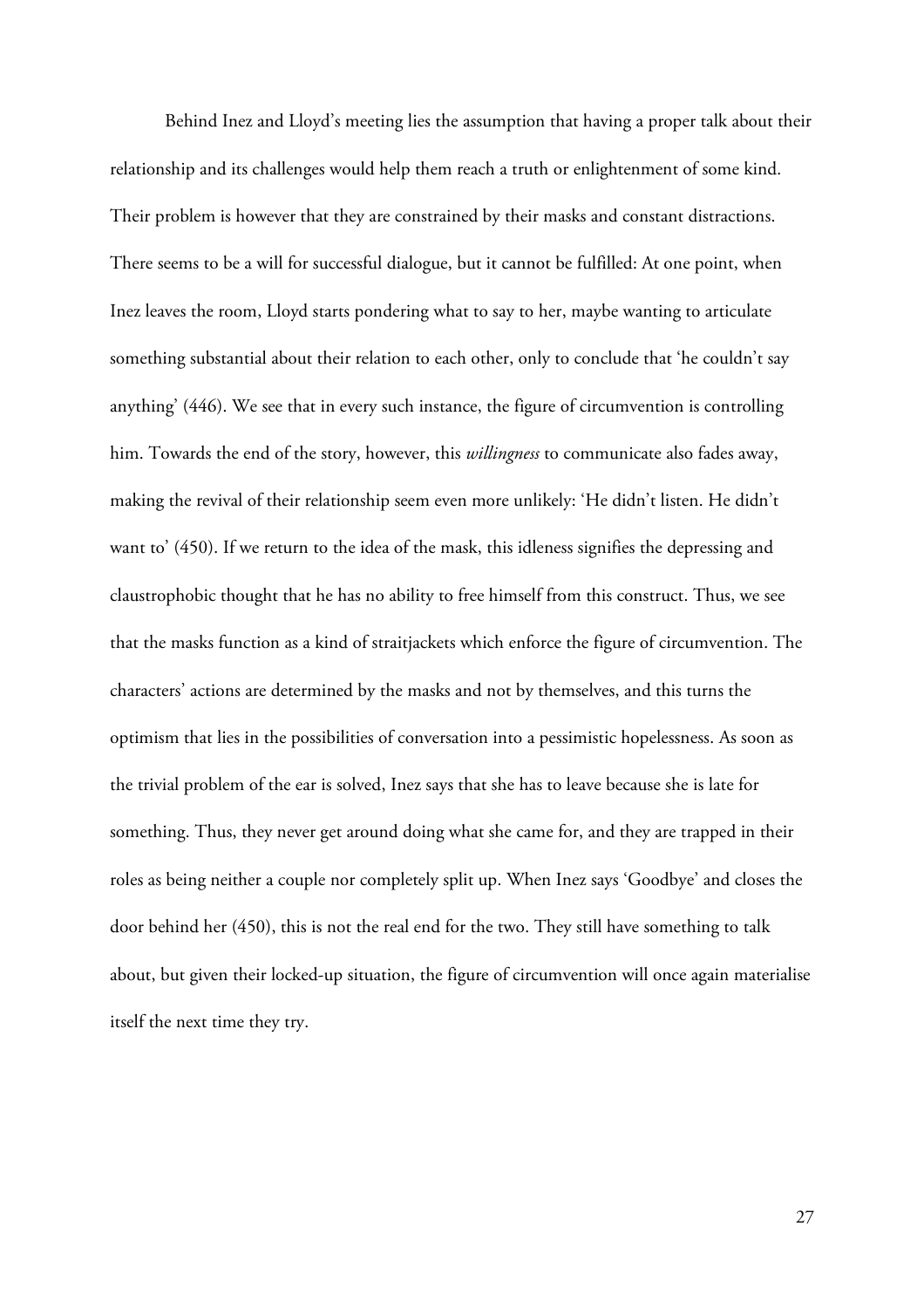#### 1.2 'They did a little talking': Circumvention in 'A Serious Talk'

If the figure of circumvention manifested itself in the physical realm in 'Careful', the story 'A Serious Talk' (first published 1980) goes even further. We are introduced to Burt, yet another man who has had to move out, as he pulls into the driveway of the house where his wife, Vera, and their children live. The occasion is that he returns the day after Christmas, after having spent a part of Christmas Eve with them, and the story of this visit is told in retrospect. Burt's Christmas visit is only accepted with reluctance from Vera's side: She 'had warned him beforehand', and he 'had to be out by six o'clock' (291). Nevertheless, Burt seems determined to maintain the family life façade as he sits down with his family so that they can open his presents. Thus, we already note that he has put on a mask to comply with the norms of society and to seem like a normal husband and father, perhaps also to himself.

 In some respects, Christmas and other similar holidays are very much about keeping up appearances. For some, they represent family life at its best, and for others they bring up the worst memories. For this family, Saltzman notes, 'the holiday has become an empty ceremony; there is nothing to celebrate' (114). Thus, everything that happens and is said will be an avoidance of this fact. For instance, Burt has brought a present for Vera, a cashmere sweater, and it is as if he passively, but desperately tries to repair what has been broken. Yet, they all know that Vera's 'friend and his children [are] coming for dinner' later that evening (Carver 291). The discrepancy between the idyll they are trying to construct and the reality behind it makes the figure of circumvention shine clearly through. At the same time it renders an honest dialogue impossible, not least because the children are there.

After the presents have been opened, Burt carries on the illusion of neatness: '[…] Burt liked it where he was. He liked it in front of the fireplace, a glass in his hand, his house, his home'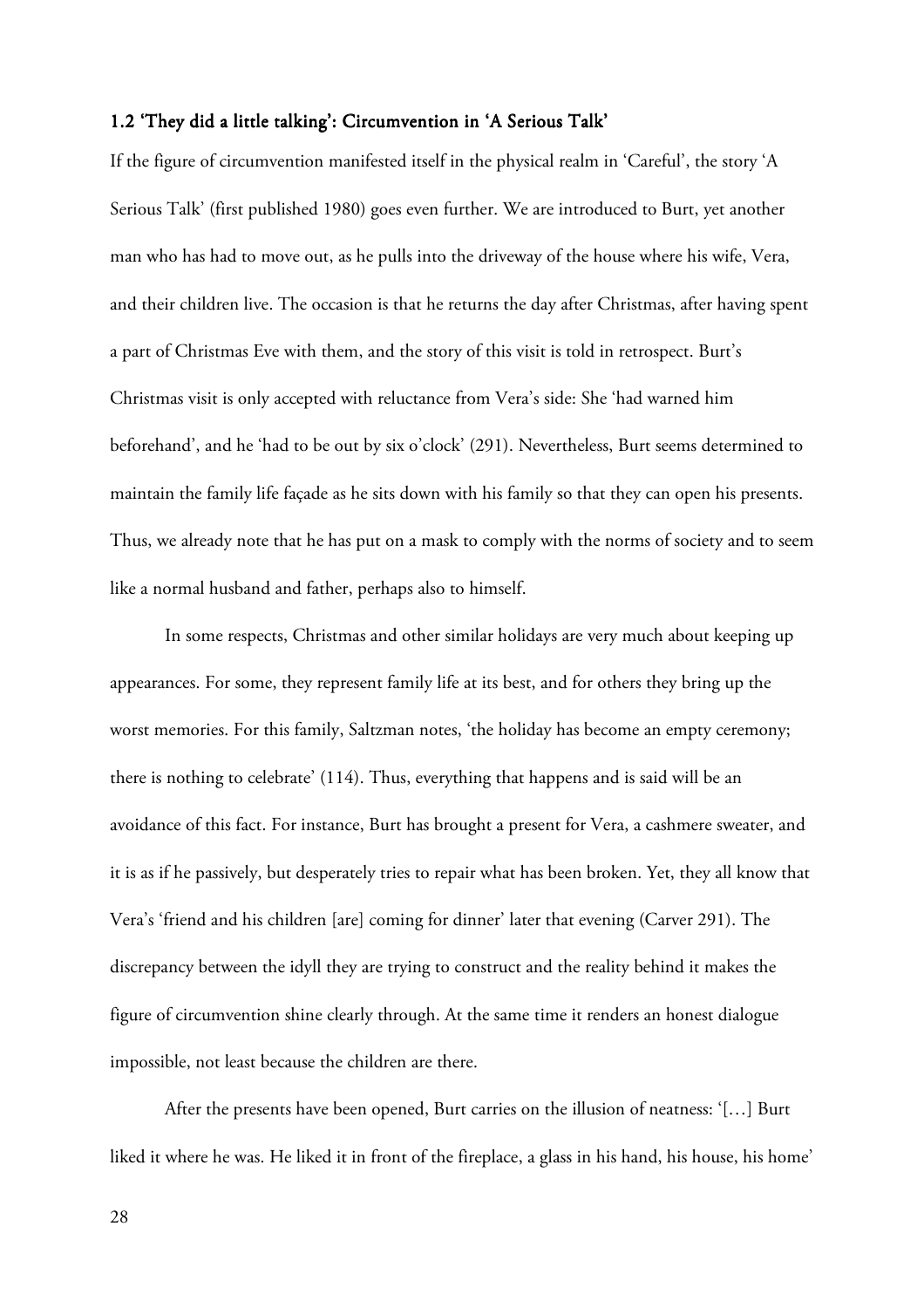(291). While in this seemingly relaxing situation, he is watching Vera closely – and with tenderness – as if this was just a normal night at home. All of a sudden, his mood seems to shift, though. He fills the fireplace with too many sawdust logs, steals the pies Vera had made, 'one for every ten times she had ever betrayed him' (292), and runs off. Here, he lets his mask fall, presumably because there is too much unsaid between him and Vera, so that he is not capable of keeping up the appearance of Christmas joy anymore. Thus, we see that their lack of honest dialogue manifests itself through destructive actions.

 The point where Burt takes off might seem like a break with the figure of circumvention because his actions speak a language so clear and definite that we might get the impression that he has had enough of Vera's dismissiveness. However, it may instead be read as just another instance of circumvention, only that the avoidance is achieved by actions instead of words. While his conduct might seem to represent the last nail in the coffin that is their relationship, he comes back for a 'second round' already the next day. Everyone can see that this is the beginning of total failure – except Burt, of course, and herein lies the lack of power of judgement that leaves him no other alternative future than what we see in the story. As he returns, a few words are exchanged between them, and Vera lets him in this time as well:

She said, "I can't take any more. You tried to burn the house down."

"I did not."

"You did. Everybody here was a witness."

He said, "Can I come in and talk about it?"

She drew the robe together at her throat and moved back inside. (292)

This brief confrontation seems to be honest enough from Vera's side, but Burt denies her accusation and circumvents it by putting on his friendly mask and asking if he could come in.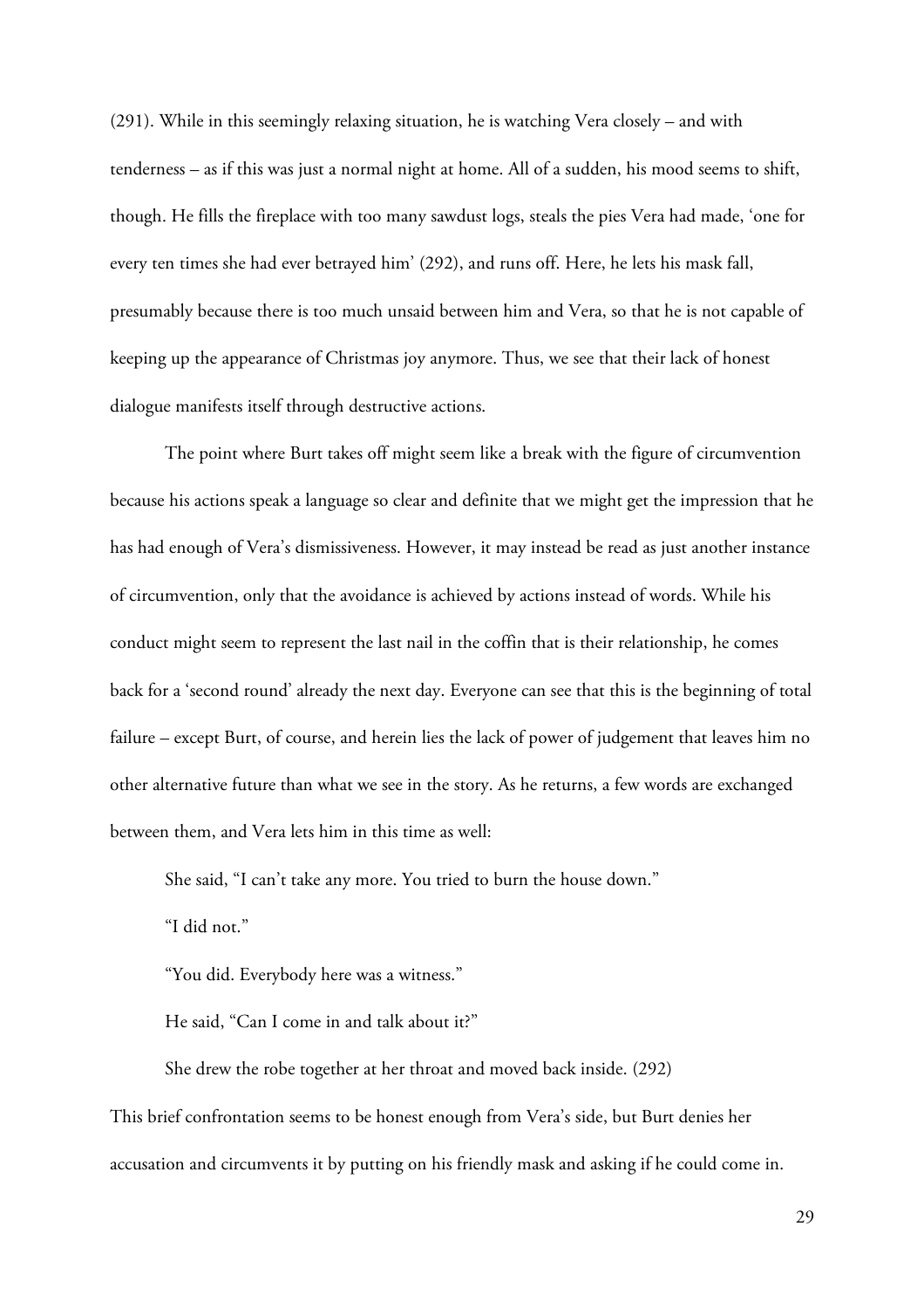Their challenging relation is circumvented and Burt sits down at the kitchen table while she is boiling some water. He once again manages to start in the wrong end when he asks when her friend left last night. Vera brushes this aside, and she turns to the past to explain when their problems started. He tries to apologise, but she does not accept it, and they cannot seem to get to the core of what it is they 'should' talk about. Instead, a daydream of Burt's is recounted:

He considered her robe catching fire, him jumping up from the table, throwing her down onto the floor and rolling her over and over into the living room, where he would cover her with his body. Or should he run to the bedroom for a blanket? (293)

Ironically enough, he is filling the communicative void by imagining that he is saving Vera from a situation that he himself created by filling the fireplace to its brink. Saltzman fittingly describes this illusion as 'feeble and juvenile' (114). Again, Burt circumvents the truth, and what surfaces from this seems to be the old ideal that the husband should watch and guard his spouse. It is as if he in some desperate way needs to prove to himself that his wife still needs him, and that the situation he imagined would be just what he needs to recover the relationship with her. This passage contributes to the further ridiculing of Burt, and it exposes his lack of self-knowledge and self-criticism once more, thus only contributing to the hopelessness and deadlock he is facing. If Burt had a tiny chance of picking up the pieces initially, his actions have diminished this chance substantially. He continues to knock his head in the wall because something tells him that he must do it, even though his bump is getting bigger and bigger.

As with Inez in 'Careful', Vera is in a different position than her husband. She is established in a new setting where her estranged husband does not belong. She does not necessarily shut the door in his face, but she has certainly put on a mask of detachment in the way she talks to him. After having opened the Christmas presents, 'they did a little talking. But mostly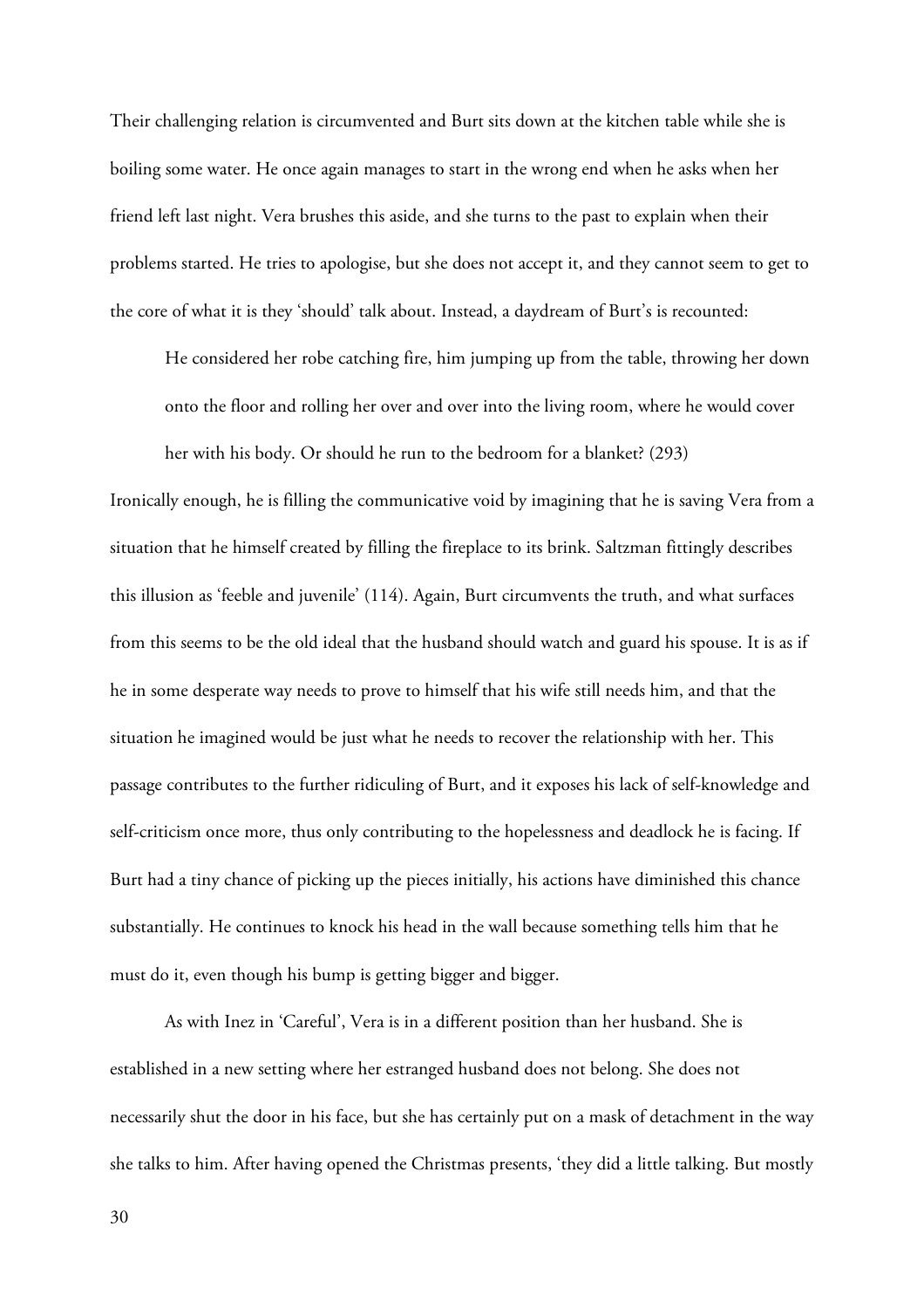they looked at the tree' (291). Their situation makes conversation about colloquial topics the only option, and the rest of the time, they seem to be silent and look around the room. In general, we see that Vera continues with her normal household tasks and does not seem to be interested in bringing up any larger discussion with Burt. Thus, she is also a victim of the figure of circumvention. This becomes evident through the sense of compliance with which she handles Burt, as if she is bearing over with his hopeless attempts at ignoring the details of the past that have led to their current situation. This feigned and half-hearted attitude follows Vera throughout most of the short story. What we see in both of the characters is that as soon as there is potential for a more profound dialogue, they call it off by turning to quotidian questions and remarks, like in this instance:

"Vera?"

She looked at him.

"Do you have anything to drink? I could use a drink this morning."

"There's some vodka in the freezer."

"When did you start keeping vodka in the freezer?"

"Don't ask."

"Okay," he said, "I won't ask." (293)

The first two lines of this quote make it sound like Burt is going to bring up something of substance. He calls her attention, and he gets it, but only to ask about something trivial. We see that as soon as the topic is drawn in the direction of trivialities, the conversation is off track and it continues that way for a while. Whether consciously or unconsciously, there always seems to be a reason to defer the difficult topic. This strategy is yet another effect of hiding oneself behind a mask. The figure of circumvention is used in such a manner – deliberately or unknowingly – that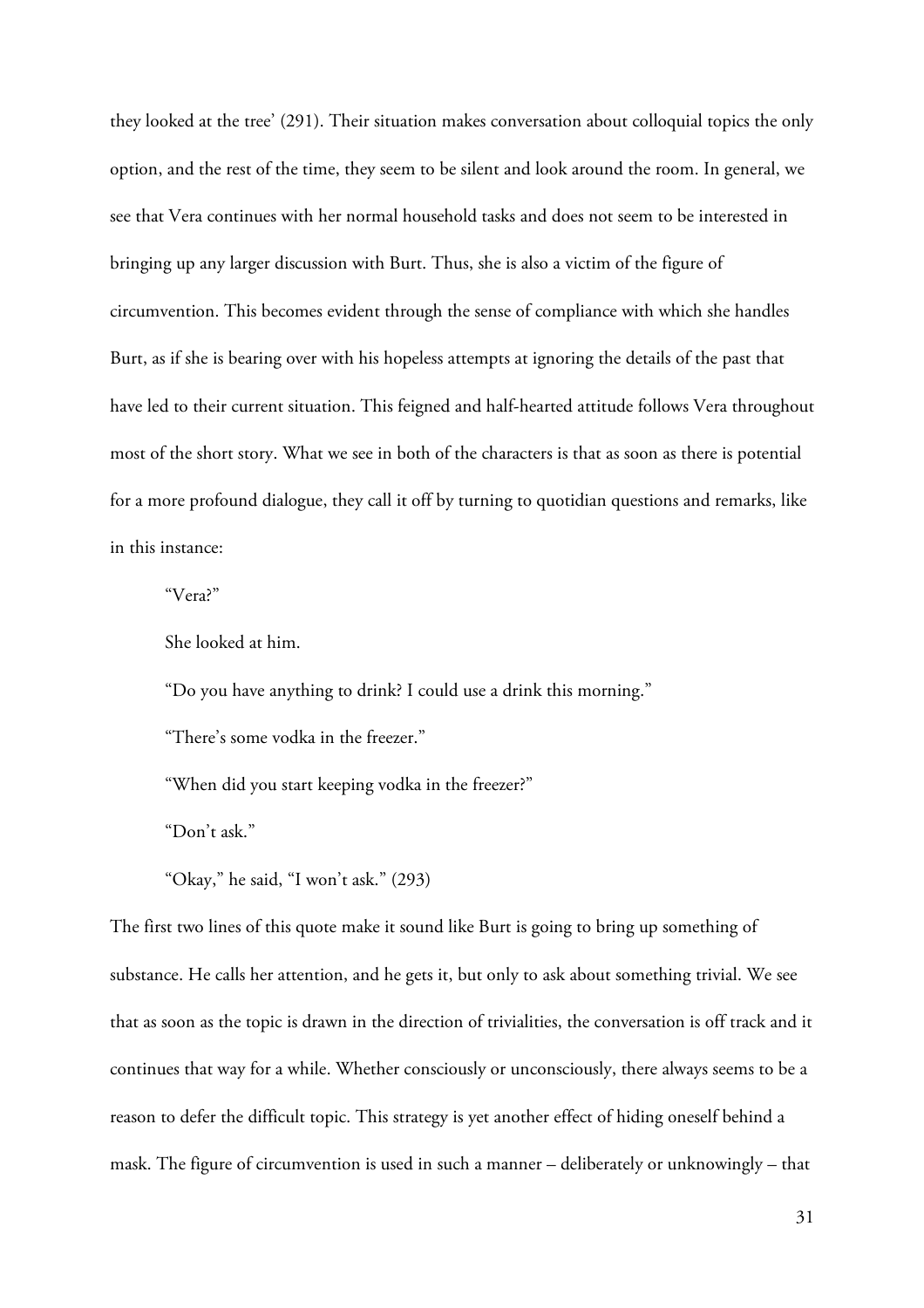their focus is shifted completely. Still, we should note, there is a tiny reference to their previous life together when he asks about her new habit of keeping vodka in the freezer. This question is however dismissed immediately, and they return to the serving of the vodka. The figure underlines this pattern of going back and forth, maybe with a probing question, but always returning to status quo.

All the disturbances are factors that further complicate Burt and Vera's dialogue, and the lack of time seems to be another such factor. In the same way that Inez has to go when she finally has fixed Lloyd's clogged up ear in 'Careful', Vera announces at an early point that 'I have to go somewhere in an hour' (292). In this way, she clearly signals to Burt that he has a limited time to put forward what he wants to talk about, and maybe also that she is not all too interested in hearing him out. Such a limitation of time represents another effective obstacle for their having a successful conversation. Their masks do slip into honesty at times, but when they are finally beginning to move into more personal matters and feelings, this does not last:

"Vera," he said. "It's Christmas. That's why I came."

"It's the day after Christmas," she said. "Christmas has come and gone," she said. "I don't ever want to see another one."

"What about me?" he said. "You think I look forward to holidays?"

The phone rang again. Burt picked it up. (295)

We see that much of the dialogue between them in this part of the story consists of '[c]ompeting injuries' (Saltzman 114), as both of them seem to be disappointed in the other. They are in other words getting closer to the core of their problems, but such a confrontational approach is not likely to lead to any understanding and amicable settlement, but rather a cold war, as Saltzman terms it (115). This time, the distraction does not originate in themselves, for they are instead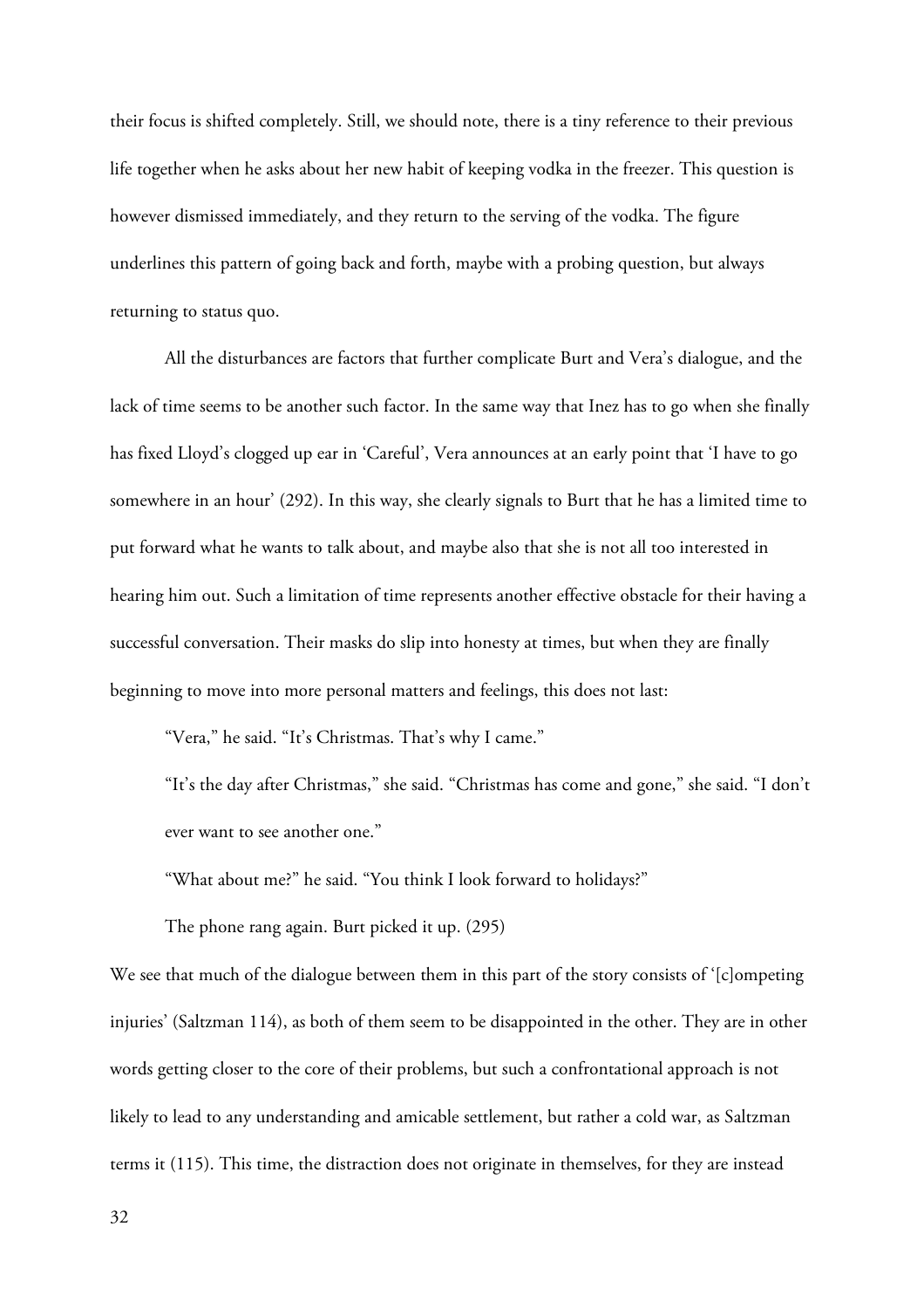literally saved by the bell of the phone. This phone call does not only function as a disturbance, but is also the last straw for Burt because Vera's lover is presumably the one who is calling. This makes Burt's ridiculous actions reach their climax, and he cuts the phone cord while Vera is speaking. Randolph Runyon notes that by doing these things, Burt 'speaks instead [of through words,] through gestures', and he names it a 'furious sign language' (125). In one way, one could say that language does not get more plain and clear than this, but even if Burt's actions show a quite 'outspoken' side of him, the use of such drastic actions is also a sign of his inability to conduct a sensible dialogue with Vera. Instead, he tries to reconcile and get revenge at the same time: He *gives* Vera a present, but *takes* 'one [pie] for every ten times she had ever betrayed him' (292) and an ashtray (296). At the last incident with the phone, Vera's feigned attitude is abruptly turned to real anger, when she explodes and threatens that 'I'm going to get a restraining order, that's what I'm going to get!' (296).

As Bethea notes, Burt is 'literally cutting the lines of communication' (98), whereas *he* thinks he is re-establishing himself and 'thought he had proved something' (Carver 296). Then he reiterates the need to 'have a serious talk soon' (296). The irony is striking, but Burt is not able to see it, because he is controlled by the need to circumvent his reality. We get to know that '[t]here were things he wanted to say, grieving things, consoling things, things like that' (295), and he is returning and returning to try to say them, but doomed to fail. Burt is locked into the situation of neither being able to let Vera go, nor being able to bring up the obstacles between them in conversation. He is desperately trying to get things into order again, but completely unaware of the fact that half of what he says and does contributes to making his situation worse. Repeatedly, he signals to Vera that he wants to talk to her, but he brings nothing to the table when she gives him the chance.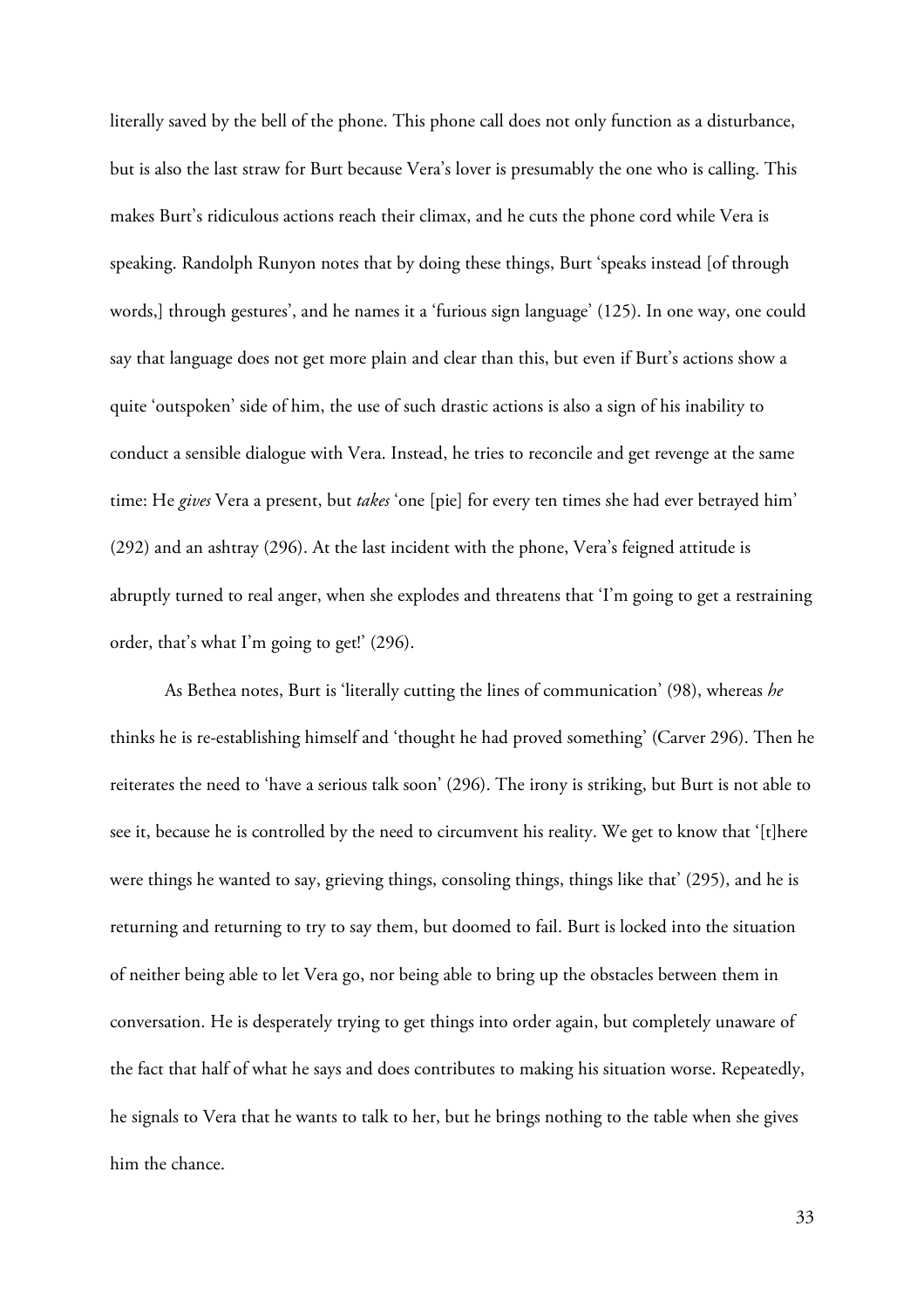All of this indicates that rationality is not the primary motivation behind Burt's actions anymore. Instead, circumvention and wearing masks have become elements so habitual to him that there is no way out of what he is doing. This 'imprisonment' is especially noticeable when he turns to destructive actions. In these moments, he is trying to prove to himself that no external factors are controlling and determining his actions, but the only result is that his straitjacket leads him back into the same track afterwards, as an even more pitiful character than before. In this way, his attempts at escape are only reinforcing his lack of alternative possibilities. Thus, 'A Serious Talk' ends with a character who finds himself in an impossible situation, trapped between two irreconcilable urges.

#### 1.3 Conclusion

Through 'Careful' and 'A Serious Talk' we are confronted with two couples that have broken up their relationships, but who nevertheless have some unfinished business with each other that they need to take care of. In both of the short stories, there is an urge to 'have a serious talk' (Carver 296), but no matter which angle they try to start their conversation from, they talk around their problems instead of to them. Instead of presenting their honest selves to each other, we see that the characters put on masks that make them 'dance around the surface of their relationships' (Thomas 68) through dialogues that are determined to miss their goals. These masks have a twofold aim, as Jung noted in his discussion of the term *persona*: They influence how we are viewed by others, and they hide the true self of the bearer (192). Thus, the characters feel forced to wear these masks to comply with social norms and to create an impression of honesty. There are, however, moments where the masks are slipping, so that the true intentions and personalities of the characters come through. Nevertheless, these are only short moments, and the main development seems to be that the masks become a more and more integrated part of the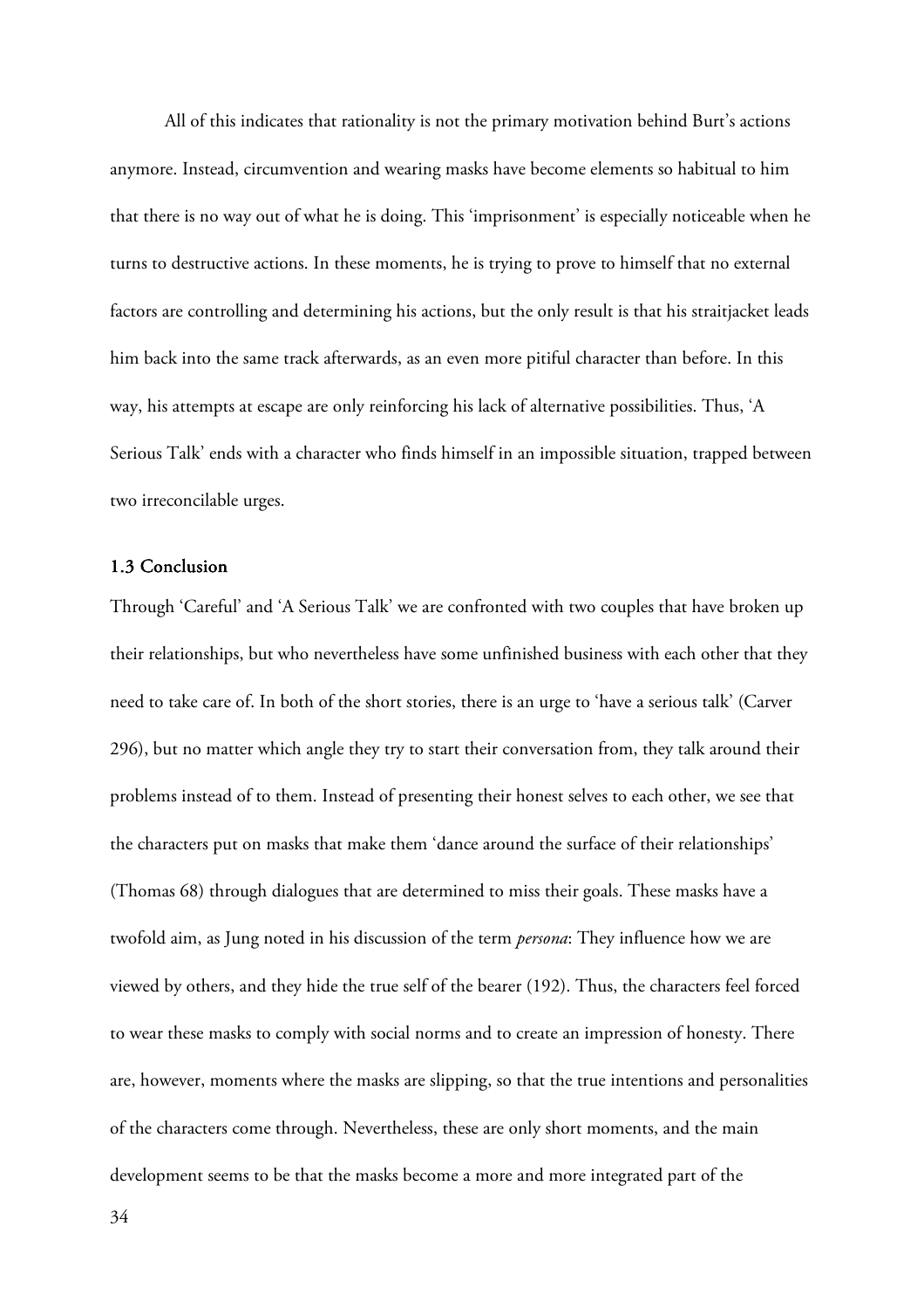characters, so that it becomes harder and harder to discern the person from his or her mask. It is as if the masks have have been used so frequently that they have become a part of the characters, and the consequence is that the distinction between true self and masked self is erased.

It is here that the figure of circumvention manifests itself, and the reader witnesses countless instances of communication where the characters deliberately or unknowingly circumvent the 'forbidden topic' that haunts them and instead turn to superficialities. Thus, their dialogue essentially becomes devoid of meaning, and they constantly divert from their personal challenges by turning to colloquial and rather empty phrases and actions. It is especially evident that the men are handling their situation with much difficulty. With Lloyd in 'Careful', his ear is essentially one big absorbent of attention, and with Burt in 'A Serious Talk', his destructive actions are ruining his chances for the serious talk that he says he is after. Both put trust in dialogue as a problem solver, but they are not able to contribute with anything when they have the chance of establishing such a dialogue. The women in these stories have moved on and do not seem to have the same need to sort out their relationships, but they are nevertheless making several constructive attempts. However, they are also contributing to circumvention and postponement, because both of them say that they are in a hurry and on their way to something else when there could have been room for the serious talk.

The figure of circumvention contributes substantially to the creation of the plots and characters of the two short stories. This contribution, however, is not one that enhances the selfrealisation of the characters, but rather one that narrows it considerably. Because of the figure that is created through these stories, there is no resolution and happy ending in sight. Instead, the stories are subjected to and determined by circumvention, and their resolution is substituted with the passive desperation of the characters. Especially for the men, there are no viable alternatives.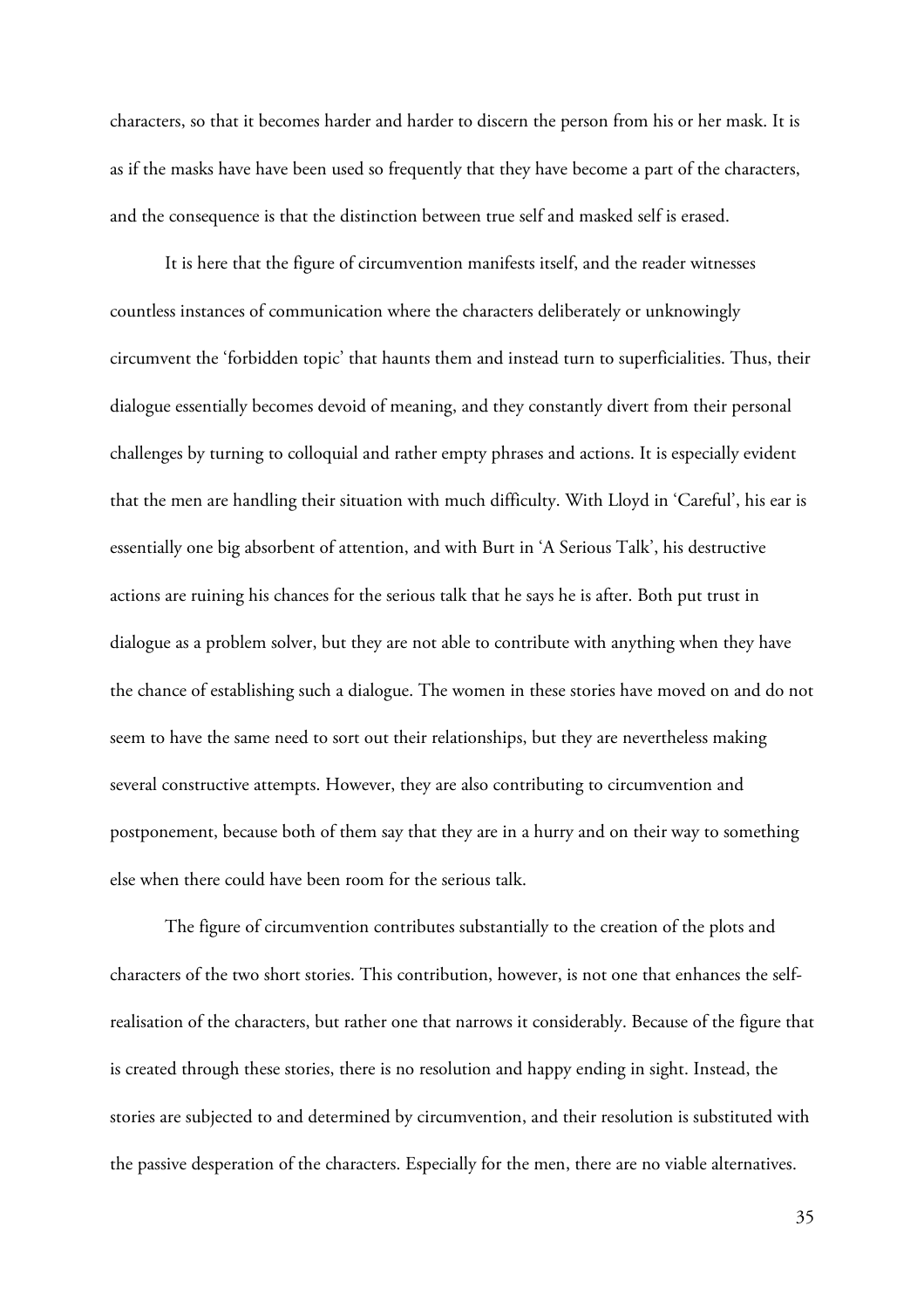Even if there were any possibilities to get out of the corners they have painted themselves into, Lloyd and Burt would not be able to discover them. They are only moving back and forward between irreconcilable actions, and they are determined to continue this way, because none of them are able to view their lives in perspective. Instead, they are practically locked up in confined spaces that they either will not leave (like Lloyd) or that they return to repeatedly (like Burt), and this confinement is also reinforced by the disintegration of the distinction between character and mask. There is no end to this, and that is why the stories might as well end where they do. Similar confined spaces will show up again in the analyses in the next chapter, where silence will be the figure of interest.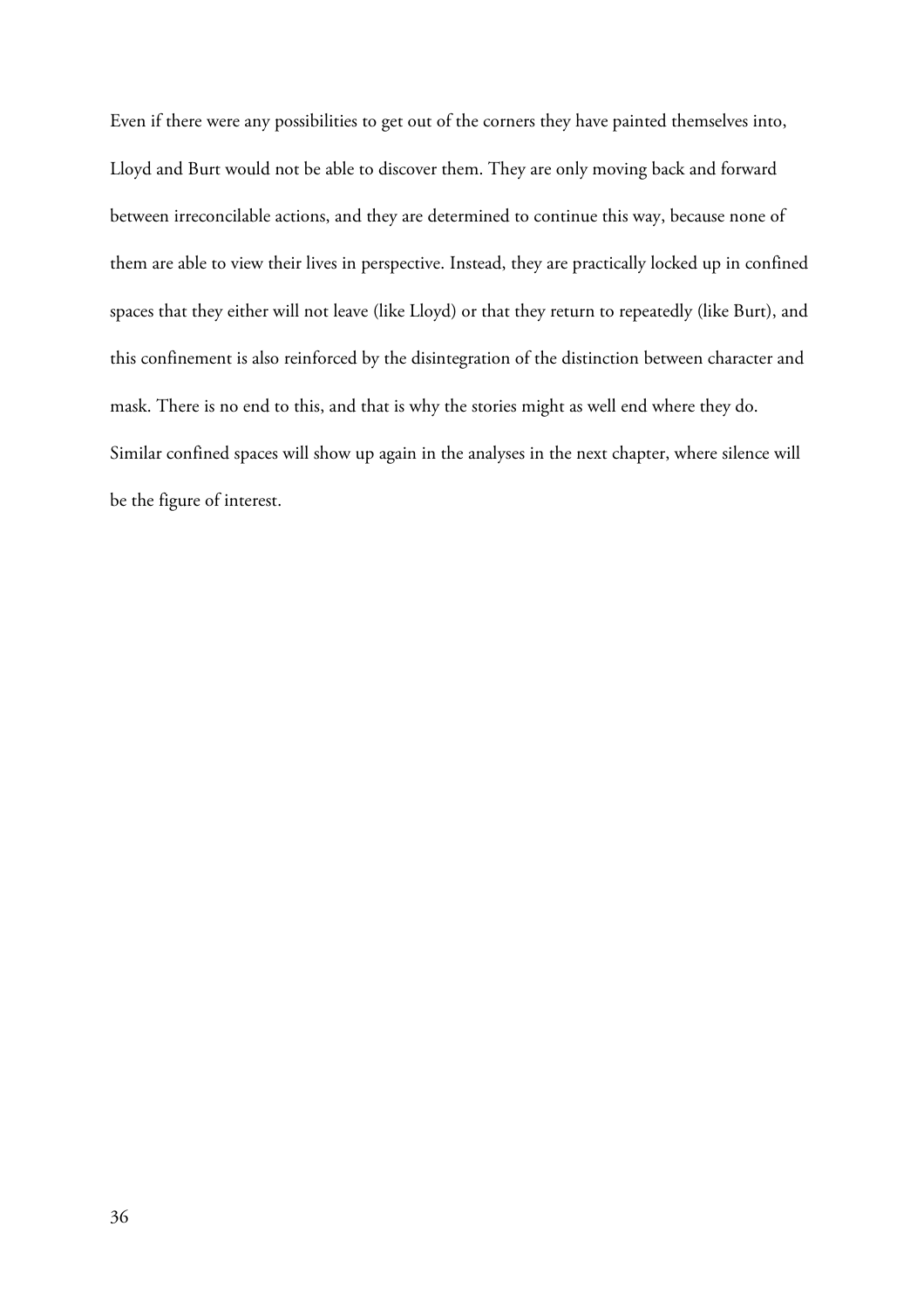# Chapter 2: 'Anything to fill in the long silences': Dialogue of Silence

Often it is not direct discourse, words spoken between characters, but characters' inability to communicate that becomes important in developing characters' attitudes, motives, weaknesses or hopelessness. (Champion 193)

Through the figure of circumvention, we saw in the last chapter how dialogue contributes to the construction and obfuscation of the different characters, and how it channels the different voices and opinions that are to be conveyed or hidden. When there is less dialogue than usual, or when silence takes its place, this changes the mood of the story and the attention of the reader. Silence opens for a very particular effect, which 'invite[s] readers to consider possible discourses, alternatives to silence' (Champion 195). Thus, we see that such a stylistic choice from the author's hand does not necessarily lead to narrative and discursive flatness due to a lack of information. Instead, it might give the story more complexity and depth. Graham Clarke makes the important and appropriate remark that '[t]he hesitant pause between two people can open up a gulf, or reveal an interior neither wishes to see' (Clarke 118). In other words, the space that results from silence is filled with something, and this something is often both momentous and problematic. Susan Sontag states that '[a] genuine emptiness, a pure silence are not feasible [sic]—either conceptually or in fact. […] Silence remains, inescapably, a form of speech […] and an element in a dialogue' (11). She also notes that '[t]o look at something which is "empty" is still to be looking' (10), and this makes silence force curiosity about what causes it.

If we look at how Raymond Carver makes use of silence as a stylistic feature, a natural entry point might be Clarke's observation that Carver's stories 'mine silence and otherness. They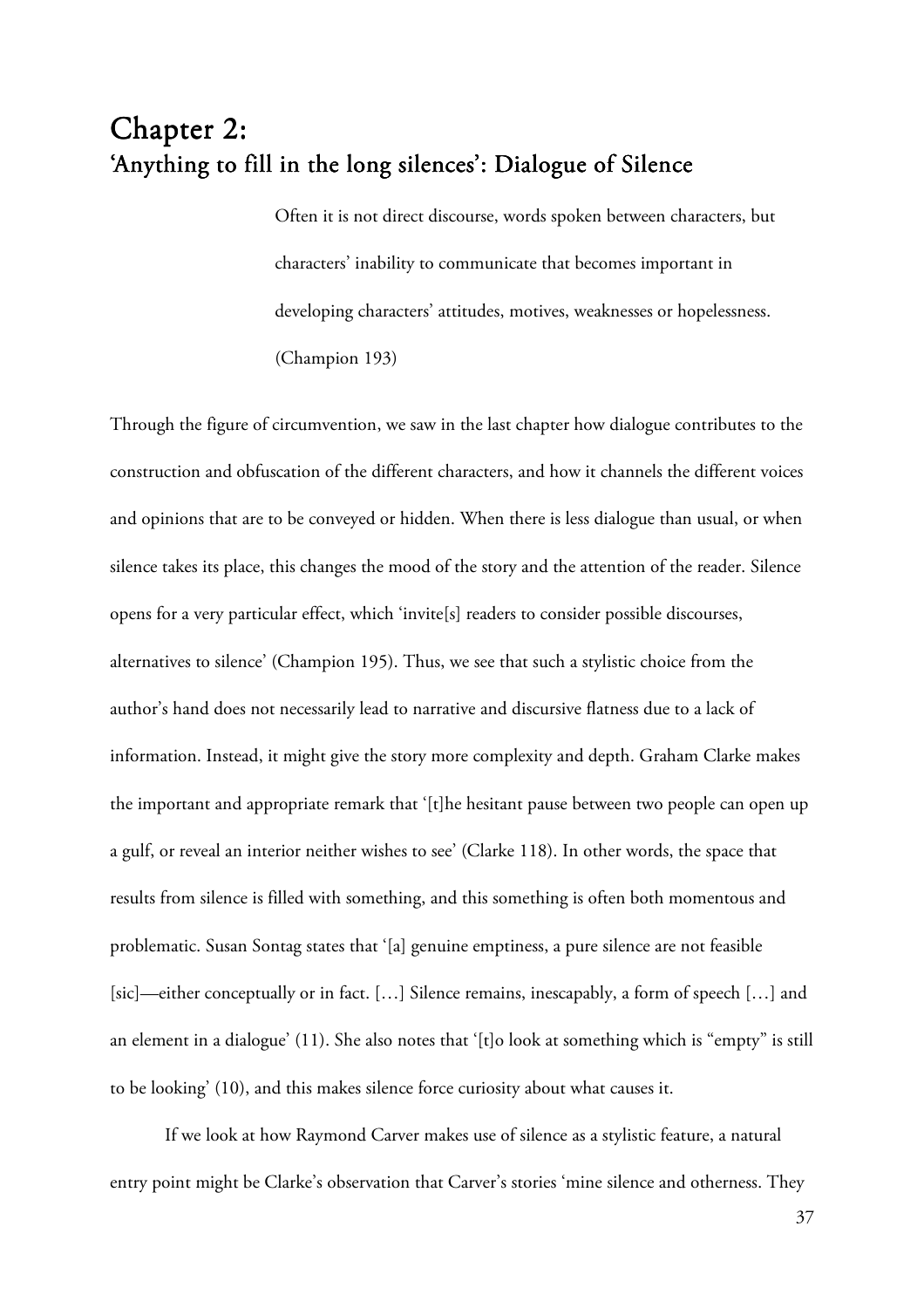achieve a texture of nuance and shadow in which less is invariably more. A syntax of silence makes the glimpse the primary act of knowing and, ultimately, communication' (103). What the stories give us, in other words, are short glimpses into peoples' lives together, in which silence is often a quite telling mechanism, in the sense that it usually occurs when there is no positive outcome in sight. A recurring type of characters are the ones who seem merely to be existing rather than living their lives, and whose silence is part of this apathy. Roland Barthes's figure of *silence* deals with 'the amorous subject suffer[ing] anxiety' because of silence (167), which is only partly relevant for our purposes here. We will instead therefore handle the figure of *silence* through the following definition, which is inspired by the one from Barthes, but rewritten for the purpose of this thesis:

The amorous subject (and possibly also the loved object) for a shorter or longer period of time refrain from talking to each other, either deliberately or unwillingly, thus creating a void.

Taking this figure as a starting point, the present chapter will look at the implications of silence and lack of dialogue through the analyses of two short stories, because, as Laurie Champion notes, 'understanding characters' silences is crucial for interpretation' (194). The chapter will examine what this absence of dialogue might cover up or keep hidden and how the figure of silence influences and controls the relationships and characters in question.

## 2.1 'It's like he *lives* there': Silence in 'Preservation'

Apathy and silence go hand in hand in the short story 'Preservation', which was first published in 1983. It circles around an unnamed husband who has been on the sofa more or less continuously for three months, after he lost his job. We get to hear that he came home on Valentine's Day with a present for his wife and the message that 'I got canned today' (383). His wife, Sandy,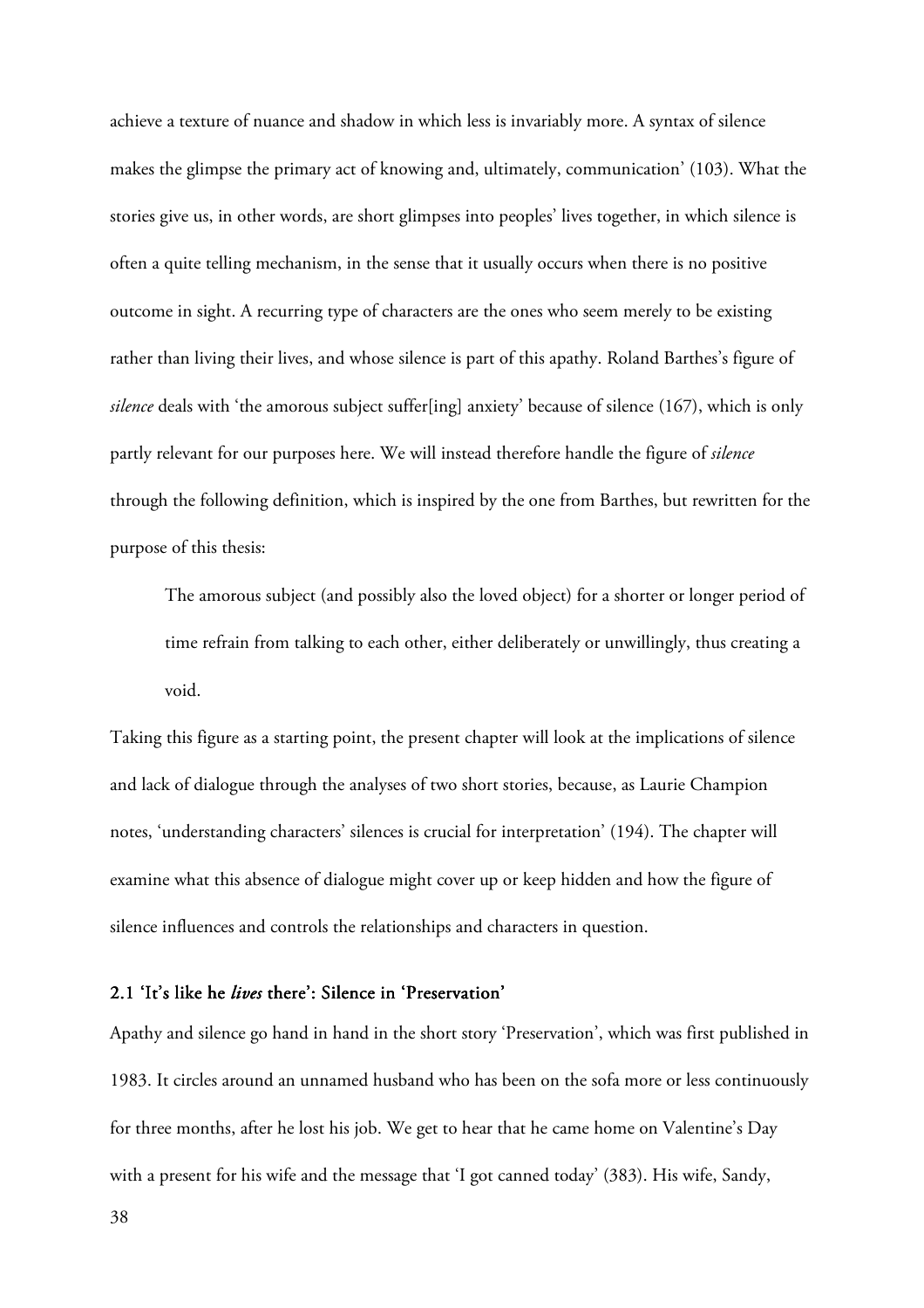seems to do whatever she can to cheer him up, with encouragements like '[s]omething will turn up' (383). This is a rather standardised phrase that people turn to even when hopes are not very high, and judging by the male character's unsuccessful visit to the unemployment office, there is not too much optimism in sight.

Silence enters the story through the husband's idleness on the sofa. He spends all his time there, except when he needs to run necessary errands, and this creates a wide-ranging apathy in him. We see that there is very little communication between him and Sandy, and Arthur M. Saltzman notes that 'he adopts a posture of equanimity that Sandy finds maddening' (131). This silence is obviously distancing the two from each other, and from what we get to know, there is no talking between them about their future or how the husband should get out of his degraded situation and into working life again. His lethargic state is further emphasised through Sandy's discovery that he is not making any progress with the book he is appearing to read. She reads a description in the book of how a man had been preserved in a peat bog in the Netherlands for two thousand years, and 'her husband's petrified figure comes readily to mind' (Saltzman 131). This incident constitutes the figure of silence in that it mirrors the lifelessness and lack of dialogue that Sandy and her husband are going through. As has been noted, there is very little dialogue between them compared to what we see in many other Carver stories. Often his stories have a plot that is mainly carried through dialogue, whereas the silence in 'Preservation' gives space for a more detailed narration of their situation and what Sandy is thinking. This reminds us of Sontag's words above, that a complete silence or void is not possible, because the fact is rather that the silence of dialogue is filled by content of a different kind. Thus, we must distinguish between silence of dialogue and complete silence, because even though the characters keep silent, so that there is no dialogue, the reader is nevertheless fed with information through the narration.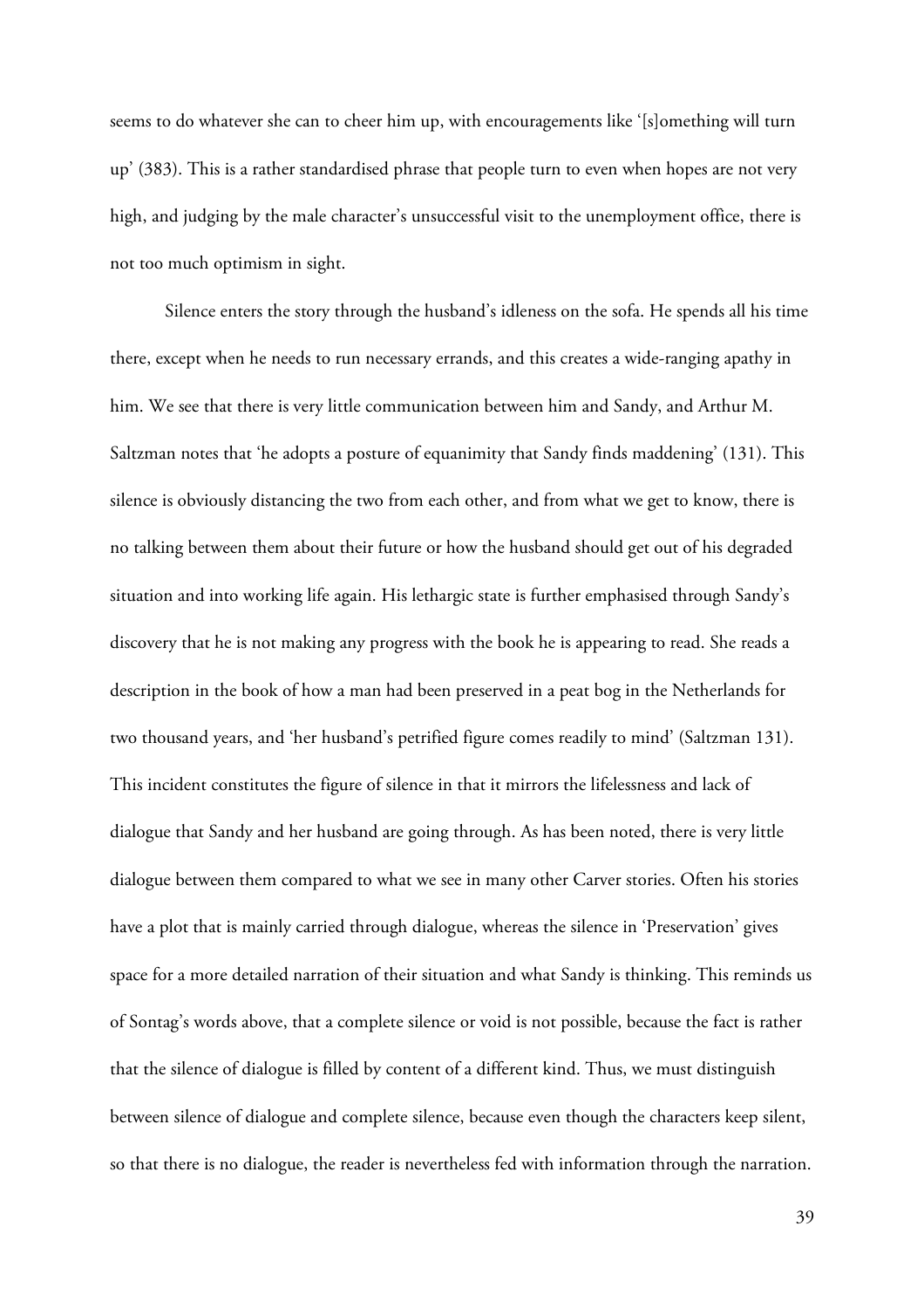The narration will then contribute to upholding the silence of dialogue because it switches the general form of the story from being dialogue-based to being narration-based.

The non-dialogic narration is not the only element that brings the figure of silence to the foreground, however. Brief exchanges of words that are essentially emptied of content have the same effect, because their brevity underlines the silence around them. For instance, the initial communication of the couple is confined to these taciturn remarks:

"How's it going?" he'd say when she looked in on him.

"Okay," she'd say. "How's it with you?"

"Okay." (384)

It is striking how the only phrases they use are polite remarks that are almost devoid of any real content, especially when they are in a situation where 'okay' is not the true answer to how they feel. Thus, they conduct a conversation that leads their relation nowhere but towards neutrality and hollowness. We see that this exchange is followed by silence, and indeed it only reinforces and carries on the figure, because their attempt to communicate strands so quickly. Each time something similar happens, the threshold for trying again will be heightened. This means that their atmosphere is developing in the direction of embarrassment, and that breaking the silence will be continuously more difficult.

When there is no conversation going on, we see that there is never a total silence in the room where the husband is planted in the sofa, because 'the TV was going' (384). The fact that it is just 'going' is an important element here, because nobody is watching it. The TV is only a background noise in this scene, and as Clarke observes, 'television in Carver empties events of significance' (115). The TV is spewing out words that have no recipient, and this contributes to a disembodiment of language. George Steiner emphasises this effect when he discusses the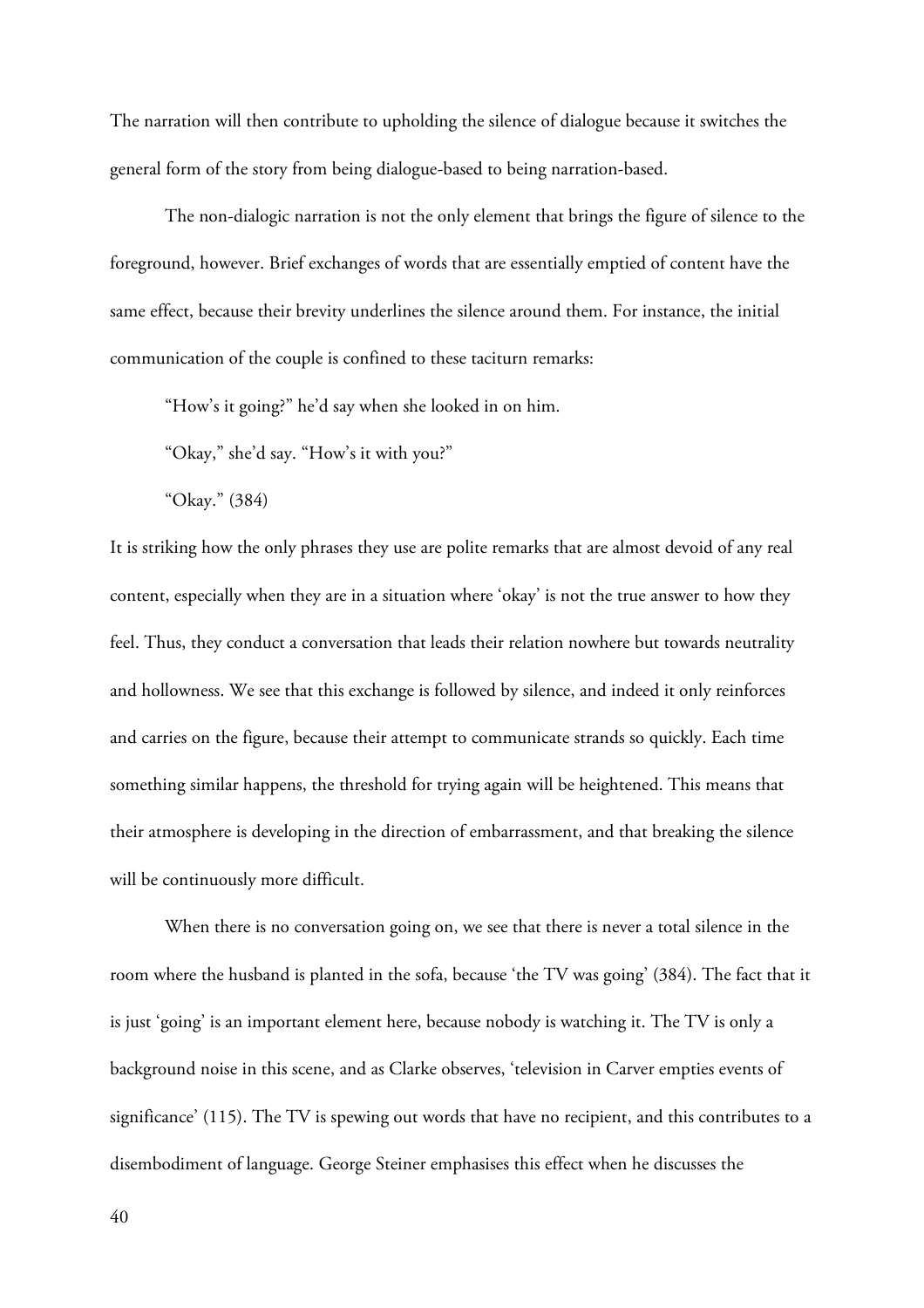'brutalization and devaluation of the word in the mass-cultures and mass-politics of [our] age' (65). Thus, the word in itself is devaluated and the figure of silence is once again underlined, because there is nothing sensible to counterbalance the mass of emptiness. The TV is only functioning as an 'endless, almost random and unregistered transmission of images' (Clarke 116), and a constant buzzing sound, we should add. In that sense, it is just another time-killer in the life of the husband, and it probably glues him even more to the sofa.

When Sandy suddenly 'yell[s] at her husband' (386), there is a shift and the allconsuming silence is suddenly broken. The story now turns into another phase, because their refrigerator is broken and they need to discuss this. Even if all communication could probably be considered good communication at this point, we see that the fridge draws their dialogue towards something else than their relationship, and the characters themselves are not able to see anything besides the practical problem they are faced with. Quite notable is also their struggle to express themselves meaningfully, which results in the echoes and repetitions of phrases like '[i]t's the Freon' and '[w]e need a new fridge' (387). According to Ayala Amir, such a 'mechanical repetition hampers the progression of talk, while disconnecting the word from its meaning' (28). This represents something of a deadlock, and Amir asks whether this is a 'symptom of words being drained of any personal content, or of their being too full' (33). The truth is, however, that it is both. The two are probably very conscious about not bringing up personal feelings and almost bursting with these at the same time. The consequence is that they are locked into a situation that forces silence on them.

More than being just a household appliance, the fridge can be read as a metaphor of their situation and relationship: 'this fridge can't be more than ten years old. It was nearly new when we bought it', the husband says (387). Through this description of the fridge, the husband is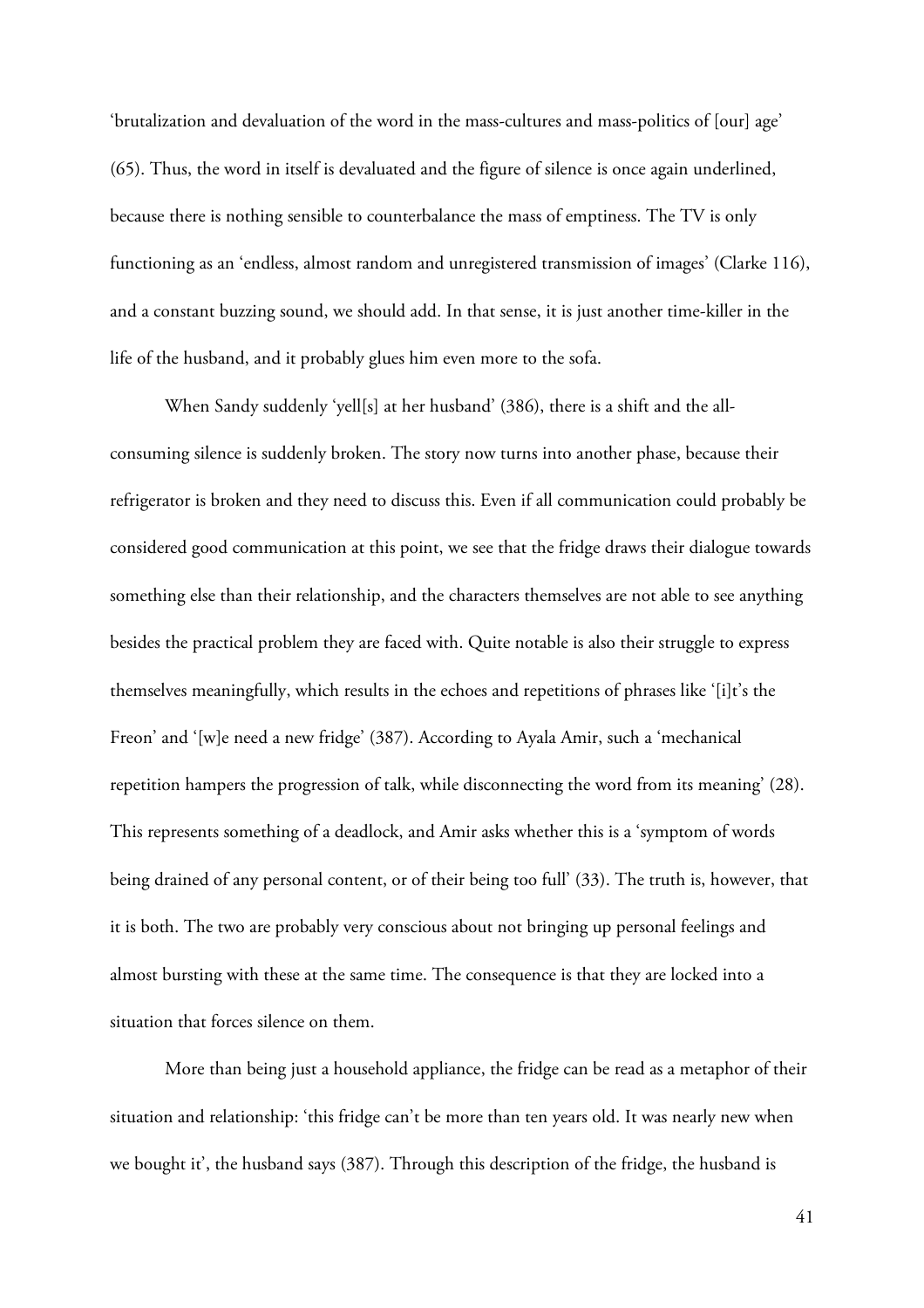unknowingly bringing up their relationship, a theme that is silenced in the rest of the story. If we read the fridge like this, we will see that they have gone from a relationship that was new and fresh into one that is ailing if things do not change. To expand this further, we might point to the fact that when the fridge is broken, it is goes silent and mute, much like the two characters. When dealing with the fridge, their silence is put on hold for a moment, but the focus of their conversation is still strictly on the practical matter of how to get a new fridge. This means that even though they are not silent *per se* in this situation, the gulf or void between them is still there, and their relationship is still silenced.

A positive change in Sandy's husband that comes with the fridge problem is that his apathy is temporarily gone, or, as Adam Meyer puts it, it 'draw[s] the husband out of his frozen shell' (130). The broken fridge is clearly an issue he can engage with, and he seems to be eager to find a used one in the classifieds. It is as if they both get a sort of kick out of this situation, which by others would be called a trifle. Thus, it can be read as a clear indication of a lack of excitement in their lives. For the husband – and probably also for Sandy – this represents something to fill the void that he has created through the last few months. Interestingly enough, the husband blames the '[g]oddamn lousy luck' for the situation with the fridge (388), and it is not too farfetched to read his own situation into this cursing as well. He is unable to get a grip on his life and take control of it again. Instead, the ubiquitous silence has instead taken control over him, and it seems to make him socially anxious, because when they read about an auction of new and used appliances, he is somewhat reluctant to going. Meyer views this as a 'refusal to face a new experience' (130) because of the situation in which the husband has established himself. Sandy insists, though: 'I'm going to this auction' (389), demonstrating that she is obviously in a dire need of change.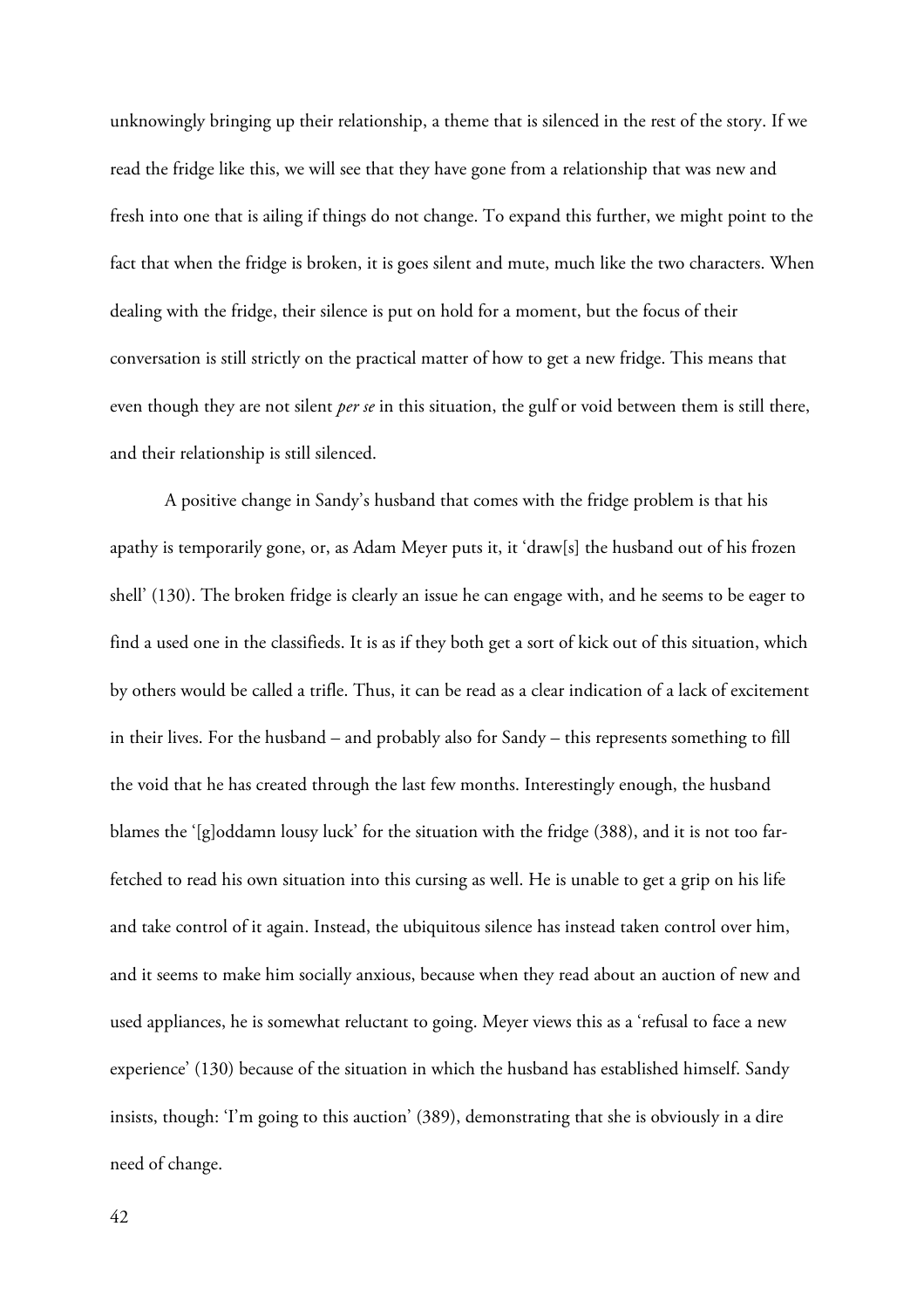When Sandy serves her husband dinner afterwards, his apathy and his silence are back. We never know if he comes with her to the auction, because the story ends at home, with a strange visual experience for Sandy:

She looked down at her husband's bare feet. She stared at his feet next to the pool of water. She knew she'd never again in her life see anything so unusual. But she didn't know what to make of it yet. (392)

Here we witness, like Saltzman describes, that '[i]n predictable Carver fashion, Sandy's inarticulateness completes her bondage' (131). As they stand there without saying anything to each other, the figure of silence takes control of the narration as well, because the strange scene with the husband's bare feet also marks the ending of the story, only followed by the husband loafing towards the sofa again. As this might seem somewhat abrupt to the reader, Michael Wm. Gorra asks: 'what makes Carver's choice of an ending anything more than arbitrary?' (156). This question is however a bit misguided, because this ending is clear enough even if comes without notice. Typically in Carver stories, one will see that the endings occur just before a decisive moment. Meyer puts it as follows: 'we don't find out what happens to the characters in the rest of their lives, but we do have enough evidence to arrive at a reasonably certain projection of the future', adding that 'the reader can sense the impending cataclysm' (24). In other words, the figure of silence steers the story towards an inevitable calamity that the readers do not get to witness. In 'Preservation', it is still clear enough that the husband ends up in the sofa again, with all the implications that this has. In this respect, Arthur F. Bethea compares the story with 'Careful' and notes that 'the men retreat from life while their wives struggle for something more' (145). In other words, Sandy is trying to stay strong, but at the same time, we see that she is not sure how long she is able to tackle the situation and preserve normality, especially given the fact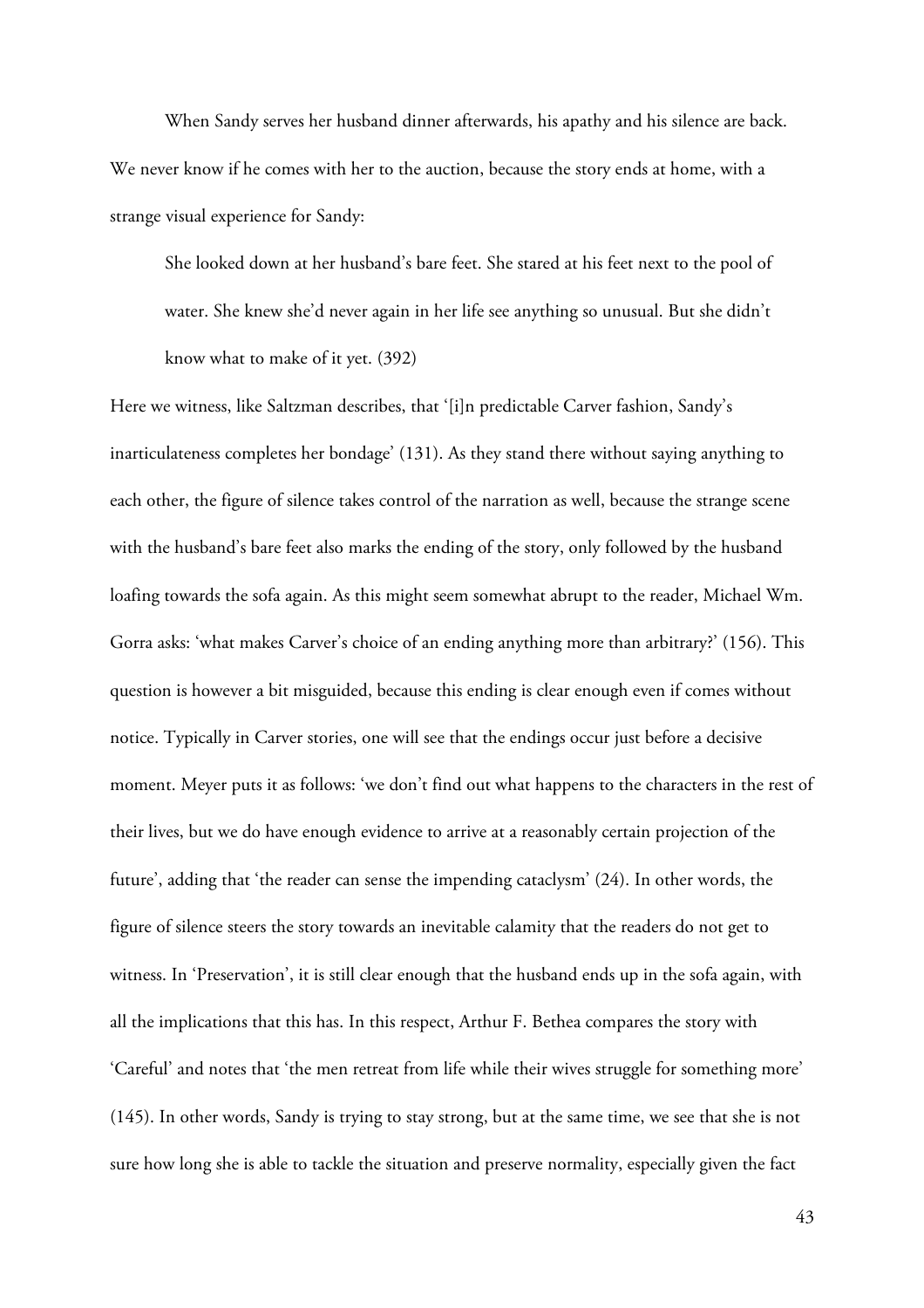that there is no physical reason why her husband is stranded in the sofa, and this makes her ashamed (385).

The title 'Preservation' is not picked from a phrase in the story, as opposed to many other of Carver's short story titles, but it nevertheless makes for reflections on several levels of the story. The most obvious ones are to the story about the man who was preserved in a peat bog and the fridge that can no longer preserve food. Additionally, the title resonates with the relationship between Sandy and her husband, in the sense that for the time being, it is being preserved, but nothing more. Meyer points out that the word can present us with both positive and negative connotations. It may refer to a salvation of some kind, but it also signals lack of change and keeping things as before, he says (130). In other words, the stasis of the husband can be viewed as an act of preservation. Furthermore, the word can also refer to containment, for instance in a hermetically sealed tin can. This notion of preservation shows that even though the containment might preserve the content to some extent, the content is sealed off from the rest of the world. In a similar way, the husband in the story is trying to preserve himself in the sofa, and by sealing off his own 'tin can', he effectively rules out any other alternatives for his future. He is putting the minimal amount of effort into keeping things as they are, and the figure of silence might be read into this in the sense that talking is too much of an effort for him in his current state. Bethea concludes that '[f]ar from preserving him, this retreat will only let him rot like meat in a broken refrigerator' (141).

Another formal detail is that Sandy's husband remains nameless throughout the short story. He is the centre of action, but is mostly presented through Sandy's viewpoint. Meyer states that this might reflect '[h]is total isolation from the outer world' (130). The vicious circle that the husband is unable to escape from leads to what was characterised above as his death-in-life: He is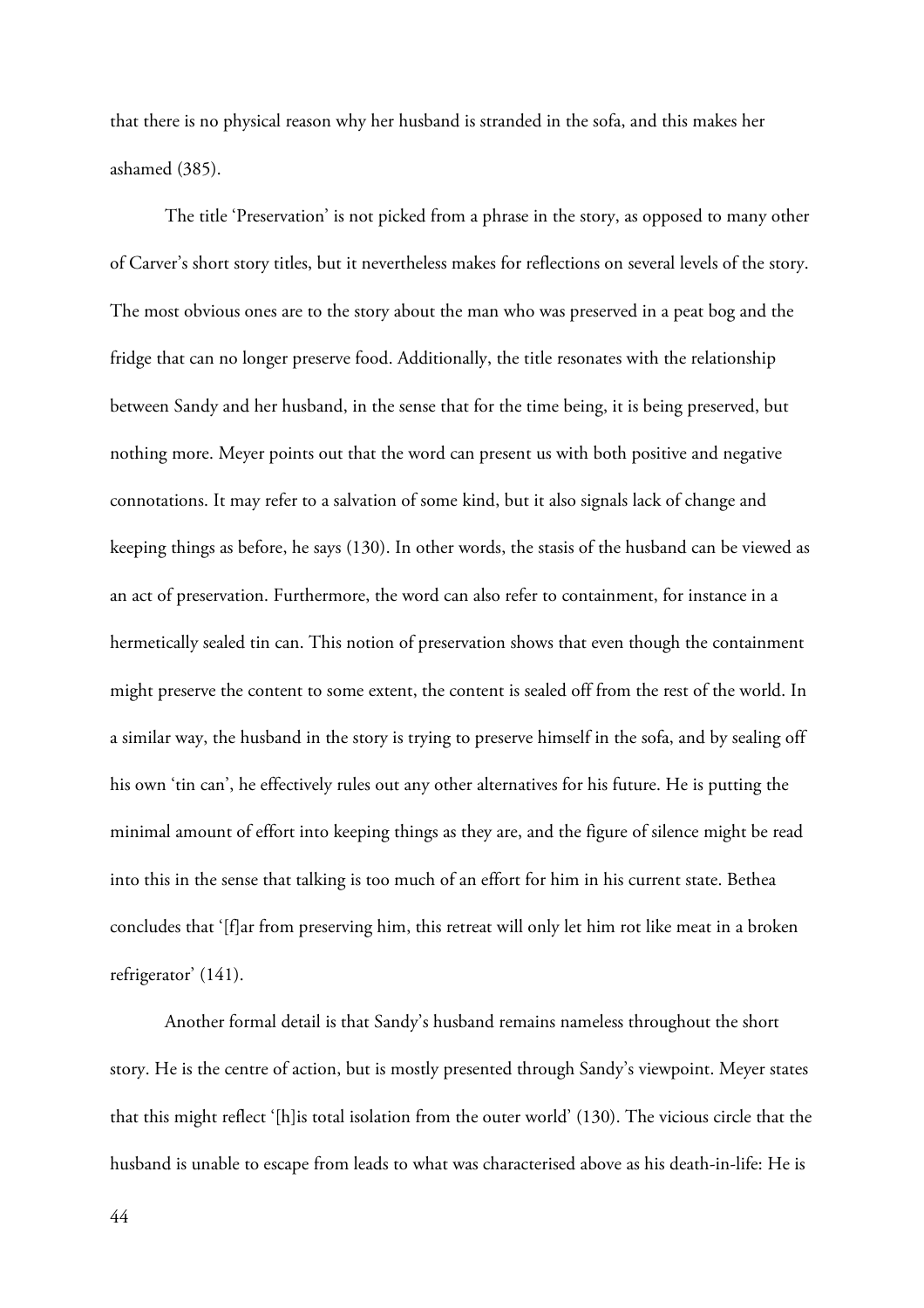living his life on a sofa with limited sensory impressions, and out of these few impressions (like the book and the TV), he is unable to take in any of them. He also shows several other signs of lifelessness: Bethea observes how, as the husband lies 'on the sofa, he seems almost dead, his eyes "shut," his chest "barely ris[ing] and then fall[ing]"' (140). This is part of the before-mentioned apathy that haunts him, and the totality of his namelessness and death-like state is that he becomes a sort of non-person. Unlike most other non-persons, though, he is not silenced by others, but instead silencing himself.

A general consequence of the silence and behaviour of Sandy's husband is that these factors alienate him from her and create a gulf between them. The current husband is not the husband that Sandy knows, and therefore, she does not know how to relate to him. It is as if a stranger is suddenly planted in her sofa. This creates a bashfulness between them that goes both ways. Sandy seems to be under the impression that her husband must be handled with care because of his fragility, and therefore she avoids confrontation. In other words, she tries to preserve the situation, which means that there is nobody to tell the husband to pull himself together. As he is not challenged by anyone, he is digging himself deeper and deeper into his hopeless situation.

The silence of the two characters naturally makes the visual aspect more important, and especially the sofa is beginning to become a hated object to Sandy: 'She couldn't imagine them ever having lain down there in the past to make love' (384). In other words, the sofa has changed from being a symbol of relaxation and a happy life together to becoming an object of detestation, because it has come to represent sloth. Similarly, the function of the sofa has also changed for the husband. Initially, it functions as a place that he occupies to get some space for thinking, but towards the end of the story, it is as if the sofa has occupied him instead. We see that there seems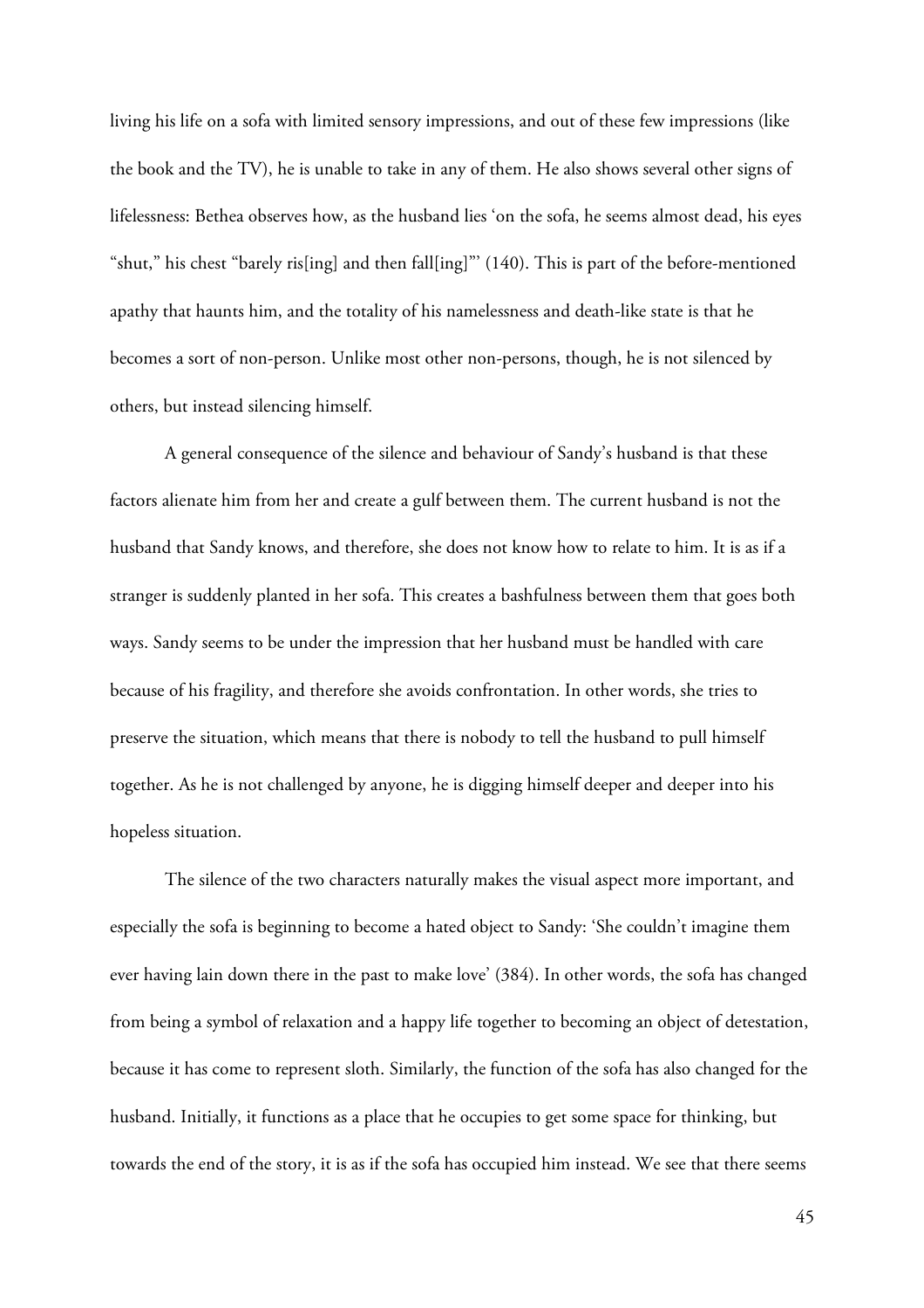to be a constant urge in him to get back to the sofa, and as we know, this is what he does in the end of the story, with all the implications that follow.

All the examples of how the husband confines himself to the space of the sofa show us that he is not able to face any alternative possibilities for himself. The husband's situation has extended from being a minor job-loss depression to something that impacts his whole life. An important part of his daily life has been cut off and he is not able to substitute it with anything meaningful. The result is idleness and silence, but it also works the other way around, so that the figure of silence is reinforcing the already hopeless situation. Sandy and her husband's dialogue is limited to polite remarks and practical clarifications, and a gulf of silence has opened between them. As mentioned above, Sontag says that genuine emptiness not possible in art because silence will always remain a form of speech (11). Thus, we see that even as the characters refrain from talking to each other, the figure of silence manifests a form of communication between them that breaks down their relationship.

The void of silence is also exhibiting the husband's lack of insight. He has lost his selfknowledge, and his lack of power to reconstruct himself as a complete human being leads him into determinism. Thus, he becomes a marionette controlled by the external factors in his life and the silence that haunts him and Sandy. Preservation of what has been is their non-threatening solution to this, but it results in a state of mere existence instead of active living, because the threats that the husband are not able to handle are intrinsic parts of life.

#### 2.2 'On the edge of something': Silence in 'The Pheasant'

A decisive car trip is the setting of the short story 'The Pheasant', which was first published in 1973. The driver of the car is Gerald Weber, and the passenger is Shirley Lennart, his partner. They are on the road in California, and the figure of silence is introduced already in the first two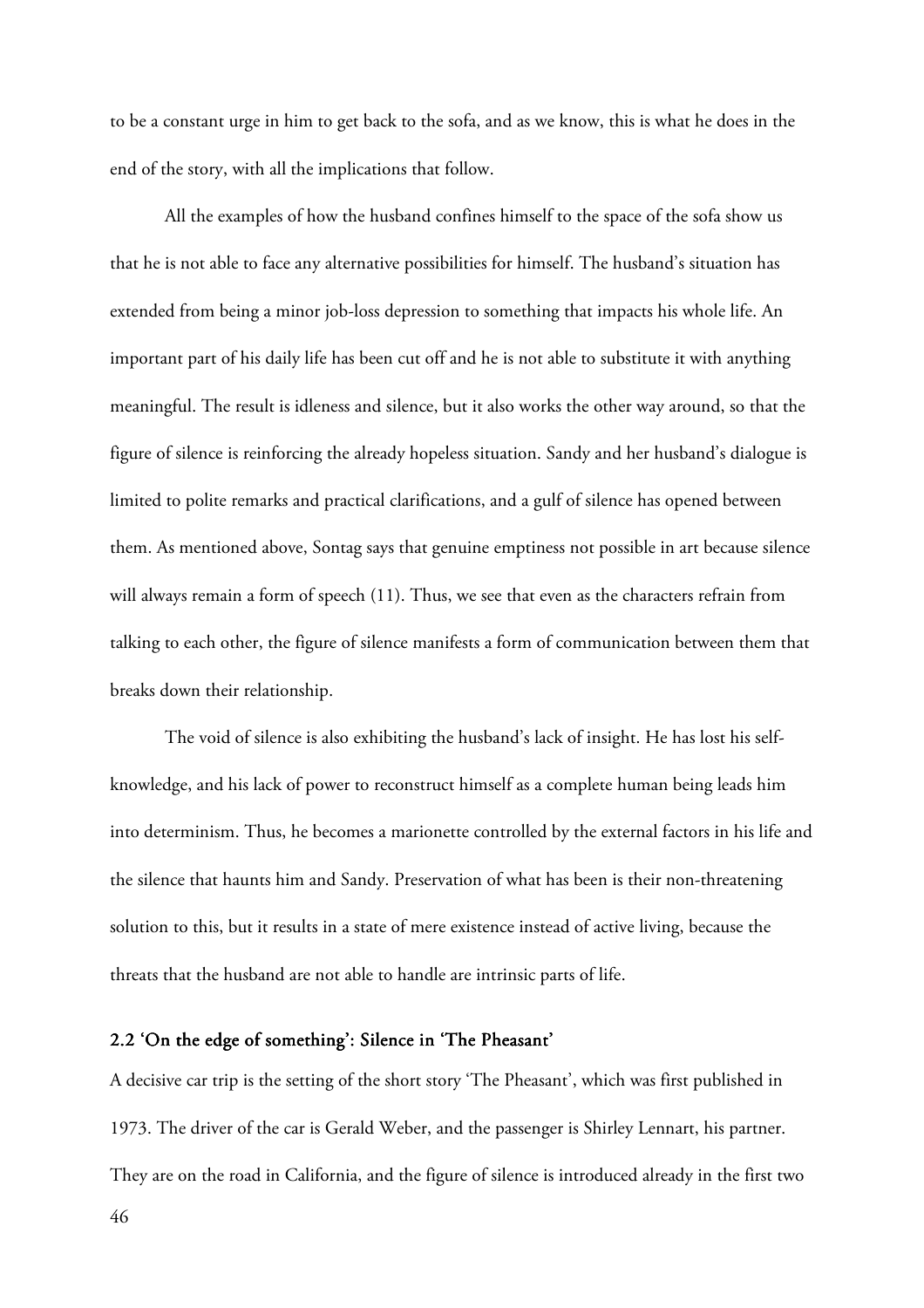sentences: 'Gerald Weber didn't have any words left in him. He kept quiet and drove the car' (351). The notion of silence automatically brings with it the sense that everything is not as it should be. By stating that one of the characters does not have any words left, the story is implicitly introducing a conflict or lack of balance, and the reader will start looking for clues as to what this might consist of. Shirley, we get to know, is just dialling between radio stations and doing 'anything to fill in the long silences' (351). The couple appears to be quite apathetic, Gerald with his static sense of driving and Shirley with her meaningless actions. The cause of this awkward silence is revealed about halfway through the first page: 'Somewhere [on their way] she gave up Gerald Weber as a bad investment' (351). The choice of word in this inner monologue is interesting. By naming Gerald 'a bad investment', she is signalling an aversion against him, and not least, it is very dehumanising to view a man as one of presumably many investments in life, not unlike Inez's 'assessment' from chapter 1.

By necessity, the silence of the two characters in the car opens the scene for more narrator comments and more of the characters' inner thoughts. The story has to be filled with content, and when this content does not consist of dialogue, it has to unfold through the use of other narrative techniques. Sontag writes that 'there is no such thing as empty space [in art]. As long as a human eye is looking, there is always something to see' (10). By the substitution of dialogue with third person narration, the reader is likely to get a different and more detailed view into the identities of the characters – instead of mainly having to infer this from their utterances, as in Carver's more dialogue-based short stories. At the same time, identity is also created through the figure of silence itself, because our view of the characters is modified by the fact that they keep quiet instead of talking to each other. To Gerald, their car trip, despite the silence, has a therapeutic effect: 'He was glad to be doing something […] not having to think' (352). As with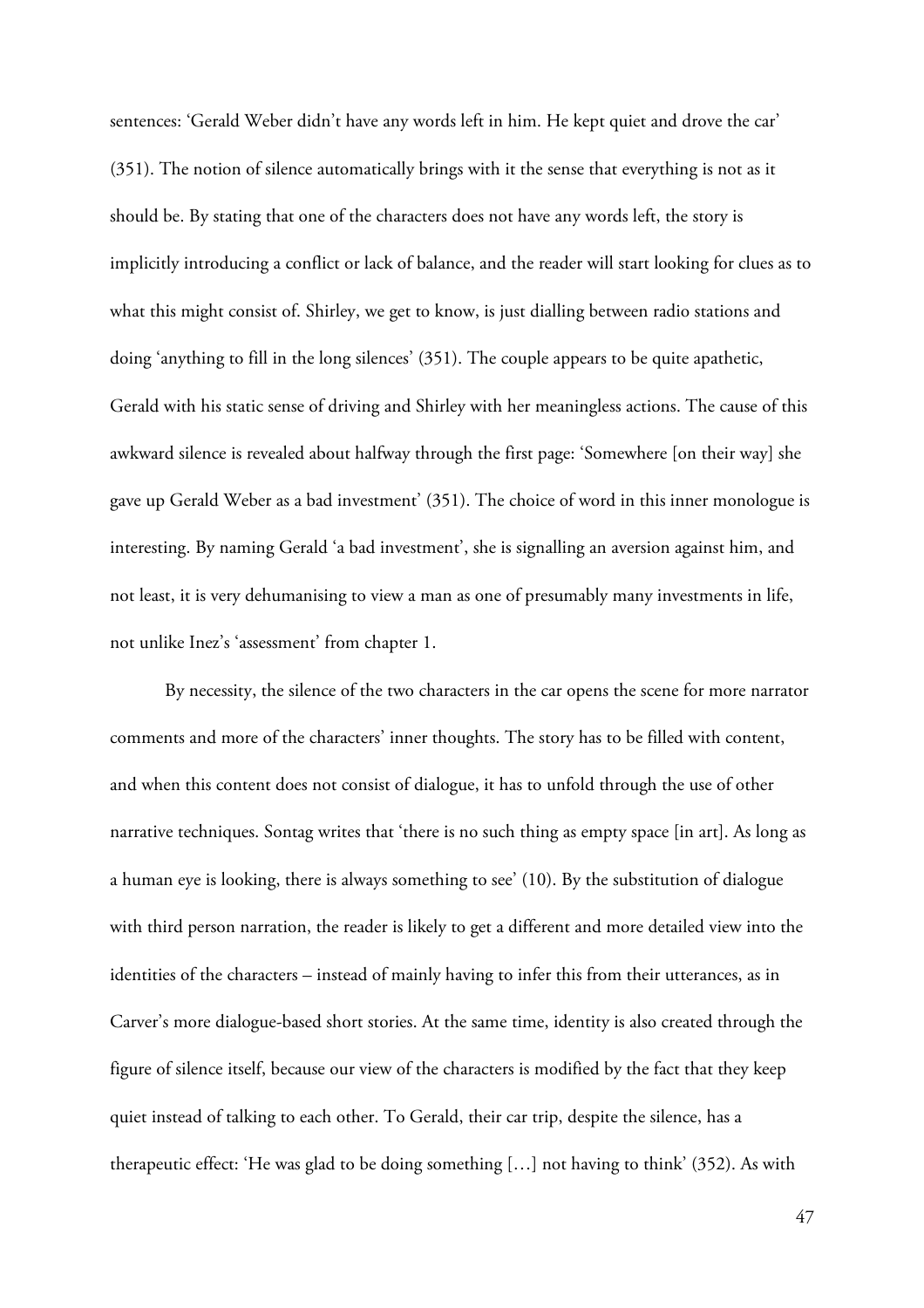Inez from chapter 1, Shirley seems to have been thinking for both of them, according to her statements towards the end of the story. We will get back to these, but for now, we note that Gerald thinks that not having to think is a relief and privilege. People tend to use such phrases after strenuous periods at work or in personal life, and the car ride clearly represents a kind of freedom to him, a way to forget his problems or 'loose ends' (351) for a while. This corresponds well with the concept of the *road trip*, which is known from other literary and cultural expressions. Gerald's view of the trip means that the figure of silence does not substitute talking with time to think, as we might imagine, but rather with a void that he does not know the consequence of yet.

As mentioned above, Champion writes that silence in dialogue has the effect that it makes the reader think of other possibilities, i.e. what *could* have been said (195). In a literary analysis, however, it is problematic to add something that is not there. The actual short story is all we have and therefore all that can be assessed. For the characters themselves, there seems to be no alternatives to silence in the first part of the story, because they have nothing to say to each other. This is reinforcing itself in the sense that the figure of silence will, as mentioned before, only breed more silence. An interesting observation in the light of this is that the couple have differing views concerning the trip. For Gerald it represents a break with what has been, whereas for Shirley it only comprises more of the boredom she has had enough of.

The abrupt shift that is the beginning of the end of their relationship comes when Gerald hits a pheasant on the road. Death is a repetitive element in Carver's fiction, and here we see the death of the pheasant representing the end of the two characters' time together. Interestingly enough, this instance is also the end of the silence between them. Out of necessity, they begin exchanging some practical information about what is going to happen after Gerald has hit the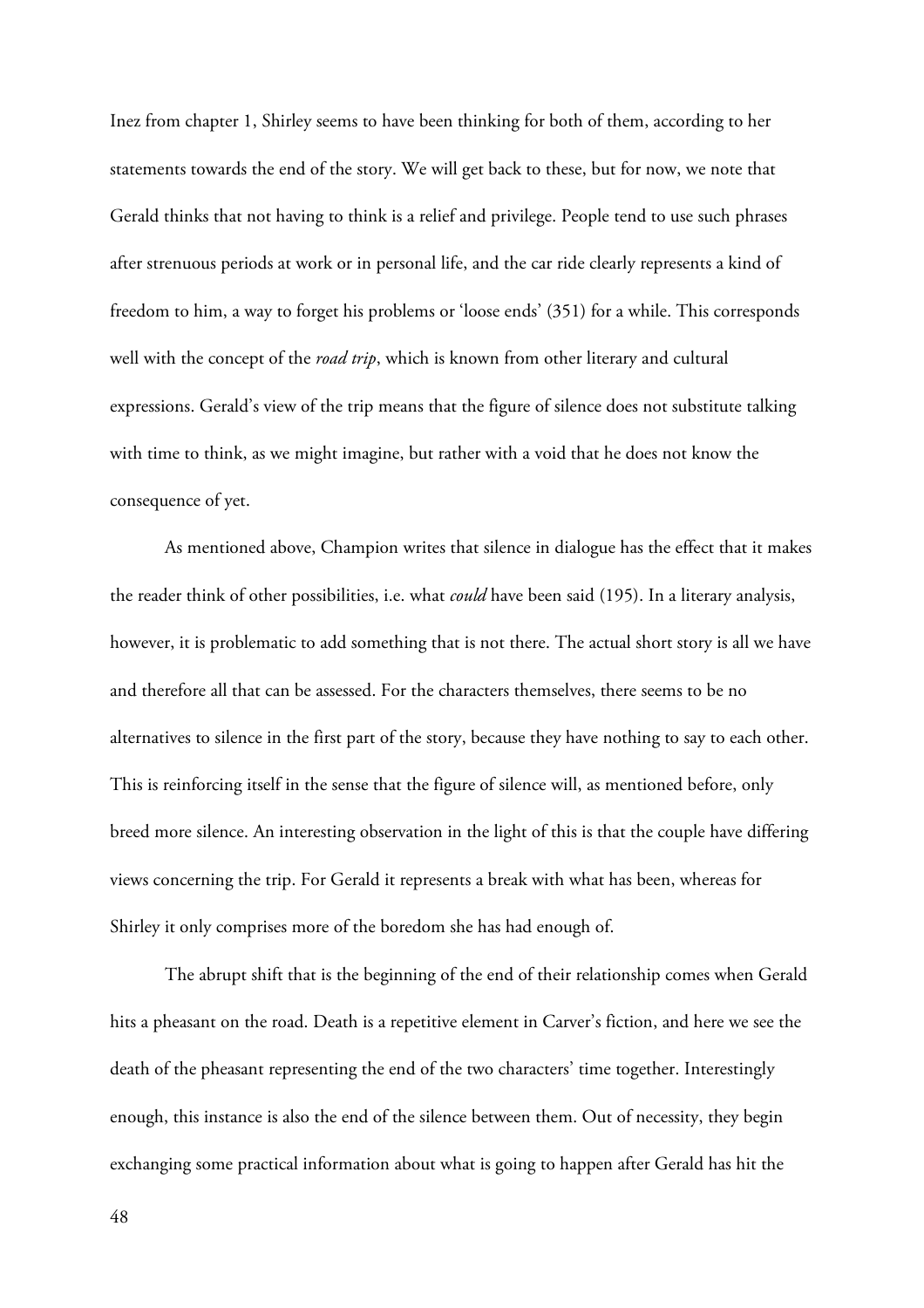pheasant, but it is notable how these exchanges are only factual, unemphatic statements. The incident is not met with shock or surprise, but rather with indifference. This flat conversation continues for a little while, until Gerald feebly tries to give it some life: 'How well do you really know me?' he suddenly asks (353). In the context there and then, this question sounds strange and out of place. It seems to be an attempt at serious dialogue, but is very unexpected to Shirley. This failed try turns into a more than strained conversation:

"I just said, How well do you know me?"

"I don't have any idea what you mean."

[…]

"We're just talking. I just asked you how well you knew me. Would I"—how should he put it?—"am I trustworthy, for instance? Do you trust me?" It wasn't clear to him what he was asking, but he felt on the edge of something." (353)

Since the figure of silence has been so profoundly present up until the collision with the pheasant, Gerald's question comes out of a clear blue sky. Shirley's answer demonstrates clearly that she does not intend to contribute to this conversation, and after a few unsympathetic answers from her, he gives in: 'If you don't think it is [important], then I guess it isn't' (353). What is so notable about this, is that the figure of silence clearly has a strong grip on which topics are acceptable and not. The longer the silence has lasted, the higher is the threshold for bringing up a conversation with substance. Gerald's insecurity about what he is really asking about also underlines this.

After this little interlude, the characters return to their silence for a little while, and this gives room for a contemplation on their history together, viewed through Geralds thoughts. This passage is initiated by a strange reflection on the basis of their relationship: 'They began living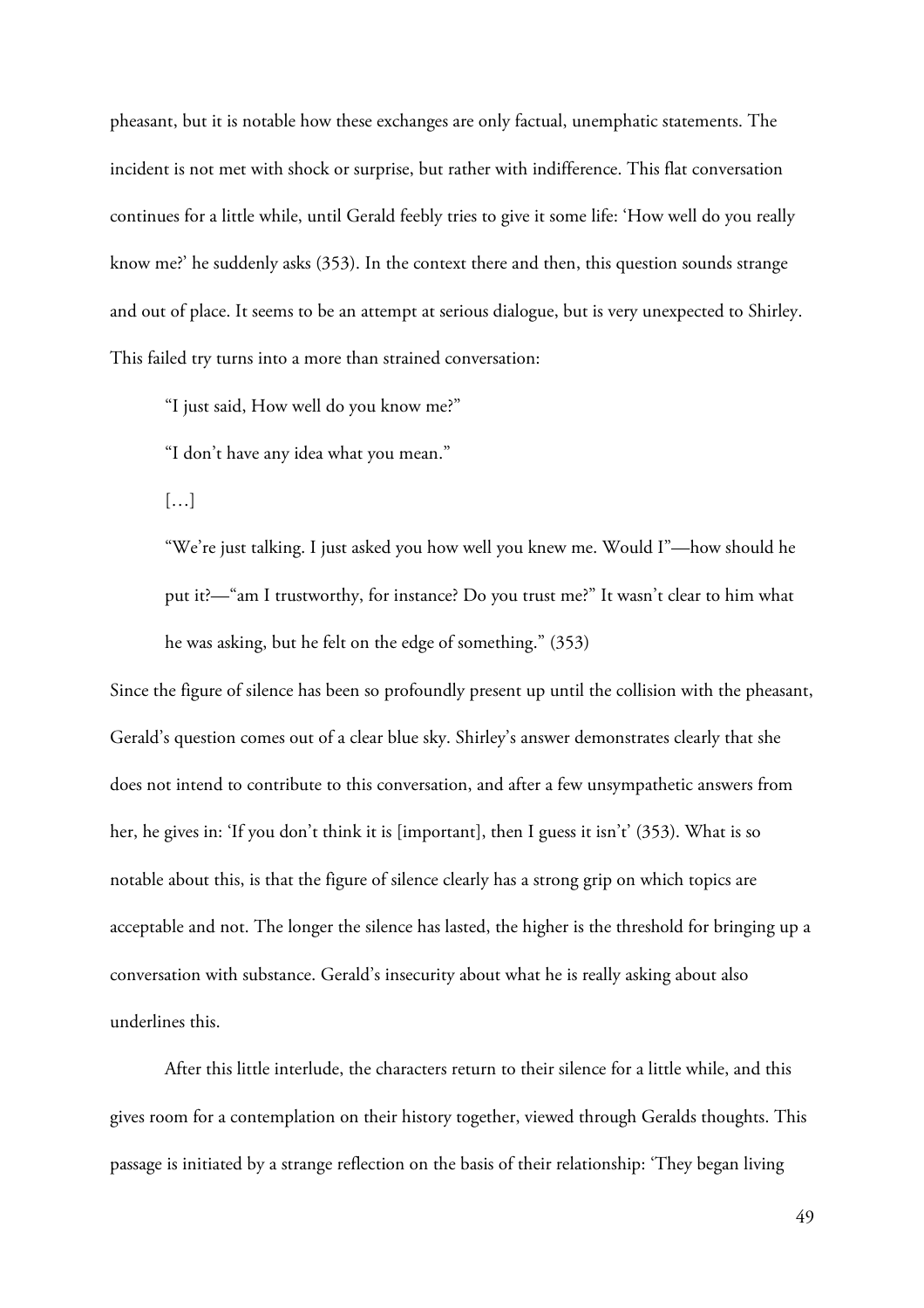together because she had suggested it' (353–354). Furthermore, their starting point does not sound too promising when he states that '[s]he had money and she had connections' (354). They seem to have been living a jet set life, or what Meyer calls a life with 'too much alcohol and too little communication' (118). Following this reflection, Gerald tries again: 'Do you think […] that I'd ever do something against my own best interests?' (354). He is maybe not the best at taking hints, because '[i]t still wasn't clear to him where this might lead' (354). Shirley does not want any more of this and tells him to stop asking such questions. Gerald's inquiries are probably an attempt at serious conversations, and they spring out of his self-reflections after having hit the pheasant. There is no understanding from Shirley, though, and this opens up a gulf in the sense that Clarke describes (118); neither of them can come through to the other. They converse a bit about trivialities until Gerald reveals that he killed the pheasant deliberately. One should think that this would call for some kind of reaction or disgust from Shirley's side, but she is remarkably careless:

After Weber tells Shirley that he hit the pheasant deliberately, she gazed at him for a minute without any interest. She didn't say anything. Something became clear to him then. Partly, she supposed later, it was the result of the look of bored indifference she turned on him, and partly it was a consequence of his own state of mind. (355)

Her lack of reaction says something about the level of apathy the two have reached when dealing with each other. This is especially true for Shirley's view of Gerald and his actions and utterances. Even if she is obviously bored by the silence between them, it is as if she could not be bothered to react to what he is saying to her. This leads back to the notion that she does not want to invest anything in him anymore, and it of course widens the already substantial gulf between them. Sontag's words that '[s]ilence remains, inescapably, a form of speech' (11) are quite fitting here,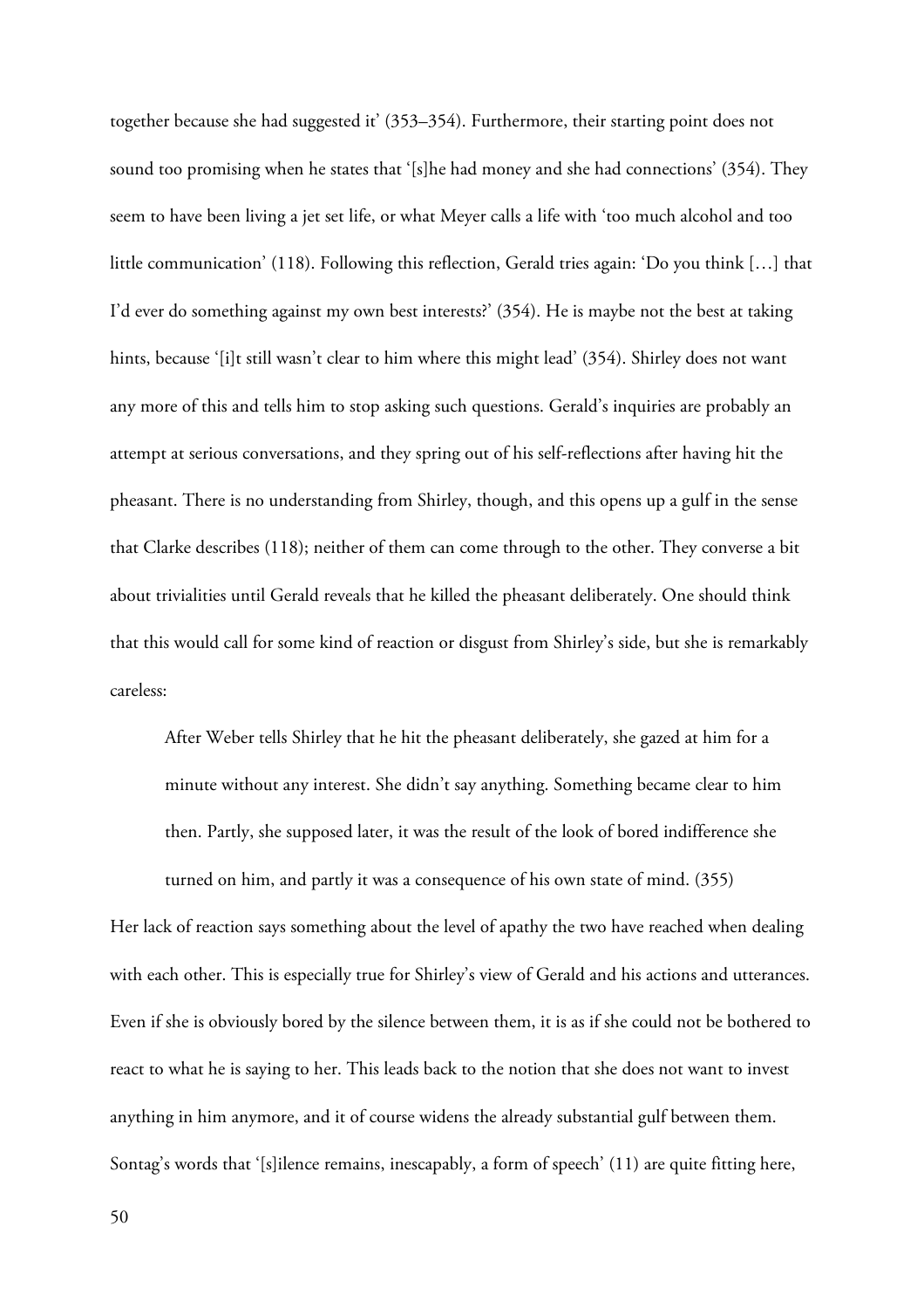because they underline that the figure of silence can be quite telling, and as in this case, quite dismissive. After a while, Shirley seems to have a 'delayed' reaction to the incident with the pheasant, because suddenly she says: 'You take away my appetite' (356). The mood here is quite unpredictable and awkward, except for the fact that the figure of silence still dominates.

In this final phase of the story, however, the communication makes a full turn from silence and practicalities to an emphatic expressivity of feelings, but only on Shirley's side. It is without doubt very indicative that when silence is fully broken, it does not happen through pleasantries, but through confrontation. Through the phrase '[t]he car keys, please' (356), she makes it clear that she is breaking up with him. Strangely enough, Gerald is still not seeing the full width of what is happening and is only feeling 'on the edge of something' (356). 'We had some good times, right?' he tryingly says to Shirley in his careful tone, but is instantly clubbed down by her (356). As she is cursing him, the people in a nearby restaurant are watching their heated good-bye scene. Indeed, *scene* is a fitting description for these last actions of the story, because Carver is consciously playing with words and phrases from the theatre stage here: Gerald 'felt as if they were doing a scene and this was the fifth or sixth take', and he says that he will say goodbye, '[i]f that isn't too melodramatic' (356). This gives the impression that there is something directed and predetermined about the situation, as if it was inevitably steered in a certain direction based on a manuscript. If so, Shirley functions as some sort of director, but simultaneously, she is subject to the same aimlessness as Gerald, which can be seen through her boredom and aimless fiddling with the radio.

The little crowd in the restaurant of course function like their audience. For them, the situation represents entertainment, and they are watching it in silence until they start analysing what is happening. A trucker shares the surprising opinion that '[h]e should turn around and just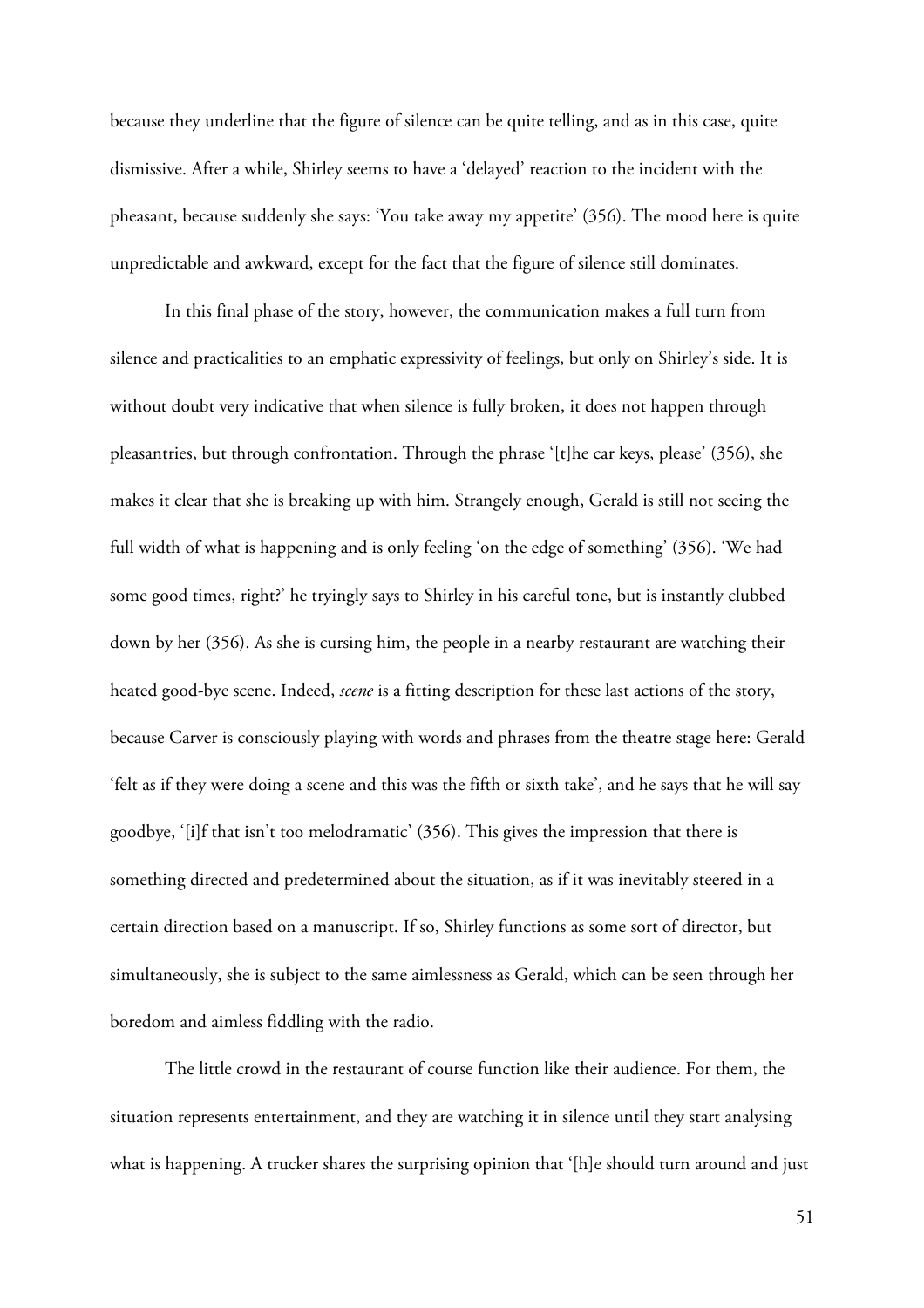knock hell out of her' (356). This sounds ridiculously out of place and seems like something that could happen in a film. In other words, Gerald's and Shirley's actions are being watched as if they were part of an artistic performance. Gerald says to Shirley that he is going to 'find a job, a real job' (345). G. P. Lainsbury notes that '[c]learly this story is about an artist's crisis of faith and identity' (21). Rather than calling this the main theme of the story, as Lainsbury effectively does, a better solution is to name their artistic crisis as one of the causes that make their relationship fall apart. Meyer notes that this is an unusual couple for a Carver story, because the Hollywood jet set is definitely not part of his regular character gallery (119). Nevertheless, he shows us that they struggle with many of the same issues as his middle class and blue-collar cast. Rather than being related to their background, their challenge is a struggle with communicating and what happens when one has nothing to say to each other anymore. This theme can thus be named as a universal, cross-class theme in the stories of Carver.

Throughout the story, a somewhat disturbing silence is shrouding the two characters, and as was mentioned above, Clarke points to the fact that silence may 'reveal an interior neither wishes to see' (118). With the car as the setting of 'The Pheasant', the characters are 'locked' together in a closed and confined space, and the awkwardness that follows silence is emphasised. The longer the silence lasts, the more difficult and unnatural it would seem to bring up something of real importance. Going straight from silence to discussing more serious matters can get awkward, as is demonstrated when Gerald suddenly start asking Shirley questions about how she views him. In this situation, Shirley is very dismissive, as if she is only waiting for the right moment to leave him. The figure of silence leads them into a very static condition that has different effects on them. Gerald is calmed down by the silence, whereas Shirley seems to be stressed by it. Likewise, it is as if Gerald is given a depth through the silence, whereas Shirley is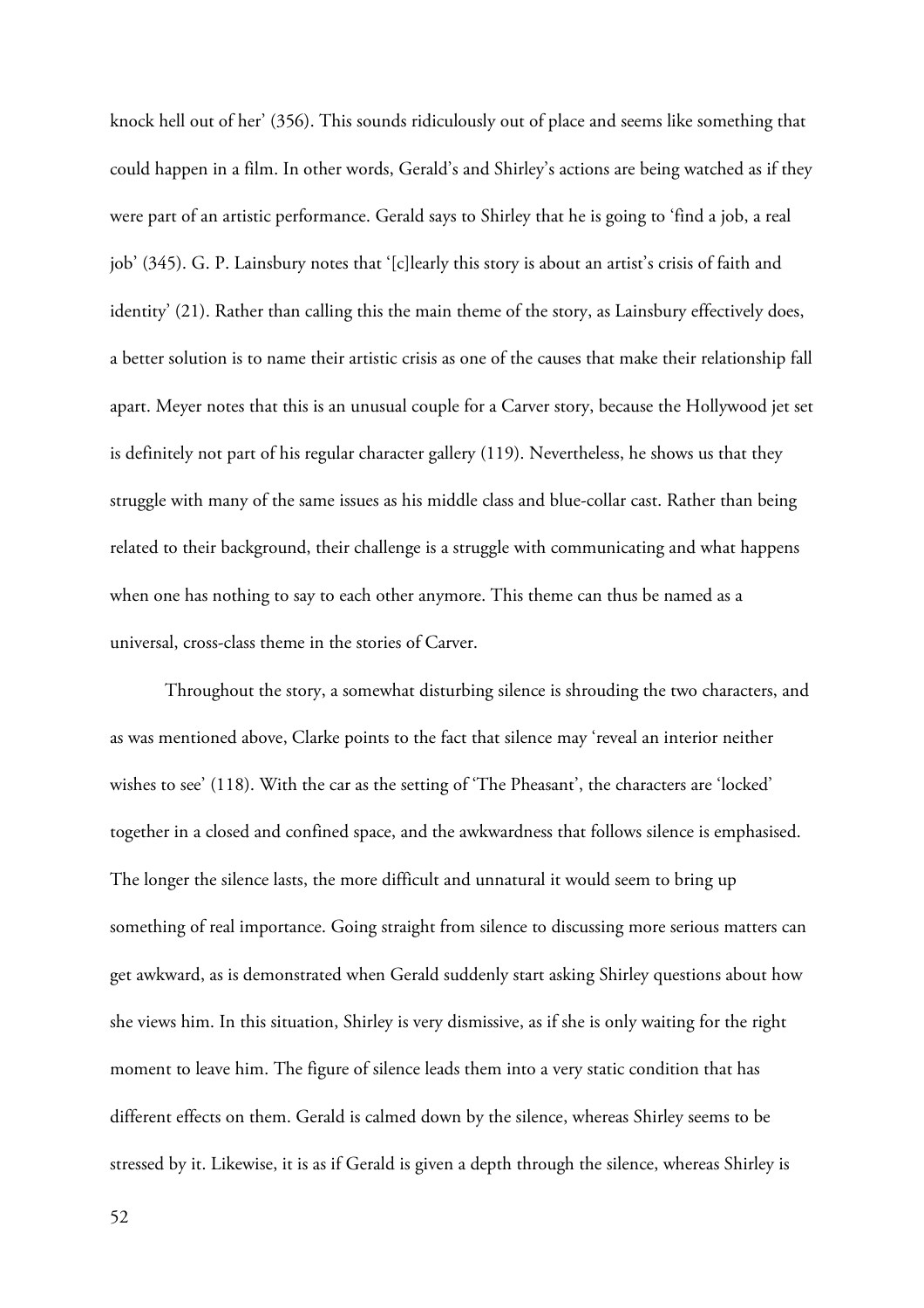getting more superficial. Still, Shirley is much more in control of the situation than Gerald is, given that she is the one who decides what is going to happen in the final scene of the short story. For both of them, the figure of silence represents a confinement that makes them unable to speak their thoughts, until Shirley breaks free from it. Gerald, on the other hand, is completely at the mercy of his surroundings.

## 2.3 Conclusion

In the short stories 'Preservation' and 'The Pheasant', we are presented with what Clarke calls 'a world of silence, of vacuum, and of absence' (100), but the analyses above show that there is something more to this silence than 'vacuum'. Keeping in mind Sontag's words that genuine emptiness and pure silence are impossibilities in art (11), we must take it that there is something there to fill the void created by silence. In the two stories that were analysed above, we might explain this something as a form of claustrophobia, or at least an awkwardness that results from the fact that the characters are 'stuck' with each other without being able to discuss or talk about their conditions. Both of the couples are confronted with something that is threatening their relationship, but the figure of silence ensures that this topic is avoided. Instead of dialogue, the stories give room for narration of the histories of the characters and their thoughts.

The figure of silence is particularly interesting in that it is a figure of dialogue that is constituted through the lack of dialogue. Thus, the readers are invited to consider the different possibilities, as Champion notes (195). The basis for doing this is the two men in the stories, who are both acting like they would prefer not having to think and face their reality. The husband in 'Preservation' does not seem to be capable of handling his own situation at all. He goes for the path of least resistance, which is to stay in the sofa and do as little as possible. Gerald in 'The Pheasant', on the other hand, is merely unable to interpret his situation. Either way, the result is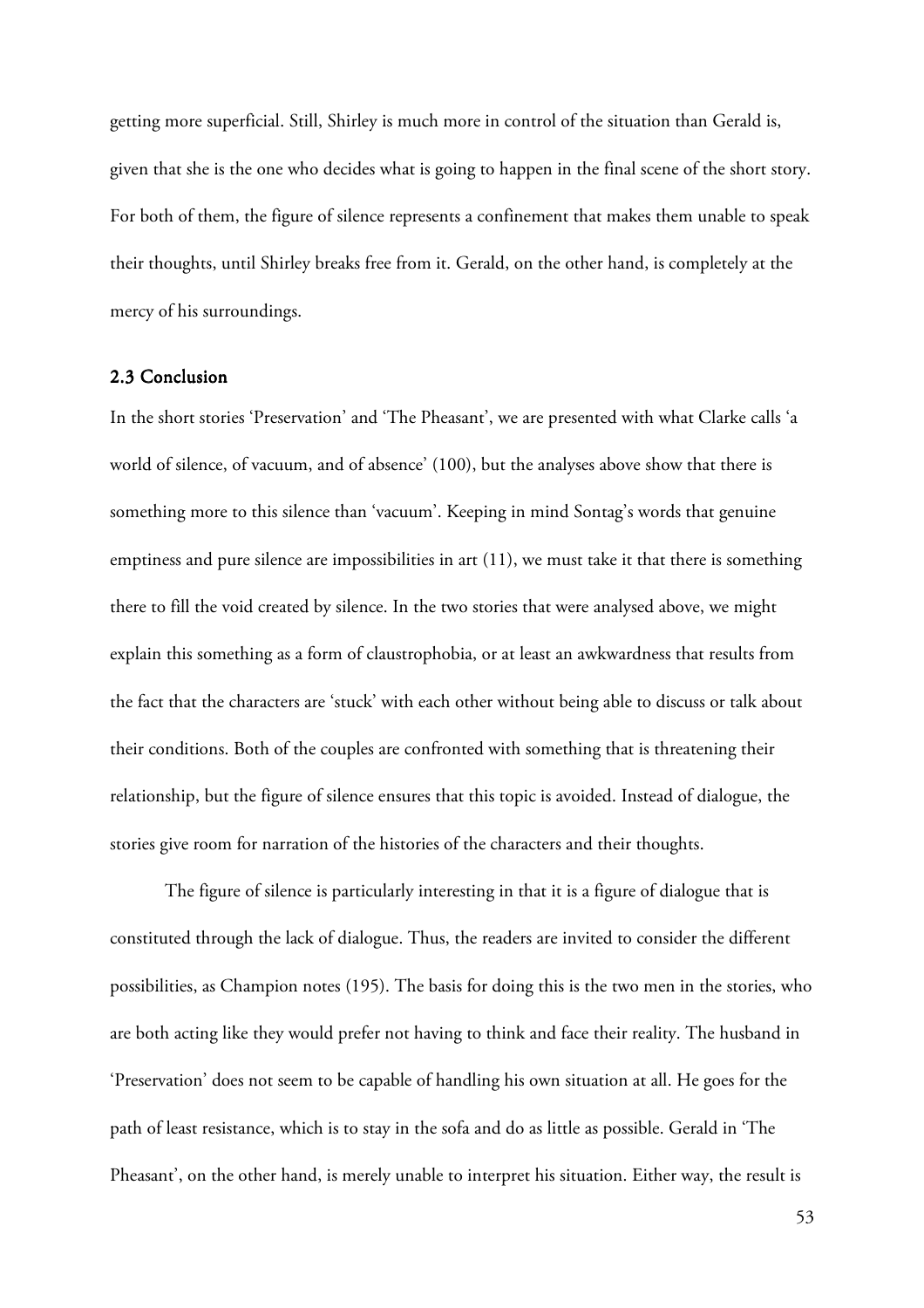that the silence opens up a gulf between these characters and their women, who seem to be the strongest parties in these stories. Sandy in 'Preservation' is trying to lead a normal life despite the difficult situation of her husband's unemployment, and Shirley in 'The Pheasant' is clearly the one in control of her and Gerald's future.

Despite the engrossing quietness the characters are surrounded by, silence is also a form of speech, as Sontag notes (11). Therefore, saying that the figure of silence is removing any action from these short stories would be an oversimplification; there is no doubt that a lot is happening between the two couples even if they keep quiet through much of the unfolding of the plots. What silence clearly contributes, is the corrosion of the characters' relationships. It brings distance and alienation rather than intimacy and endearment, and it brings hindrances that are problematic or even impossible to conquer for the characters. The silence of the two men make them unable to describe or reflect deeply on their conditions, and thus, they have left the control of their lives in the hands of coincidence and other factors that might determine them.

The result for these men is that they have found consolation in an object – the sofa for Sandy's husband and the car for Gerald. It is as if these objects act as a kind of teddy bear – they are lifeless things that can comfort them and lead their thoughts away from personal challenges. These objects are different in one important respect, though. Whereas the sofa effectively 'imprisons' Sandy's husband in that it limits his freedom of movement, Gerald's car does the exact opposite. It makes him mobile and lets him feel the freedom of being able to go wherever he wants. Still, the result is the same, namely that the objects facilitate their escapism. There is no real escape in any of the stories, though. 'The Pheasant' ends with 'Gerald walk[ing] off into the sunrise, but certainly not in the uplifting tradition of the Hollywood hero', as Meyer fittingly observes (119). 'Preservation' gives us a more open ending, but not with any bright sky in sight,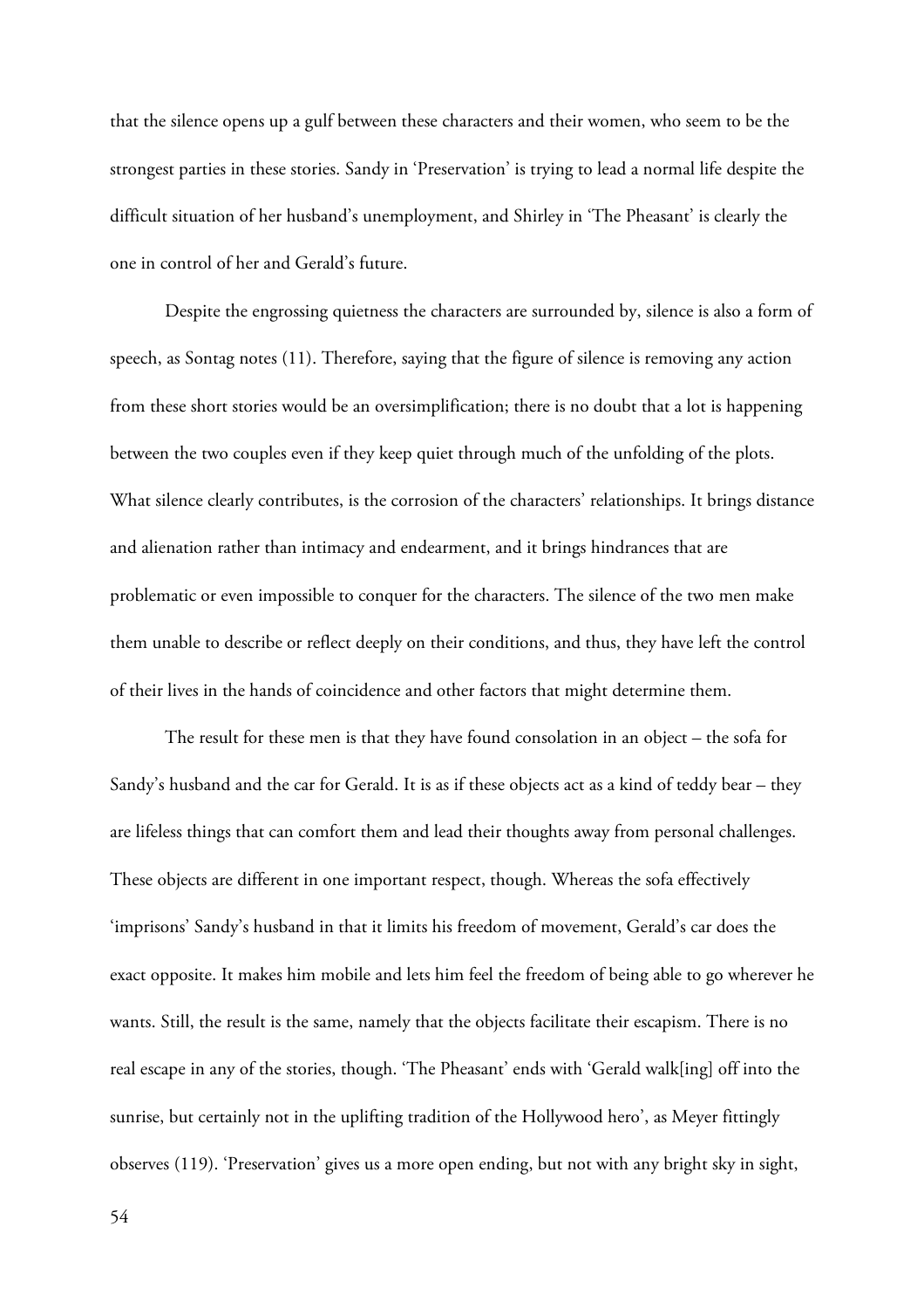since the husband returns to the sofa in the end. The sofa and the car work together with the figure of silence to determine the characters' futures and eradicate alternative possibilities for them. These objects thus come to represent confinement rather than escape, and the problem of the men is that they will not realise what is happening to them before there are absolutely no escape routes left. The grip of external factors is also evident in the next chapter, where we will see that crisis and the figure of anxiety are restricting the characters substantially.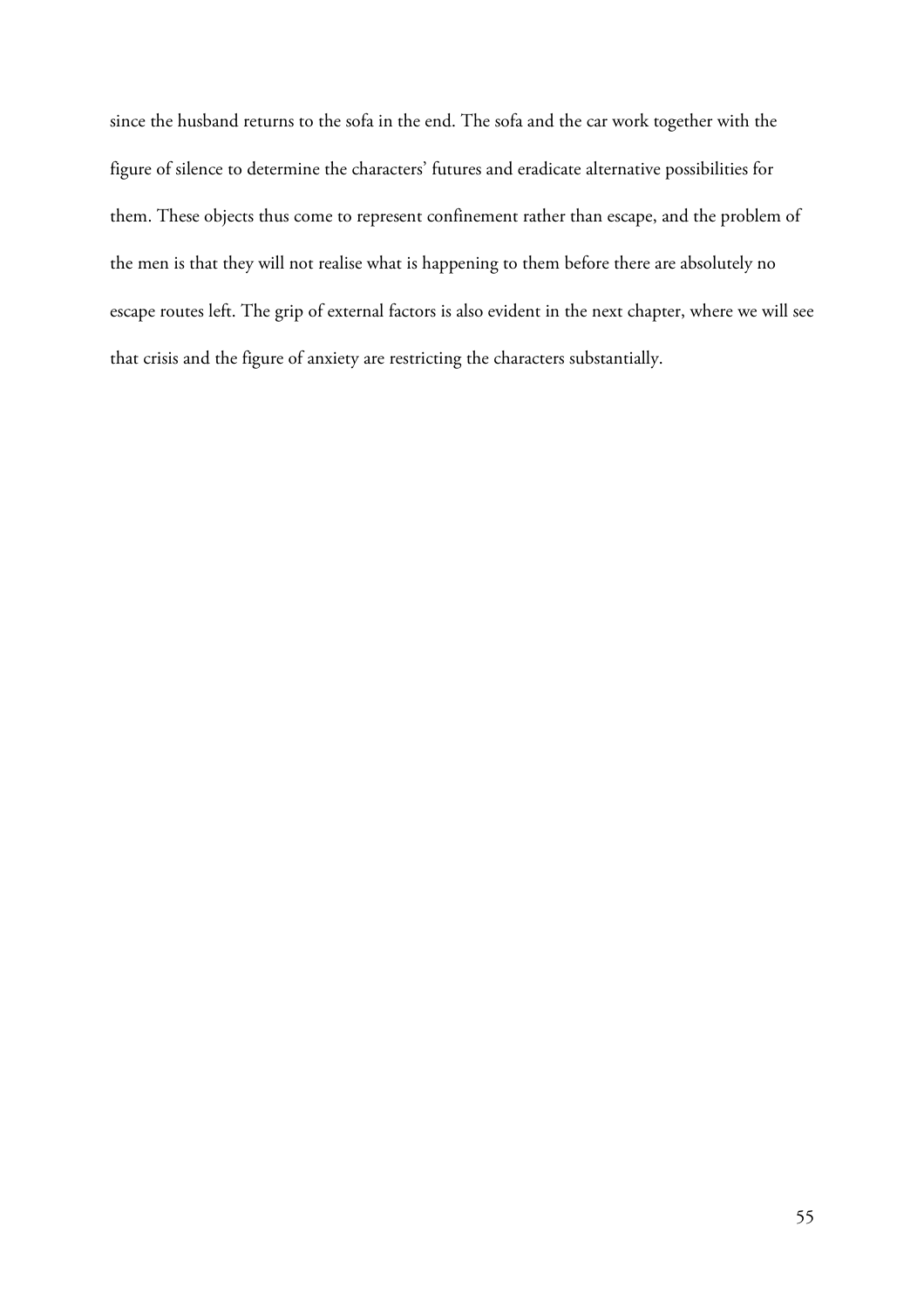# Chapter 3: 'Everything is going to be all right': Dialogue on the Threshold

In Plato's *Apology* the situation of the trial and expected death sentence determines the special character of Socrates' mode of speaking; it is the summing-up and confession of a man standing *on the threshold.* (Bakhtin 111)

As we have seen this far, dialogue (or the lack of it) springs out of specific settings and contexts that determine its form and content. When the situation in question has life-changing implications – either in a positive or negative sense, the limits of language might be exceeded, in the sense that language does not suffice to express what one feels. Experiencing death or facing the possibility of death are instances that might render successful dialogue impossible because the subject matter is too difficult to speak of. The results of this in terms of communication might for instance be inarticulateness, lack of words or failure to be completely honest about one's feelings. In the quote above, Mikhail Bakhtin brings up the notion of *threshold dialogue*. This liminal position implies that one is situated neither here, nor there, but rather in none or both at the same time, and it is this betweenness that leads to a certain mode of speaking that differs from what is seen – or rather heard – in other contexts. When Gérard Genette talks about a gap between 'what the poet has *written* and what he *thought*' (47), this can in our context be slightly rewritten to say a gap between what the character *said* and what he or she *wanted to say*. '[L]ike all space', Genette goes on to say, 'it possesses a form' (47). To define what this gap consists of, we might turn to the term *crisis*. According to the *Concise Oxford Dictionary of English Etymology*, the word origins in the Greek *krísis*, 'decision, event, turning-point of a disease' ('crisis'). Fittingly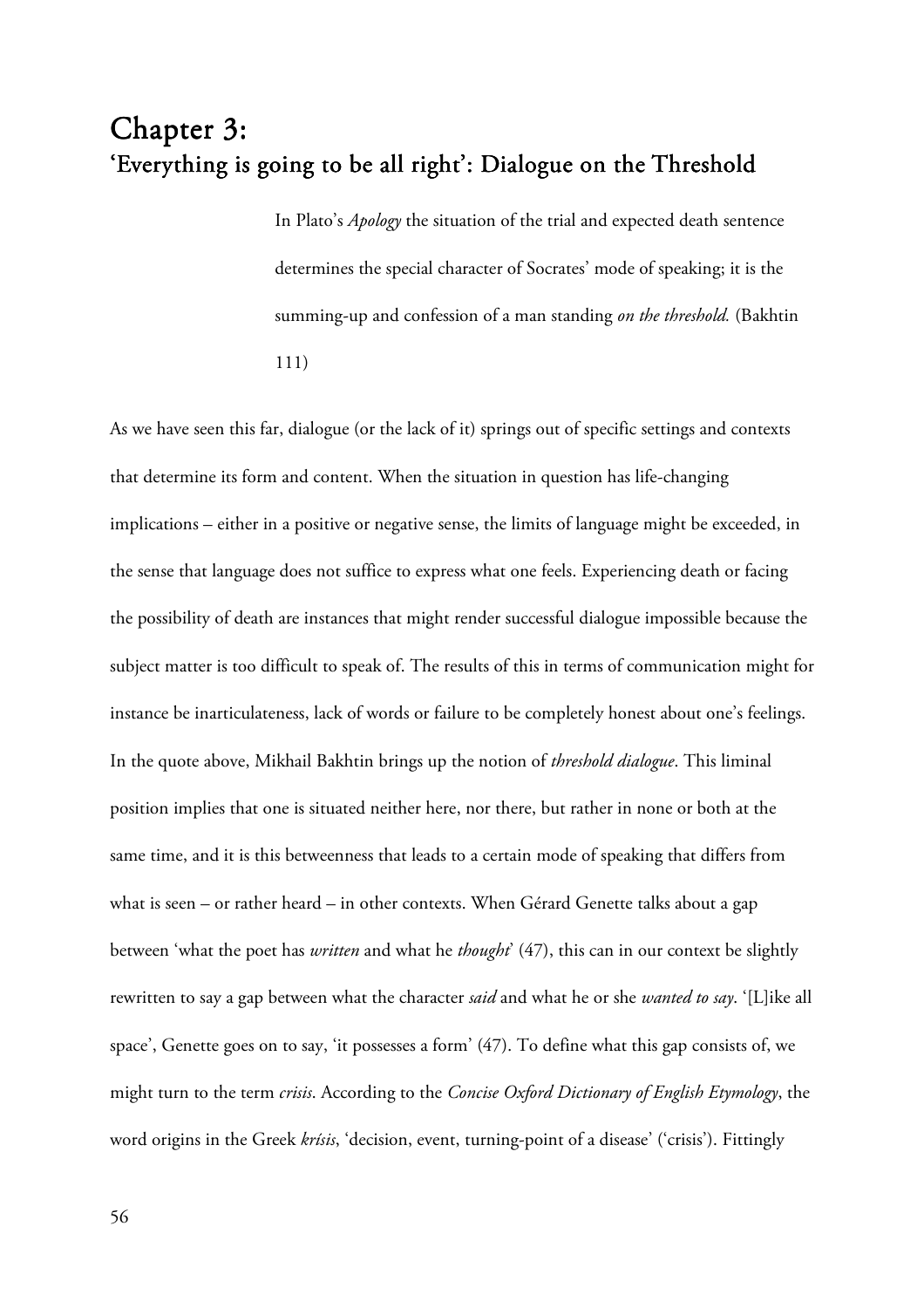enough, disease is a very important element for the settings of the short stories that will be analysed in this chapter, and it is an important factor in the shaping of their dialogues.

Dark elements are not unusual in Carver's universe; in Graham Clarke's words, '[d]eath frames Carver's world and suggests an underlying nothingness: the existential terms of an American *sans* its transcendental possibilities' (100). The characters may face dark pasts and there is definitely not too much to be optimistic about in their future either. Roland Barthes's figure of *anxiety* will serve as a fitting trope for the analyses of this chapter:

The amorous subject, according to one contingency or another, feels swept away by the fear of a danger, an injury, an abandonment, a revulsion—a sentiment he expresses under the name of *anxiety*. (29)

This figure has far-reaching consequences for the dialogue in the following two analyses, but we will also see that the dark elements are partly relieved in one of the stories. The analyses will examine how crises form and determine the dialogue between the couples in question and how they struggle with handling dialogue on the threshold of catastrophe.

### 3.1 'Lousy luck': the Uncomfortable Truth in 'After the Denim'

What to make of the couple in 'After the Denim' is not a straightforward question. The story was first published in 1981 and describes how the routines of a couple are starting to dissolve because of an unpleasant change in their lives. James and Edith Packer decide to head for the bingo as usual, but find that nothing is like before: Their usual parking spot is taken, and so are their regular seats in the bingo hall. These details might sound as trifles, but behind all of this, something more menacing is starting to appear.

The story starts out with a scene of silence that is broken by the couple debating whether they should go to the bingo or not. We should note that this is not the figure of silence, because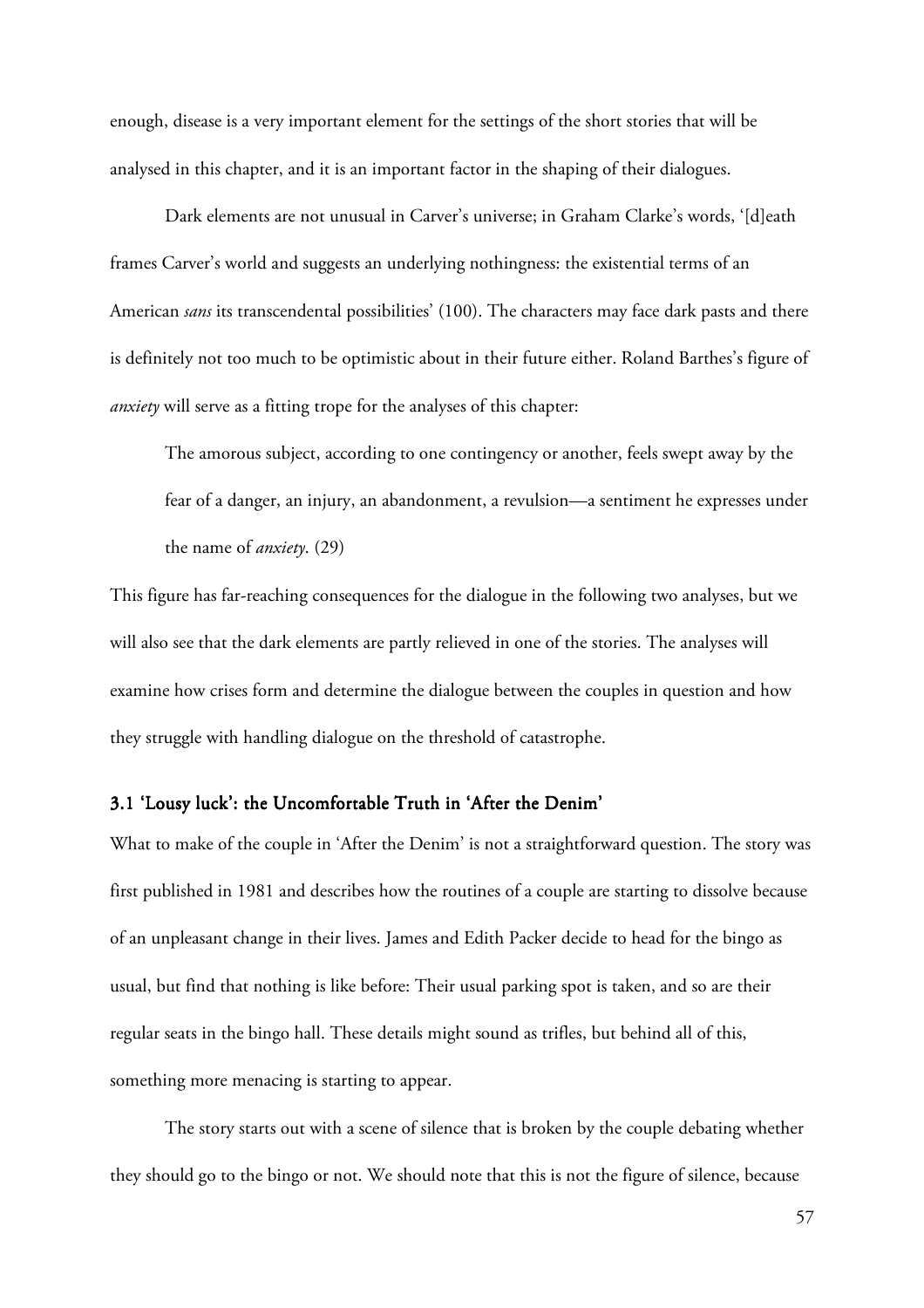it does not form the dialogue as a whole, like the silence from chapter 2. As mentioned, it is soon broken, when James asks, 'Are we going or not?' (265), without too much enthusiasm, it seems. Edith, on the other hand is more determined to go. Before this, she had 'pointed her foot and wiggled her toe in greeting' (265) when he entered the room. This sounds like a gesture of love that is performed with a wish for a response from the other party, but James ignores it. The details about them let us know that they are an elderly couple, and indeed, their laconic communication reminds us of the stereotype of couples that have been married for a while, especially with James's seemingly bitter and pessimistic utterances. Further to this, we get to know that 'Edith Packer liked classical music. James Packer did not' (265). The dialogue and the spare details that have been given away this far in the story signify that there is a problem of some kind, but leave the readers in suspense with regards to what it is.

When they arrive at the community centre for the bingo, they discover, as mentioned above, that the place where they always park is taken. This makes for a sour comment from James, but he is brushed aside by Edith's positivity. When they get inside, he finds another reason for complaining, namely the fact that their regular table has also been taken, by a hippie-like couple. This of course adds fuel to James's irritation, and Edith has to remind him that '[t]hey're not hurting anybody. They're just young, that's all' (267). Adam Meyer suggests that this indeed might be the problem: that 'the couple *is* hurting him precisely by being young, and by forcing him to acknowledge that he no longer is' (101). Randolph Paul Runyon also notes this when he comments that 'James's hostility is clearly a generational one', and he suggests that the couple in denims might be seen as a younger version of James and Edith themselves (114). Looking back to a time when their relationship was truly blossoming, James might be irritated with the unwanted nostalgia. In the present situation, the young couple represent the opposite of himself and Edith,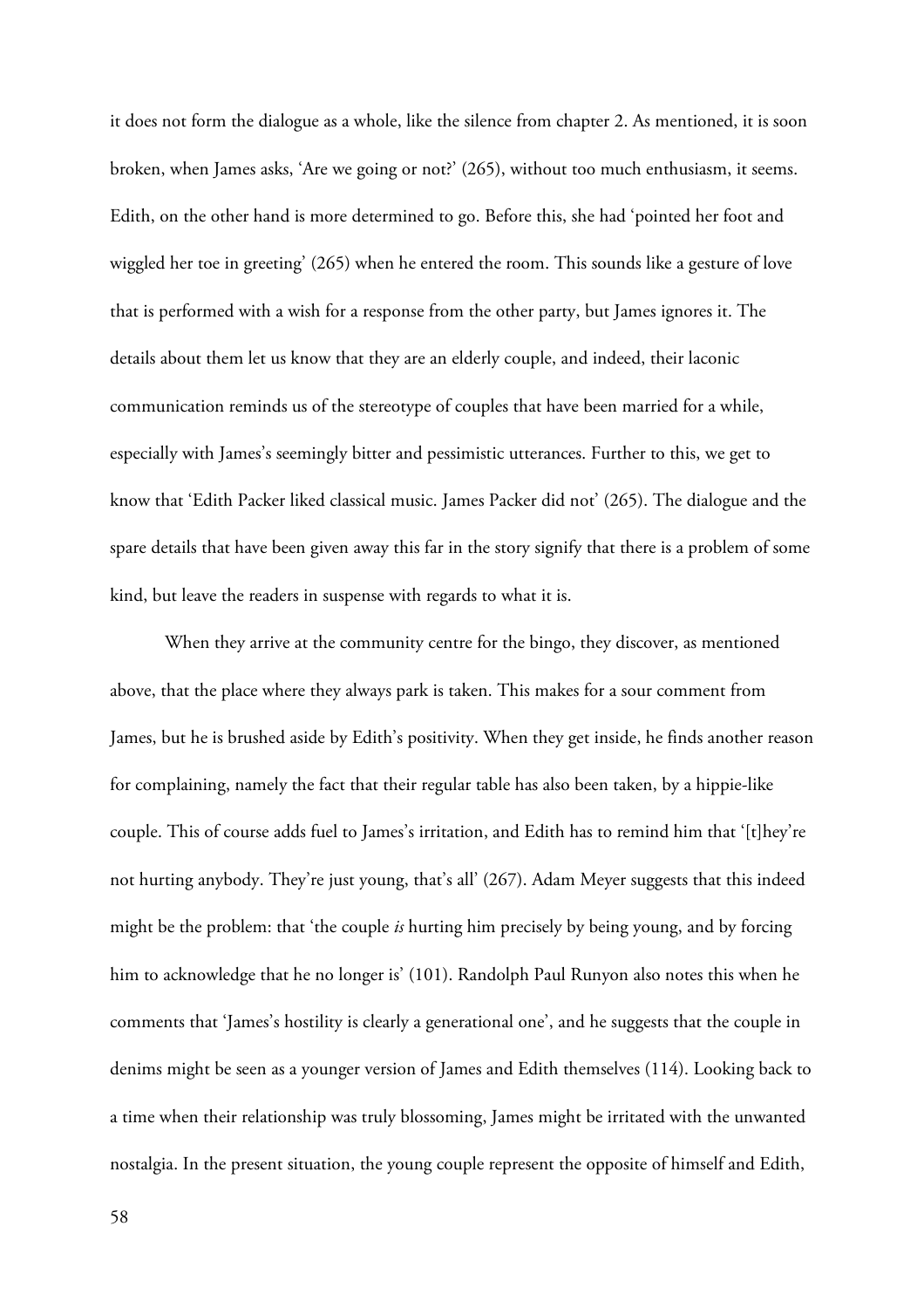and James gets even more annoyed when he discovers that they are probably cheating in the game. Edith tries to calm him down, but when she goes to the toilet later, he feels the need to confront them with it. Runyon also points out that 'since [the denim couple] were occupying the Packers' usual seats their luck should have been his' (Runyon 116), which of course adds to James's anger. All of this might seem quite petty, but the mentioned critics do not take into account the state of mind that creates these situations and the comments from James. As we will see, by recognising the figure of anxiety, there are reasons behind James's behaviour that have not yet been revealed, and we will notice how these nuance him as a character.

It is clear that James and Edith have different approaches to and outlooks on life: Edith radiates a joy of life in both her actions and her words. When she is speaking with her husband, she is not too impacted with his mood, but rather trying to cheer him up and getting him to take a broad view of things. James, on the other hand, seems pessimistic to the extreme and almost misanthropic. Yet, when he says that 'this is the worst bingo night in history' (270), this may indeed be proving to be the truth, and this is where the figure of anxiety enters the story in a profound manner. All along there have been hints for the reader that this is no ordinary bingo night, even though the couple try hard to do things as usual. This make-believe starts to unravel when Edith comes back from the bathroom with a clear change in her actions: 'she handed him the cigarettes and sat down, not talking, not being her jovial self' (269). 'I'm spotting again' (269), she says, indicating that she might have a serious illness. Here, we clearly see that Barthes's notion of anxiety comes through and takes control of both Edith's gestures and speech. There is a drastic change to her, and she is no longer her smilingly and overbearingly self. The contingency that controls this behaviour is of course the notion of a possible crisis. The figure of anxiety brings with it the concept of the threshold. Being unsure or anxious about one's future leads to a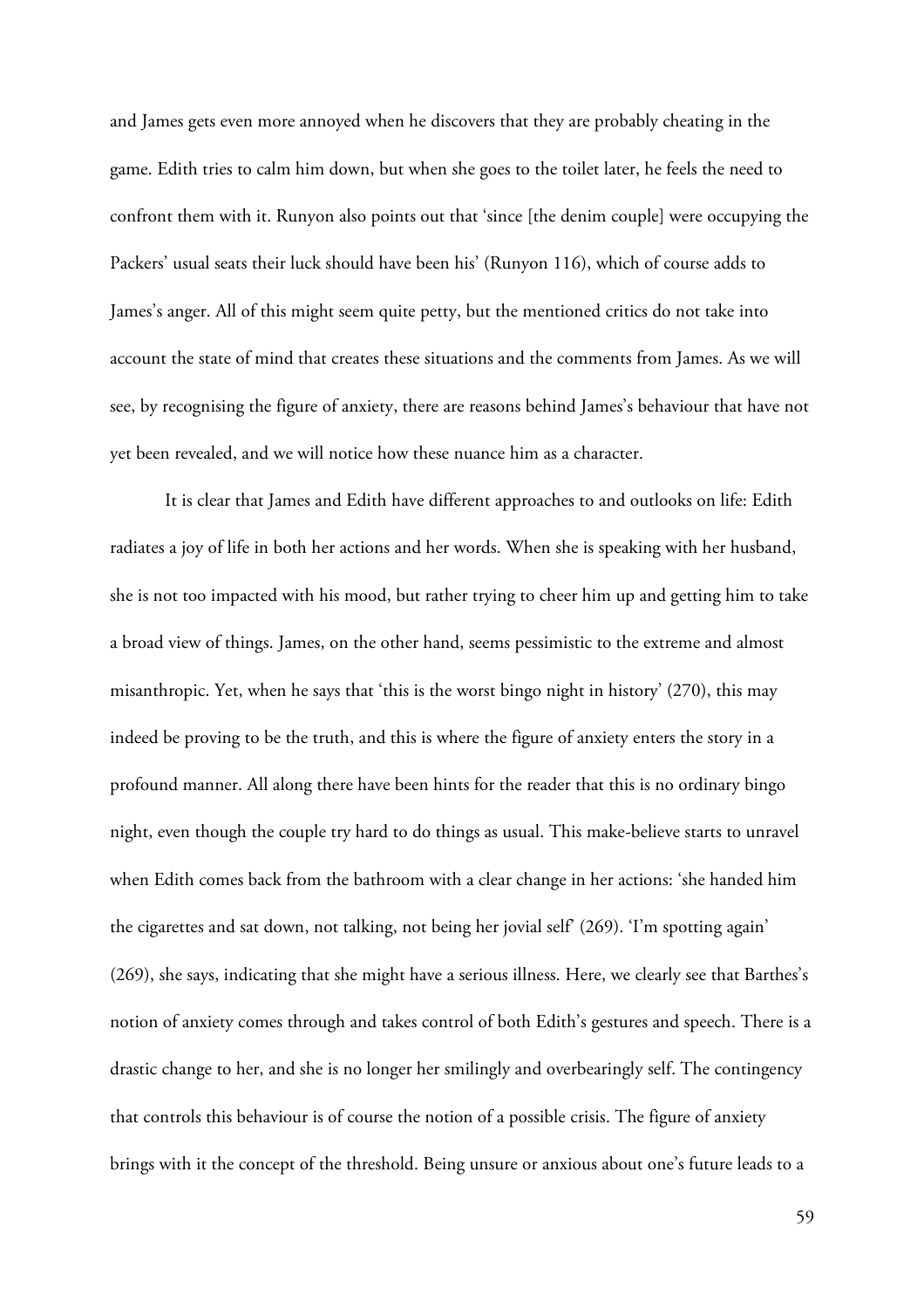liminal position that represents a narrow balance between two scenarios with very different outcomes. Thus, established truths and situations dissolve and one is left in what might be characterised as a fluid position, with the impact that this in turn has on dialogue.

Through the word 'again', Edith is revealing that this has happened before and now the condition is returning. We do not know whether it is the first sign since then or whether they already know about it before they go to the bingo. James wants them to leave, but she says '[n]o, let's stay' (269). One could question whether she only tries to continue the illusion of having a normal night out, or whether she would really like to stay, perhaps to lead her thoughts away from what she has discovered. 'It'll be all right' (270), she assures him, even though it does not sound very convincing. As mentioned, Edith seems to be an exceptionally positive person, but James tries to look behind what she says: 'James checked how Edith was doing. But there was no way of telling' (270). We see that the anxiety that has gripped these two characters individually also impacts their relation, in the sense that it obfuscates their communication. In the face of crisis, Edith has changed, and James is not able to recognise if there is a discrepancy between what she says and what she wants to say. This brings us to the notion of the gap, which takes the form of a potential life crisis and contributes to distancing the couple from each other.

Edith's assertion that it will be all right is an interesting statement in the light of this. The phrase is one of the standard expressions that we use without reflecting too much on its implications. In this situation, the figure of anxiety functions as a backdrop and controlling factor for her speech, and it is important to note the possible tension between utterance and truth in the light of this. Furthermore, it is unclear whom she is addressing with this phrase: There is no indication of whether she is continuing her role of comforting her husband, or whether she is including herself as addressee when she says it. Words might function as therapy, but here they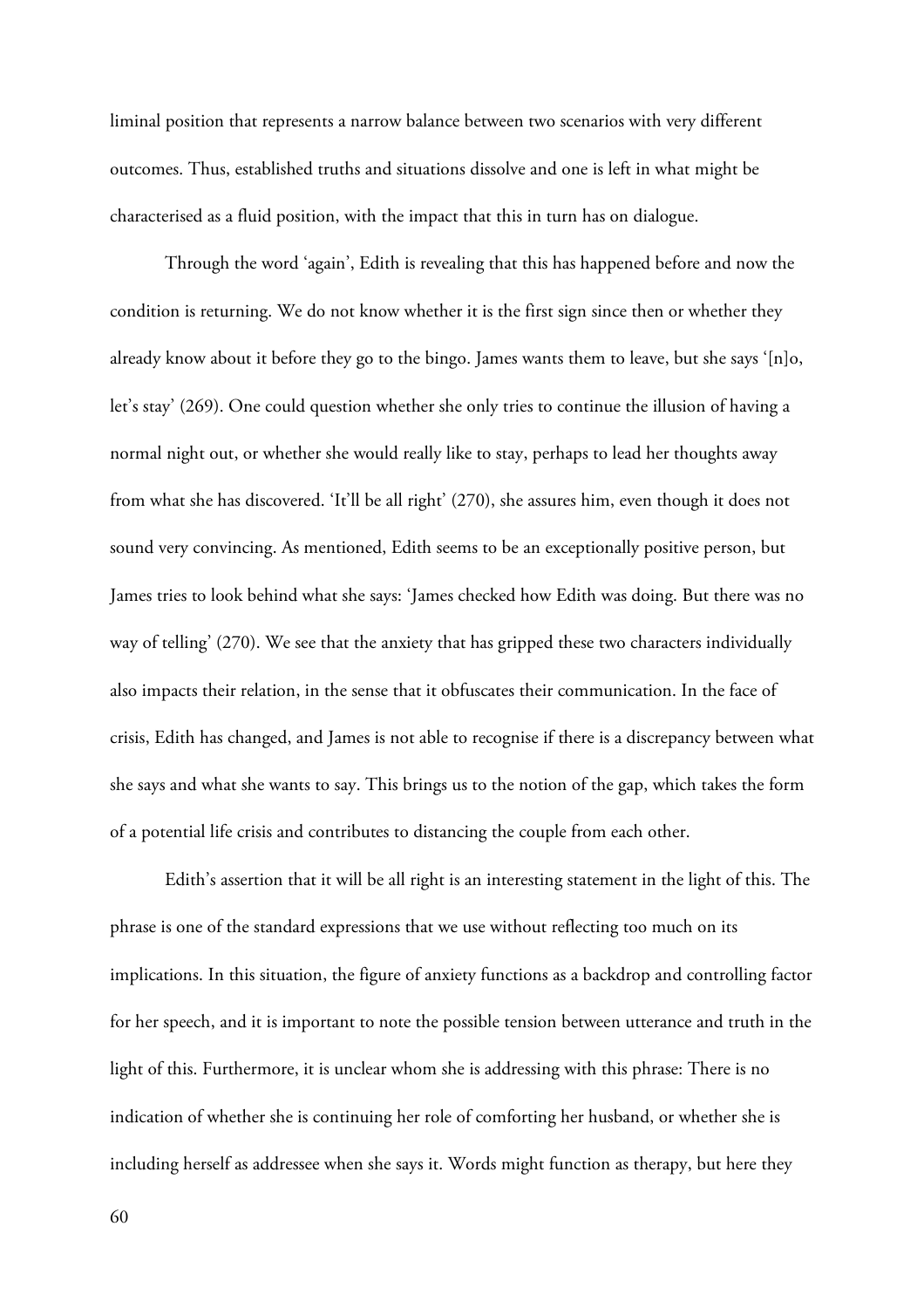probably only contribute to widening the gap between how she is feeling and what she says to James. We shall see that for the rest of the story, the characters (that is, mostly James) express themselves mainly through inner monologues, so that this distance increases. When James *does* speak to Edith, however, his words are very much controlled by the anxiety that their situation and fear brings.

In comparison to Edith, James is an easier character to 'see through'. Even though his motives are not completely clear, his personality is easier to grasp than hers is. From the beginning, he is established as a meticulous pedant, and true to the stereotype, he worked as an accountant before he retired. He is obsessed with order and not too good at handling things that appear to be outside their fixed pattern, such as the occupied parking spot and the fact that another couple have taken 'their' seats. Before they leave and when they come home, he is very busy with locking doors and checking that everything is in order. This is contrasted to Edith's more artistic inclinations. James gives an initial impression of only being a remarkably grumpy husband, but this is modified by the revelation of Edith's condition. Whereas there is a marked and explicitly stated change in Edith's mood, he seems to be the same before and after they go to the bingo. The important difference is that the figure of anxiety is now defining his personality, because the origin of his volatile mood has been revealed. His discourse plays with our sympathy so that we do not quite know what to make of him. There are certainly enough moments where he can hardly be seen as a flattering man, and we get the feeling that he is always balancing on a threshold, with the likelihood of taking some drastic measure anytime. He confines himself to an inner anger, though, reflected in his inner monologue after coming home, about what he would like to say to the couple in denims: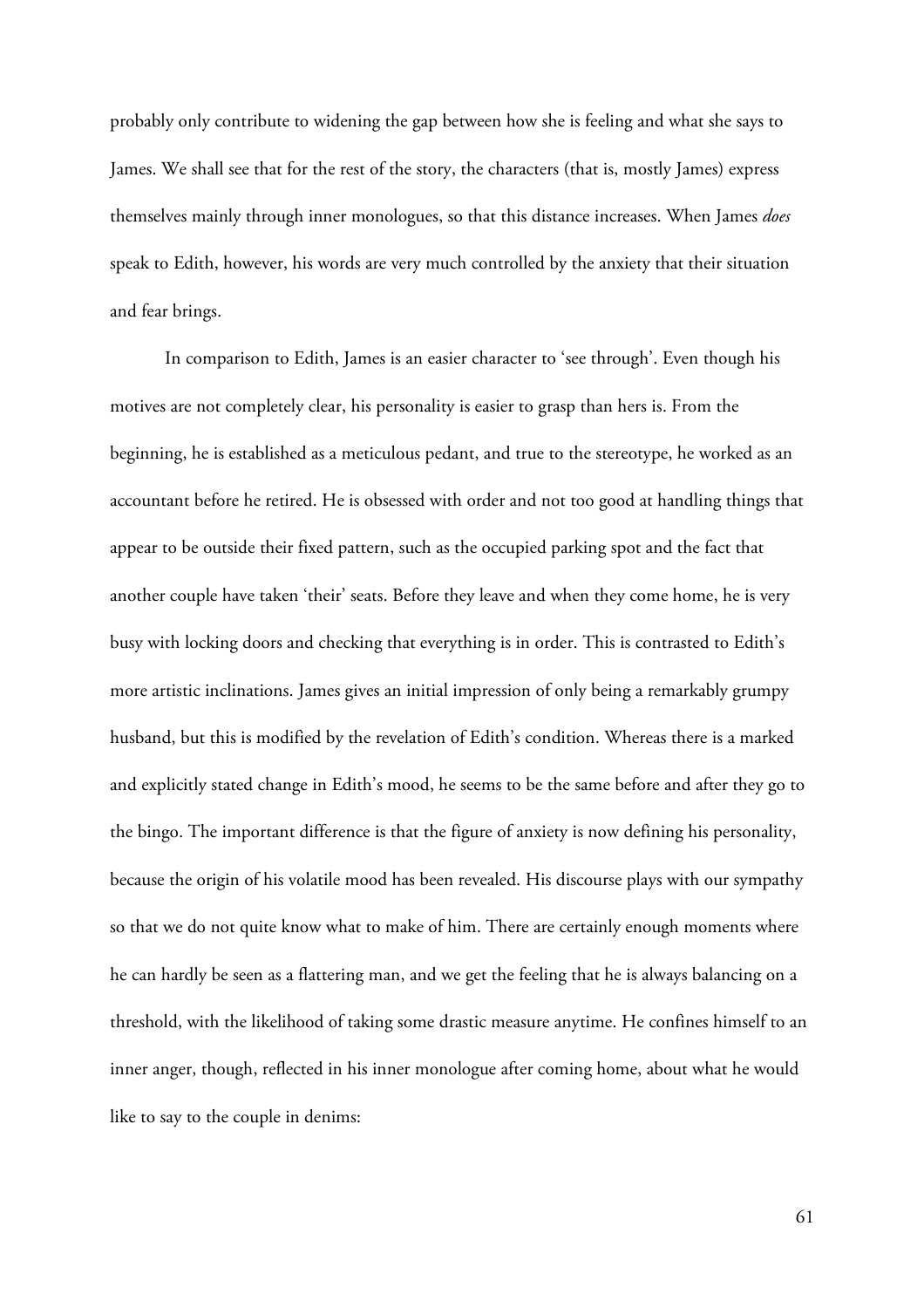If only they had to sit with him in the waiting room [of the doctor]! He'd tell them what to expect! He'd set those floozies straight! He'd tell them what was waiting for you after

the denim and the earrings, after touching each other and cheating at games. (272) We see that his own personal frustrations influence his cursing of the other couple, in the sense that he is indirectly referring to his own relationship with Edith and their current situation. In the middle of this excerpt, his addressee shifts from being 'them' to becoming 'you', presumably in the sense of 'everybody'. This underlines the comparison between this other couple and himself and Edith, and it makes his frustration universal. Thus, his change of intention emphasises that there is a gap between what he says and what he wanted to say. The breach in addressee halfway through opens up a space, even if momentarily and brief, in which the figure of anxiety is speaking. The figure takes control of this inner monologue and twists it towards himself because the crisis he is facing overrides his trifling everyday irritations. This is a very clear example of how figures control the characters, and it shows how powerful the figures are.

 Another victim of James's anger is '[t]he lousy luck' (271), referring of course both to luck in bingo and luck in life. James seems to envy others who have fewer worries than himself (272), forgetting perhaps that going through extensive difficulties is something that most people experience several times in their lives. Even though his inner monologue has a quite harsh tone, we know that at this point, he is aware of the terrible and unspeakable that might have struck Edith, and a strong feeling of injustice and bad luck has come to him. Thus, we might suspect that his cursing of luck and the denim couple probably generates more self-pity in him than an actual need to do what he says he is going to do. In other words, he finds himself in a liminal position that is neither normality nor crisis (yet), and this affects his thoughts in such a manner that he is bringing himself down.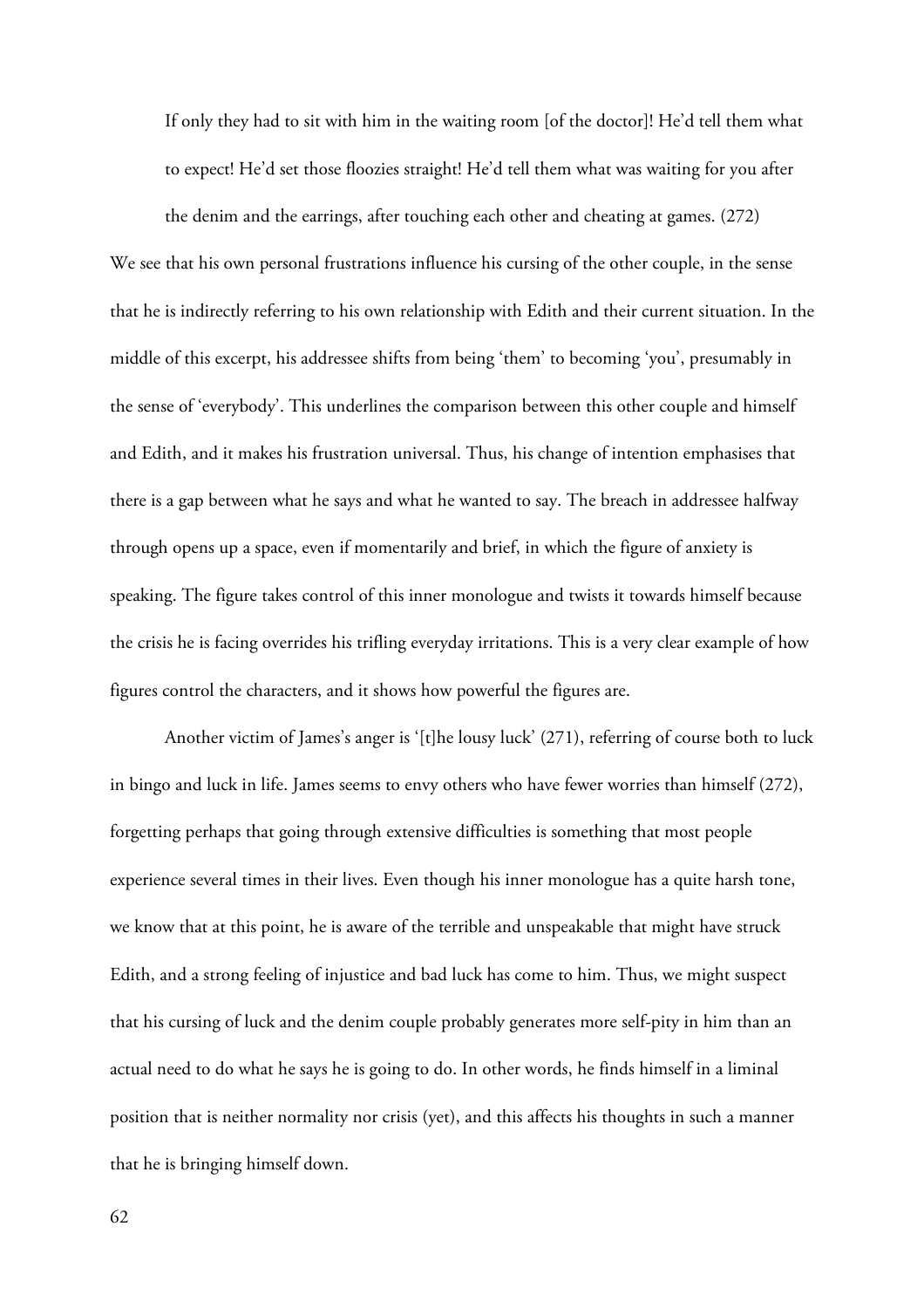James repetitively points out that he does not feel lucky this night, and indeed luck (or the lack of it) plays a central role in the story. As Nesset points out, 'the bingo game serves as the story's master trope, sketchy as it is (and they always are in Carver's fiction)' (45). The portrayal of the abnormal and life-changing incidents in something as quotidian as bingo is perhaps both what makes the trope sketchy and interesting. It underlines the arbitrariness of life and all the factors that these characters cannot control themselves. There are also other similar symbols in the story. Arthur F. Bethea points out that Carver clearly makes use of such elements to construct 'a foreboding background' (119), and indeed, there is in the text a 'damaged street lamp' (Carver 266), a 'surf breaking on the rocks' (266) and cold air from the refrigerator (271). These elements all point forward to the impending crisis and gives it a veil of darkness and nervousness.

Continuing on the note of nervousness, we see that the figure of anxiety jams Edith and James's dialogue in such a way that their relation becomes something of an enigma. Bethea reiterates what has been shown above: 'Edith and James represent two different ways of living: she, cheerful and optimistic: he, grouchy to the point of being comic and relentlessly pessimistic' (120), and this influences their dialogue and relation. Nesset claims that they 'share a kind of genuine intimacy, however restrained or awkward it may seem at the beginning' (45), and Meyer describes them as 'much happier than most of the pairs featured in the collection [i.e. *What We Talk About When We Talk About Love*]' (101). However, these critics fail to bring up the fact that Edith and James seem quite distanced at several instances. From the beginning of the story, there is a communicative gap between them. Saltzman notes this scarcity of dialogue and calls it 'the natural, even sentimental, closeness of two people who have been together so long that they can anticipate one another without the promptings of extended conversation' (Saltzman 113). This description seems to be rather simplistic, as there is clearly more to say about the relation of this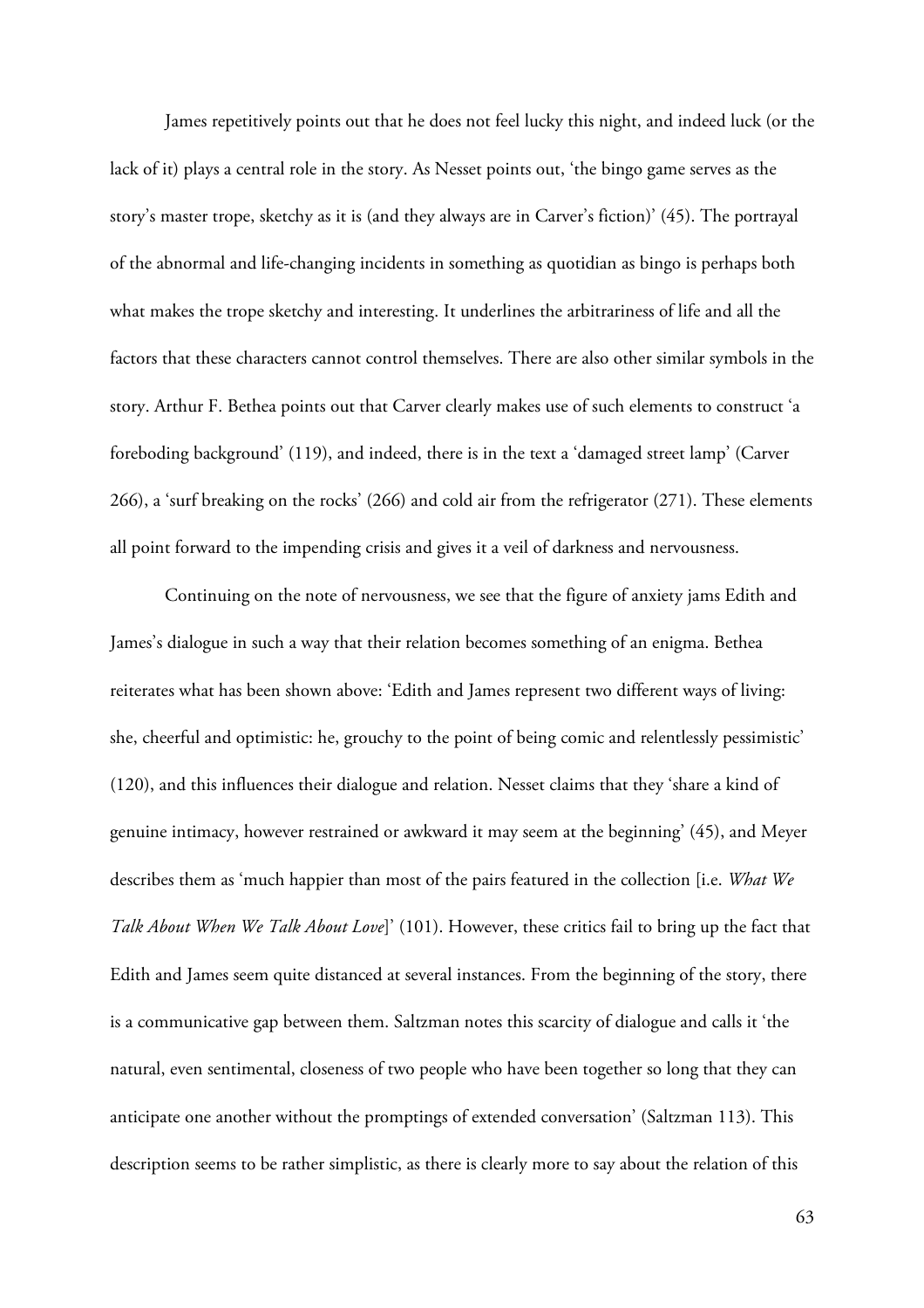couple than that they are so close that there is no need to talk. This view and Meyer's description above fail to take into account all the signals that there is something wrong. Rather than the quiet delight of being together, the couple is exhibiting the 'fear of a danger, an injury, an abandonment, a revulsion' that Barthes described in his figure of anxiety (29). It is the figure, more than anything else, that determines the dialogue and the actions that have been described.

When the two get back home, the figure of anxiety continues to control them tightly. The most obvious topic and its extended effects come with a great amount of fear and revulsion, as we have seen, and confronting it directly is an impossibility at this point. Towards the end, when Edith says good night (271), it becomes clear that the communicative gap cannot be overcome, at least not with words, because of their anxiety. Instead, a moment of intimacy is filling this gap: 'He felt awkward and terrified. He stood with his arms more or less holding his wife' (271). Still, the act of 'more or less' holding someone underlines James's insecurity in the situation and might signify that also their body language is suffering in the face of crisis. Facing a possible trauma is difficult to them, and it rules out the possibility of having a normal conversation. Instead, dialogue is substituted by James's frantic and almost desperate attempt at regaining the control of his life.

Towards the end of the story, James's restlessness and anxiety become more and more apparent. He walks around the house trying to control all the details, 'snapping off lights and checking doors' (272). Yet, the biggest 'detail' of them all is completely out of his hands, and we see that he is on the threshold of falling apart because this is so unfamiliar to him. Earlier in the story, it is revealed that he has a history of drinking (266), and that this has led him to take up needlework. That hobby seems to be his last resort in the current situation as well. Usually, one associates such activities with calmness, but he 'stab[s] at the eye [of the needle]' (272) and seems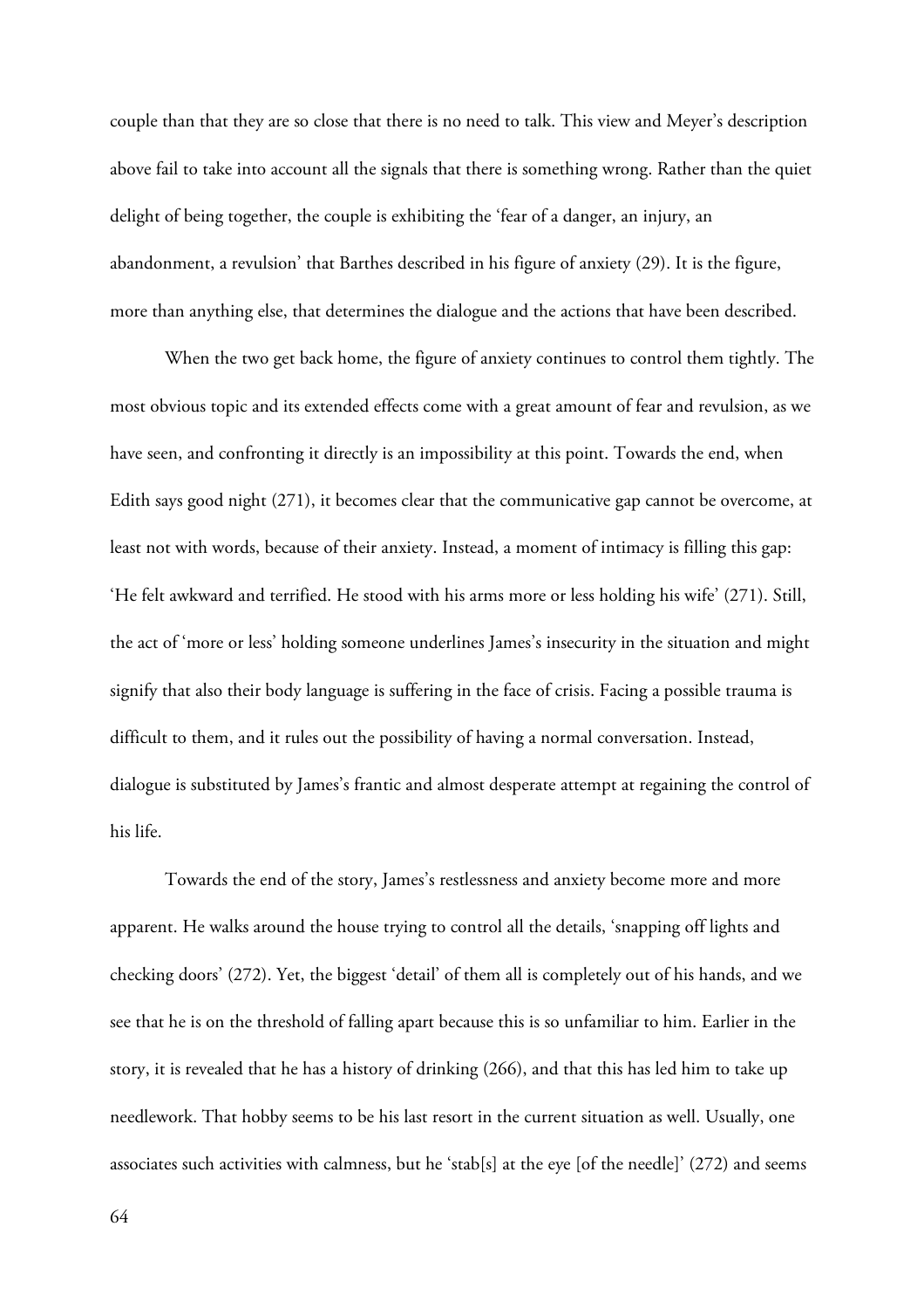to be sewing for his life. Here, the image (both literally and figuratively) of the 'man on the keel' is brought up again, after he and Edith saw it in the community centre before they entered the bingo. The picture of a man fighting for his life on a capsized ship parallels James's own internal fight, and together with the symbols mentioned above, it foreshadows the distressed situation that Edith and James are put in towards the end of the story.

The conclusion to their situation is, as oftentimes else in Carver's works, highly uncertain. As Bethea points out, '[b]liss is all too tenuous in Carver's fiction' (119) for this to be sorted out. Thus, what we are left with, is a couple that are put face to face with a situation inducing so much anxiety and trauma that they struggle with a language that is not able to sustain and convey their feelings. Instead of the characters attacking their situation head on, we see that their anxiety victimises and controls their actions and utterances. They are put in the threshold position, where their possibility of movement is limited because all the factors of their crisis is out of their control. The husband hassles with his 'impotence [of action] in the face of chaos' (Nesset 46–47), whereas the wife seems to tackle things with a positive attitude overall, but despite their attempts at handling the situation, we are not presented with any possible ways out of it. Rather, the characters are resorting to activities that postpone the inevitable point where the threshold will be wiped out – Edith goes to sleep and James takes up his needlework. These are only ways of killing time. Edith and James are undoubtedly balancing on a threshold that induces both anxiety and apathy: Their challenge is that everything is as before, yet nothing is as before.

### 3.2 'Something hard': towards Harmony in 'A Small, Good Thing'

A different, but related life crisis is depicted in 'A Small, Good Thing', which was first published as 'The Bath' in 1981. The version named 'A Small, Good Thing' from 1982 is, however, the version that will mainly be used for this analysis. The story starts out in a typically dark and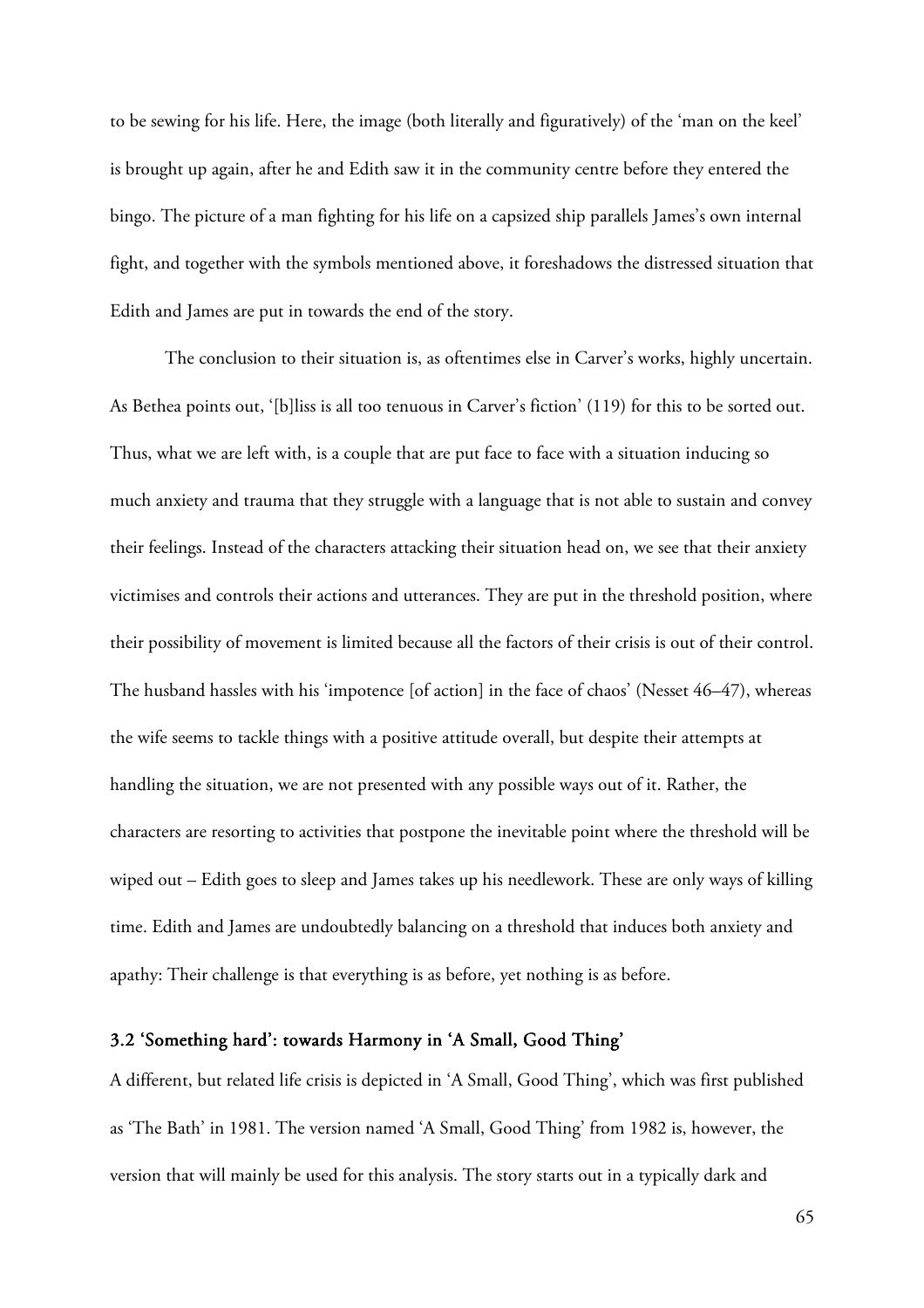Carveresque mood. A mother, Ann Weiss, drives to a bakery and orders a birthday cake for her son, Scotty. The following Monday, on his birthday, Scotty is hit by a car. He seems to be okay, but when he gets home, he gets limp and falls asleep. They immediately take him to the hospital, where there is a lot of back-and-forth with his condition. Much of the dialogue in the short story is focused around how his parents, Ann and Howard, cope with and handle this extremely pressured situation.

The dialogue between Ann and Howard in this short story is interesting because it partly follows stereotypes and the figure of anxiety and partly represents a break with these forms. The parents' situation makes them experience the threshold between life and death when it comes to their son, reminding us of Bakhtin's notion of the special mode of speaking that follows such a situation (111). Obviously, a life crisis like the one that emerges in 'A Small, Good Thing' makes for unexpected reactions and feelings for the characters, and the story is constructed in a way that emphasises the conflict between what is said and what is hidden behind the characters' words. As Michael Wm. Gearhart notes, 'Carver generally eschews authorial comments in his stories in favor of brief, emotive descriptions' (440), and this is also the case in this story. The initial dialogue between the two has the character of being a masquerade or make-believe where they pretend to each other that the situation with Scotty has not affected them too much. It is probably safe to assume that they would have liked to be completely honest with each other, but there are probably social norms at play that tell them that they should not exhibit their weaknesses.

Thus, we see in this story too that the surrounding crisis controls the communication and constitutes a discursive gap between them, i.e. between what they actually say and what they would like to have said. Initially, their dialogue seems to manifest old gender roles where the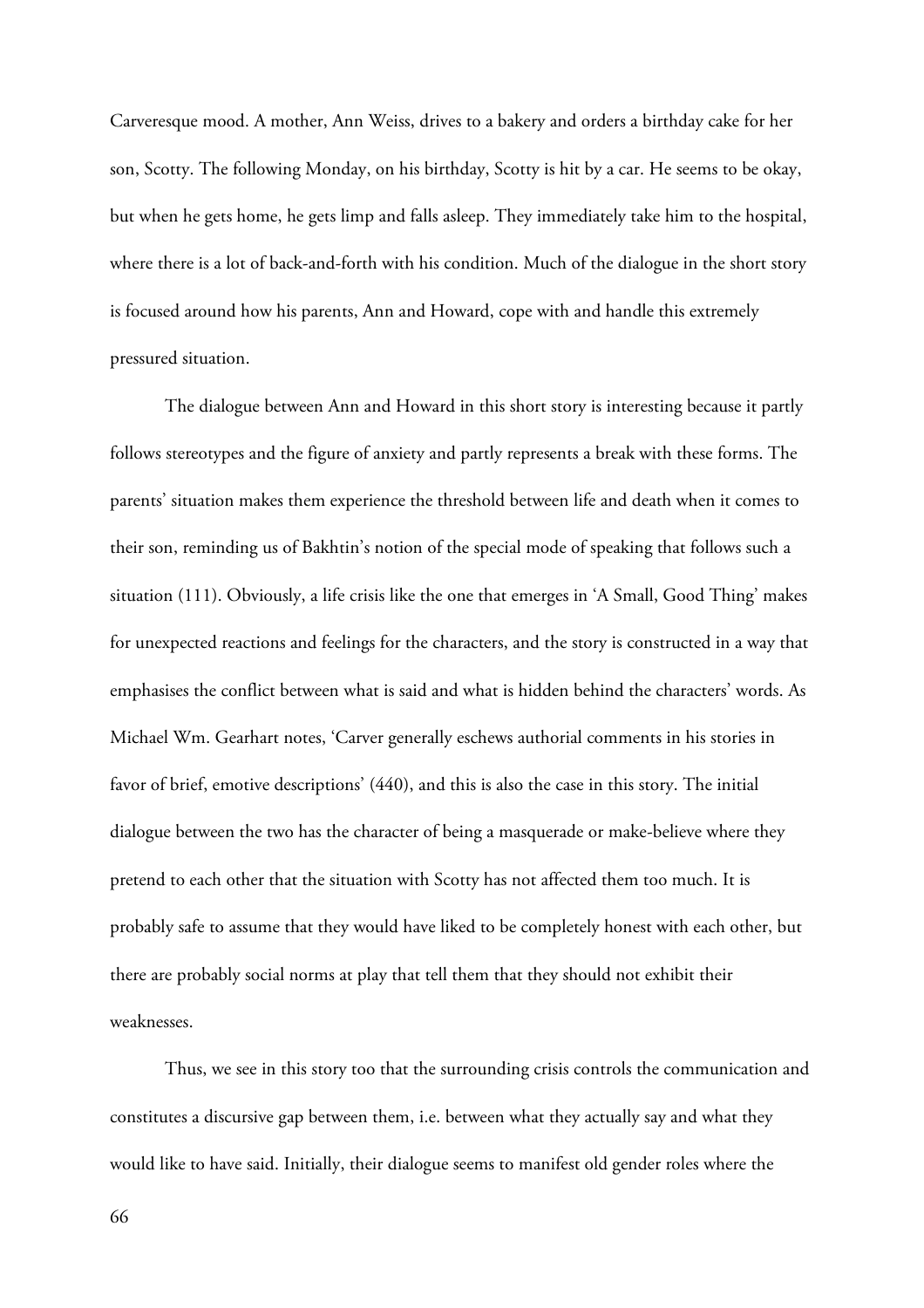woman is the weak part who needs to be guarded and comforted by her man, at least seen from Howard's side: 'Howard told her to remain calm' (403). In the following pages of the story, he repeatedly says things like: 'He's going to be all right' (405), almost like a mantra that he hopes will contribute in making his son well again. We notice that this is the same possibly false reassurance as in 'After the Denim'. Contrary to Howard's outward calmness, Ann seems to wear her shock and fear on the outside already from the beginning. Her anxiety is manifest in her speech, but we see that she tries to get a grip on herself: 'It's fine', she says when Howard asks if he can go home to have a bath and change his clothes (404), and this is also her answer when Howard asks her how she feels. Once again, there is a notion of make-believe and social norms at play, as Ann is obviously not all right at all. It is as if she tries to conceal the truth to avoid being a bother to her husband, and this makes the figure of anxiety come through implicitly. The fact that they have to keep up this façade in such a serious situation underlines the fact that the crisis has created a gap between them, and, needless to say, this gap is an obstacle to earnest conversation.

When he is alone, we see that Howard too shows signs of weakness and echoes the figure of anxiety, in that he 'feels swept away', to use Barthes's words (29), by the thought of his current situation. While sitting in his car, he tries to be rational and tells himself that everything is going to be all right. This situation also gives him some time to reflect upon his life, but after this reassurance to himself, we are told that 'he felt a genuine fear starting in his limbs' (406). We see that the anxiety starts to take control of him, and it stays with him as he goes home. While there, he gets a mysterious phone call. The reader knows that it is the baker who is calling, about the cake that was not picked up, but to Howard, who knows nothing about the cake, this is an odd incident. In Gearhart's words, '[l]anguage clearly works for the reader, while it baffles the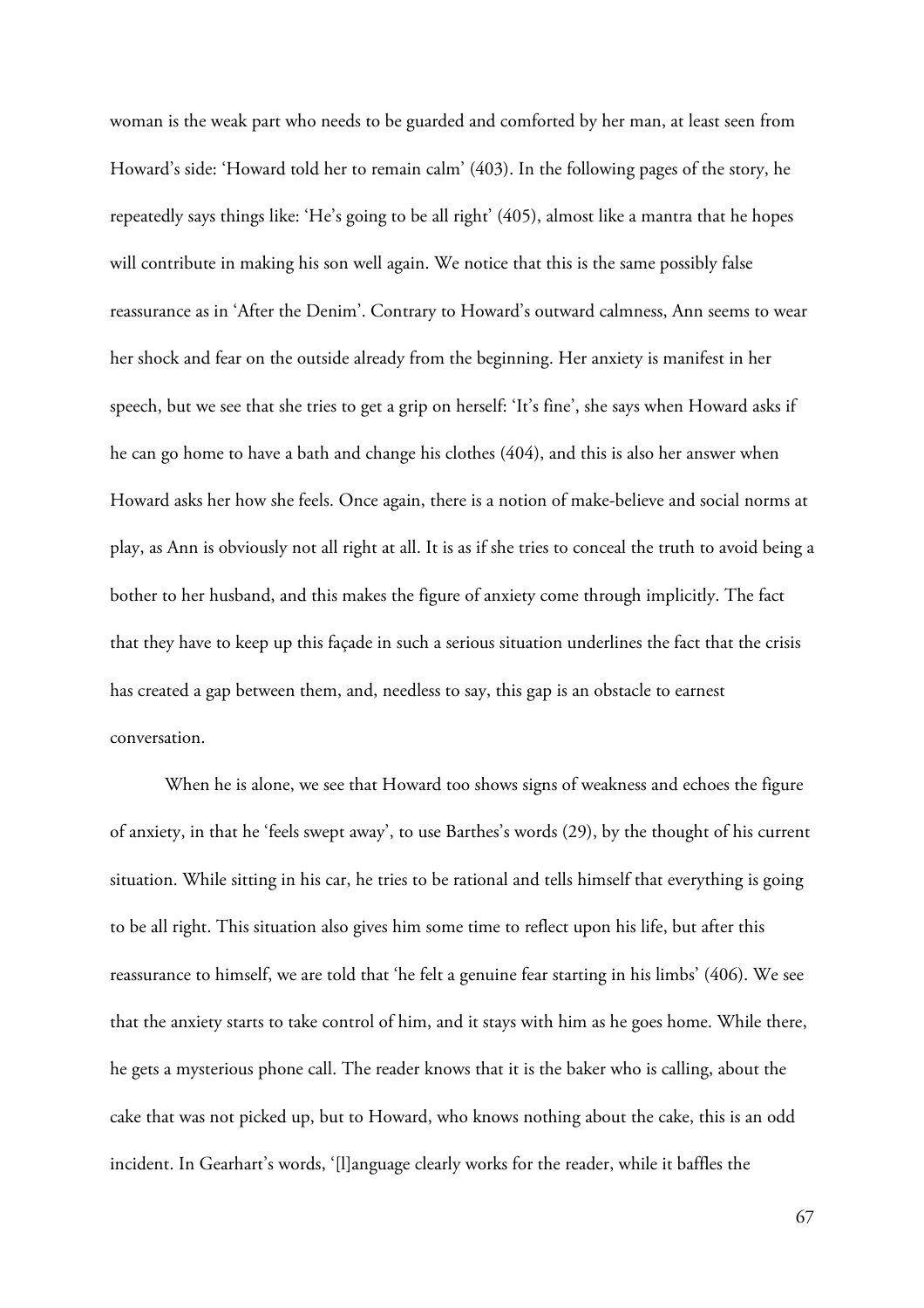character' (442) in this instance. When he comes back to the hospital, something has changed between him and Ann: 'He wanted to say something else and reassure her, but he was afraid, too' (408). The situation has become more precarious, and the gap between what Howard wants to say and what he actually says becomes very clear. Once again, it possesses the figure of anxiety and Bakhtin's notion of threshold dialogue (111). A different factor that represents a contrast to the stifled communication defined by crisis is that both Howard and Ann are praying in their thoughts that Scotty may wake up and get better. This indicates that the threshold can be overcome through a kind of dialogue that has no real or direct interlocutor. In other words, the characters are actually able to formulate these thoughts for themselves when they do not have to take into consideration that another human being is listening, judging and reacting to their words.

Yet, when Howard returns to the hospital and Ann, we see the same inarticulateness as in so many places else in Carver's short stories: 'They sat like that for a while, watching the boy and not talking' (408). In this situation, threshold dialogue comes to mind again. The parents are situated on a threshold without any knowledge of whether they will end up with life or death, because Scotty is hovering between the two. Words seem to have come short and 'the summingup and confession of [their] standing on the threshold' (Bakhtin 111) is thus rendered through nothing but silence. Gearhart points to the notion of 'nonverbal prompting' in such situations and shows that 'substitution of implicit communication for verbal inarticulation becomes a selfconscious act on the part of the characters' (440). This means that whereas silence tends to not lead anywhere in many Carver stories, as was discussed in chapter 2, the characters in this story are moving on to another kind of silence. Here quietness seems to have a function in itself, because it comes with reflection and tranquillity for both of them. The outcome is a rare moment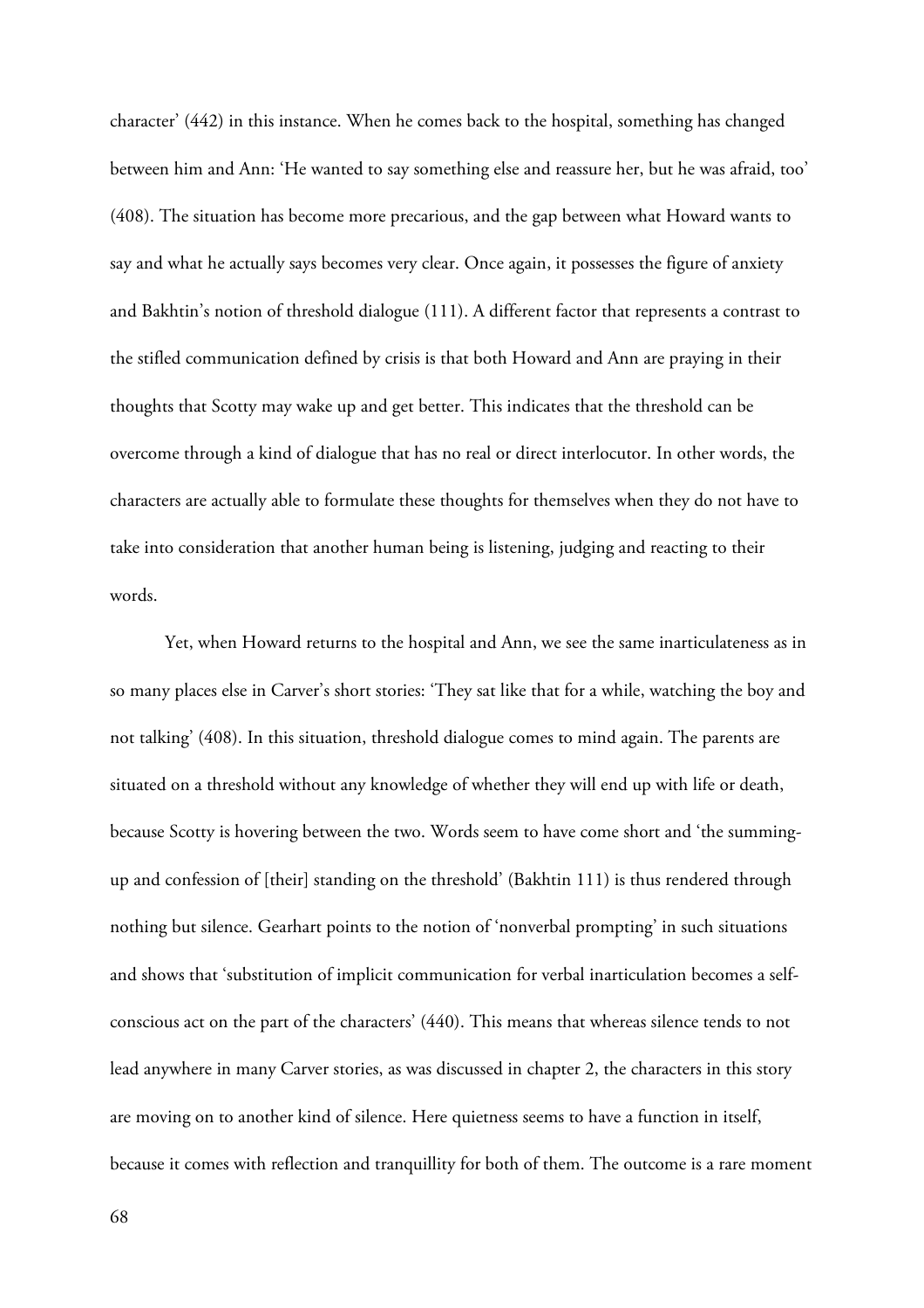where they see their roles and situation from the outside. A resulting realisation on Ann's side is that she becomes conscious that she has been locking out Howard from the situation (409) and making a space where only she and Scotty belonged. The consequence of not dealing with the situation together is that they have each kept their fear and despair to themselves, so that their anxiety has controlled them.

In addition to the fluctuating conversation between Ann and Howard, the doctor at the hospital, Dr. Francis, comes into the dialogue as a third party. He takes on the typical reassuring role that doctors so often assume in relation to patients and their next of kin. When he comes to check on Scotty, he repeatedly denies that he is in a coma: 'He is just in a very deep sleep', he says, clearly working his way around the word: 'It's not a coma yet, not exactly […] I wouldn't want to call it coma. Not yet, anyway' (407). As a doctor, he has to hope for the best and convey it to the next of kin, but here, his comforting is stretched too far. Instead of having the intended consequence of calming the parents, it becomes too much, so that his reassurances instead make the parents confused: 'He seemed full of some goodness she [Ann] didn't understand' (419). The doctor also continues this tendency in a remark to Ann: 'You try not to worry, little mother' (408). Gearhart writes about Ann's 'unquestioning faith' in Dr. Francis (442), but this seems a bit naïve because she seems to see through this diminishment ('little mother') of both herself and the situation. Later in the story, we are told that she is 'looking for any nuances, any hint of something behind his words other than what he had said' (412). Gearhart further notes that '[w]hen Dr. Francis is unable to express himself adequately in words, he resorts to more physical and formal displays' (442), pointing to the implicit communication that was mentioned above. For instance, he rubs his cheek to stall for time when he is not sure what to tell the parents. After Scotty's death, the doctor has to swallow all the reassurances he made, and characteristically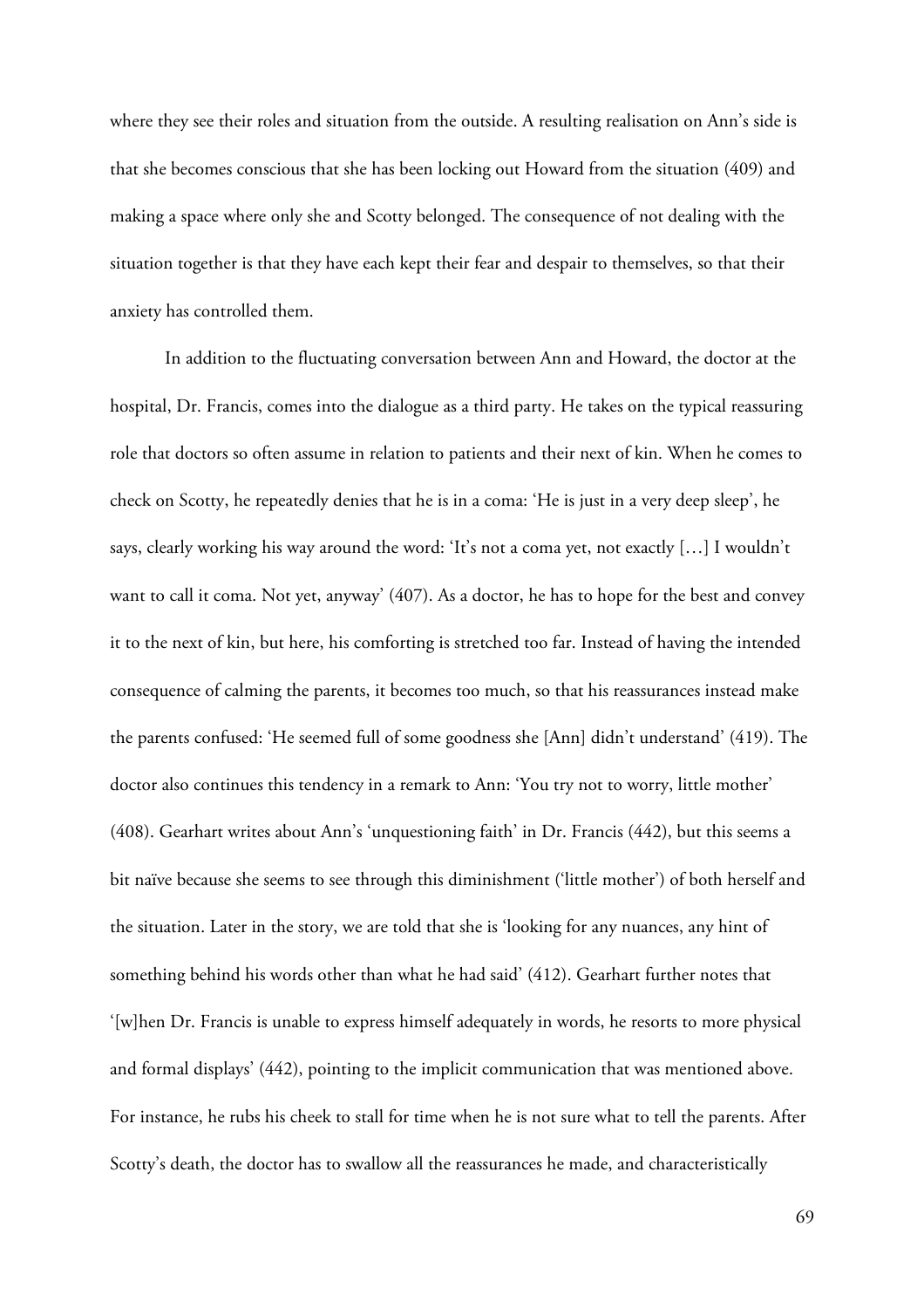enough, he does it by saying: 'I *can't tell you* how badly I feel' (418; my emphasis). Thus, we are once again confronted with inarticulateness and the notion that there are things and feelings words cannot explain or describe.

An interesting incident that brings in yet another party for conversation is Ann's encounter with a family on her way out of the hospital. She is on her way home to have a break from her situation, and this random meeting seems to function as a bit of a relief for her. In the beginning, the mother in this other family thinks that Ann is there to bring news about their son, Franklin. Instead she begins to explain the situation with Scotty. These people represent somebody else for Ann to share her problems with – somebody who is not in the middle of her situation. Yet, they are also in a life crisis themselves, and they also feel the need to explain what happened to their son. In this respect, they function as a reflection of her own situation: 'She was afraid, and they were afraid. They had that in common' (414). What emerges is also a realisation of the universality in their situation. The meeting takes place partly in silence: We get to know that Ann would have liked to have said more, but again, language fails. Afterwards, we see that she is still situated on the threshold, because she is 'wondering if she was doing the right thing' when she decides to go home (414). Nonetheless, there is a sense that the interlude with the family is important to Ann's development and change through the story.

Language failure does not always lead to silence, as in the meeting with the other family. Just as often, Carver presents us with dialogue that misses its goal or even with clichés, such as this instance: '"No, no," [Ann] said. "I can't leave him here, no." She heard herself say that and thought how unfair it was that the only words that came out were the sort of words used on TV shows where people were stunned by violent or sudden deaths' (419). Ayala Amir points out that the characters are often aware of using these clichés themselves (34), like in this example. Clichés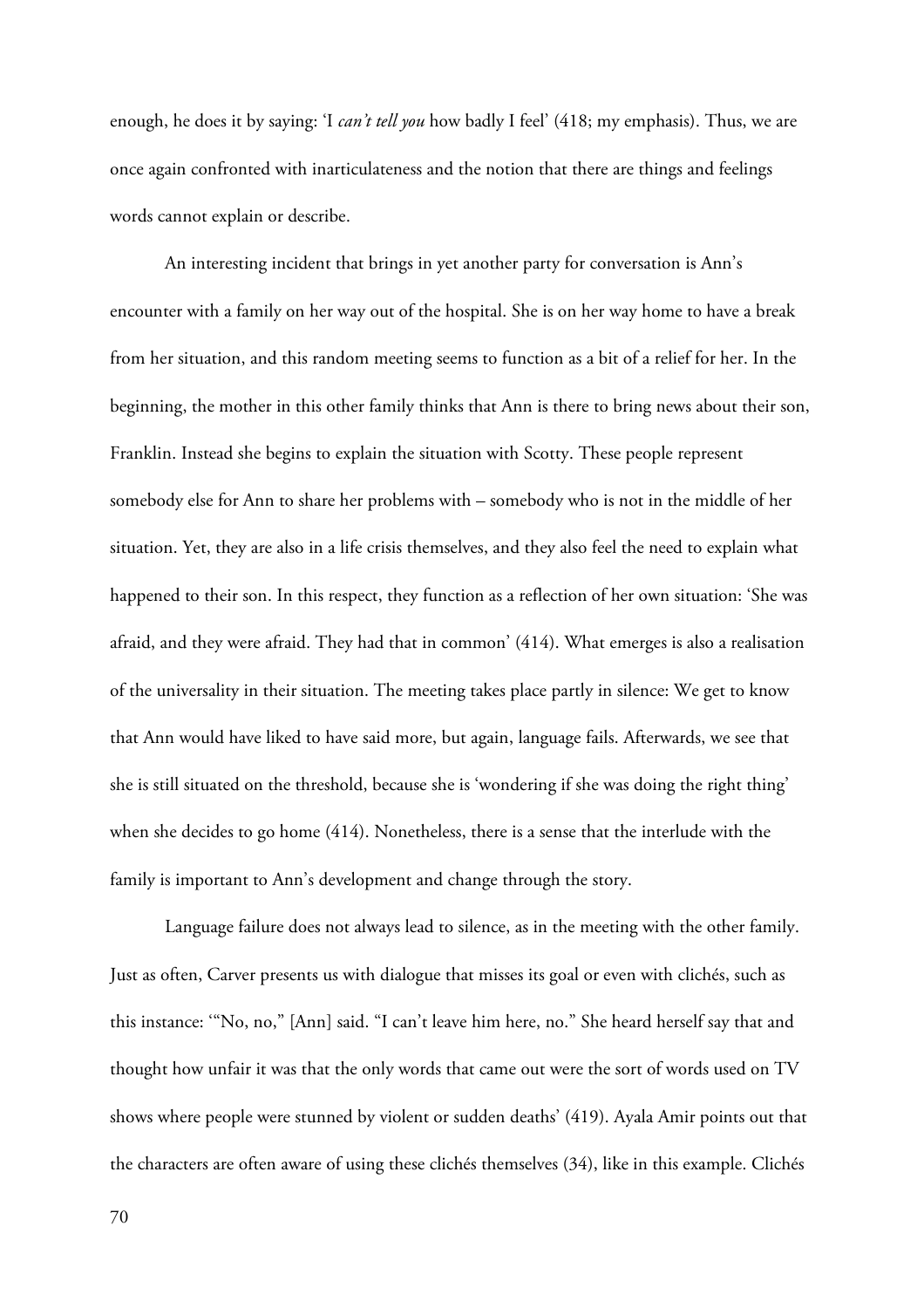of this kind lead our thoughts to Carver's contemporary America and the mass distribution of television and other forms of scripted entertainment. Here, Ann blurts out something that sounds shallower than she would ideally have liked it to be. This could either be seen as a break with the realism and seeming 'non-scriptedness' of the story, or as a realisation that our reactions are sometimes quite foreseeable. Entering into a discussion of 'non-scriptedness' would be a pitfall, though, bearing in mind Bronwen Thomas's reminder that fictional dialogue is 'non-negotiable [...] and subject to the absolute control of the novelist' (39), meaning that it *is* scripted by definition. Irrespective of this, we see that there are many instances in the short story where the characters hypothesise about what they could and should have said, bringing to mind the gap between these distinctions. Here, as in many other instances, there is a mismatch between what is thought and what is actually uttered, in that Ann regrets what she says when she listens to how it sounds. Again, the situation is a result of her threshold position and the figure of anxiety.

 Even if the dialogue of 'A Small, Good Thing' initially follows in the tracks of other Carver stories, there is still something different about it. Gearhart also discusses this and notes that the 'ability of one character to empathize with another's inarticulation is a rarity in Carver's fiction' (444). Whereas inarticulateness is simply met with indifference in many other stories, here it is instead the basis of a new connection between Ann and Howard. The narrator notes that 'they seemed to feel each other's insides now, as though the worry had made them transparent in a perfectly natural way' (411). In other words, their anxiety is still there, but they are in it together, and there is an awareness that the other's anxiety mirrors their own. This brings to mind Barthes's statement that '[a] figure is established if at least someone can say: "*That's so true! I recognize that scene of language.*"' (4). Here, the characters recognise each other's figure and it becomes a shared experience for them. There is also something of a realisation on Ann's side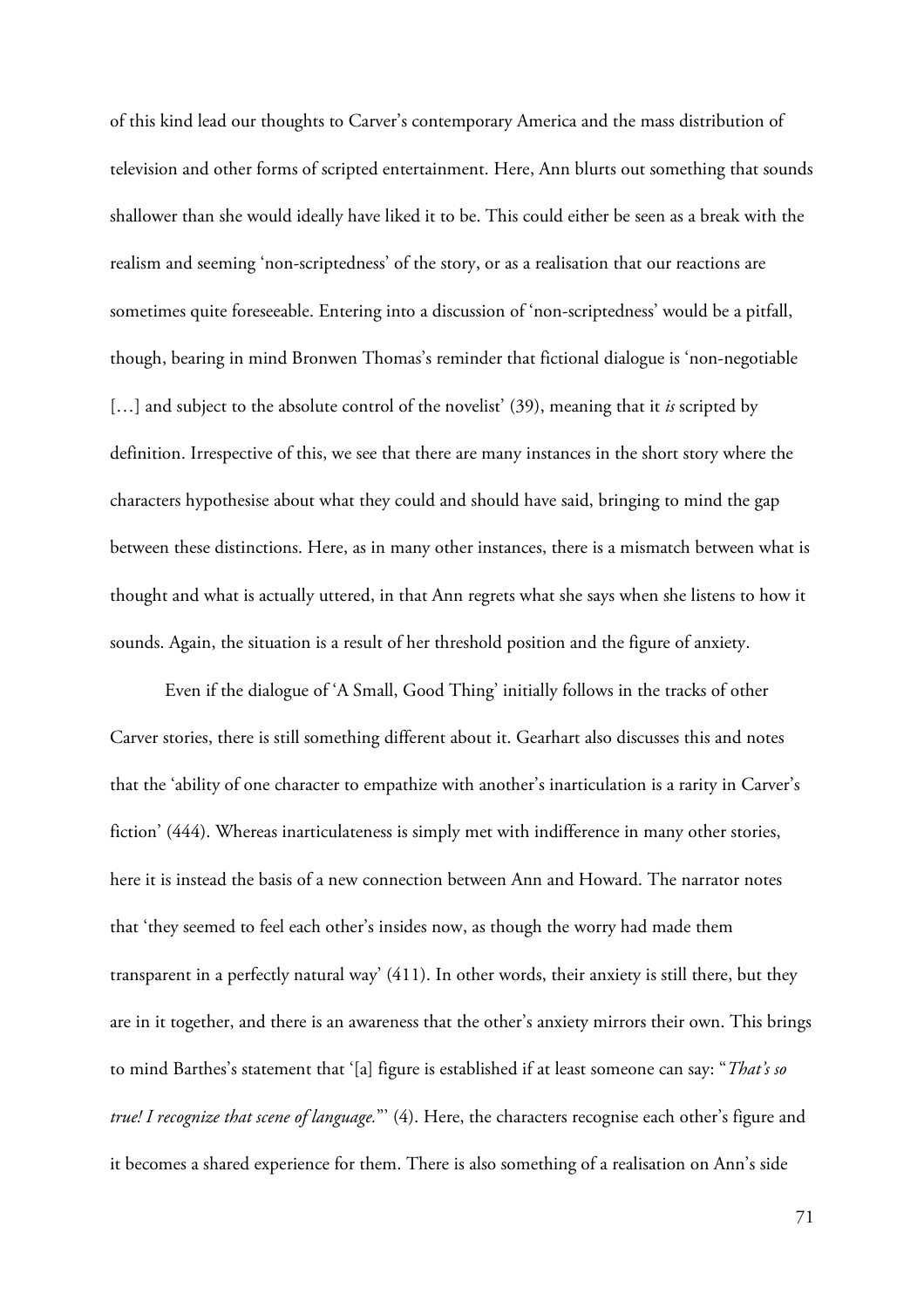after she has recognised that she needs to include Howard more in the situation: 'She […] knew in her heart that they were into something now, something hard' (410). When she returns to the hospital after going home, the situation of fear and consolation is turned upside down (415), so that it is she who has to console Howard instead of the opposite. Another change in Ann is that she has become more honest: '"I'm scared to death," she said' (415). This development towards being together in their difficult situation continues through the rest of the story: The tragic end to Scotty's life is not met with inarticulateness, as many other situations in Carver's stories are, but with a brutal view of their reality from Ann's side: 'Howard, he's gone. He's gone and now we'll have to get used to that' (420). This means that they are now dwelling in the figure of anxiety together, instead of being chased by it individually, so to speak. Thus, to return to Bakhtin, the 'expected death sentence' (111) is now executed, and the couple is not on the threshold anymore. Their anxiety is still strongly present, though.

In the vacuum that follows this horrendous realisation, they decide to pay the baker a visit to tell him a thing or two about how he has behaved towards them. However, instead of ending up in a confrontation, the baker asks them to sit down. He shares some hot rolls with them, because, as he says, '[e]ating is a small, good thing in a time like this' (424). Gearhart notes that his body language here 'substitutes for more than words—it also replaces socially unacceptable acts of violence' (445), referring to his avoidance of a possibly physical confrontation. It is the baker who does the most of the speaking in this concluding part of the story: 'Howard and she are notably silent for the final two pages of the story' (445), but despite the couple's situation, we get the sense that they feel calm and at harmony. What emerges is a mutual understanding that things did not turn out as they should have for any of them. Even if this might sound like a disheartening realisation, there is also a healing function in their words and a spark of hope for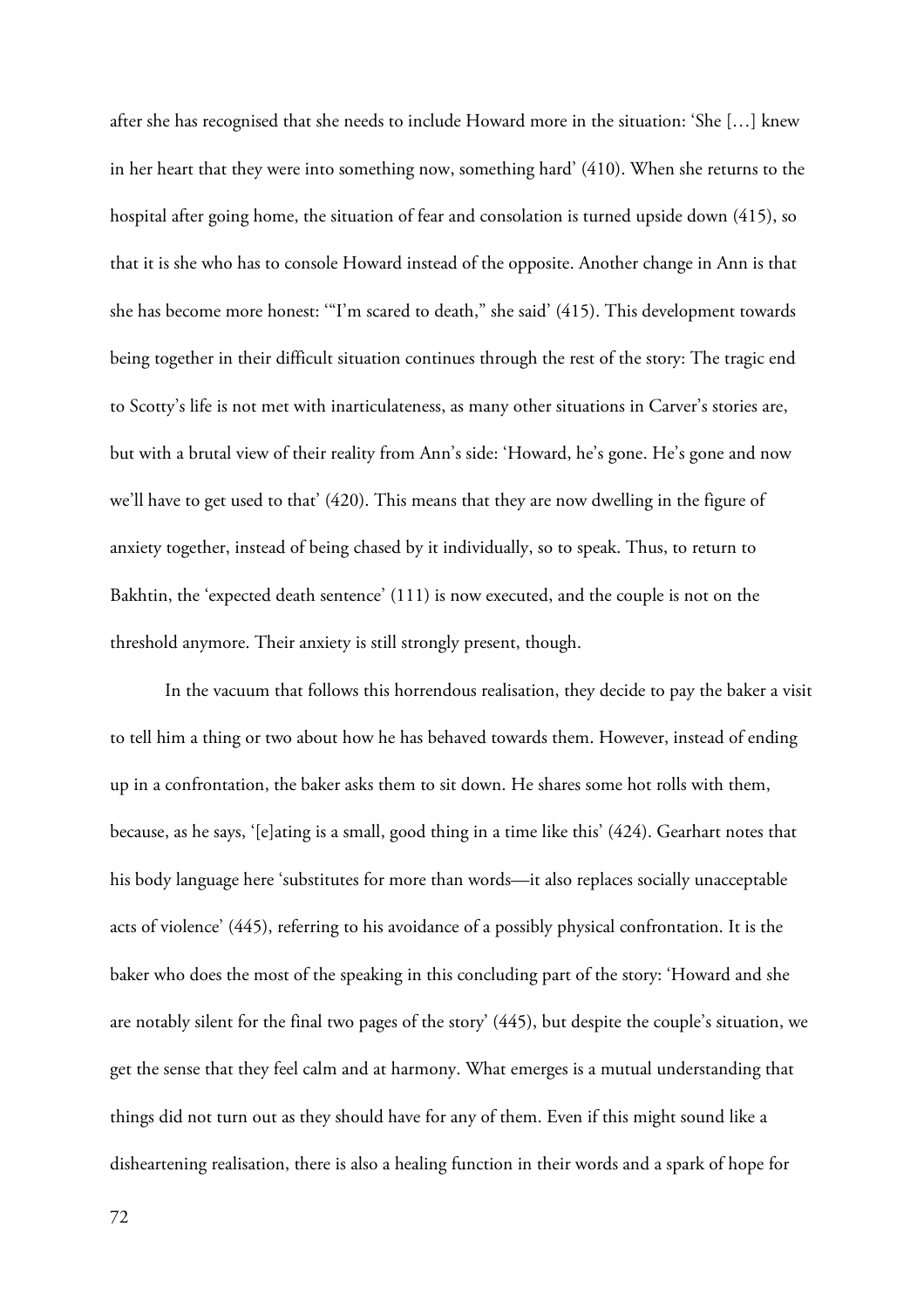the future in their little meeting. As Kirk Nesset points out, 'recovery is connected to listening, to opening oneself to others through channels of verbal interaction' in this story (61).

Through such an approach, the baker is the first character in a short story by Carver 'to use language in a cathartic sense' (Gearhart 445), and after this, they talk 'on into the early morning' (Carver 425). This moment in the story, when they first hear the baker out and then open themselves up in a lengthy talk, is the point that represents their truly *passing* the threshold, an element that we very seldom see in Carver's stories, because they very often end in uncertainty. Not only do the characters manage to overcome their anxious and hesitant dialogue; they also take an interest in the life of the baker. Several critics have likened this scene with its liturgical equivalent, the Holy Communion. Arthur M. Saltzman names it 'the communal ceremony of eating warm rolls and drinking coffee' (146). It is as if the memory of Scotty is preserved in the same way that Christians preserve Christ's memory. This is further expanded by Bethea, who notes that '[o]nce a devil, the baker is now an odd kind of priest' (160), and by Ewing Campbell, who notes that this religious allegory gives us a 'sense of redemption [that] is everywhere felt in the atmosphere of this resolution' (55). Thus, 'the Weisses do not gain their epiphany through words, but through their ability to empathize with another's pain in the time of their own sorrow' (Gearhart 446). This means that Howard and Ann manage to spiral out of the figure of anxiety and into one of hope.

As mentioned above, there is another version of this short story called 'The Bath'.<sup>2</sup> This other version of 'A Small, Good Thing' ends in uncertainty concerning Scotty's situation. In other words, it ends exactly at the same point as most of Carver's stories, which is the point where things could go both ways, but where our intuitive feeling is pessimistic. Our version, on the

 $\overline{a}$ 

 $2$  There is also a third version, the manuscript version, which was only published as late as 2009, in the collection *Beginners*. Cf. Kleppe 43–44.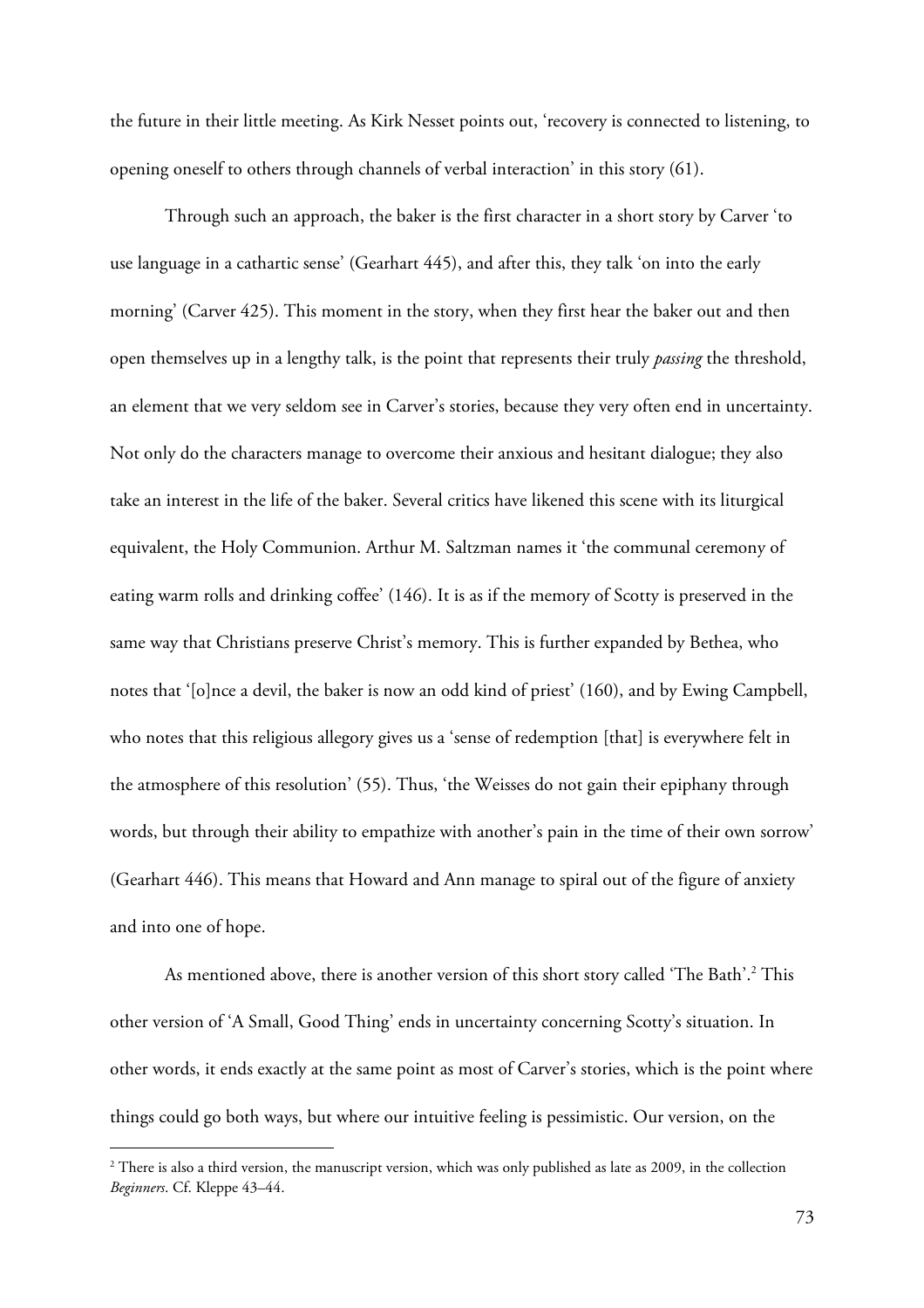other hand, continues with Scotty's death and the unexpected visit from Ann and Howard to the baker. As Bethea notes, '[m]any Carver scholars have compared [the stories] to show the change in Carver's fiction between his third and fourth collections, assuming that "The Bath" preceded "A Small, Good Thing"' (112). The truth is that the manuscript version of the story was more similar to the latter, and that 'The Bath' was the result of heavy cutting and editing by Carver's editor Gordon Lish (112).

Given the solemn ending of 'A Small, Good Thing', one might ask why it is still considered more optimistic than its sister story. One of the answers is that even though the latter leaves the possibility open that Scotty survives, it also ends 'on a note of existential terror' (Gearhart 439), before the 'therapeutics of passion' (Campbell 54) set in. One might say that eternal uncertainty is worse than tragedy with hope emerging from it. Campbell says that '[Scotty] must die in "A Small, Good Thing" in order to fulfil the thematic requirements of sacrifice and redemption' (53). Still, we see that his parents manage to break with the pattern of hopelessness that has been described in the other analyses in this thesis, and the figure, as mentioned, changes to one of hope. This seldom moment implies that anxiety is substituted with empathy, humanity and a connection with outer society. It could have ended where 'The Bath' did, but instead, it broke out of its confined framework.

## 3.3 Conclusion

'After the Denim' and 'A Small, Good Thing' present us with two couples that by Raymond Carver's standards seem to live quite happily with each other until their lives together are put to the test through crisis. Both of the couples are confronted with questions of life and death, and this puts them in a liminal position between these two extremes. As Bakhtin notes, such a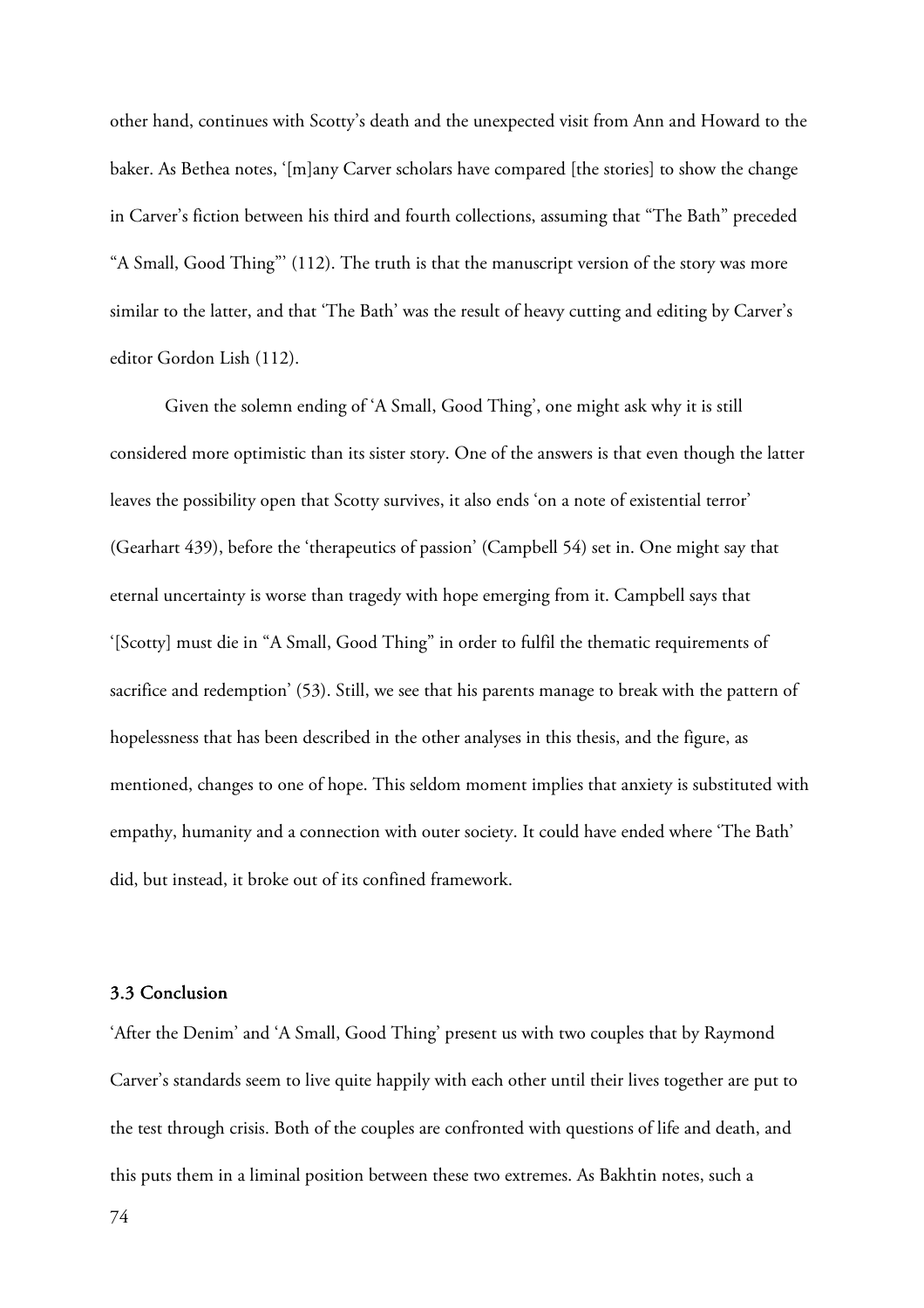situation will characterise and determine dialogue in such a way that we may speak of a specific threshold dialogue that can be singled out from other forms of discourse. In the mentioned stories, the outcome of this is initially that the characters either refrain from speaking with each other or resort to colloquial phrases that have become devoid of meaning, like 'I am fine' or 'it will be all right'.

The threshold position makes established truths and situations dissolve, and we see that when the characters are on their own, several of them enter into contemplation and reflection of how they have lived their lives. However, there is no room for them to sit down and discuss their reflections together, so these are conveyed to the reader through narration and inner monologues. Their conversation with each other is characterised by their loss of control and a sense of falling apart. The result is a lack of honesty and a limited view of their own situation, so that they cannot seek each other to find the relief that they need.

A gap is opened between what the couples actually say to each other and what they want to say. As mentioned, their anxiety and traumatic situations are the main reason for this, and in both stories, their traumas are obstacles to having an outright conversation, given that its topic would need to be the unspeakable. The result is that it is difficult or impossible for them to bridge the mentioned gap. Interestingly enough, we see that in both stories the characters meet someone whom they project their own situation onto and gain some kind of insight from – the denim couple in 'After the Denim' and the other family and the baker in 'A Small, Good Thing'. In both short stories these others enter the plot through what seems like distractions for the characters, but we see that they have important impacts on how the characters view themselves, whether they like it or not.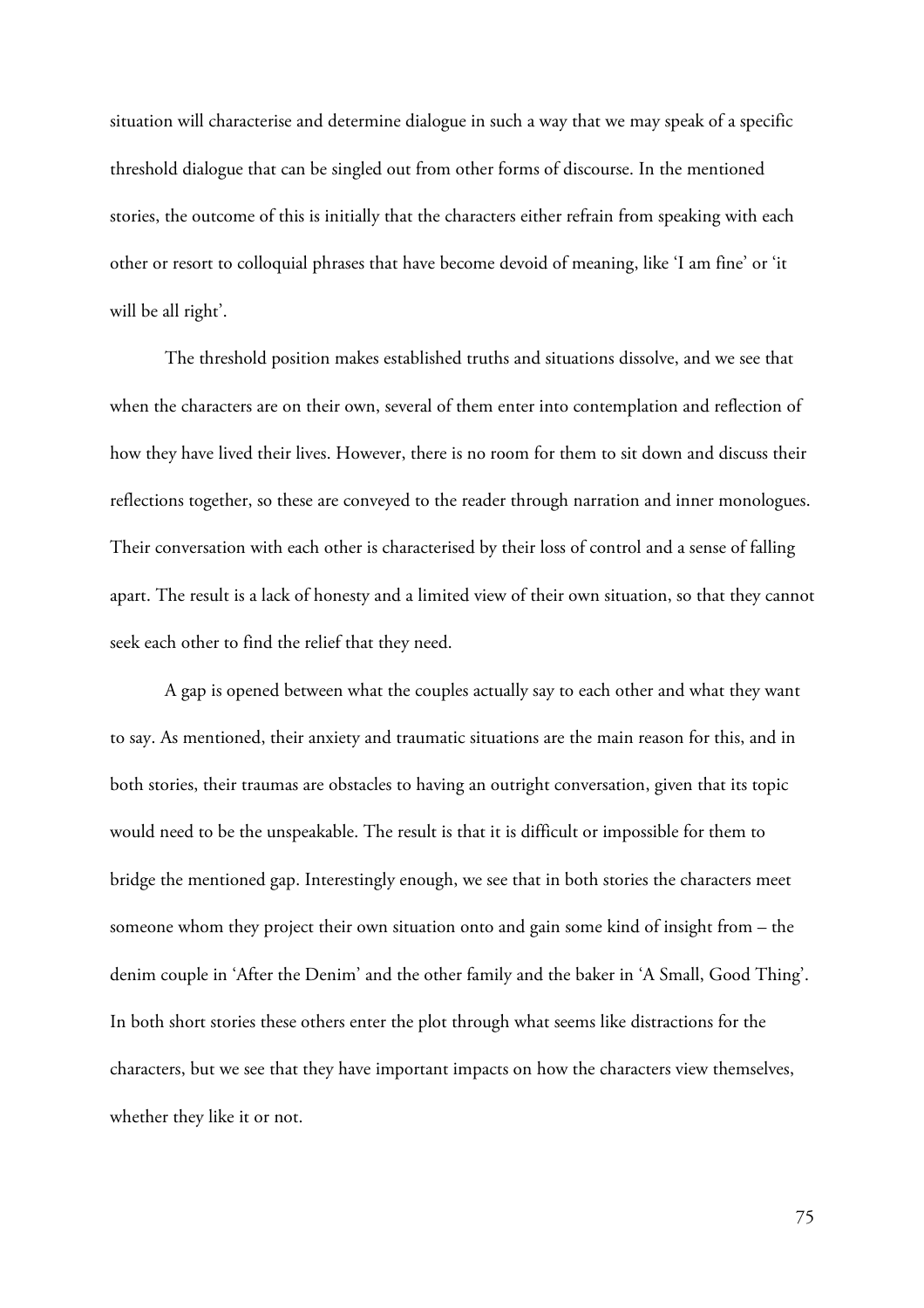In total, we see that the dialogue in these short stories is more or less determined by crisis and anxiety. Both of the women in the stories are very much aware of how they appear to others, but we see that they have to put this away in favour of feelings and utterances that they cannot fully control. The men clearly want to be there for their partners in the nerve-wrecking situations they go through, but they are also having a tough time themselves. These stories are yet two examples of works by Raymond Carver where language comes through as an inadequate means of communication, because the thresholds that the couples are standing on are too delicate and traumatic to be conveyed in words.

'After the Denim' ends on a quite dark note, with James and his uncertainty of what will happen to his wife. Nothing is resolved, so the outcome will never be known, but there is no solution or epiphany in sight for James and Edith. In 'A Small, Good Thing', on the other hand, the troubled communication takes an unusual change towards the end. We see that Howard and Ann are speaking more and more frankly to each other, and the scene with the baker is something of a breakthrough for them, in the sense that what he tells them seems to change them for the better. Thus, the story counters the view that speaking about things to clear them up is futile. In this story, the opposite is proved, and therefore, it breaks out of the figure of anxiety. The couple pass the threshold and begin regaining stability. Thereby, they also break out of the dark prospect that seems to be determined for them in most of the story. Howard and Ann *do* get a grip on their communication in the end, and a fragile harmony comes into being where it is least expected.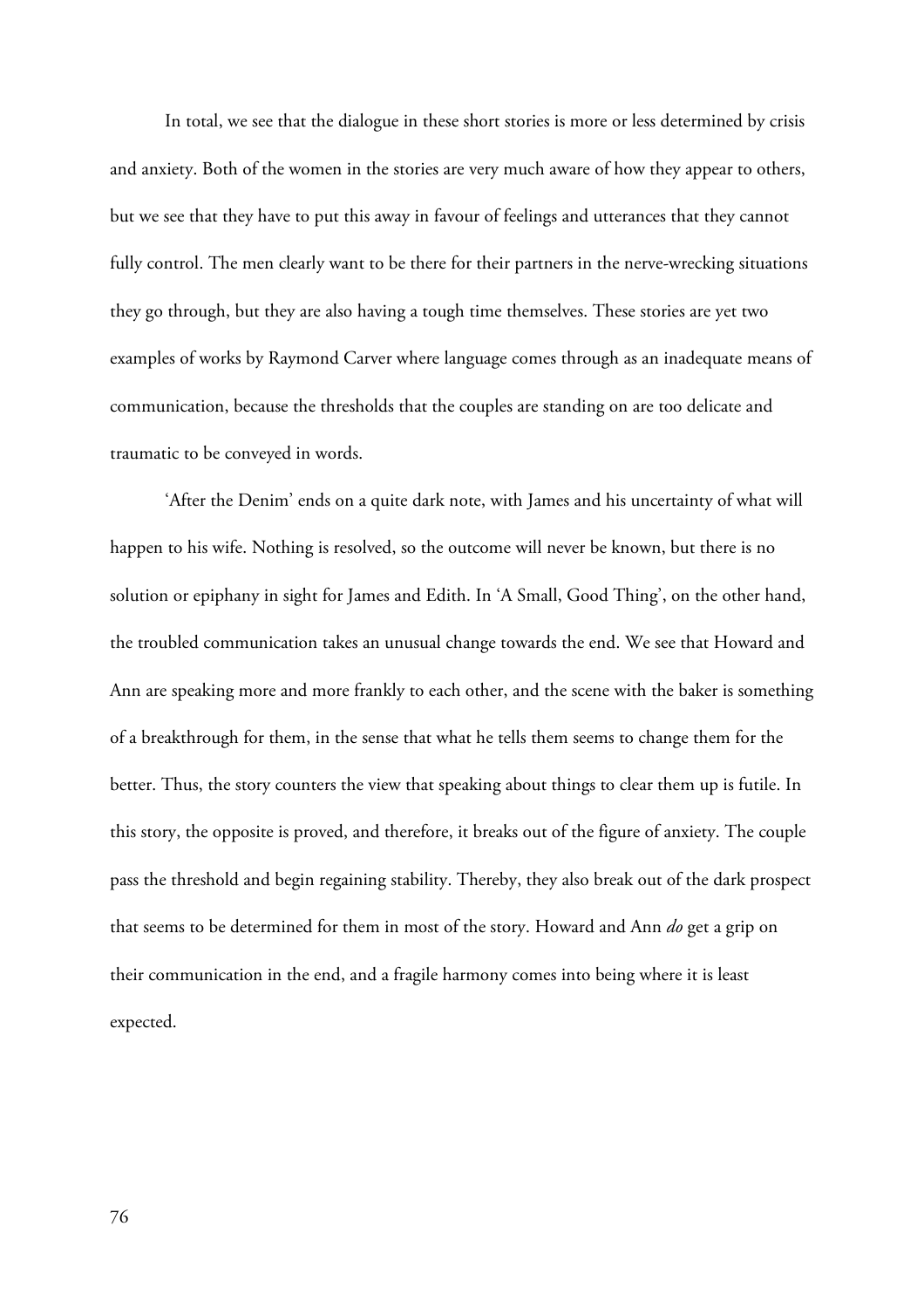# **Conclusion**

Dialogue constitutes an important, not to say crucial, part of the short stories of Raymond Carver. In many of them, the better part is dedicated to dialogue, so that this is the major element through which the plot is rendered. When this is not the case, we see that silence may play an important role, so that the lack of dialogue becomes palpable and we must instead listen to the dialogue that is implied in the quietness. Either way, we are dealing with characters that have a great need for expressing themselves and conveying how they feel to their partners. Thoughts and wishes do not always match with reality, however, and thus, the thoughts that are formulated in the heads of these characters often stay there, unuttered.

Carver's dialogues do not begin with the beginning and end with the end. Instead, the readers are often thrown into a situation that they initially do not know what to make of. The sense that something is not right in the dialogue is often there already from the first few sentences, but it may take longer to unpack what this something is. Despite this, the stories are marked by a remarkable unity of effect by succeeding in creating a passive intensity through the dialogue and actions of the characters or the lack of such elements. Marc Chénetier correctly writes that '[n]arratives that begin with a bang and move on to strange muteness, that document hollowness by omission, have a "message" that amply transcends the linear and sequential deciphering of the words appearing on the page' (166). When Carver's short story collections were first published, some critics found his stories to be meaningless and too simplistic. What they were overlooking, unwillingly or ignorantly, is that despite their taciturn style, these stories contain a large amount of details that must be scrutinised in order to grasp the full implications of the words that are on the page. Omissions or lack of dialogue cannot merely be viewed as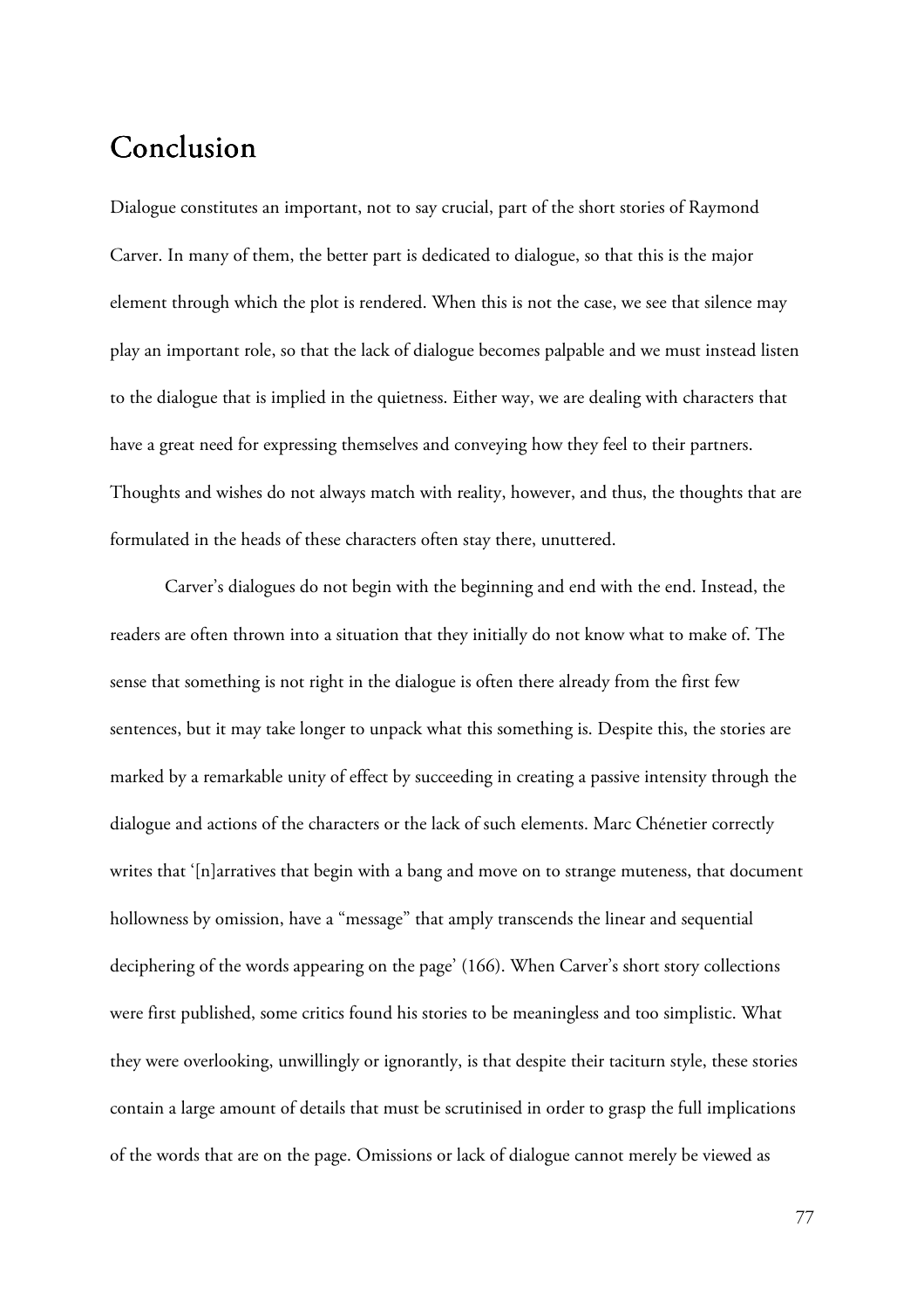missing elements, but rather as details that are not there because their presence would dismantle the suspense and literary quality of the stories.

Another point of criticism has been that Carver's way of ending his stories might seem too arbitrary (cf. Gorra 156). The conclusive parts of his stories are in many, but not all cases constructed so that no resolution is achieved. Chénetier formulates a diagnosis of this stylistic choice by the use of the following suitable metaphor: 'Carver fuses his stories so that they detonate a few minutes after one has read them' (168). The readings of this thesis show that rather than being a result of arbitrariness, Carver's 'fusing' represent carefully timed endings that demonstrate the inescapable situations of the characters – or, as with 'A Small, Good Thing', the change in the characters. The mentioned inescapability will be described in more detail below, but for now, it suffices to say that close readings of Carver show that the structures are meticulously planned, perhaps in contrast to the impression that the stories might give if they were read superficially.

Despite the above features, the dialogues of Raymond Carver refuse to be grasped collectively and described as a whole. Sorting out what they mean or what the author might be trying to convey through them is thus an exercise that leads in different and contrasting directions. Part of this is due to what Chénetier pinpoints when he says that the content of the texts 'simultaneously covers, denies, implies, rejects, and suggests' (178). These features demonstrate some of the complexity of trying to encapsulate the characters and their dialogues. The scope of this thesis, though, has been to look at a selection of Carver's many stories where the characters are speaking *with* each other (to different extents, though), but where one could question whether they talk *to* each other. These are dialogues where clear and unambiguous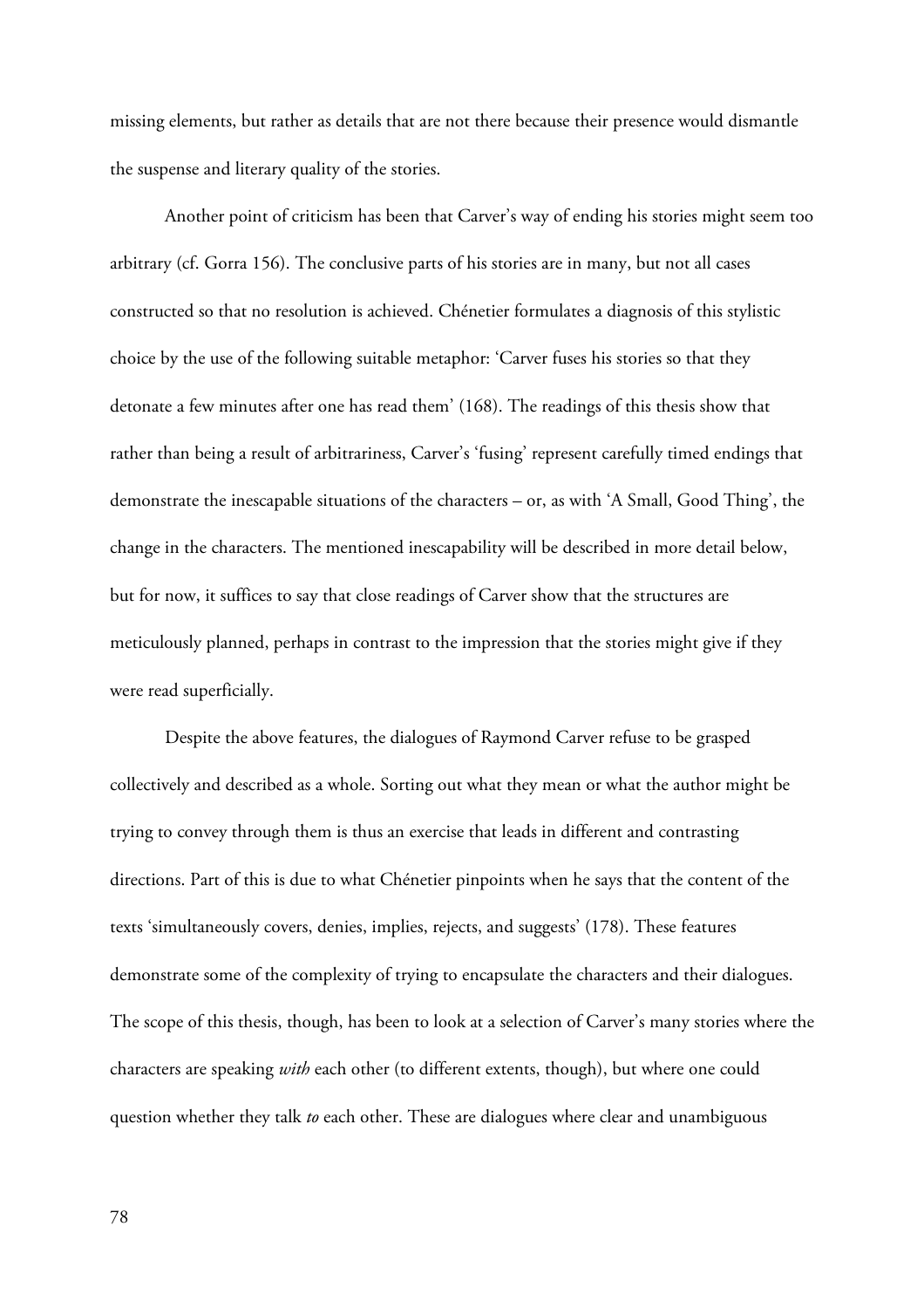speech is the inner ideal of the characters, but where what is actually articulated takes a form that is instead having a negative or neutral effect on the listener.

### Inarticulateness and Realism

What we have seen in all the six short stories that have been analysed is, to borrow Michael Wm. Gearhart's words, that 'these characters share an inability to articulate their frustrations in words[,] which causes their social, moral, and spiritual paralysis' (439). This inarticulateness is derived from a multitude of causes with different degrees of severity, but its intensity tends to make it more than notable when reading Carver's short stories. Indeed, the whole plot might circle around the inadequacy of communication. The common denominator is often that the characters struggle with the 'search for meaning in a world which resists interpretation' (Clarke 101), but 'world' in this sense does not necessarily refer to the world at large. Often, the characters have more than enough worries to deal with in their own private world or their closest sphere. Thus, they avoid the rest of society, and we see that external elements like TVs may signal nothing more than emptiness. The characters do in other words tend to be captives in their own self-inflicted situations, and in such a limited environment, inarticulateness and silence are frequently recurring elements. For many people, these situational factors would primarily be synonymous with a need and a space for thinking, but for quite a few of Carver's characters, there is no hope of being able to view one's situation with an outside perspective – it might even be an impossibility. Struggle with and lack of dialogue are therefore signals of emptiness rather than an abundance of possibilities to choose from.

 If a shortage in communication equals a void, the opposite does not necessarily bring anything more to the table: 'Silence and excessive speech can be expressions of the same ontological dilemma; they are both signs of communicative difficulties and, within narrative,

79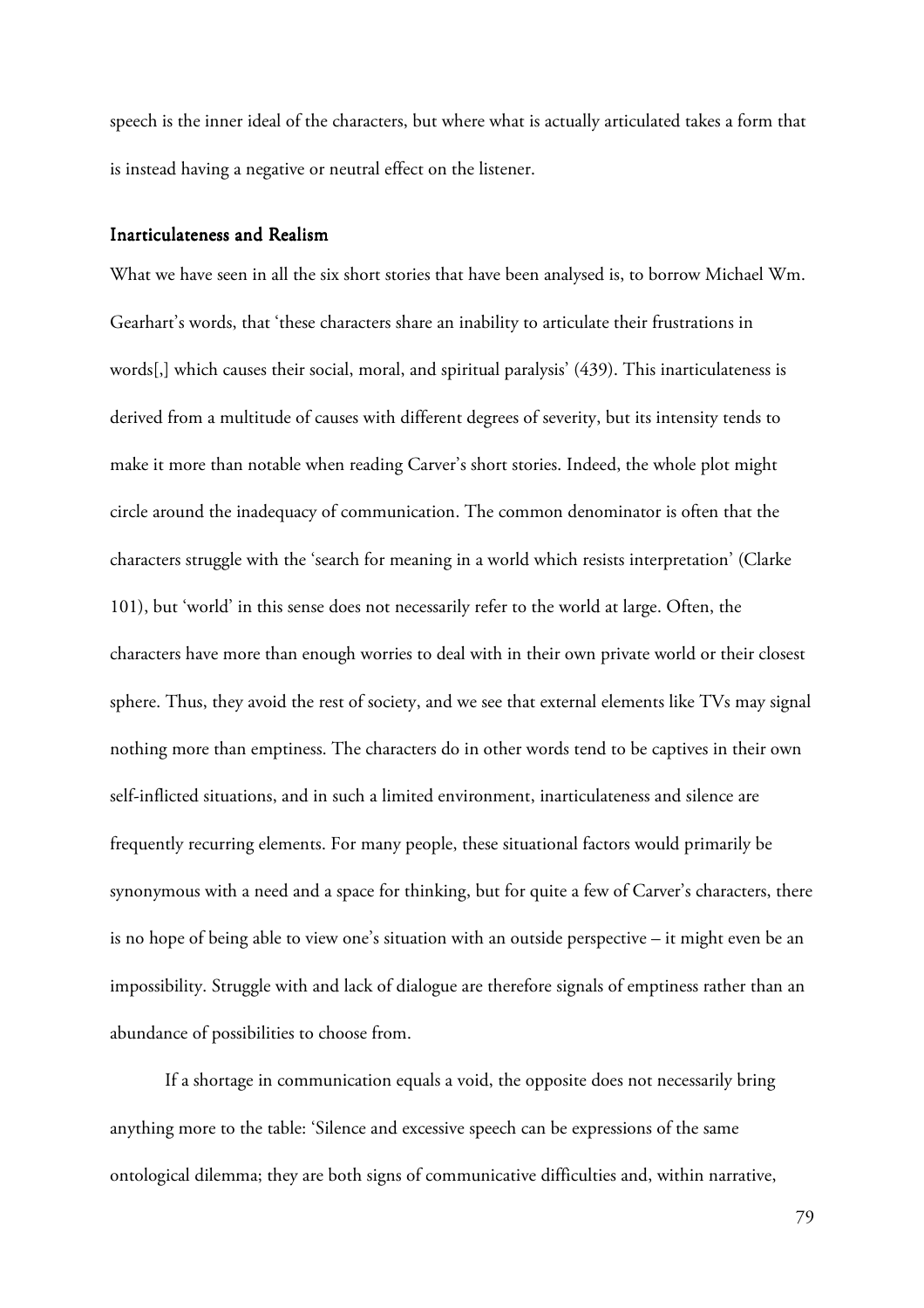work to problematize communication' (Dauncey 13). This means that quality and quantity are different sizes also when it comes to dialogue. Even if the inaccuracy of communication is clearly problematized in Carver's works, we must also ask whether communication can be regarded as a commodity that can be assessed. In other words, there is a need to problematize whether one could really evaluate speech critically. To do this, we would need a standard of measurement of some kind. As was brought up in the introduction of this thesis, one such standard has been older literature that highlighted eloquence in dialogue. A consequence has been that many have correlated the quality and purity of speech in literary works with the quality of the work as a whole. In turn, this has led to a fortification of the impression that all kinds of hesitancy and inarticulateness constitute unnatural and problematic features.

 In reality – that is, if the real world is used as the standard instead – the truth is the opposite: Unfaltering speech would be unrealistic, because authentic speech is full of hesitancy, stuttering, pauses and other elements that break its coherence. If the goal is to construct the characters as realistic and human-like as possible, inarticulateness will be a necessary part of this goal. Dialogue is in its nature partly spontaneous, and therefore 'ideal' or 'perfect' dialogue is a problematic concept. Just as it would have no effect to tell somebody to stop being inarticulate in the real world, such a normative attitude would bring nothing into a literary analysis, and therefore it has been an aim to avoid it in this thesis. We must note, though, that there is a difference between assessing the quality of dialogue and assessing how it functions and brings a story together. These more formal aspects may tell us something important about the form of the work and the relation between its characters.

In addition to the realistic elements, there is also an element of authorial self-reflexivity in how Carver treats dialogue. Sometimes, like with Ann in 'A Small, Good Thing', he lets his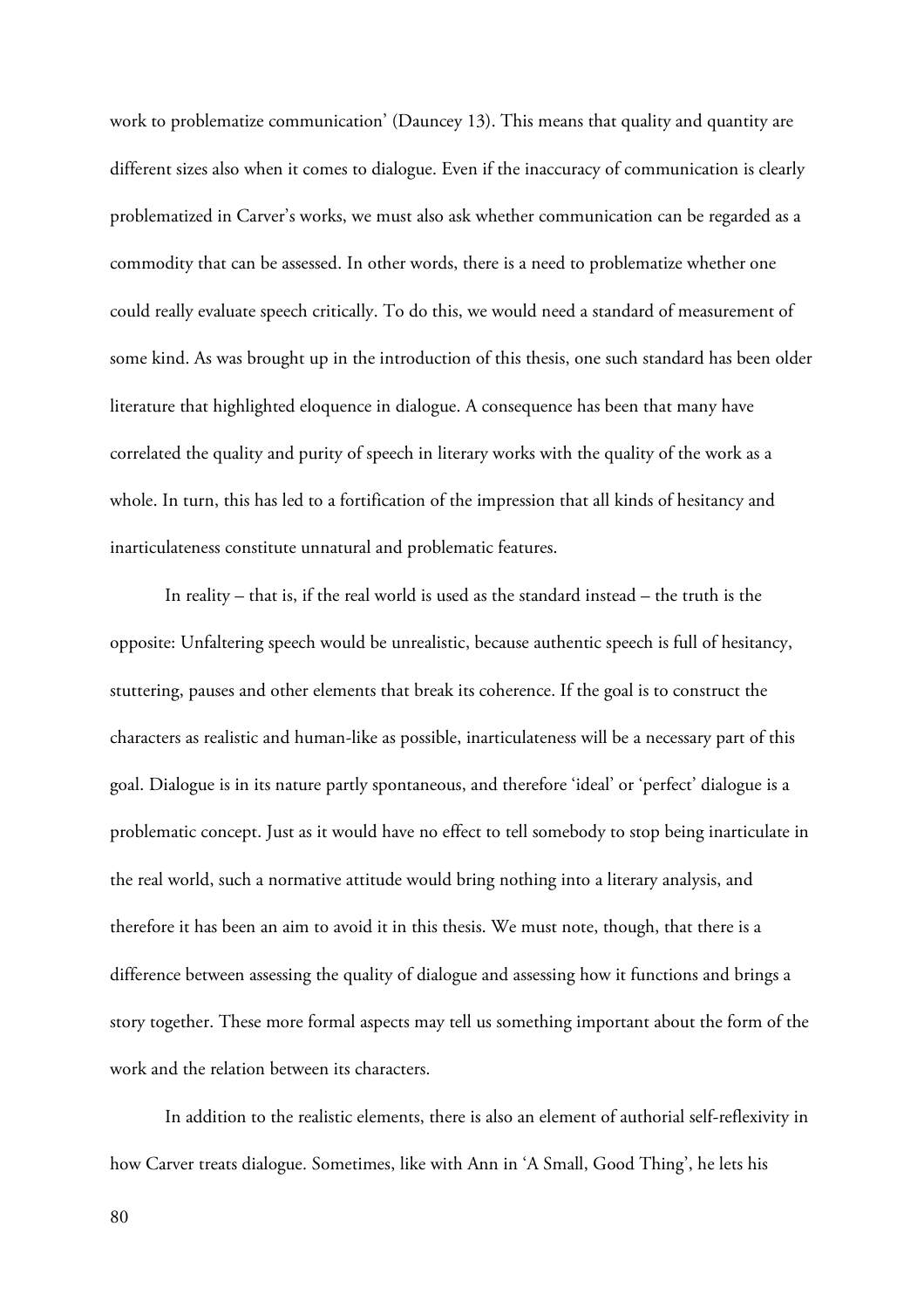characters reflect that what they are saying sounds like something that is scripted, e.g. for a soap opera on TV. By doing this, he indirectly gives the reader a reminder that all the lines that the characters speak are in fact fabricated and scripted. Even though the analysis of fictional dialogue can be problematized in various ways, there are interesting conclusions to be drawn. Kirk Nesset's words bring us such a well-formulated sum-up: 'What is finally central to Carver's stories are the trials of his characters, and the less metaphorically unified, the less thematically stylized they seem as representations, the more stark and more vital those trials come across in the end' (Nesset 47). What this shows us is in other words that there is no correlation between stylised dialogue and realism. If anything, the truth is rather the contrary.

#### The Framework of Figures

The main framework for the interpretation of dialogue in this thesis has been *figures*. A simple manner of characterising these is to say that they are patterns in the dialogue, and this thesis has mainly consulted Genette and Barthes to define and concretise the figure. Compared to the other criticism that exists on Carver's short stories, this is a structurally different way of viewing his dialogues. Various features of these dialogues (such as silence) have been discussed by others, but not through the scope of figures. The strength of working with figures is that they open up for looking at both the formal aspects of the dialogue and how the dialogue works when it comes to forming and influencing the characters, their relationships and the themes that are brought up. Reading through figures enables generalisation of larger blocks of dialogue in order to better understand their totality and which direction they are leading the text in. The figures that crystallise can tell us something about the general mood of the text in question, and if they are especially prevalent, as they tend to be in Carver's works, they will also hint to the theme or the message of the text.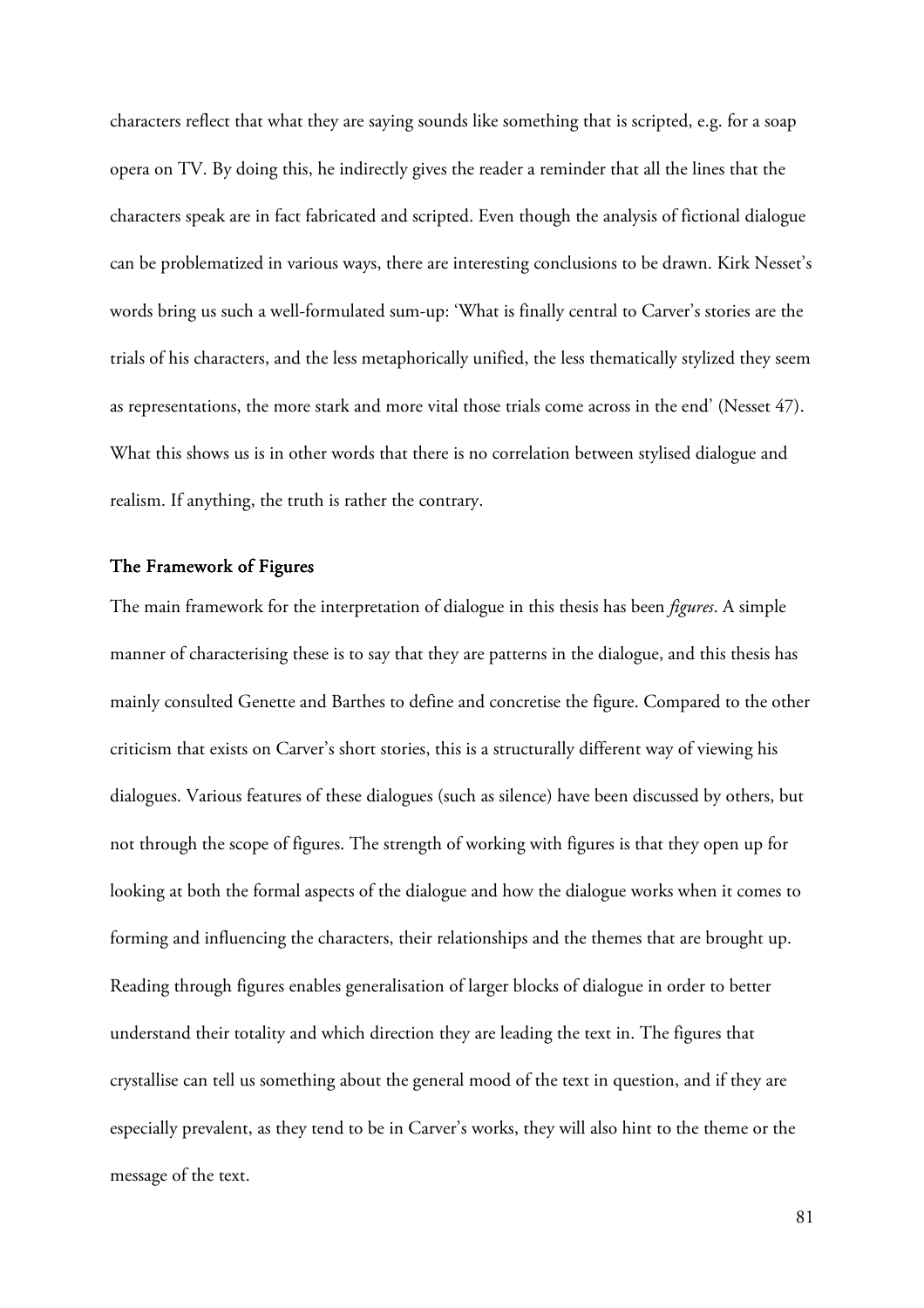The three figures that have been explored are *circumvention*, *silence* and *anxiety*. They do not offer a complete overview of figures in Carver's authorship, but represent common and recurring patterns. Circumvention was brought up through the stories 'Careful' and 'A Serious Talk'. In relation to these stories, the concept of masks was brought up. In a figurative sense, these are disguises to hide one's true self that may be put on to make an impression upon others. The characters could be said to put on such masks when communicating with each other, and this is a hindrance for their honesty. The masks seem to be governed by social norms regarding what is acceptable or not, but on several instances, the masks slip, so that we get a glimpse of moments where the characters are able to view themselves with an outside perspective. Listening to each other, or rather, the failure to do so, is also problematized in these stories. There are wishes for restorative talks, but these do not take place, mainly because of the factors that have been described. The men seem desperate in trying to keep on their faltering relationships, whereas there is less of an interest from their women. Instead, we are presented with a constant deferral of the difficult topic, and there is a sense that the women are too busy to set aside some time for sorting things out.

Silence was explored in the short stories 'Preservation' and 'The Pheasant'. The starting point for the analyses was that the couples in these stories are experiencing an awkward quietness in their relationships. Instead of dealing with issues that clearly need sorting out, a far-reaching apathy is haunting several of the characters. They console each other with implausible reassurances that everything will be all right, but these sound more like empty phrases and failed attempts at dialogue than anything else. To fill the void of the missing dialogue, the voice of the narrator is foregrounded in these stories, and this gives us a different insight into the characters than if the stories had been more dialogue-based. In both of them, the notion of death lingers in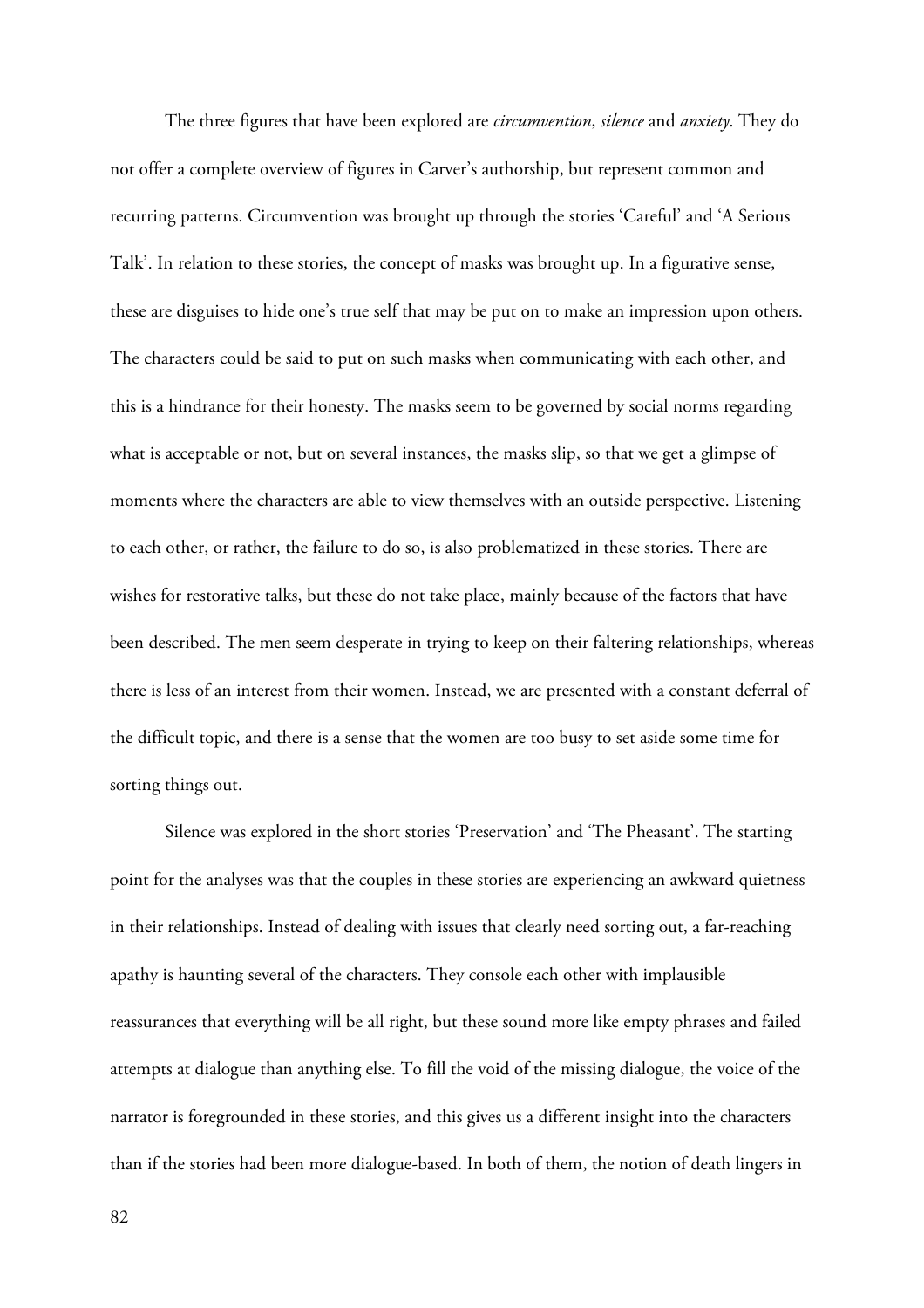the background, through a description of a dead man that was preserved in a peat bog, a history about the death of a father and a car that runs over a pheasant. This tells strongly of how these people are letting life pass by rather than living it to the fullest, and it once again underlines their silence. The characters feel this acutely because they are to a certain point aware of their situations, but nevertheless unable to address them.

The last two stories, 'After the Denim' and 'A Small, Good Thing', bring up the figure of anxiety. Communication can be difficult when one discovers a possible crisis or when one is situated in the middle of one. The result is strained dialogue between couples that seem to have lived good lives together. We see clearly that facing a crisis has different effects on the different characters in the stories, also concerning which sides of their personality they want to hide or obfuscate for others. They try to reassure each other, but their empty-sounding phrases fall on stony ground in their grave settings. They are all living through anxiety for their future and we find them situated on a threshold between life as it has been and the possibility of its ending. With this comes a loss of control, which may either turn into frustrations and anger or epiphany and redemption.

We may use Kathleen Westfall Shute's words to sum up what these three figures are dealing with. She says that '[i]n a world where ordinary kindness seems so often proscribed, where the larger community seems simply not to exist, we are not surprised that understanding of the self and others is limited, communication negligible or, worse, mere "human noise"' (121–122). By living in vacuum-like spaces, many of Carver's characters limit their worlds substantially, so that their thinking becomes quite narrow. This observation leads us to the implications of all the figures above and their manifestations in the short stories.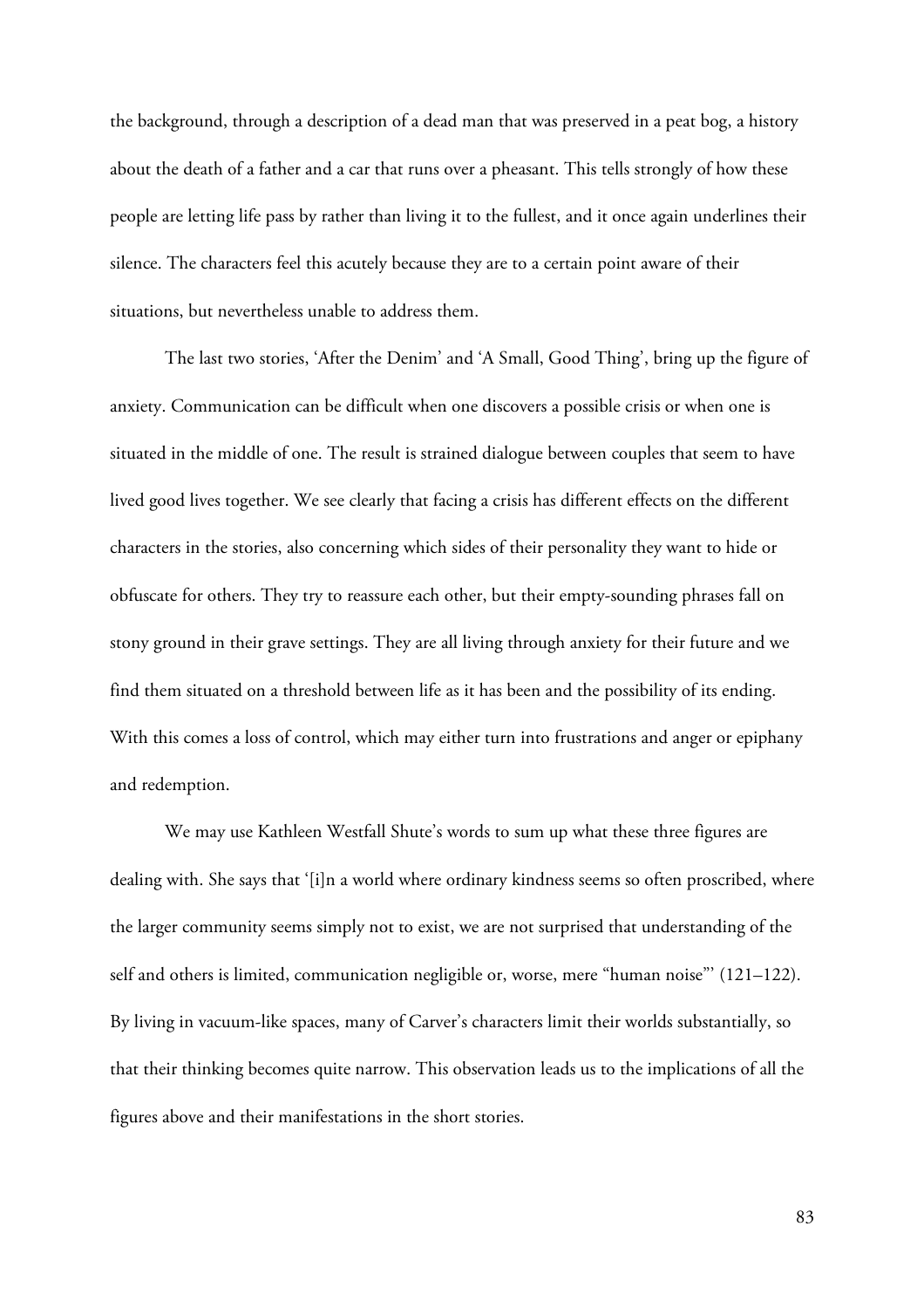#### Figuration and Determinism

The problem of not being able to speak one's mind is not in any way unusual, but as this is a repetitive feature in Carver' short stories, it is interesting to look at why and how the texts construct this inability through figures. At a general level, this obviously has to do with the contextual contingencies of the characters in question. This means that one or more external factors are causing and creating the inadequacy of the characters' oral expressivity, and this inadequacy emerges through the figures of their dialogue. This thesis has aimed to explore some of these figures and try to account for how they work as essential and determinative plot elements, in the sense that they bring the story in a certain direction. This direction – in the works of Carver – is often one that narrows down the scope of action for the characters and decreases the number of possible outcomes.

As the close readings have demonstrated, the characters in question are more or less locked up in situations without any clear possibilities of escape. For many of them, the pattern of their acts is repetitive and predictable, thus reinforcing the figure in question. The strong opposition between what they want for themselves and the realities that they face creates a deadlock with no constructive outlet. Another factor is that these patterns regularly intertwine with a spatial confinement, such as in 'Careful' and 'Preservation', so that the total effect is further strengthened. This means that the feeling of being locked up is both physical and psychological, and their helplessness is often both a dominant factor and their weakest point. Arthur F. Bethea puts it this way: 'we should differentiate between characters who lack the intellectual, emotional, and economic resources to improve their lives and a world that prevents transcendence regardless of the characters' efforts. If both visions are deterministic, Carver's is generally the former' (5). What he is saying is thus that these characters are their own worst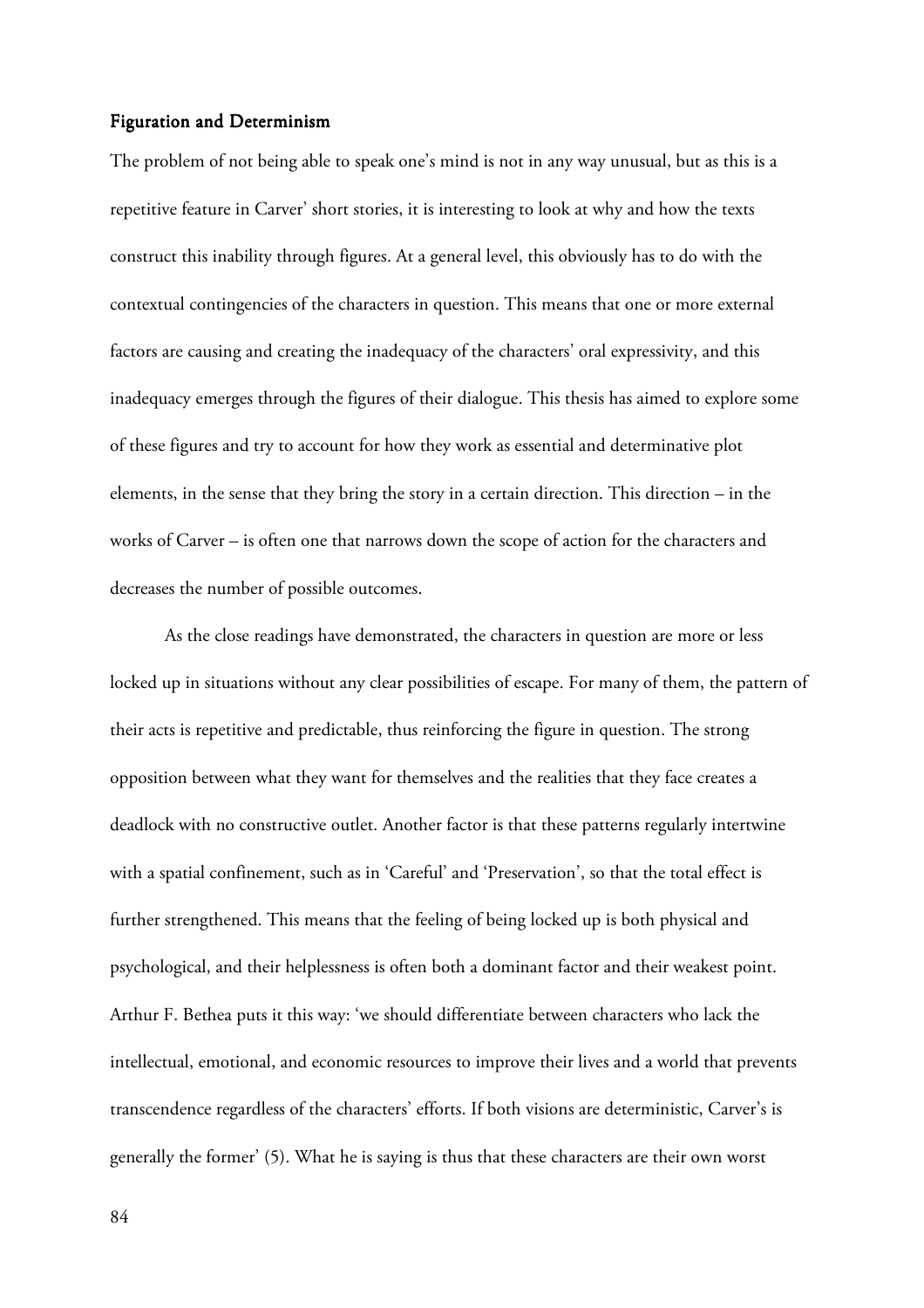enemies, so to speak – that they are determined mainly by factors that originate in themselves. There are however also several instances where the primary motivations of their actions or speech seem to come from the outside world. Implied in this lies the observation that our private domain is partly controlled and invaded by the social norms of outer society and its scripted or habitual way of talking, as seen through Ann's realisation of this in 'A Small, Good Thing'. This is a partly political statement, because it implicitly leads to the conclusion that modern mass culture has a sedative effect on us and weakens our judgemental power. Additionally, it signals a disembodiment of language, in the sense that some of our utterances originate in society at large instead of in ourselves.

Yet, the major proportion of the discussion of this thesis has to do with the characters themselves. Quite a few of them are not able to see themselves from the outside. They lack the insight that is needed to break out from the confined spaces and dialogues they occupy, and the figures of their speech are therefore starting to control them. Several of them are caught in a catch-22 between not being able to say the 'right' words that might dissolve their problem and not being able to let go and continue in their lives. Others are involuntarily put in a situation that is in itself inescapable, because they are facing a crisis, or 'decision, event, turning-point of a disease', as the original Greek word means ('crisis'). Some of them are also too weak and apathetic to get a grip on themselves and their situation. This goes especially for the men in the short stories that have been explored in this thesis. Even if the women are not able to handle their situations either, they are generally more independent and stronger than their male counterparts. It is however outside the scope of this thesis to read any gender politics into this. In general, the characters let themselves be controlled by the coincidences of life or by others, instead of taking control of their own lives. Their actions are only feeble attempts at avoiding this, which they have

85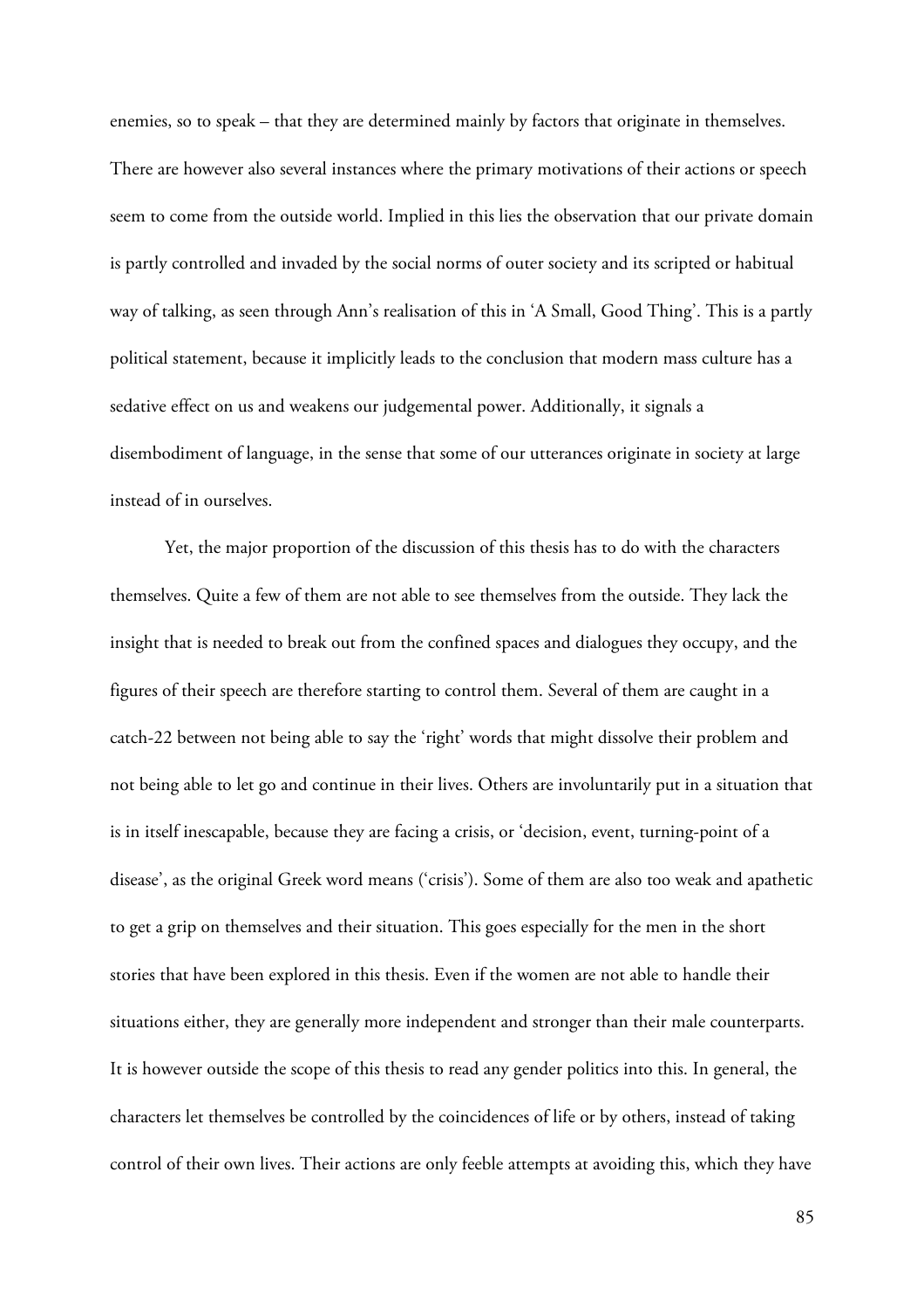to try because the 'only way for them to validate themselves is through the performance of some act—any act—that gives them the illusion of free will' (Atlas 96).

It is as if there are too many constants and too few variables for the people in these stories. This does not sound like a recipe for success when it comes to literature in general, but for Carver, it is. Therein lies the tension, and therein lies the stories' value and contribution to literature. We see that the characters fail to perform the acts that could have given them a free will and instead reinforce the figures of their dialogues. Likewise, the figures of dialogue reinforce the problems of the characters. This dialectical effect is an important part of what drives the action and plots in the stories, because it functions as a catalyst. Yet, the story 'A Small, Good Thing' manages to spiral out of its dominating figure and the determinism that is hanging over its characters. We should note, though, that this escape can only happen through the help of an intermediary (i.e. the baker) from outside the confined, 'two-dimensional' and determined worlds of the rest of the stories. By putting this surprising development of 'A Small, Good Thing' up against the hopelessness of the other stories, Carver seems to leave the final conclusion to his readers. When all is said and done, we are confronted with nothing short of a classic question in a modern coating: Are we determined by external factors, or are we bound only by ourselves and our failure to execute our free will? Carver does not judge, he only asks.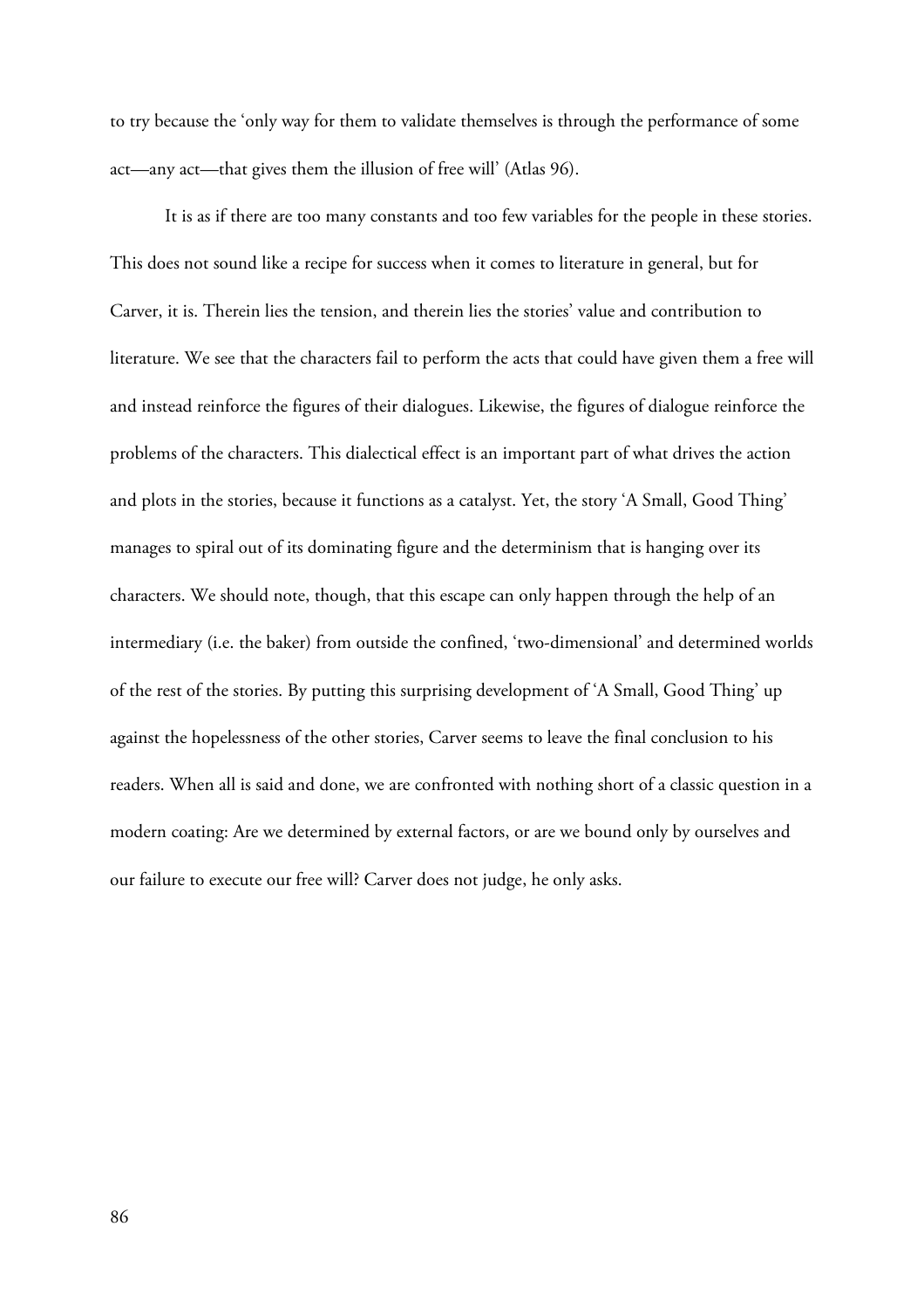# Works Cited

Amir, Ayala. *The Visual Poetics of Raymond Carver*. Lanham, Maryland: Lexington Books, 2010. Print.

Atlas, James. 'Less is Less.' *Atlantic* June 1981: 96–98. Print.

- Bakhtin, Mikhail. *Problems of Dostoevsky's Art*. Trans. Caryl Emerson. Manchester: Manchester UP, 1984. Print.
- Barthes, Roland. *A Lover's Discourse: Fragments*. Trans. Richard Howard. New York: Hill and Wang, 1978. Print.
- Bethea, Arthur F. *Technique and Sensibility in the Fiction and Poetry of Raymond Carver*. New York: Routledge, 2001. Print.
- Campbell, Ewing. *Raymond Carver: A Study of the Short Fiction*. New York: Twayne, 1992. Print.
- Carver, Raymond. *Collected Stories*. New York: Library of America, 2009. Print.
- Champion, Laurie. '"What's to say": Silence in Raymond Carver's "Feathers".' *Studies in Short Fiction* 34.2 (1997): 193–201. *ProQuest Central*. Web. 2 September 2015.
- Chénetier, Marc. 'Living On/Off the "Reserve": Performance, Interrogation, and Negativity in the Works of Raymond Carver.' *Critical Angles: European Views of Contemporary American Literature*. Ed. Marc Chénetier. Carbondale: Southern Illinois UP, 1986. 164–90. Print.
- Clarke, Graham. 'Investing the Glimpse: Raymond Carver and the Syntax of Silence.' *The New American Writing: Essays on American Literature Since 1970*. Ed. Graham Clarke. London: Vision Press, 1990. 99–122. Print.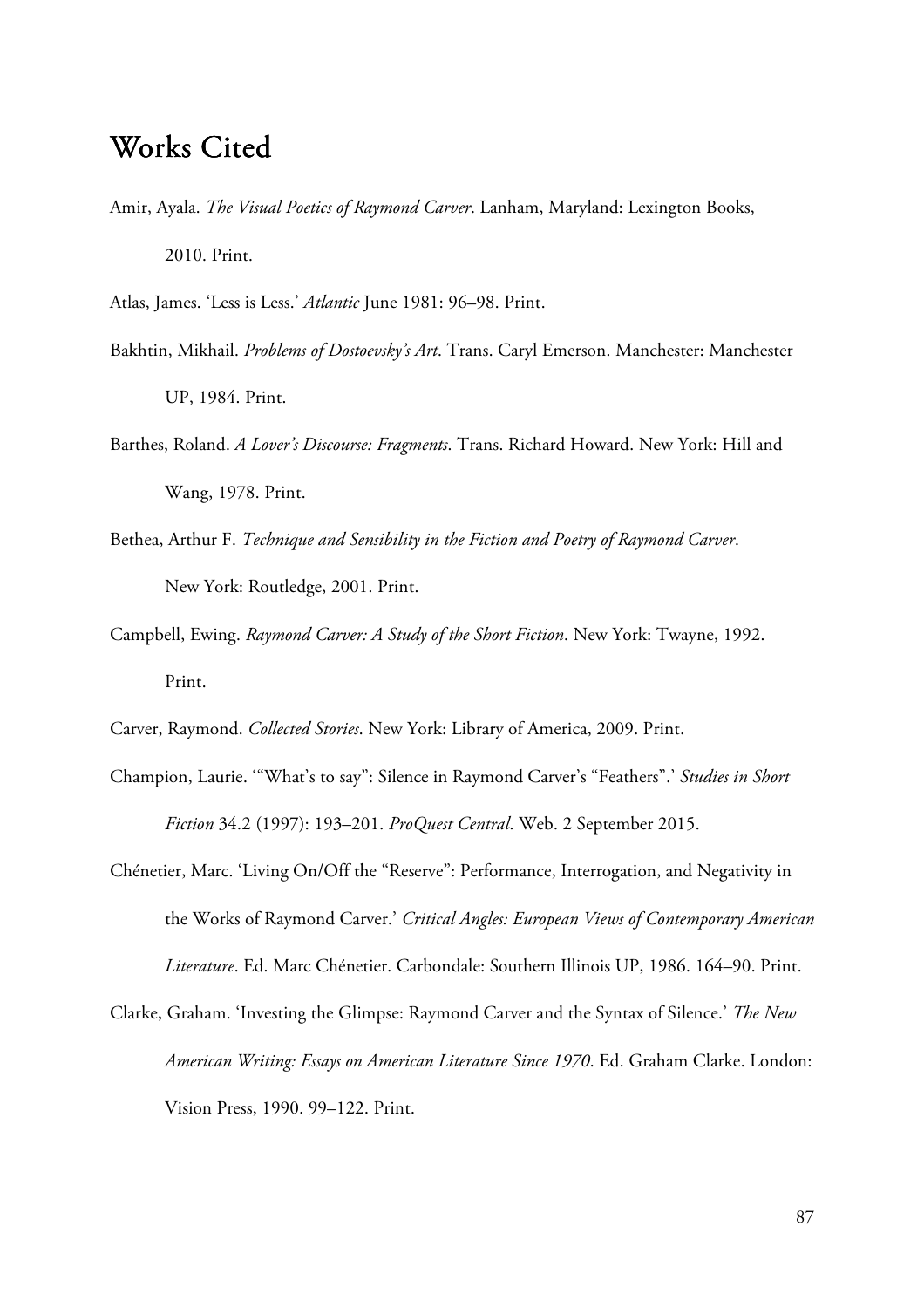- 'crisis.' *The Concise Oxford Dictionary of English Etymology*. Ed. T. F. Hoad. Oxford: Oxford UP, 1996. *Oxford Reference*. Web. 12 April 2016.
- Dauncey, Sarah. *The Uses of Silence: A Twentieth-Century Preoccupation in the Light of Fictional Examples, 1900–1950*. Diss. University of Warwick, 2003. Web. 3 May 2016.
- Gearhart, Michael Wm. 'Breaking the Ties That Bind: Inarticulation in the Fiction of Raymond Carver.' *Studies in Short Fiction* 26.4 (1989): 439-46. *Periodicals Archive Online*. Web. 20 August 2015.
- Genette, Gérard. *Figures of Literary Discourse*. Trans. Alan Sheridan. New York: Columbia UP, 1982. Print.
- Gentry, Marshall B., and William L. Stull. *Conversations with Raymond Carver*. Jackson: UP of Mississippi, 1990. Print.
- Grimal, Claude and Silvia del Pozzo. 'Prose as Architecture: Two Interviews with Raymond Carver'. Trans. William L. Stull. *Clockwatch Review* 10.1–2 (1995–1996). Web. 4 May 2016.
- Gorra, Michael. 'Laughter and Bloodshed.' *The Hudson Review* 37.1 (1984): 151–64. *JSTOR*. Web. 3 November 2015.

- Jung, Carl and Herbert Read. *The Collected Works of C.G. Jung*. 2<sup>nd</sup> ed. London: Routledge & Kegan Paul, 1966. *Google Books*. Web. 13 May 2015.
- Kleppe, Sandra Lee, and Robert Miltner, eds. *New Paths to Raymond Carver*. Columbia: University of South Carolina Press, 2008. Print.
- Kleppe, Sandra Lee. *The Poetry of Raymond Carver: Against the Current*. Farnham: Ashgate, 2014. Print.

Houston, Robert. 'A Stunning Inarticulateness.' *Nation* 233.1 (4 July 1981): 23–25. Print.